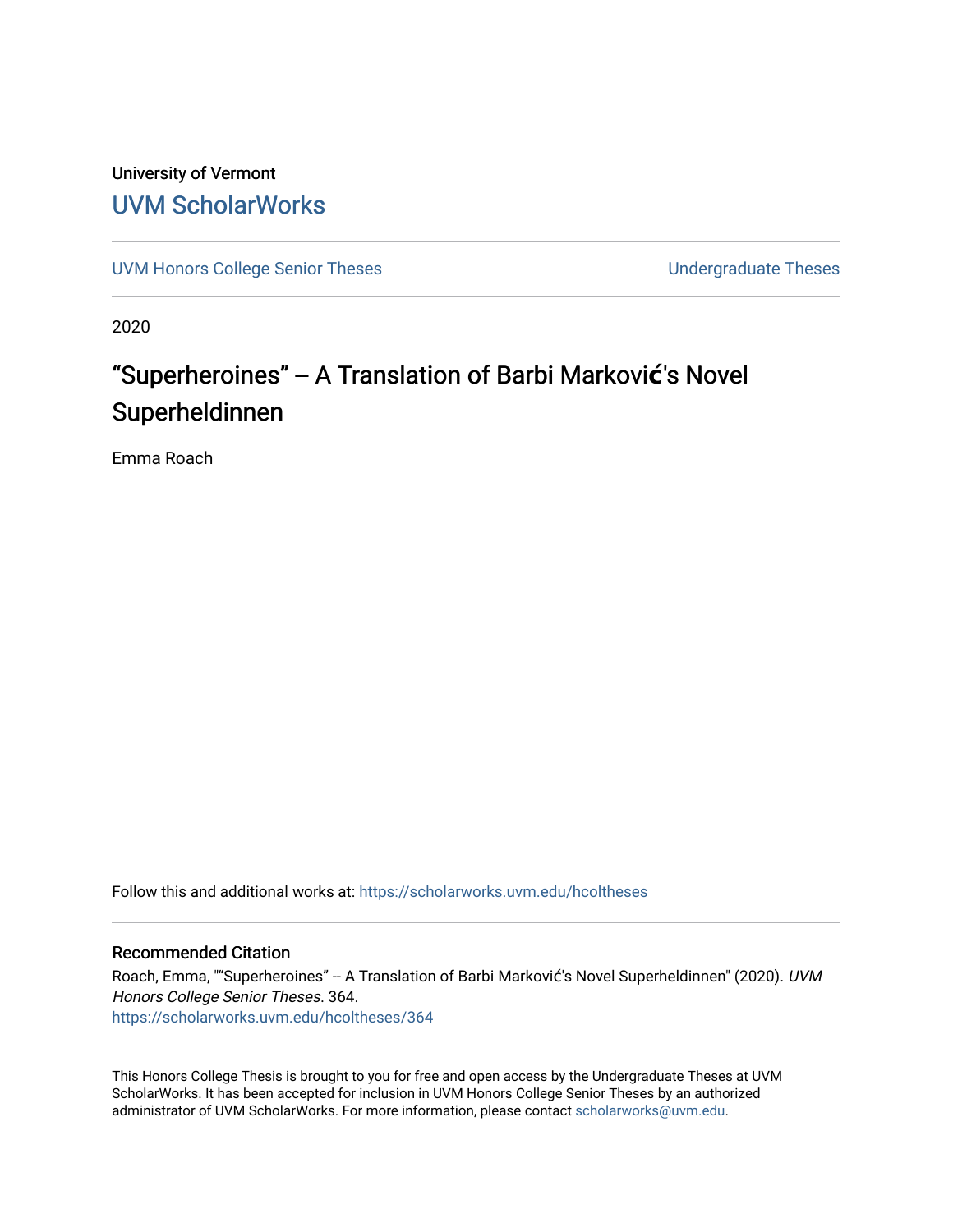"Superheroines" -- A Translation of Barbi Marković's Novel *Superheldinnen*

Emma Roach Department of German and Russian Honors College Thesis Spring 2020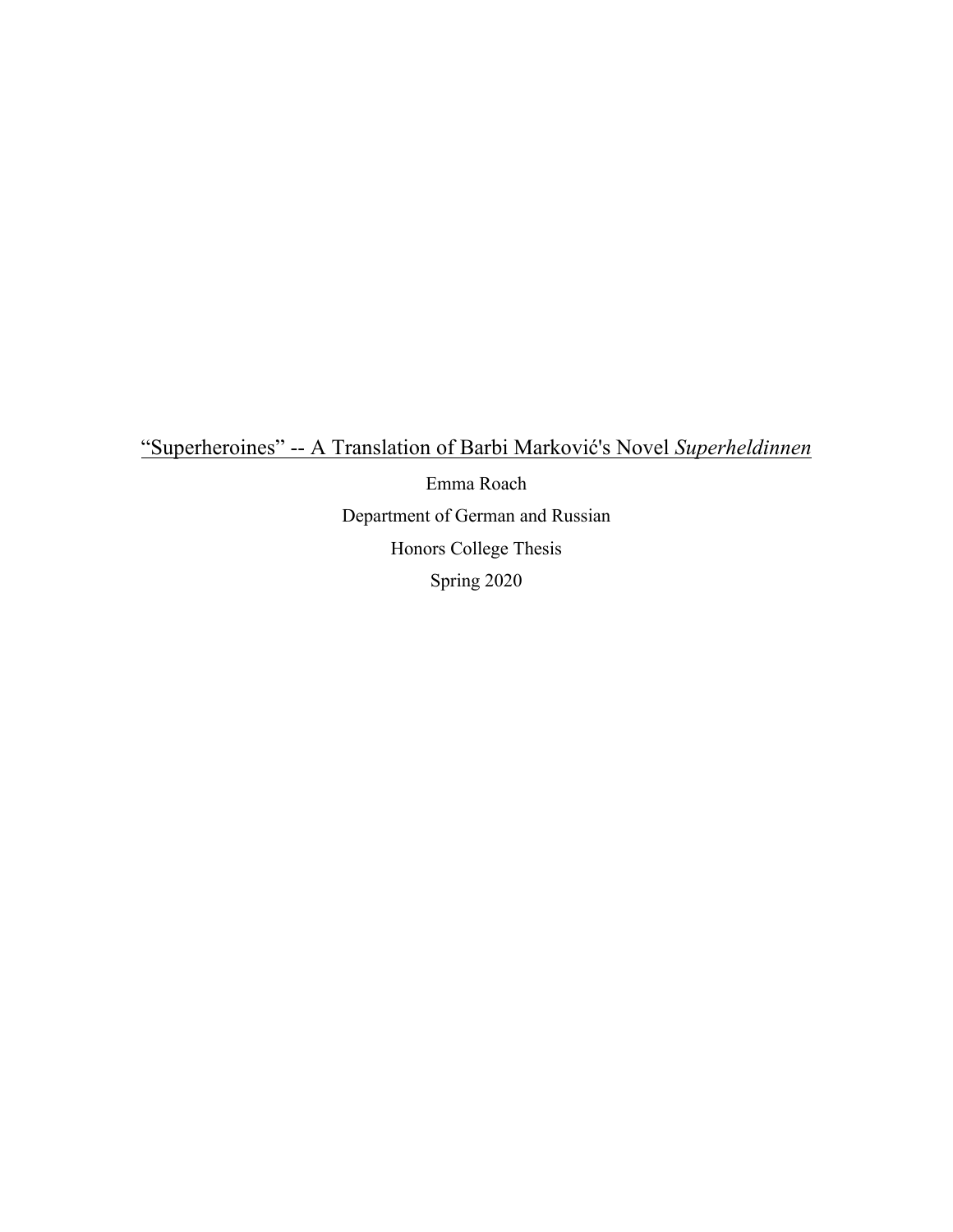#### **Introduction**

Through my studies of German over the years, I have discovered that one of my favorite things about learning another language is being able to read literature from that culture in the original language. Furthermore, I find it interesting to read a German text as well as its English translation and compare how the original and the translation express the same story. As a double major in German and Linguistics, I have learned a lot about the structure of language and crosslinguistic differences that make each language unique. Translation was the perfect way to engage creatively with each language and its unique linguistic features. Moreover, since literary works are not only concerned with linguistic creativity but also reflect the culture of the respective linguistic community, translation is an important facet of cross-cultural communication. Translating works of literature contributes to promoting cultural understanding, and I want to be a part of this chain of cultural communication. My Honors College thesis offered me the perfect opportunity to undertake such an endeavor.

#### *The Importance of Translation*

Translation is an important and necessary aspect of cultural communication because it allows speakers of different languages and people from different cultures to connect with one another in a way that does not detract from either group of people or place one above the other. Both are able to access communication in their native language and still learn about the other. With the rise of English as a *lingua franca* in the world, it is important for people to write and speak in their native language, but also be able to reach a wider audience through translation. Translation involves many details and intricacies that require a translator to have a strong knowledge of the source language (SL), in this case German, and a native knowledge of the target language (TL), in this case English. My studies in German and Linguistics have provided me with this foundational understanding of both languages.

Translation involves taking the nuances of both languages into careful consideration in order to best capture the idiosyncratic elements of a text that exist in the SL and put them into the TL, while avoiding major translation loss, though some is inevitable in almost every text. An ideal translation identifies with and facilitates the understanding of the original text by replicating its effect on the audience (Venuti p.66). There have been many translations of major German literary works, such as texts by Goethe and Schiller, but it is increasingly important to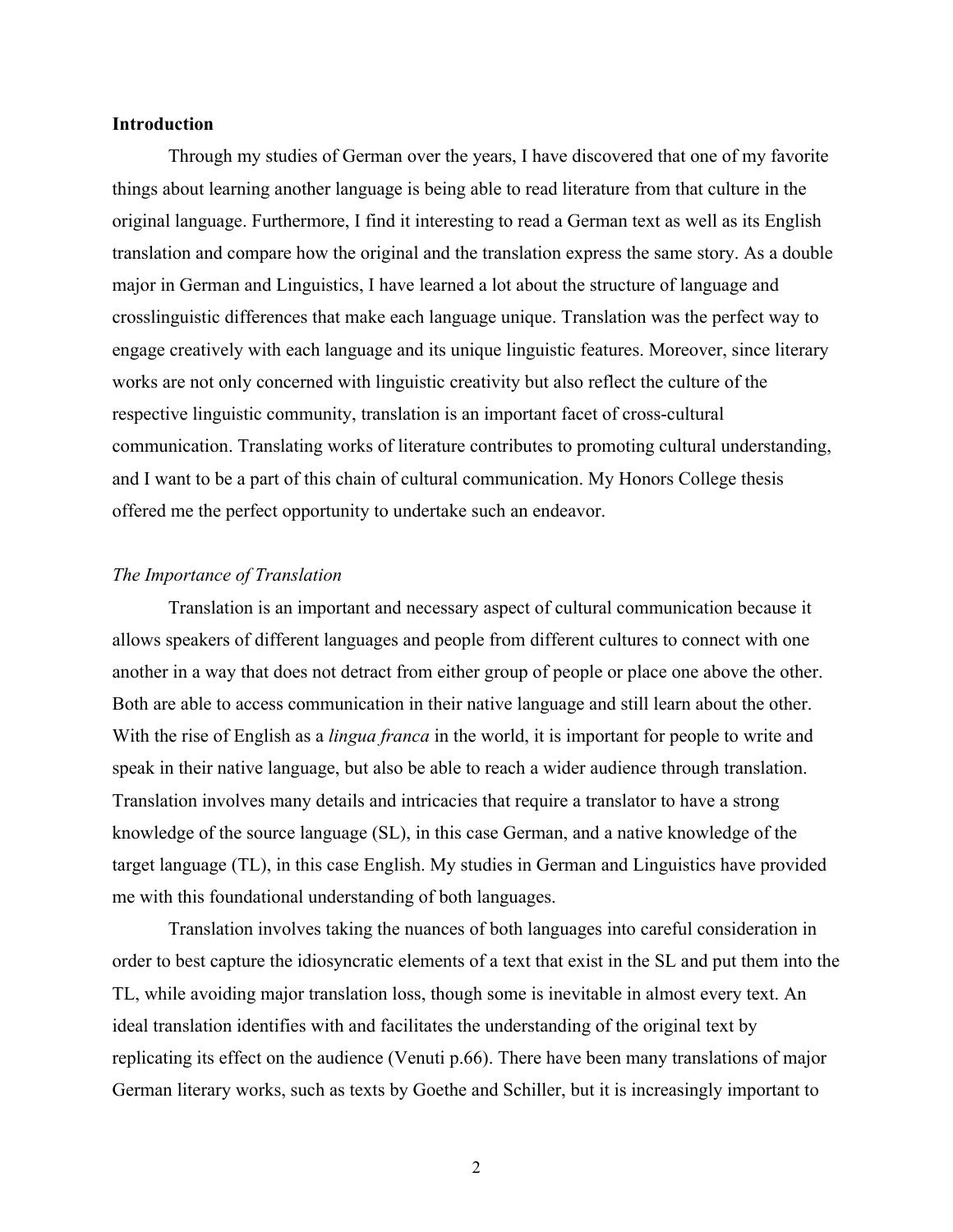translate contemporary works, as exposure to international literature is of the utmost importance for communication between cultures in the global world we live in. My aim in completing this translation project is to join that exchange of cultural information through literature.

#### *Choosing the Text*

My goal was to complete a large-scale translation of a contemporary novel. It was important to find one that had not yet been translated into English, as one of my goals is to be able to provide English-speaking readers a translation of a German novel that they would not otherwise have access to. To do so, my thesis advisor, Helga Schreckenberger, and I looked online and in libraries to find recently published German books and then checked if they had been translated. I stumbled upon a website (http://www.new-books-in-german.com/) that provides up-to-date information about recently published books. On this website, I found a few titles that sounded intriguing, and I started requesting copies through interlibrary loan and reading sections of a few different books. I wasn't able to read one of the possible candidates until Summer 2019 when I was in Vienna, Austria, because it wasn't yet available in the United States. My goal was to find a fictional text about a topic that I thought English readers would find interesting and important. After searching and testing out a couple different books, I ultimately decided on *Superheldinnen* by Barbi Marković.

This novel, entitled "Superheroines" in English, deals with a number of topics that I found really important in the global world we live in today. Migration, particularly in the context of the refugee crises of recent years, has brought stories of immigrants to the forefront of news and media. While *Superheldinnen* is a work of fiction and ventures into the realm of magic, it still provides us with an immigrant's perspective. The three main characters are women who have immigrated to Vienna, and while they may have special powers, they are not immune to the cultural alienation and economic difficulties experienced by many immigrants. This alienation is represented throughout the book as the narrator describes each woman's self-doubts and despair about their lack of achievement. In today's global world, where refugee crises force many people to leave their homes involuntarily while many others willingly seek a better life in other countries, this novel works to reflect and validate the stories of immigrants around the world, and even more importantly allows non-immigrants to understand these immigrants' stories and develop empathy for their situation. Reading about these experiences in other cultural contexts,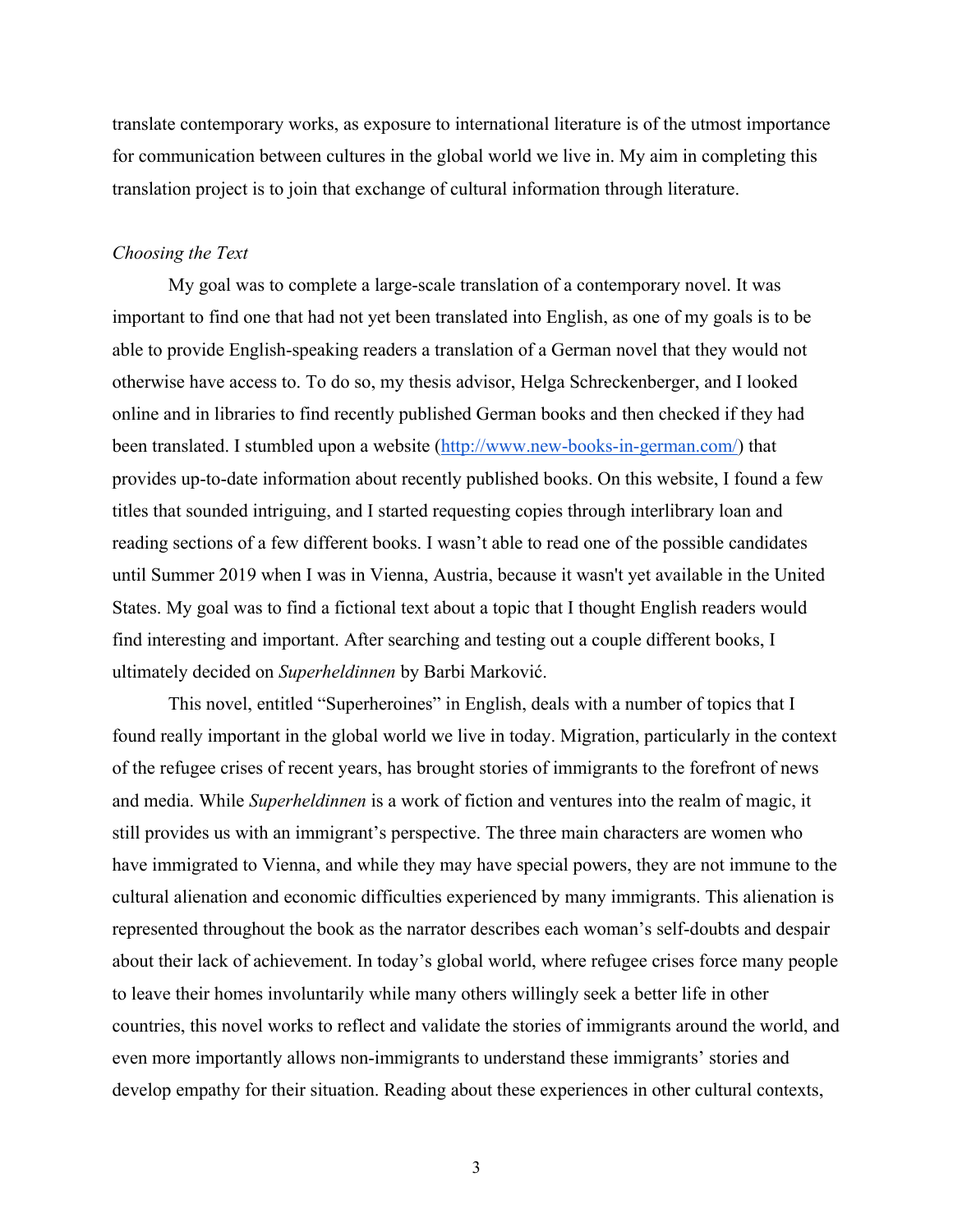in this case, in Austria, offers the readers a different perspective of these issues which might broaden their understanding of the situation in their own country. In addition, the novel criticizes the overwhelming influence of consumerism especially on those whose economic situation excludes them from joining in. Both topics, the experience of immigrants and the pressure to consume, add to the cultural relevance of the novel. Since this book had not been translated into English, yet offers a compelling story about the lives of immigrants told tongue-in-cheek in a fresh and creative way, I thought this story was worth being shared with an English-speaking audience, and thus needed a translation.

### *Life in Vienna*

While deciding which book to translate, I was also in the process of organizing an internship in Vienna, Austria for Summer 2019. I ended up working for an online translation company called Nativy Translations - while I wasn't doing translations myself, I did learn how they run their online translation system, as well as what they look for in translators. This includes experience and having a degree in translation and/or the source language, which contributed to my decision to pursue a master's degree in Translation, which I will be doing at the Middlebury Institute of International Studies in Monterey, California beginning in Fall 2020. My internship was slated to start in May 2019. At that point, I hadn't yet decided on translating *Superheldinnen*, but I had read some of the book, and knew that the majority of the plot took place around Siebenbrunnenplatz which is in the fifth district of Vienna. Shortly before the end of the Spring 2019 semester, I received my housing assignment, and my apartment in Vienna was on Siebenbrunnengasse - I would spend the summer living right in the neighborhood where this book takes place. It felt like a sign that ultimately *Superheldinnen* would be the perfect choice for my project because I would be able to learn so much by immersing myself in the community where this book takes place.

My months living in Vienna were a wonderful experience, both for gaining a first-hand view of the online translation business, as well as for learning about the community where the novel for my thesis takes place. The characters shop at the same grocery store, Billa, that I shopped at, and ate at the same restaurants in the square. I got to experience Café Sette Fontane (whose name means 'seven fountains', which is also the translation of 'Sieben Brunnen', the name of the square Siebenbrunnenplatz) where the three main characters spend so much of their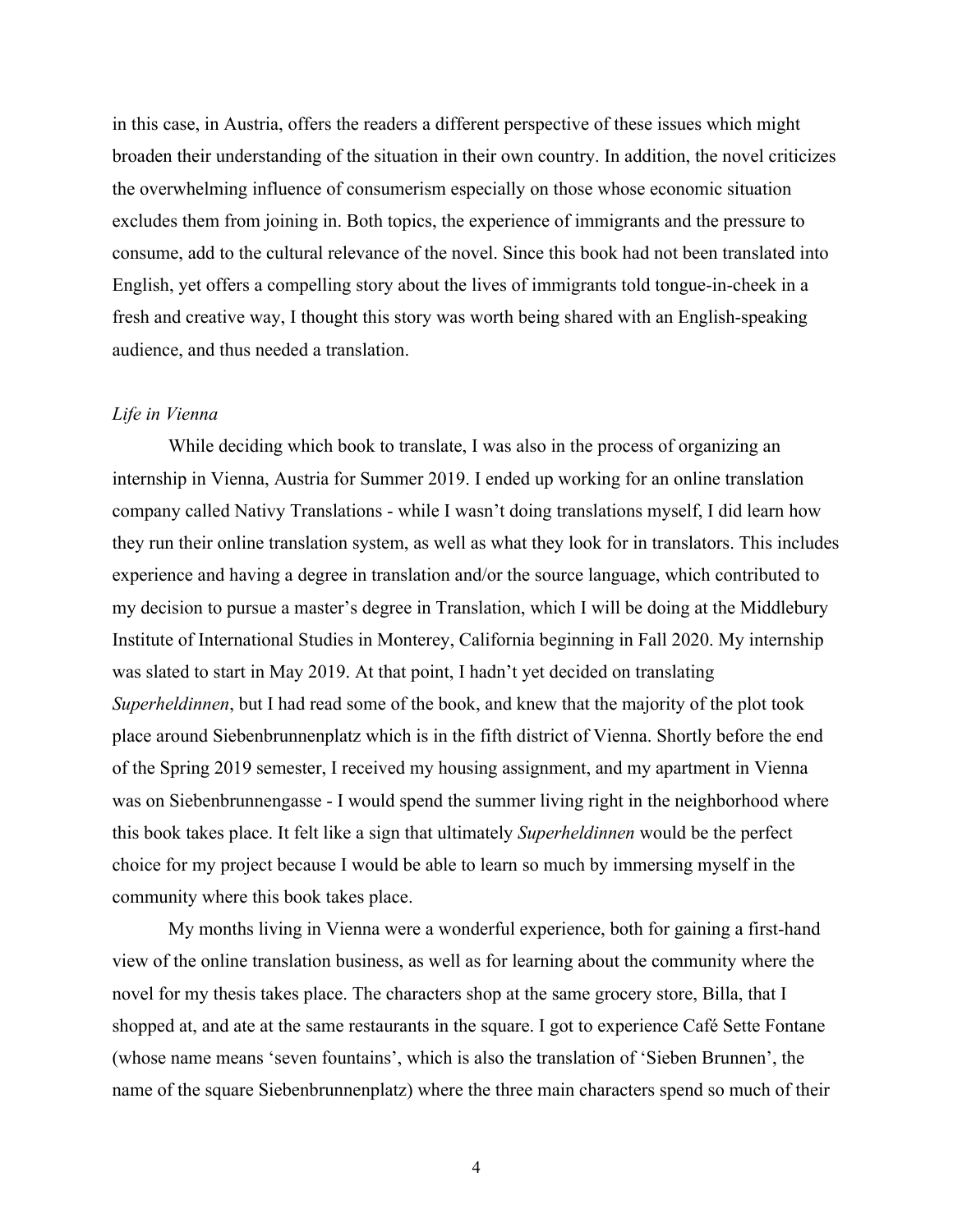time deciding how to help others using their abilities. This gave me a really unique connection to this book and allowed me to better understand the cultural aspects of the story that I needed to translate into the English version. My experience living on Siebenbrunnengasse ultimately led to my decision that *Superheldinnen* would be the perfect book for my translation project, both because of its content and my own personal connection to its location. I was very excited to start working on my translation, and in reflection upon this experience, I know that this book was the perfect choice for this project.

#### *Biographical Information about Barbi Marković*

The back cover of the book offers a short introduction to the author, translated here: "Barbi Marković was born in 1980 in Belgrade, and studied German language and literature in Belgrade and Vienna. In Belgrade, she worked as an editor at Rende Verlag. She has been living in Vienna since 2006, and in 2011/2012 she was a writer-in-residence in Graz, Austria, the results of which were published in 2012 as "Graz Alexanderplatz". In 2009 with her Thomas-Bernhard-Remix-Novel "Ausgehen" ("Going Out", originally in Serbian *Islaženje*, 2006), she became a pop literature sensation of a new generation. Then followed short stories, plays, radio dramas as well as numerous prizes and awards. "Superheldinnen" is the first novel that Barbi Marković wrote partially in German and partially in Serbian."

From just this brief biography of the author, I became interested in her story and the novel that she has written. Looking further into her background, similarities between her life and the lives of the characters in *Superheldinnen* started to emerge. Marković herself fled from the war in Belgrade and moved to Vienna, where she enjoys living and has not particularly thought of returning to Belgrade (Sommerbauer). When looking back on the war, she expressed memories of the crisis that meant no future for young people, and no chance for leaving the country (Sommerbauer). This is much like the life the women in *Superheldinnen* left behind, from which they are eventually able to grow and thrive in Vienna, much like Marković herself. A lot of this is reflected in the character of the first-person narrator, in her traumatic memory of experiencing and fleeing the war, and in the pigeons that represent her heritage that have tormented her since childhood. The main characters' low economic and social status that causes their lack of confidence, together with their eventual solution for never having to worry about money again, act as a comment on the power of consumerism in the West that many immigrants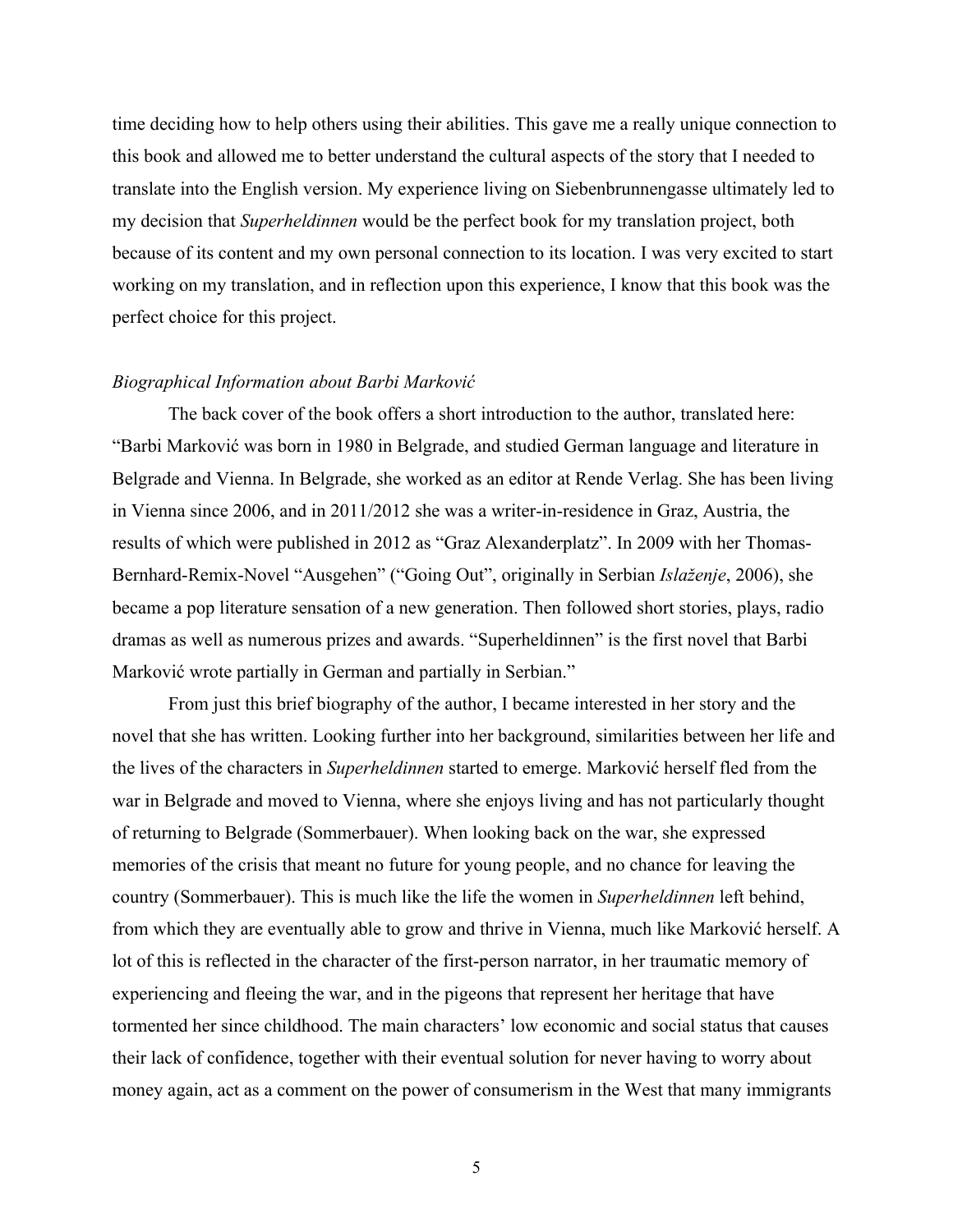struggle to deal with as they are often forced to flee with very little and face difficulties in escaping the constant cycle of poverty. This stark yet inspiring representation of the life of an immigrant who has fled from war illustrates why it is so important for immigrants to tell their stories, in order to validate and sympathize with other immigrants as well as to show nonimmigrants what it is like to be an immigrant. *Superheldinnen* does an exemplary job of telling this story, and this is a major reason why I chose to translate this novel.

An important previous work by Marković was also mentioned in the brief introduction from the back cover, namely "Ausgehen", her "remix" of Thomas Bernhard's "Gehen", which retells the story but set in the nightclubs of Belgrade, adding a modern twist to the story through the youth culture during the war (Sommerbauer). For *Superheldinnen*, an important influential work was Alfred Döblin's *Berlin Alexanderplatz*, mirrored in the story of the narrator's attempt to move to Berlin with the constant presence of advertisements that overwhelm her and bombard the reader, just like they do the protagonist of Döblin's novel (Kegele). Through her studies of German language and literature, Marković was aware of this influential text and was able to work in this cultural reference despite German being a non-native language for her. Even more impressive, *Superheldinnen* was also transformed into a play where the three characters play out their experiences live on stage (cf. Stöger). With all of its cultural references and importance in the understanding of the immigrants of the world, *Superheldinnen* proves to be an influential and representative literary work of the modern world.

While the story in "Superheroines" is of course fictional, as an immigrant living in Vienna herself, there certainly could be experiences that Marković could have shared with her characters. Furthermore, in the same way that I felt a personal connection to the setting of the novel, Marković most likely had first-hand experience of the unique neighborhood around Siebenbrunnenplatz. This allows her to give the setting of the novel such a detailed description, which I strongly connected to and which gives the story another level of depth because of the close connection to the neighborhood. As a fellow non-native speaker of German, I find Marković's feat of writing this novel mostly in German very impressive. Though she was unable to quite finish, instead finishing in Serbian and having Mascha Dabić translate the Serbian into German, the overall story and experience of the novel reads very naturally in German, aside from some constructions that seemingly contribute to the experience of an immigrant living in a country where they are forced to learn another language, which actually add to the authentic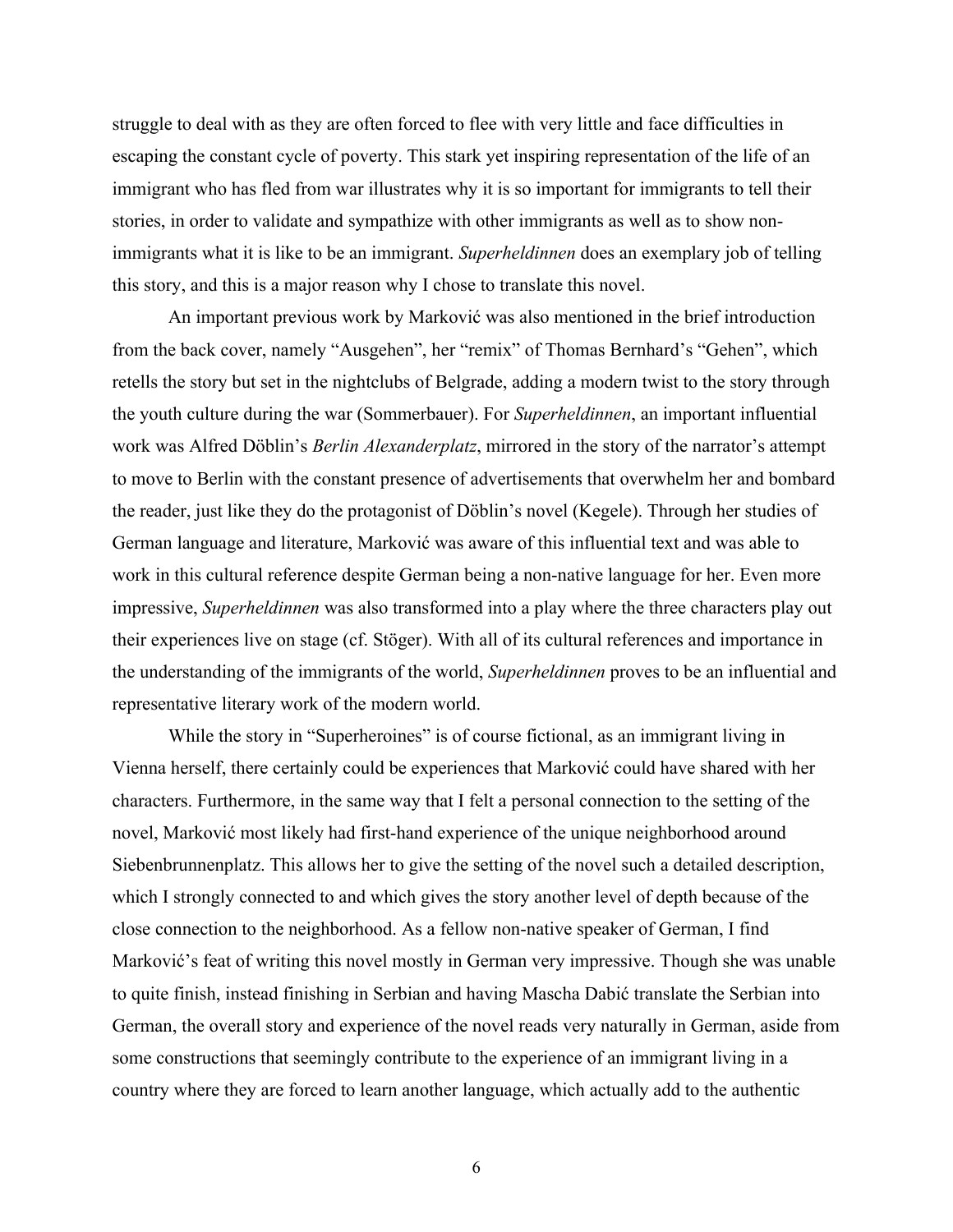character of the novel.

#### *The Process of Translation*

The idea for this project began to take shape in my junior year, as I worked through the textbook *Thinking German Translation: a Course in Translation Method: German to English* (2006) from Sándor Hervey, Michael Loughridge and Ian Higgins. This book offers an introduction to German to English translation specifically, including how to deal with translation loss and other difficulties of translation, as well as practice translation exercises in a variety of genres, including scientific texts, literature, poetry, songs, etc. This became my foundation in German to English translation, and throughout the process, I followed the methodology I learned in this book, including reading through the full text, identifying salient features, translating the text, and editing for style and accuracy. Although I had not yet settled on translating *Superheldinnen*, I did a sample translation of about 20 pages as part of my 3 credits in Readings & Research for the Junior Year Honors College requirement. After my summer in Vienna and deciding on this novel for my translation, I received my own copy of the book and began reading it all the way through to gain an understanding of the text as a whole before beginning translation.

From there, I began translating chapter by chapter, and meeting with my thesis advisor to discuss particular aspects that were difficult to translate or needed further discussion and contemplation, so that I could ensure that the correct meaning was being translated throughout the novel. The book is split into five parts, with a varying number of chapters in each part. Most of the chapters are relatively short, which was nice to work on because each one was easier to finish in one sitting, compared to having to stop in the middle of longer chapters. I found that over time, the translation process got easier for me - at the beginning, a page would take a much longer time to translate than toward the end of the project. I was learning how to be more efficient in my translation, as well as getting used to the author's style, which allowed me to work faster and improve the quality of my translation. After finishing the translation itself, I then returned back to the beginning to edit the whole novel for style, to make sure the sentences themselves sounded natural and to maintain consistent style throughout the book.

# *Difficulties of Translation*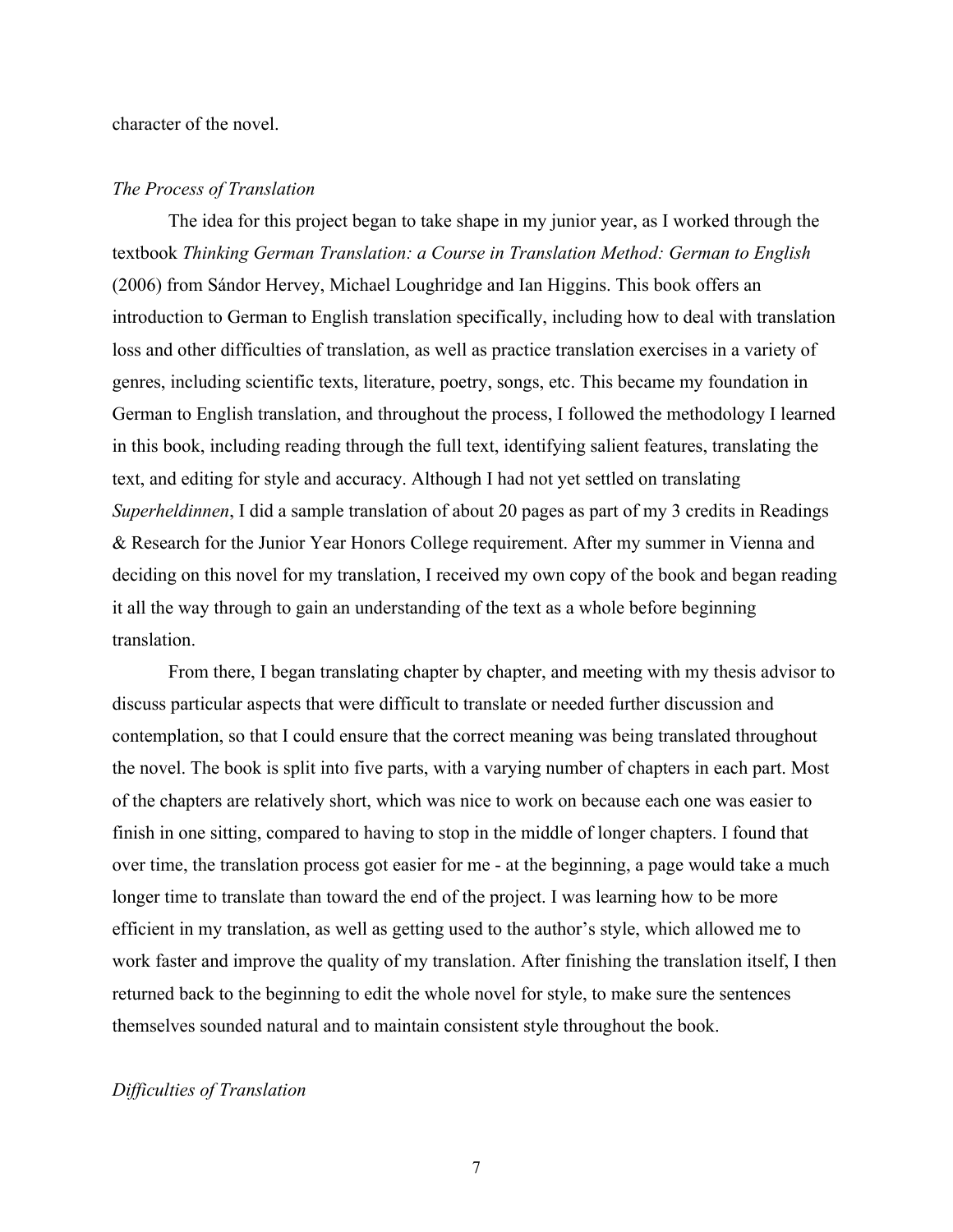Translation brings the work of a writer or speaker to another culture through language, and the translator is an important link in the chain of cultural exchange. A large question within translation has been whether there are any exact translations - does a word translated into another language mean the exact same thing, and what happens if a word is too specific or too general? These are questions I was asking myself throughout this project when facing a number of elements that posed difficulties for translation. This includes both linguistic difficulties based on differences between German and English, as well as difficulties based on cultural idiosyncrasies and differences in cultural literacy. Overall, my main goal in tackling these elements was to avoid as much translation loss as possible, so that the overall meaning and effect of the text would still be preserved in English.

One area where linguistic and cultural differences overlap is in idioms and proverbs. These can pose difficulties for translation because they inherently do not have a literal meaning, and therefore cannot entail a literal translation. While some may have equivalents in other languages, others do not. Therefore, translating idioms and proverbs can instead require finding an idiomatic equivalence, as explained in *Thinking German Translation*. The authors discuss how proverbs and idioms sometimes require special treatment in translation because a translation may not use a literal idiomatic or proverbial equivalent but rather one that is standard for the expression of the situation in the target language, which is called "communicative translation" (Hervey, Loughridge and Higgins, p.19). By using communicative translation, the goal is to produce the same effect on the target language readers as the original idiomatic phrase has on the source language readers, which is the most preferable choice to avoid translation loss. As in many literary texts, Marković utilizes proverbs and idioms in *Superheldinnen*, and creates word plays with them in order to creatively express situations that the characters experience. Sometimes these have equivalent translations in English, but others require communicative translations in order to produce a similar effect as the original to minimize translation loss.

For example, there is an anti-proverb in Part 1 in the description of the local grocery store: "Lange Finger hatten kurze Beine", which is based on the original German proverb "Lügen haben kurze Beine" which translates in English to "Lies have short legs." While this proverb exists in English in that form, it is not necessarily as commonly used as the German proverb. In order to translate this anti-proverb, I had to choose what would incur the least amount of translation loss. There were essentially two choices: either translate the anti-proverb as "Long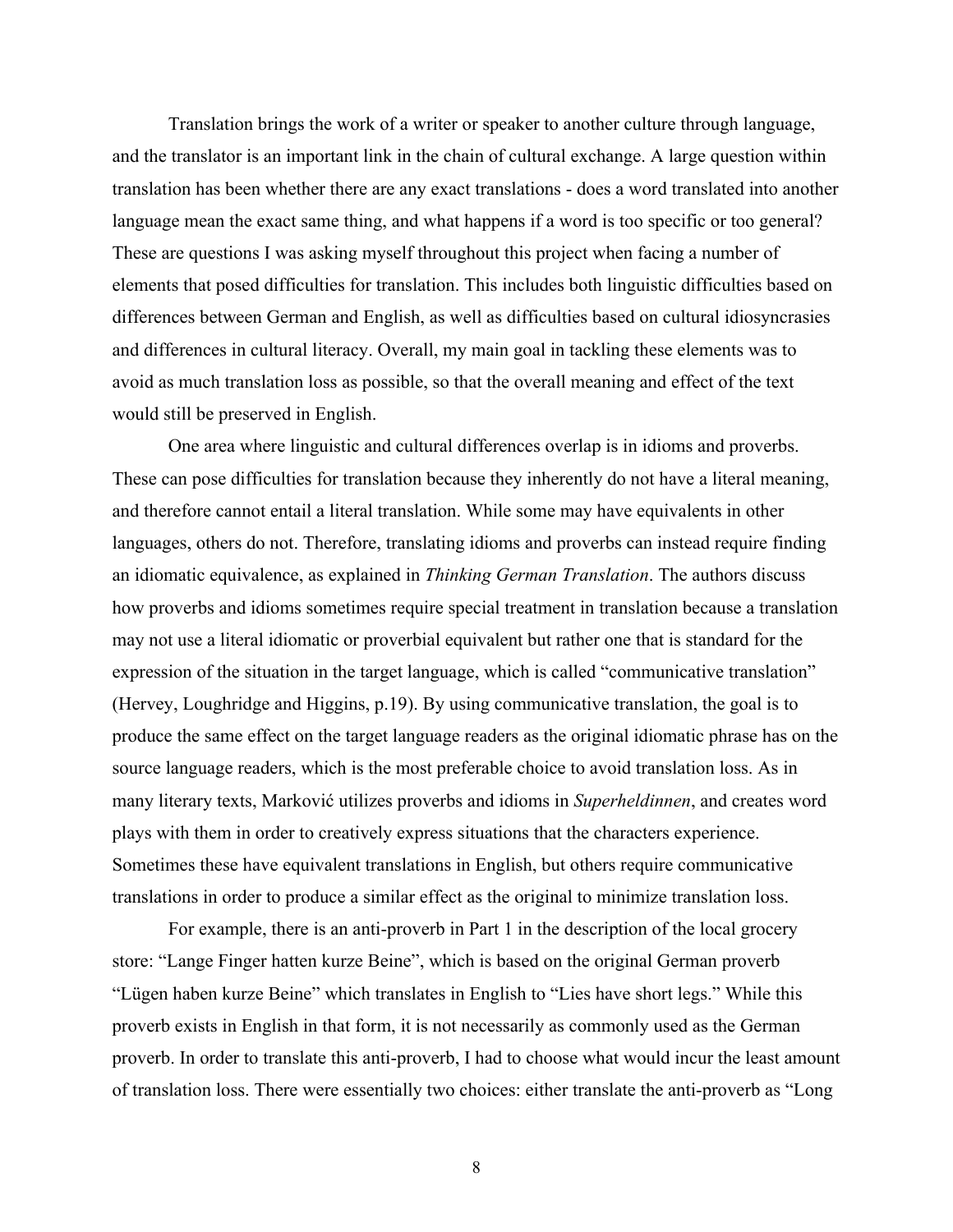fingers had short legs," which although it is a literal translation of the German, it preserves the proverbiality of the original as well as the effect of making the reader think about what this means in the context of a grocery store; or translate it as something like "Stealing won't get you far" which does not preserve the proverbiality but very explicitly expresses the intended meaning. In the end, I chose to translate this as "Long fingers had short legs" because I do think there is a bit of a riddle in the original text that I wanted to maintain in the English, and I think that readers would be able to figure out the meaning of the anti-proverb in the context. I included a footnote to this point, however, to help explain to readers what this phrase means and demonstrate the cultural difference between the two cultures.

Another example includes an extended idiomatic expression. In the sentence, "Mascha und ich hatten unseren traditionellen Tanz um den heißen Brei, in den wir schon mehrmals hineingefallen waren, bereits begonnen", Marković is using "Tanz um den heißen Brei" (literally "dance around the hot porridge") idiomatically, in that of course the two characters are not literally dancing around hot porridge, but rather they are avoiding directly saying what they think, dancing around the topic instead of confronting it. She adds "in den wir schon mehrmals hineingefallen waren" (literally "into which [the hot porridge] we had often fallen") to show that this strategy often had unfortunate consequences for them. I ultimately chose to translate this sentence as "As usual, Mascha and I started to act like a cat on a hot tin roof which had gotten us burned many times before." A literal translation would not make any sense in the context, and in order to preserve the idiomaticity of the sentence, I wanted to use a communicative translation with a different idiomatic expression that could provide a similar effect to express the idea of avoiding something and being punished for it. Within the context, I think my choice ultimately can be understood to have a similar meaning to the original. "Like a cat on a hot tin roof" shows how the two characters are unable to directly confront the topic of conversation because it is too "hot" to deal with. The recurring element is then expressed by "which had gotten us burned many times before", showing that their avoidance had backfired while maintaining the reference to the idiomatic expression. On the whole, this was a very difficult idiomatic expression to recognize, understand and translate, but this solution seems to be an idiomatic equivalent that allows for the least amount of translation loss in this context.

An additional fun yet challenging feature in this novel was a word play in the recurring phrase "Host an Tschick? Bau kein Mist!" This phrase appears as stickers on trash cans that are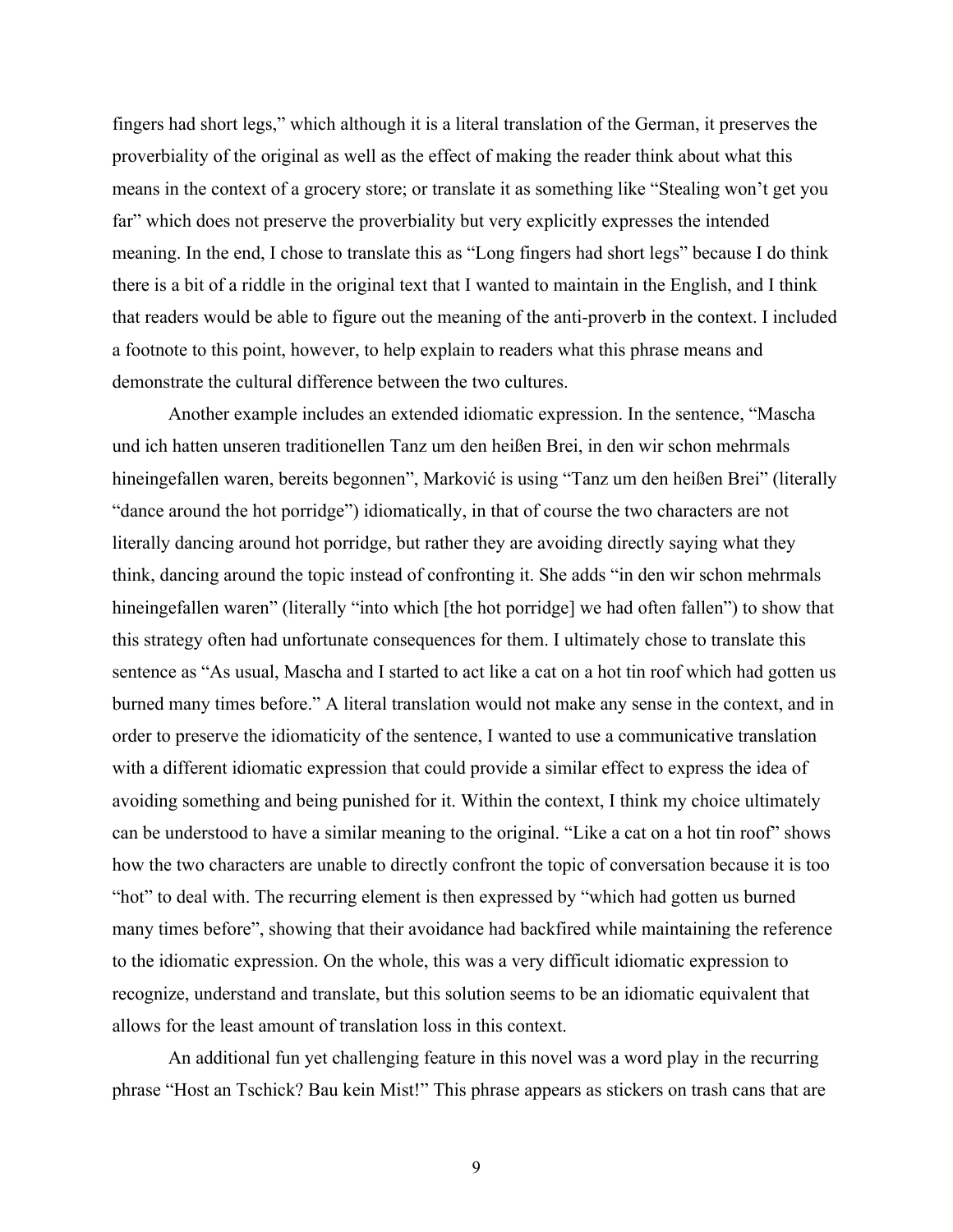asking people to properly dispose of their cigarette butts instead of throwing them on the ground. In the German, there is a near rhyme, which I wanted to preserve in my translation. Regarding the use of phonic stylistic features such as rhyme, *Thinking German Translation* explains that translators must take into account the purpose of the source text when deciding how to deal with these features (Hervey, Loughridge and Higgins, p.66). In this context, the rhyme is being used to make the slogan effective, and therefore it was important to try to maintain the rhyme in the target language. There is also word play involving the phrase "Mist bauen". This phrase can mean "to mess things up" as in to make a mistake or screw up, but in addition, "Mist" can mean "crap" or "mess", in which the phrase could also mean "to make a mess". I chose to translate "Bau kein Mist" as "Don't mess up" because it both expresses the idea of not making a mistake, and also could be understood as "Don't make a mess" when disposing of cigarette butts. My translation "Have cigarette butts? Don't mess up" therefore is able to preserve a near rhyme as well as preserve the play on the word "mess" that the original does with "Mist", ultimately producing a very similar effect in the English as it does in the original German.

While the linguistic elements are of course important, cultural elements are also subject to cultural transposition, meaning that sometimes cultural elements may need to be adapted from the source language (and culture) into the target language (and culture). For example, elements like street names (which usually end with -straße or -gasse in German) or phone numbers can sometimes be difficult to translate because they differ from culture to culture. In this novel, I have chosen to keep street names and other locations in their original form because many of them refer to small, specific streets that wouldn't necessarily make a larger reference to a cultural element and are simply the name of a location, so can be left in their original form. Some, like Mariahilferstraße, are cultural references that many Viennese or Austrians would recognize, since it is a large shopping street, so I chose to keep the name but provide an explanatory footnote.

Another recurring theme in this novel is the idea of alienation, which in some cases was expressed through the inclusion of texts from the environment, which are marked in a lighter text color, and foreign words, including Serbian and English. I decided to keep many of these, and I kept some German words to parallel the effect that the English had on German readers, in order to give English readers the same experience of alienation from foreign words and texts. Many of these texts are advertisements for services or items or food, and they represent the overwhelming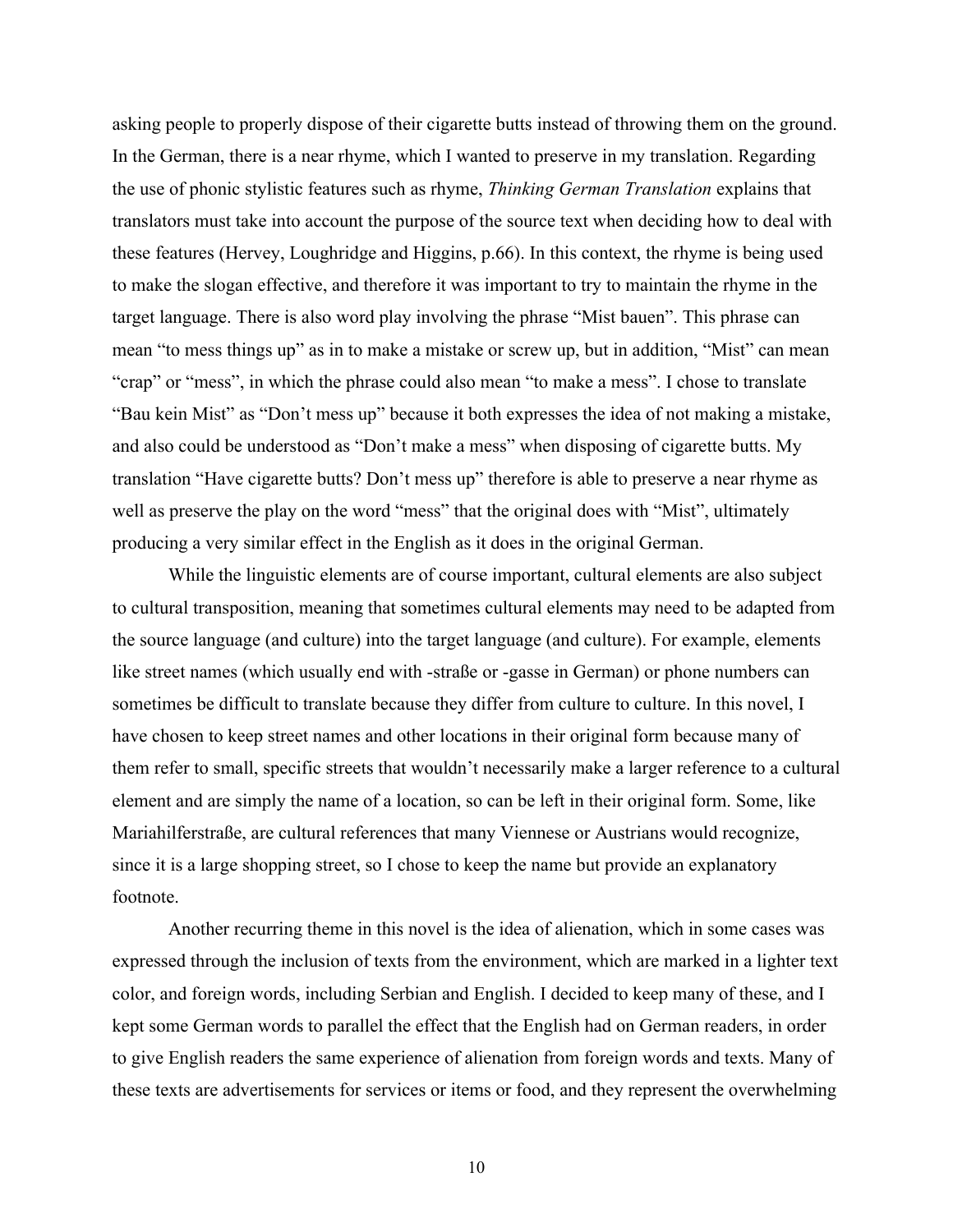constant pressure of consumerism that many immigrants feel because they are not necessarily able to afford the products constantly being advertised to them. In her attempt to move to Berlin, the narrator is bombarded by advertisements on Alexanderplatz, reminiscent of Alfred Döblin's *Berlin Alexanderplatz*, and these slogans permeate her consciousness and the rest of the book as a representation of this overwhelming consumerism. The reference to Döblin's novel brings up another important issue of translation loss. Most German readers are familiar with this novel and will immediately recognize it as *Superheldinnen*'s intertext, but English readers will not and will miss this literary interplay. However, the slogans explain the protagonists' dream of finally being able to join the middle class and be financially well-off enough to no longer feel like they are trapped in a constant cycle of poverty, unable to even afford to buy food at the café they spend so much time in (cf. Kegele). In order to address this translation loss, I have also provided an explanatory footnote in the text to give some background information. On the whole, these cultural elements provide rich details in the original text, and it is important to try to maintain the effect in the translation so that the overall effect is similar for English-speaking readers as it is for German-speaking readers with the original.

Overall, the largest difficulty in translation is avoiding translation loss. There are many different ways that translation loss can occur, for example through literal translation of idiomatic expressions, through a lack of cultural transposition, or even simply through grammatical elements that may differ between the source language and target language. For example, translating the German pronoun *man* requires different translations depending on the context in order to make sense - sometimes it can best be translated with 'you', 'people', 'one', etc. This is a phenomenon I was able to look at in depth for a research paper in my Linguistics Capstone Seminar, where I used the original text of *Superheldinnen* and my translation as a parallel corpus in order to look at all the instances of this pronoun and how I translated it into English. For more than two thirds of the instances of *man*, I translated it as 'you.' For example: "Der Natur muss **man** sich strategisch nähern und nur das Allerbeste nehmen", which I translated as "**You** have to approach nature strategically and only take the best of the best." However, other cases used very different syntactic constructions in order to best translate the sentence to sound natural in English. For example: "Und in der Anzeige stand nichts davon, dass **man** Erfahrung **brauchte**", which I translated as "And there was nothing in the advertisement about **needing** experience"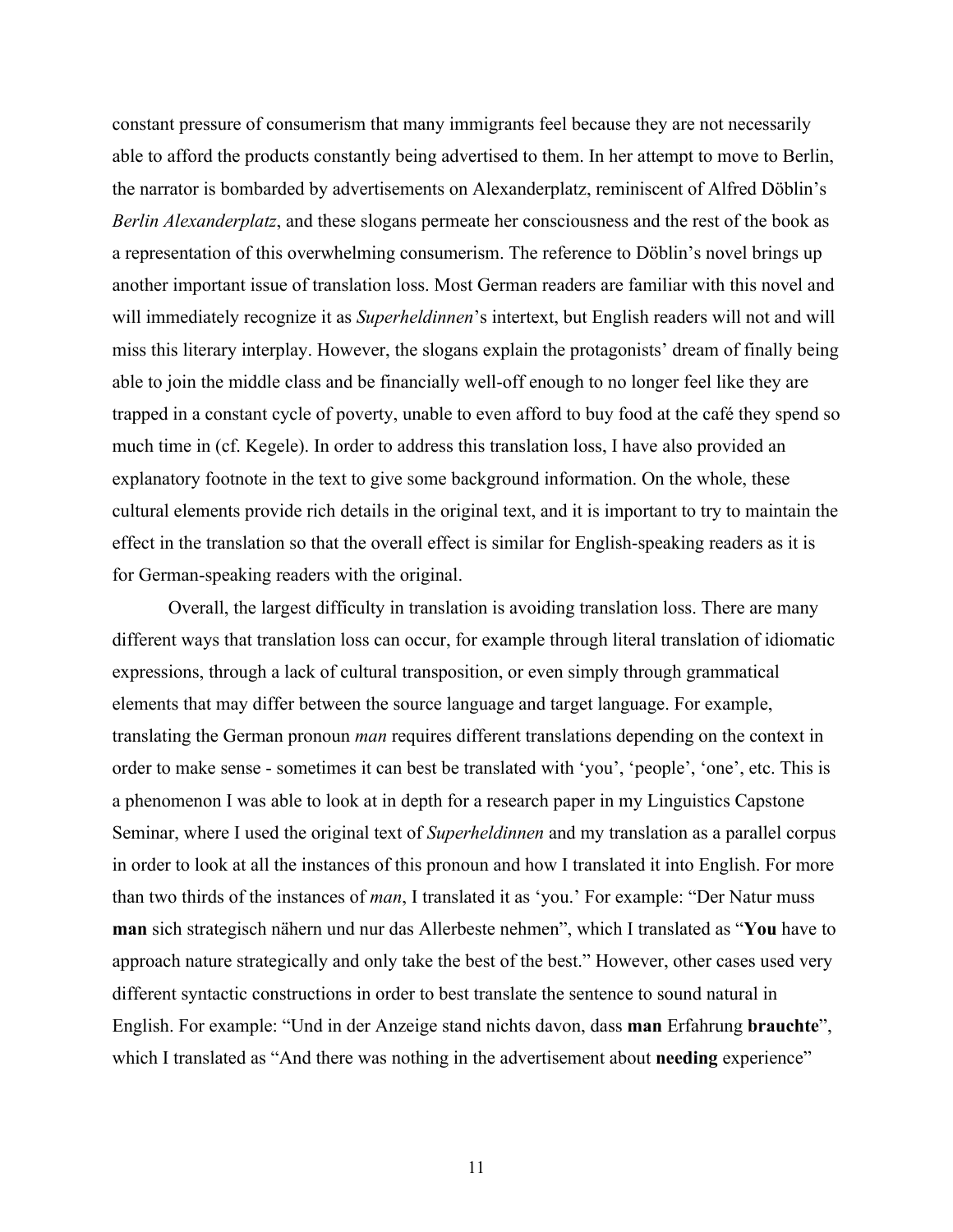with the verb "need" in its present participle form instead of using a clausal construction with a pronoun.

With translation, it is not always a one-fits-all case, and the translator has to make choices that will best preserve the meaning and effect of the original text. This is true for all elements of translation, many of which I have discussed here, since they require time and effort in order to make the best choice for translation and avoid translation loss.

#### *Concluding Statements*

It has been a joy to work on this project as my thesis in my senior year. After doing this long-term translation, I now have an idea of what it will be like to continue doing this as a career in the future. I learned a lot about translation, and I am excited to continue learning more as I pursue my MA in Translation at the Middlebury Institute. My love for German and German literature has only grown through working on this project, and I am thankful to all those who have helped me throughout this process, including my advisor, my thesis committee members, and my German teachers for the past ten years.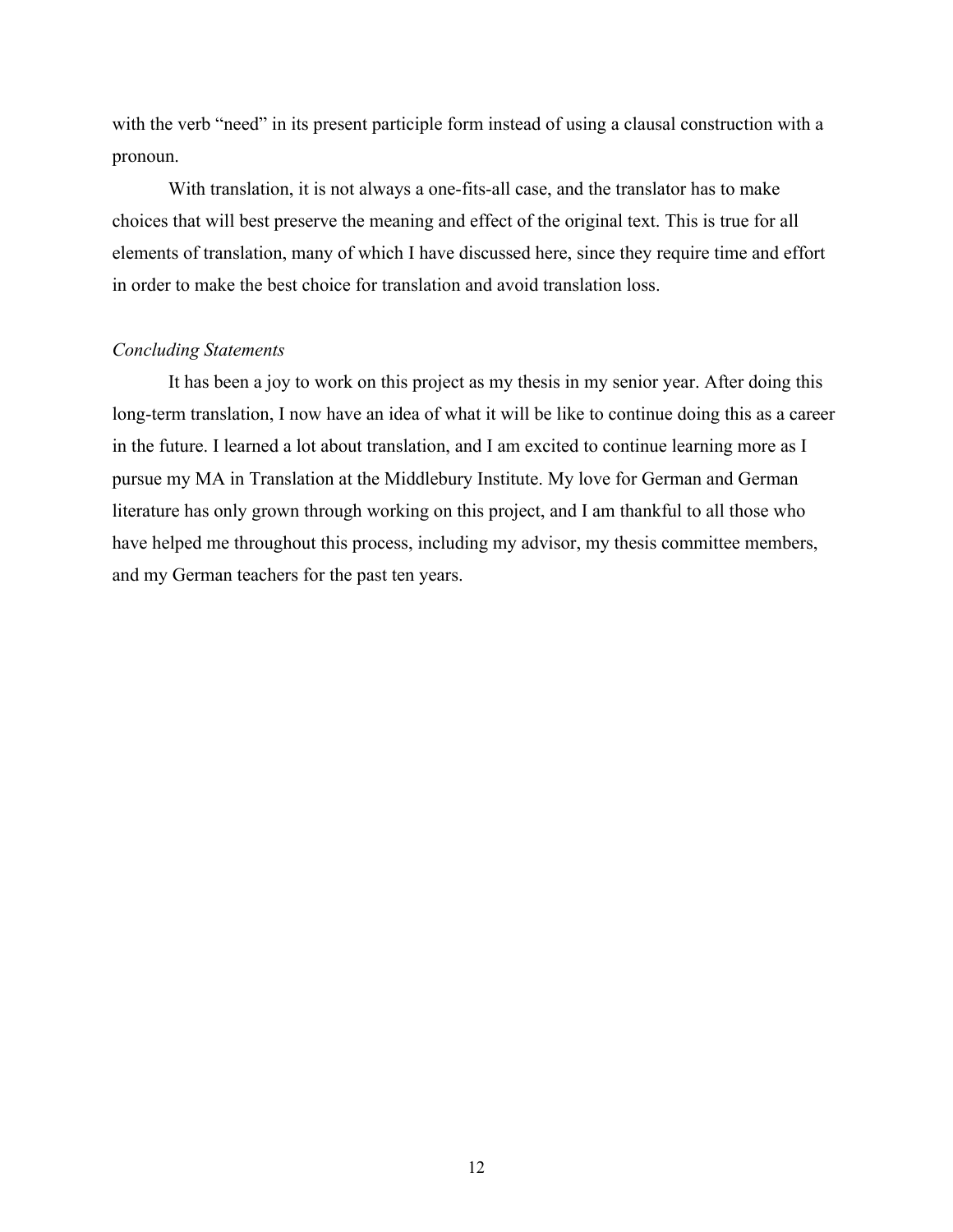Barbi Marković

# Superheroines

Novel

With translations from Mascha Dabić

Translated into English by Emma Roach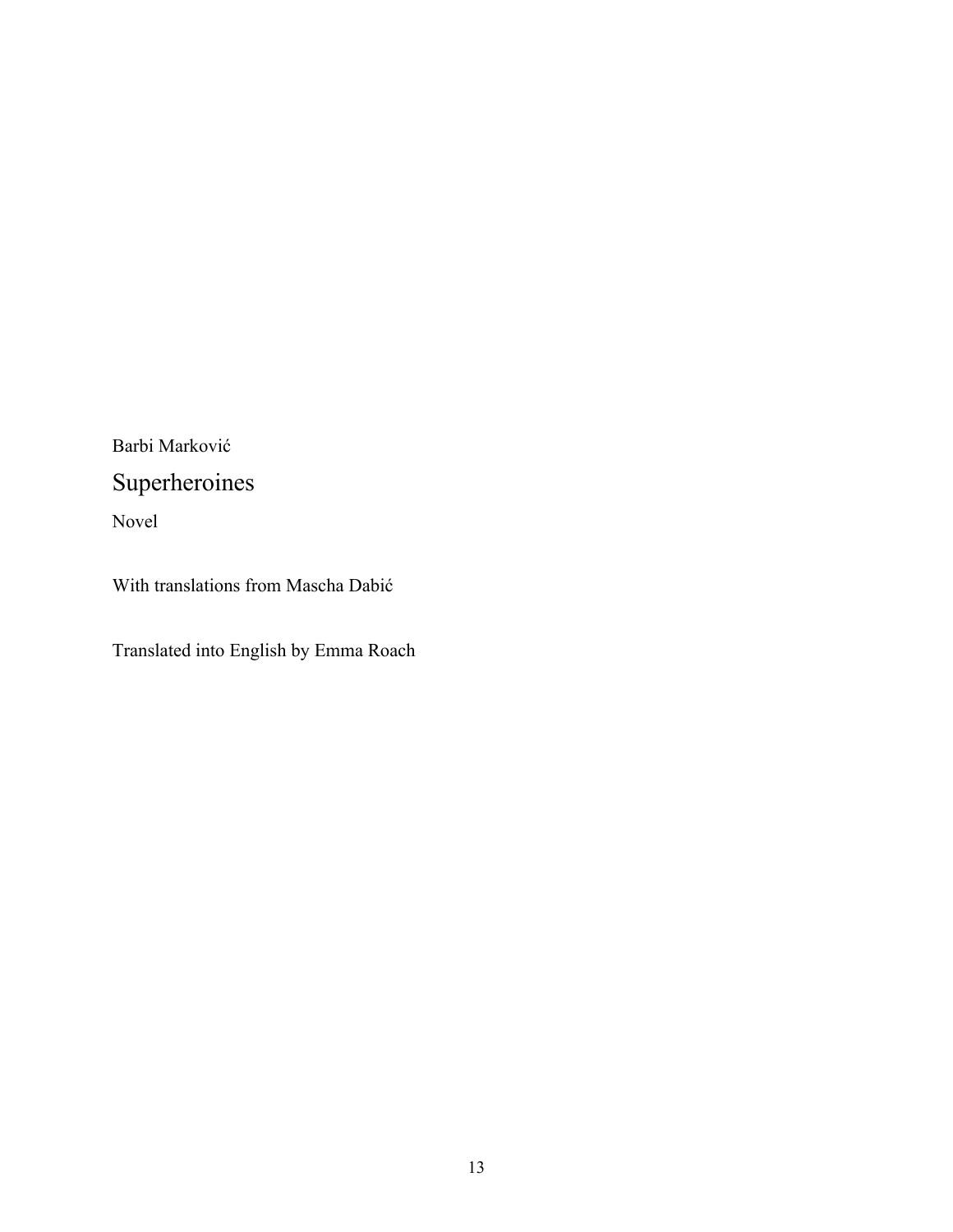**Mascha** was the backbone of the group - mentally and physically always ready for all the challenges of witchcraft such as annihilations and lightning strikes, competent in magic as well as in the social sphere. In other words: a deity for all the people who are plagued by bad luck.

**Direktorka** was the last to join the group. She was still in the process of figuring out our range and its boundaries - and based on her experimentation, perhaps she even had the potential for something big within herself.

**I** was Mascha's first partner, Marija's granddaughter. Disappointed with life, with a flexible conscience. I have always found pleasure in analysis.

What do you do when an angry, senile housewife like **Marija** sends you the curse of the pigeon? Everything she asks of you! Marija first gained her importance after she moved to Belgrade, into the moloch.

**Rabija** was the woman from Mascha's past who had been cut in half. A woman with a mission and telepathic abilities that we could only dream of. Had she possibly foreseen the events?

**The snotty kid** was an orphan from the suburbs of Berlin, equipped from birth with above average mental and paranormal abilities. His outer appearance was in no way frightening, but hey, all of Berlin trembled before him.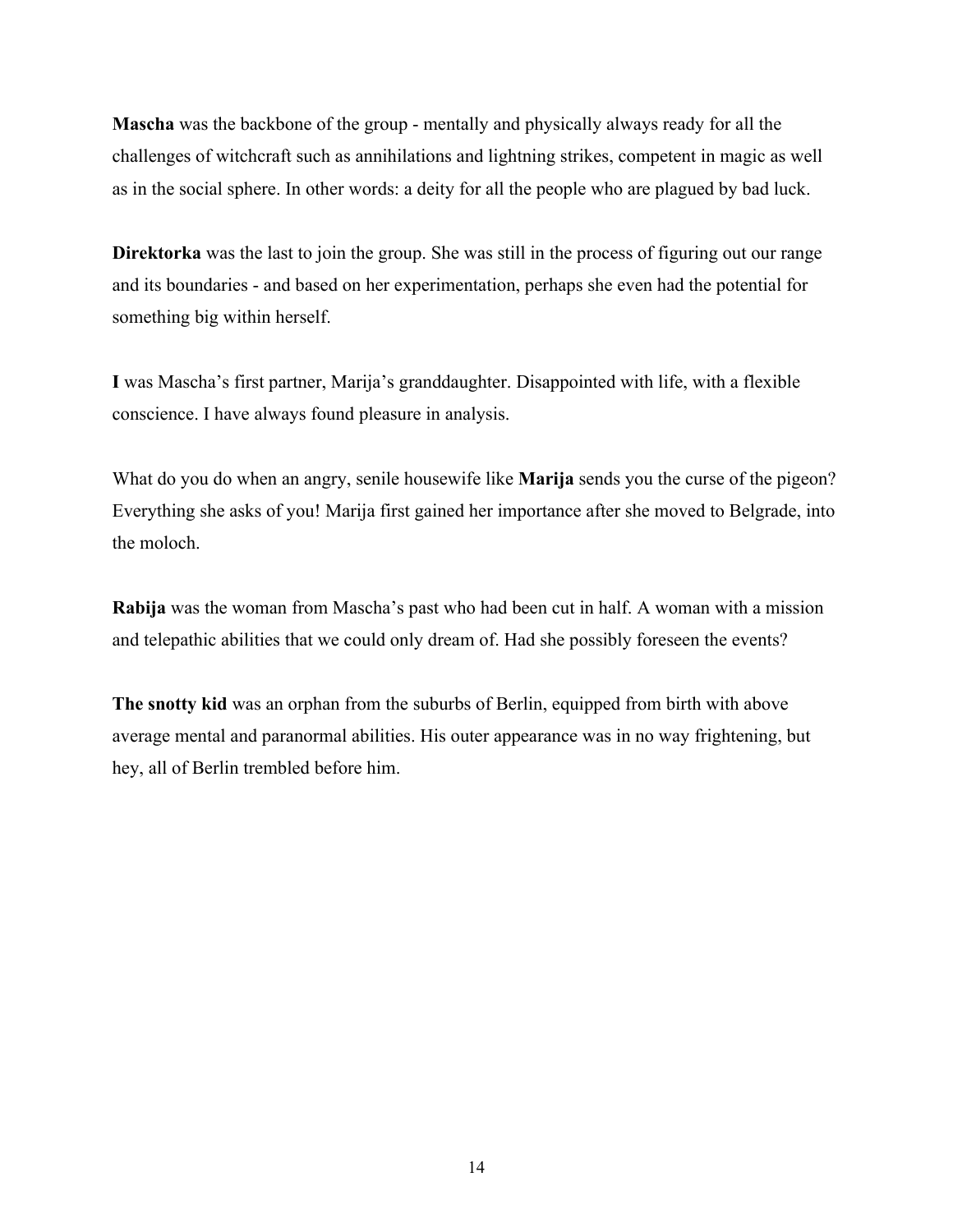None of us had ever learned to lead a normal life fit for human beings. We were surrounded by crap and mistrust and pigeon shit everywhere. Everything was terrible. A lot of people were hungover. The world was merciless. People were sticky all over from a cold sweat. Headache and vertigo and chills and too much street pizza with tabasco every day. That could have been it, but we were determined.

Misprints, changes and errors reserved.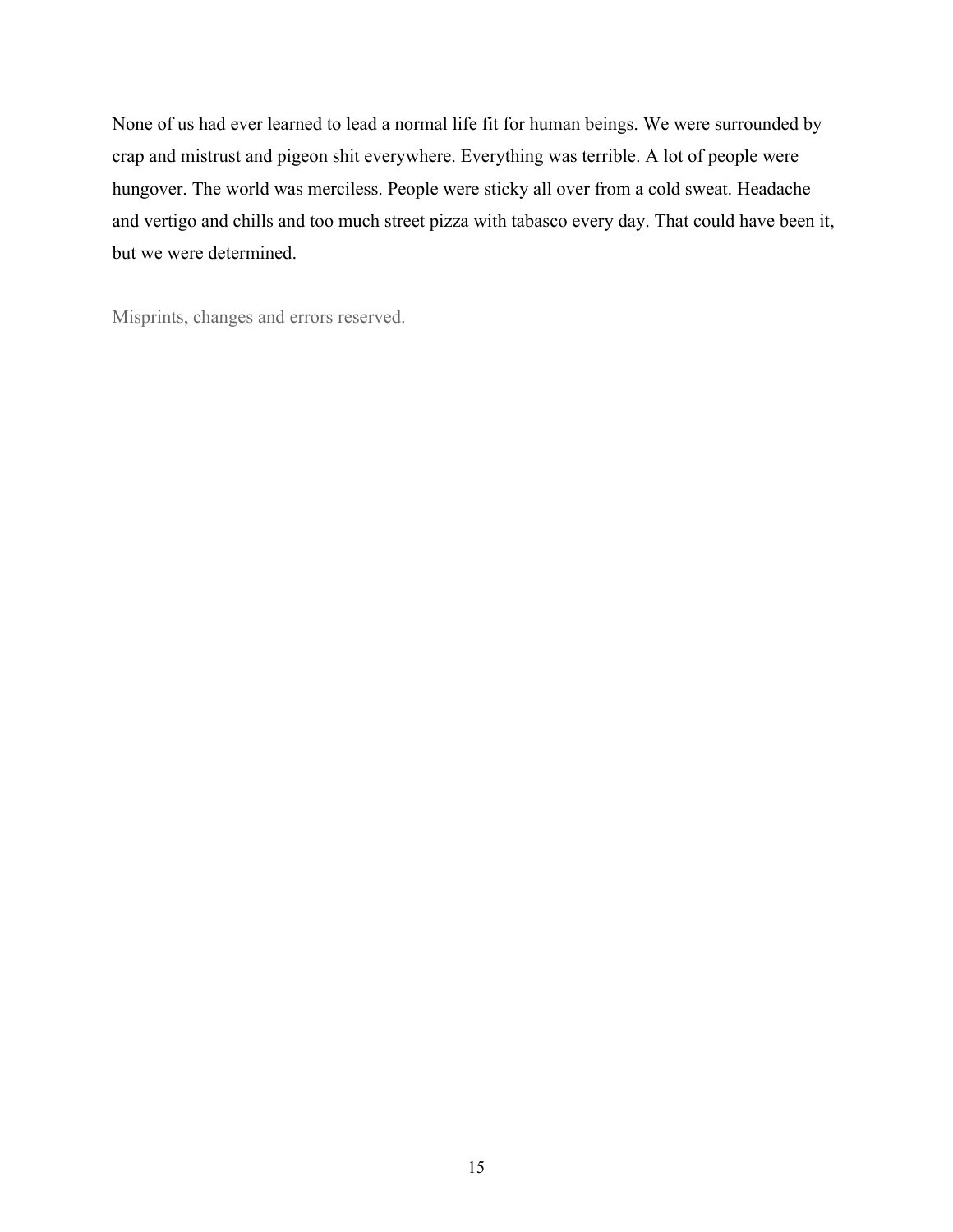### **Part 1**

**1.** 

Something unexpected happened, and after that, our lives were never the same. The fateful day was a Saturday in Sette Fontane. Today I know how everything turned out, so I can explain some things from our past and describe our habits. I'll talk about cities and what you could have seen in them in the year when Rabija died, the snotty kid appeared, and I spent the summer in Belgrade to take care of inheritance matters. I'll also talk about how I met with my friends two years later in Vienna, our chosen city, to perform our well-oiled Saturday ritual. What I know now, but couldn't know then, is that all three of us had secret motivations and that above all, each in our own way, we intended to put an end to the depressed state of mind we had been in for years. It was a condition that made us into women of our time, into capital city residents who cultivated a bad and somewhat allergic relationship with nature. We only knew life from an urban perspective and unfortunately, we didn't belong to those who had collected pork blood in buckets during their childhood. Often, we compared cities because the choice of where to live meant great freedom and tremendous responsibility to us. Up to the fateful Saturday, each of us had moved from one country to another at least once in our life and we bore the consequences of this decision. Living in relative poverty was our little curse. In accordance with the usual distribution of roles in a friendship triangle and the three unique ways of dealing with problems (to die, to move, or to change something), each of us longed for a real intervention. On that day, we all spoke evasively and bet against each other, then again one with another against the third, to achieve our respective goals. In the story I'm telling, the productive principle of the third friend and savior triumphs in the end, and the whole thing culminates in a neo-liberal robot-selftracker-astronaut-happy-end.

Of course, everyone has the right to their own opinion. Everything that I'm describing is normal and logical. People break up and do strange things. This is because every person has some weakness, as well as an idea of what could help them.

For a long time, we have had a heightened sense for avoiding Viennese dog poop. Teenagers became mothers, internet platforms begged people to reveal details about their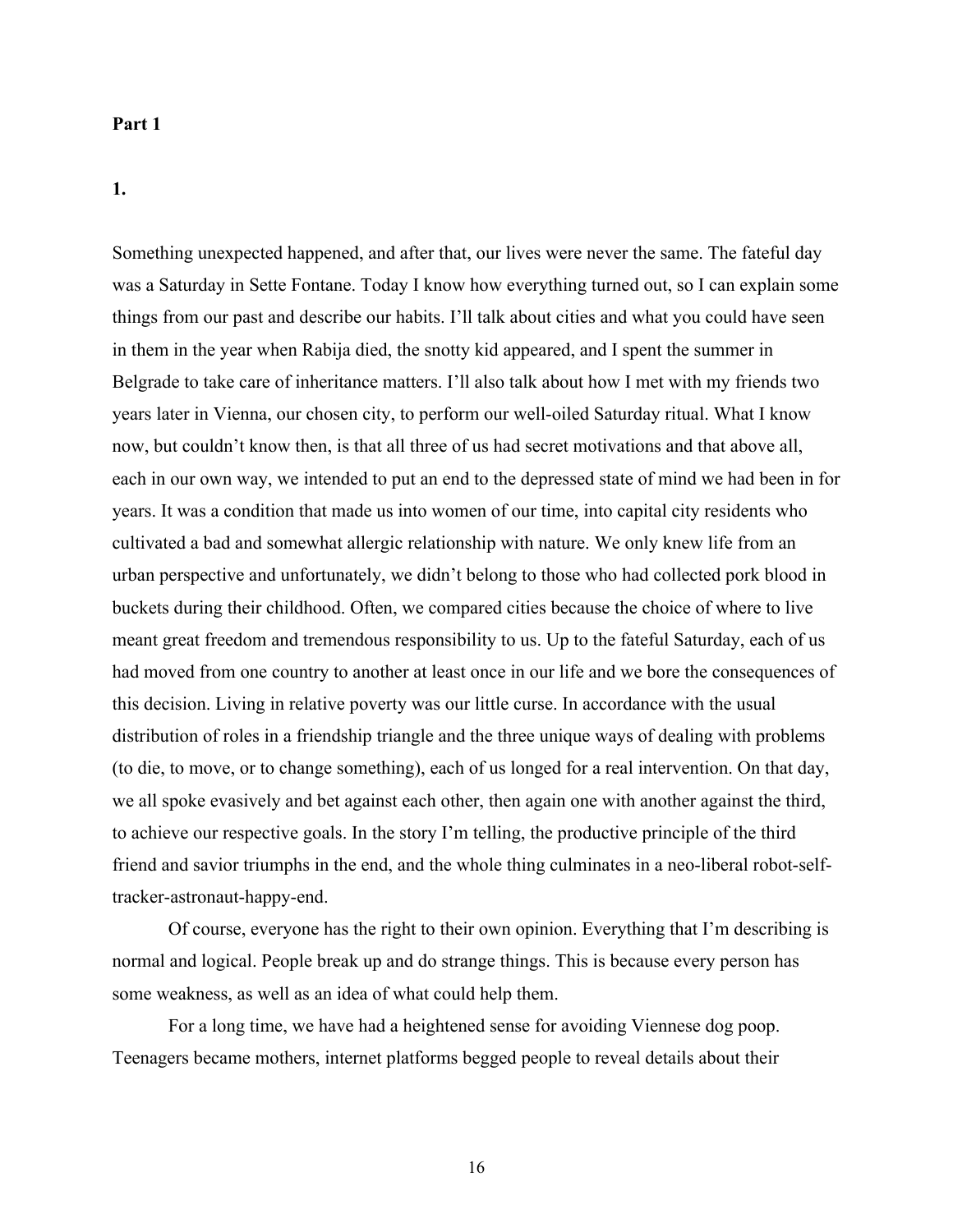preferences and habits, and the three of us still didn't know anyone in the city who had died, and we didn't feel constricted, but rather apprehensive. We were afraid the wind could carry us away.

#### **2.**

Until the very end, absolutely nothing indicated that everything would turn out all right. Bad signs were everywhere. On the way to Siebenbrunnenplatz, I came across a pile of vomit half a meter wide on the steps, and I thought that the time for change was now. Especially since a pigeon stood in the middle of the yellow acid and ate it. Because the mess was liquid, the pigeon threw its head backwards from time to time in order to swallow better, and you could see from its face that it was happy, while you could see from my face that I wasn't happy. Right then and there, it occurred to me that cities chewed us up and spit us back out again and again; and we were moving around tirelessly, expanding our reach. It also occurred to me that pigeons flew around in a similar way, constantly in search of dirty terraces with full garbage bins where no one would chase them away with a broom, and moreover, they actually entertained the hope that a lonely and sick retired person would allow them to build a nest under their bed. People poisoned the birds, chased them away with sharp needles and punished everyone who fed pigeons. Again and again, I came across a terminally ill pigeon that came creeping out from some hole.

Šimunović. Protection against birds. Installing needles to protect against birds is the most efficient solution for the problem of birds landing on balconies, banks, gutters, store fronts. For the first time in this country! Promo prices! Completely harmless for birds. The protection merely prevents them from landing. Solve the problem! Call us at: 061-274-942

Whatever the case, as I observed the disgusting scene on the steps and told myself that the time was ripe for change, I had very specific changes in mind.

On this Saturday, just like every Saturday for the past two years, we had arranged a meeting in Café Sette Fontane on Siebenbrunnenplatz. It was March in Vienna, and due to the lack of sun, our faces were as white as a sheet. Bouts of depression tore us into pieces, twisted us, and pinned us down to the floor. We were good for nothing. Although true friendship existed among us, as I believe it did, we didn't start our conversation with reports of our respective inner states of mind. The Saturday meeting in Sette Fontane didn't involve simply drinking coffee,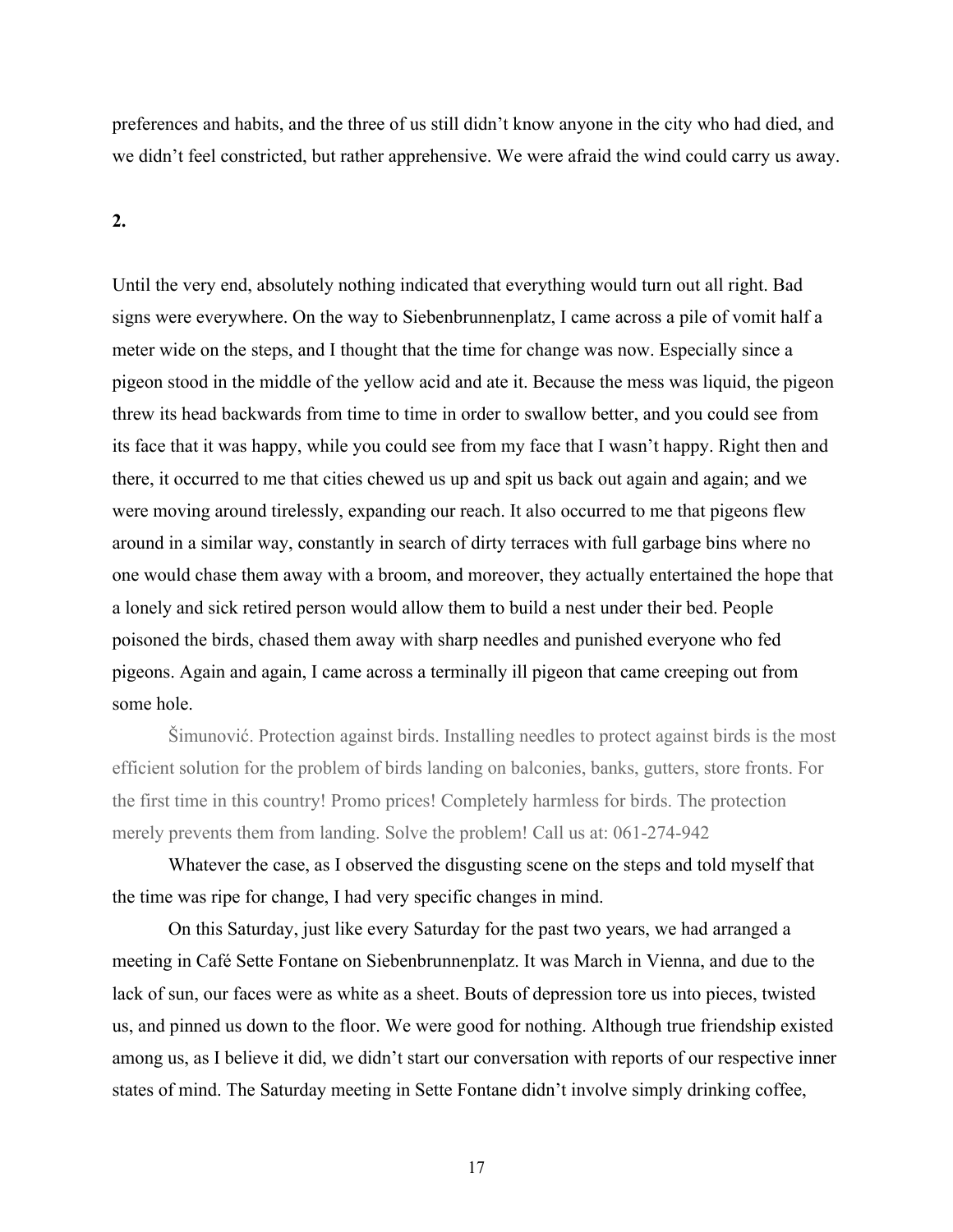laughing, crying, and the exchange of private information. It involved serious work sessions that followed strict rules and a clear agenda. We began around 10:00 in the morning, although Direktorka always came five minutes late and Mascha always came ten minutes late. Direktorka's five-minute delay was her way of displaying power within the group (a result of her complex), while Mascha's ten minutes meant nothing other than her sincere attempt to arrive on time. After Mascha had rushed through countless stations in her fully booked universe, she stormed in out of breath, apologized, and got out a huge amount of material she had worked on over the course of the last week. One look at her impressive collection of data nipped any critique of her delay in the bud. We were aware of the responsibility that came with our special abilities. On that Saturday, each of us put their stack of pictures, newspaper clippings and notes on the table. We were ready to go.

#### **#Vienna**

In Café Siebenbrunnen on the corner of Reinprechtsdorferstraße, the waiters served guests a turkey schnitzel with noodles for  $\epsilon$ 7.50. Trash bins called to passersby: Have cigarette butts? Don't mess up!<sup>1</sup> For all questions regarding trash separation, the trash help line was at the disposal of the citizens. People were advised to engage in life. To find a goal. At least a travel goal. One of the top 68 destinations in Lower Austria. Luckily, everything was simple thanks to cell phones, internet, and television. The citizens got back on their feet and participated in the referendum for education, out of fear that Austria could flunk<sup>2</sup>. Every signature counted. Siebenbrunnenplatz was in the Margareten district. That was where you drank Zipfer beer, ever since 1858. You ate fresh goose with red cabbage and dumplings for  $\epsilon$ 16.80. You ate homemade pastries and drank sparkling wine with honeydew melon. Zipfer was like a glass of pure joy. People ate cake and tiramisu and read announcements for concerts headlined by Halid Bešlić and

 $<sup>1</sup>$  This phrase appears as stickers on trash cans that are asking people to properly dispose of their cigarette butts</sup> instead of throwing them on the ground. In the German, there is a near rhyme as well as a play on the phrase "Mist bauen". This phrase can simply mean "to mess things up" as in to make a mistake or screw up, but in addition, "Mist" can mean "crap" or "mess", in which the phrase could also mean "to make a (physical) mess". My translation "Have cigarette butts? Don't mess up" attempts to preserve the near rhyme as well as the play on the word "mess" that the original does with "Mist", by both expressing the idea of not making a mistake and not making a physical mess when disposing of cigarette butts. This ultimately produces a very similar effect in the English as it did in the original German.

<sup>&</sup>lt;sup>2</sup> The Austrian 'Bildungsvolksbegehren' was an education reform intended to improve the ratings of the educational system in Austria.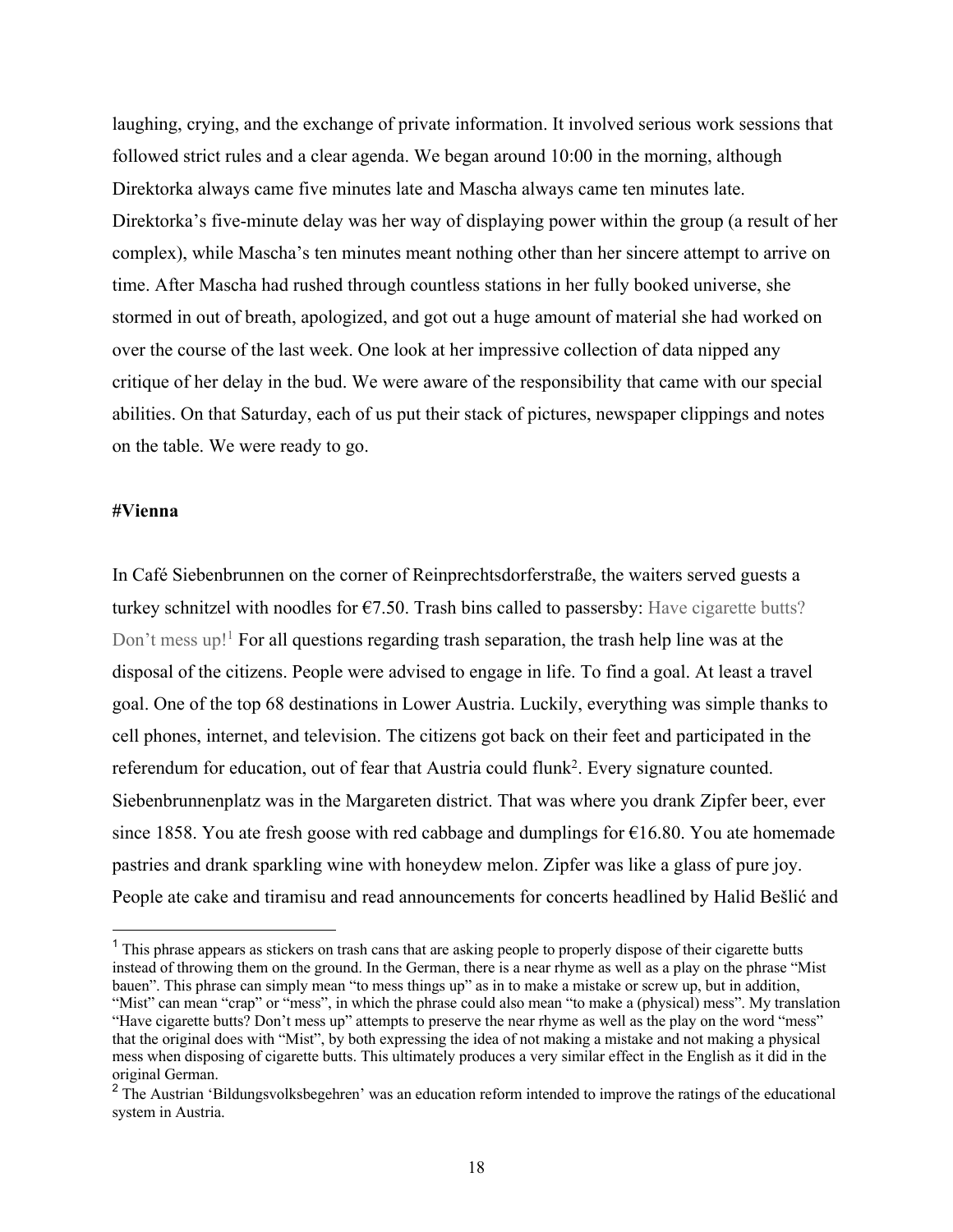the old band Crvena Jabuka, and even for the mega-concert headlined by Lepa Brena, powered by ilovecars.com. The most important media partner for the concerts with the folk stars from former Yugoslavia was the diaspora newspaper, *Kosmo*. Have cigarette butts? was written on the trash bin. A merchant bought used goods. He called on the Viennese people to bring him everything they couldn't use anymore. It was better to engage in soccer than racism. On the corner of Kohlgasse, people like Lili's son sat in small booths filled with smoke and played interactive games. In the booths, they were filmed by cameras. People under 18 weren't allowed in. When the gamers were met by losses over the course of their participation in the interactive games, they smoked, and when they didn't have any more cigarettes, they could buy some at a nearby vending machine. In any case, there was the chance that smoking would prove to be deadly in the end. The taste of cigarettes didn't change even though the design did. The smokers shoved their ID cards into the vending machines and paid with coins and bills. I shop here, said a satisfied supermarket customer. Amir had written his name on a pole near the area where things had taken a turn toward the better. The management of the supermarket made suppliers observe the limitations for delivery times and avoid noise. Times were sad, and during the week, a lot of people socialized exclusively through television. The *Kurier* was the true newspaper, the cruel reality. The Billa stores were video monitored. Long fingers had short legs.<sup>3</sup> Merchandise was electronically monitored to prevent theft. Everything was protected. The shopping carts warned shoppers: "We must stay inside!" The customers who enjoyed the trust of the supermarket had the opportunity to witness the epiphany of Billa's extreme quality, particularly the boneless roast pork, seasoned and ready to cook. Green electricity stemming from the perfectly clean Austrian water energy flowed through the veins of the supermarket. The store thought sustainably, didn't shirk responsibility, and endeavored to meet its Billa standards. It called on citizens to start their

<sup>&</sup>lt;sup>3</sup> "Long fingers had short legs" is my English translation of the German "Lange Finger hatten kurze Beine", which is an anti-proverb, or a play on a proverb, based on the original German "Lügen haben kurze Beine", which translates in English to "Lies have short legs" and essentially means that lying doesn't get you far. This anti-proverb in the context of the grocery store Billa is meant to tell customers that stealing won't get you far. While the original proverb exists in English, it is not as commonly used as the German proverb, and therefore presents a difficulty in translation since the original proverb is more culturally relevant in the German language than the English language. Though this could have been more simply translated with a sentence such as "Stealing won't get you far," the proverbial reference adds a certain element of style that I felt was important to try to maintain in the English translation. Furthermore, since the source text also imposes a bit of a riddle on the reader, in that they have to interpret what the changed meaning intends, it seems appropriate to provide that same effect to English readers. Thus, the English translation "Long fingers had short legs" adds a proverbial style that is important for cultural understanding, as well as inspires English readers to think a bit more about what this sentence means in context.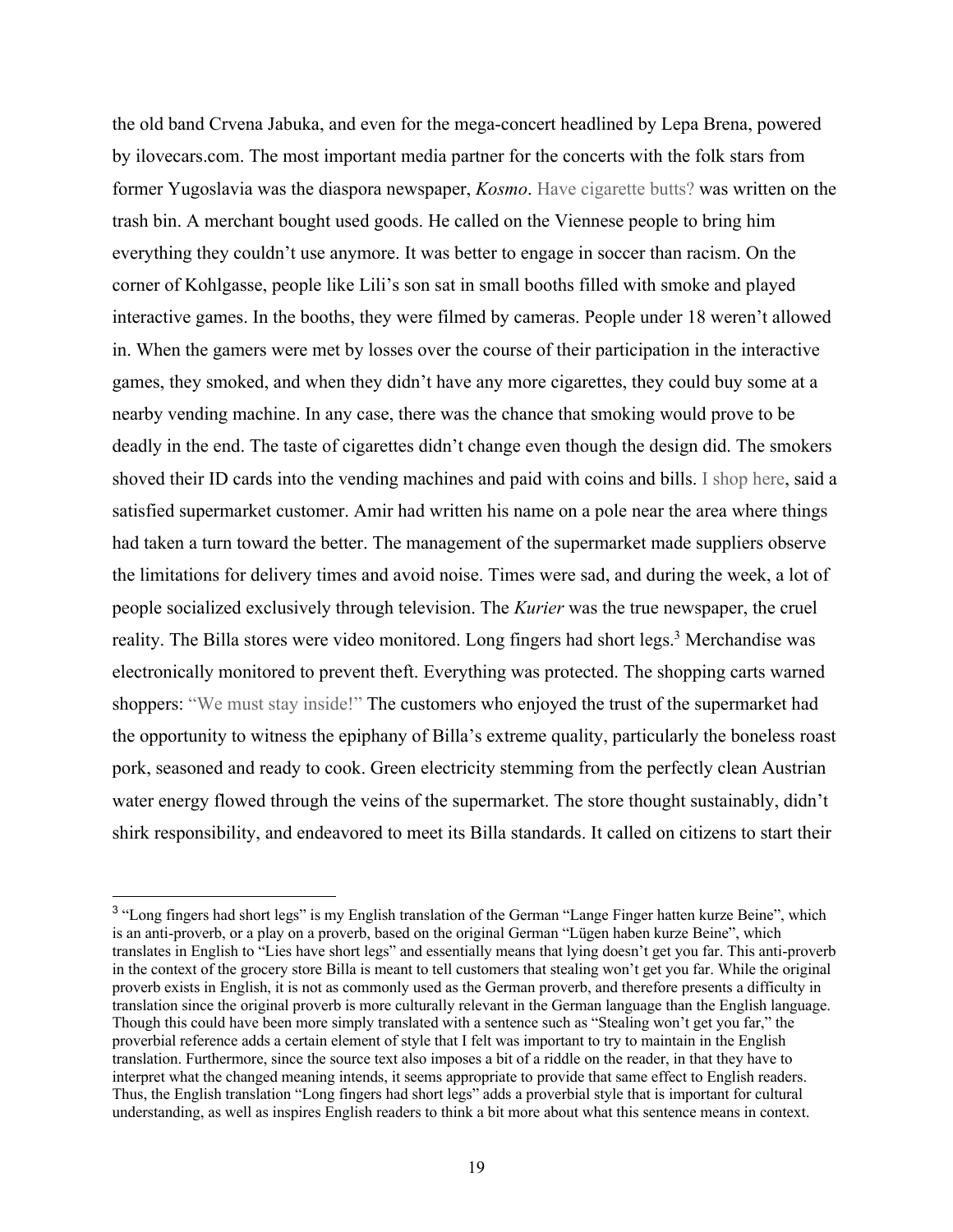dream careers. Some wanted to become head of the deli department. November 11th was the day of the apple. Consumers were expected to celebrate the apple holiday by buying a whole bucket of apples. Crispy fresh apples, red and Golden Delicious. In front of the store, there was a parking spot for dogs. Everything was always getting better. This year, Robert Sommer introduced his book about the poor, which said that the poor were already on the sidelines anyway, and that if they didn't change anything, they would always stay on the sidelines. Robert Sommer was an author, founder of the street newspaper *Augustin*, and co-initiator of the first public bookshelf in the Margareten district. Free access. Donations welcome. Everyone who wanted could take a book. The bookshelf was in the Turkish restaurant Mimoza on Siebenbrunnenplatz. Some people didn't want to sit in the restaurant, so the employees packed their meal in aluminum foil and Styrofoam boxes, regardless of whether they wanted to take out something liquidy, like a soup, or something solid, like a fried chicken drumstick with potatoes and rice. In the square, there was the eternal struggle between love and pure hatred. Everything was always getting better. People didn't have to pay account fees for up to a year. That was a typical offer from Bank Austria. A bank that promised its customers a profit and loss account and provided cards for different purposes. Welcome to Bank Austria. Life was full of highs and lows, but the bank was there for its customers. Account management was free for one year and that was valid for all newly opened profit and loss accounts. There were exceptions. The typical Austrian life lived by the typical man Max Mustermann. For example, Bank Austria gave him an account free of charge for one year. Such generosity was typical for Vienna, typical for Bank Austria. Life was full of highs and lows. The bank trapped its customers. Everything was always getting better. Have cigarette butts? asked the trash bin. Siebenbrunnenplatz was video monitored for the safety of the citizens. Money was in circulation. For only  $\epsilon$ 30, an Austrian citizen could give sight back to a blind person in the third world. The residents of Vienna knew that everything was in their hands and that they weren't allowed to mess up. Vienna was different from other cities. The people said they were okay with the ban on conventional light bulbs because they could differentiate good from bad and right from wrong. Nevertheless, they knew that although energy saving light bulbs would provide good services during their life, once they burnt out, they would cause nothing but headaches as garbage. Normal light bulbs are easy to dispose of properly. Many people wanted to leave atomic energy behind them. They fought for Austria's withdrawal from Euratom. A family was looking for their Siberian husky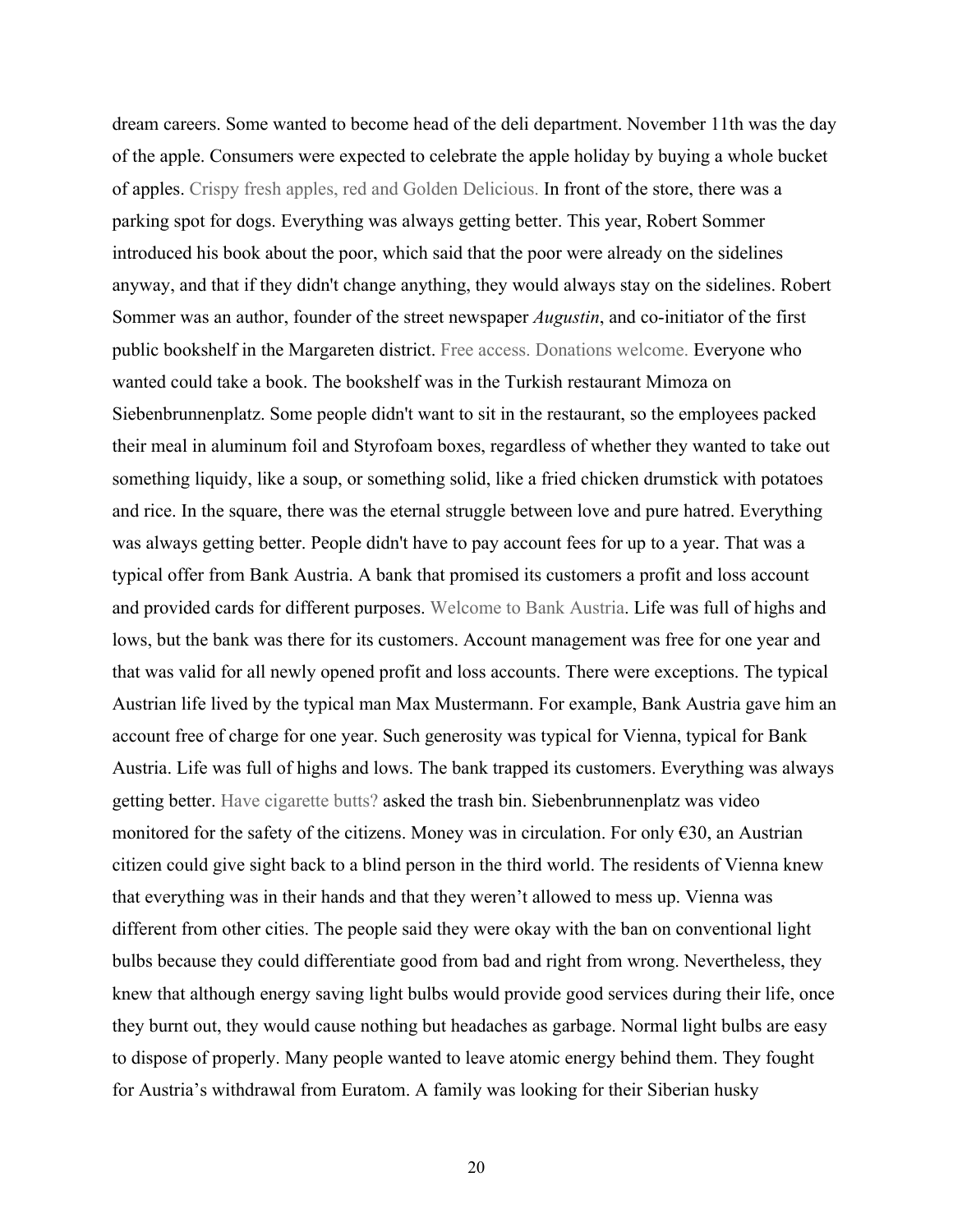throughout the entire city. The dog had been stolen; he had one blue and one chestnut brown eye, as well as a scar under the blue eye. Ball games were prohibited in the square. The merchandise was good. Was everything random? Have cigarette butts? asked the trash bin to a passerby, and he had everything at his fingertips, and he tried not to mess up.

### **3.**

I was always under the impression that our powers were *dark* in a certain way. I myself couldn't answer the question of whether our pessimism was a consequence of these powers, or rather our powers were formed in the darkest, tar-covered depths of our pessimistic souls as gifts of fate. We were led by idealism but only to a certain degree. We practiced lightning and annihilation because we could. We were lonely and took great care to save our self-respect. An acquaintance once asked me why my thoughts were so dark, why I raked around in unpleasant memories, and why I was so grim, and I answered him: "One morning at 5:00am on the corner of Reinprechtsdorferstraße and Arbeitergasse, I had to sell happiness to a snotty kid, and for very little money, in fact. And now when I start to say something, only the blues come out of me." The snotty kid actually did his thing in another city much bigger than Vienna but that made no difference. Basically, the statement was true. Other than this extreme pessimism, this feeling that says nothing will ever be good, the three of us still have something in common, namely, our interest in unsuccessful biographies and failure. We chose Direktorka since we needed a third person in the group because of cosmic balance and the accumulation of power. Her empathy made her stand out from all the other candidates. During our conversation with her, we noticed that in a short time and with minimal information, she was able to figure out what troubled the people around her. She knew whether they had toothaches, or thought their top didn't suit them, whether their cat died, or they themselves were hurt or sick. She was impeccable even though she was self-taught.

I still remember how we cleared everything off the table (except for the fake flowers that were stuck on), so the waiter had enough room to put down three oval metal trays with three coffees and three big glasses of water. He brought each of us a big glass of water because he already knew our habits. He knew that over the course of a couple hours in the dark coffee house on Siebenbrunnenplatz, we would get a drink or two, and in addition, he thought that our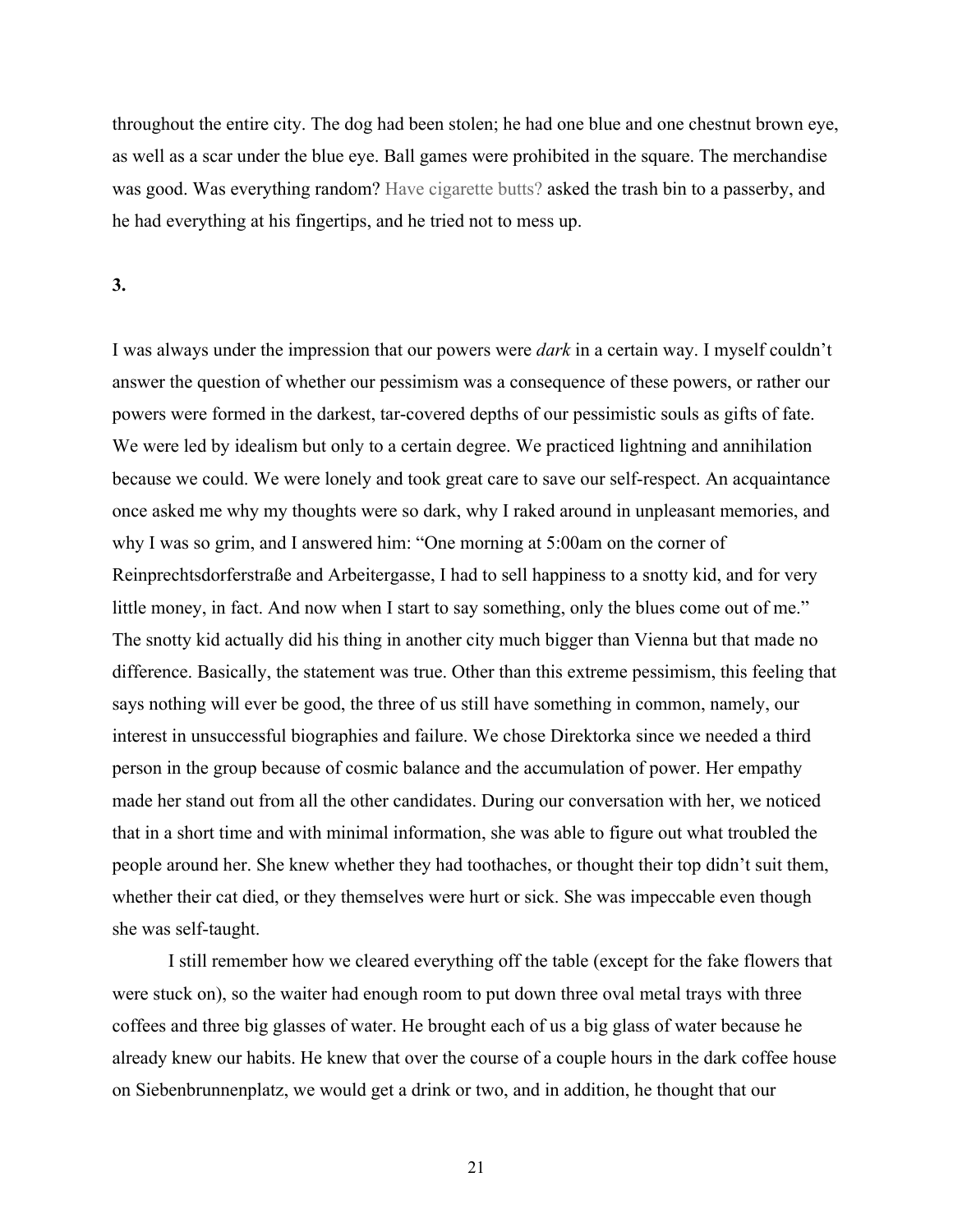standard of living had to be low just like most of the guests of Sette Fontane. He probably thought that we didn't earn much, and he was right. "We'll eat at home," we said, even though no one had asked us. We were equipped with worthless capabilities and therefore nothing that we wanted to do or could do brought us enough money. Our standing among other people wasn't particularly high. We did really disgusting things in order to survive. You could accuse us of anything possible except that we didn't know what life was like. We knew life in a bad light, like the body of a sick client that we've often bathed and dressed and undressed. We had experience and we had had enough. Mascha started. She got a piece of paper with her proposal out of a clear folder and gave it to us to read. I had to read upside down because I was sitting in an inconvenient place: "This evening, we will think of Alfred, who is 54 years old and recently lost his job. Alfred had been working for the same employer for more than 20 years and now he hardly has a chance to find a new job. Let us focus our thoughts on him on Wednesday at 6:00pm and we will help him collect himself and go on."

# **4.**

Some people are simply made better. They have whiter teeth. They get sick less. Mascha had many advantages over me and Direktorka. She ran faster and climbed higher. In magical endeavors, she went one step farther. She held herself back so she wouldn't stick out within our group. She hid that she had extra powers at her disposal, like the visions that have been haunting her since she looked in Rabija's coffin and saw how Rabija's body fluttered between visibility and nothingness. Occasionally, she was also able to read thoughts, which, in retrospect once we learned about it, explained her behavior at our fateful meeting in Sette Fontane. Mascha was able to distinguish between the important and unimportant things in life. She didn't place her bets on beauty, but rather on health. She never wore makeup. At our meeting in Sette Fontane, she came running in, arriving last, and plopped down onto the velvet-covered bench. Beforehand, she had secretly groped for the vouchers in her pants pocket. But I'll get to that later. She knew that we wouldn't be productive that day, and apparently, she knew what would happen after, so she didn't make any effort with her first proposal. I'll repeat the proposal: "This evening, we will think of Alfred, who is 54 years old and recently lost his job. Alfred had been working for the same employer for more than 20 years and now he hardly has a chance to find a new job. Let us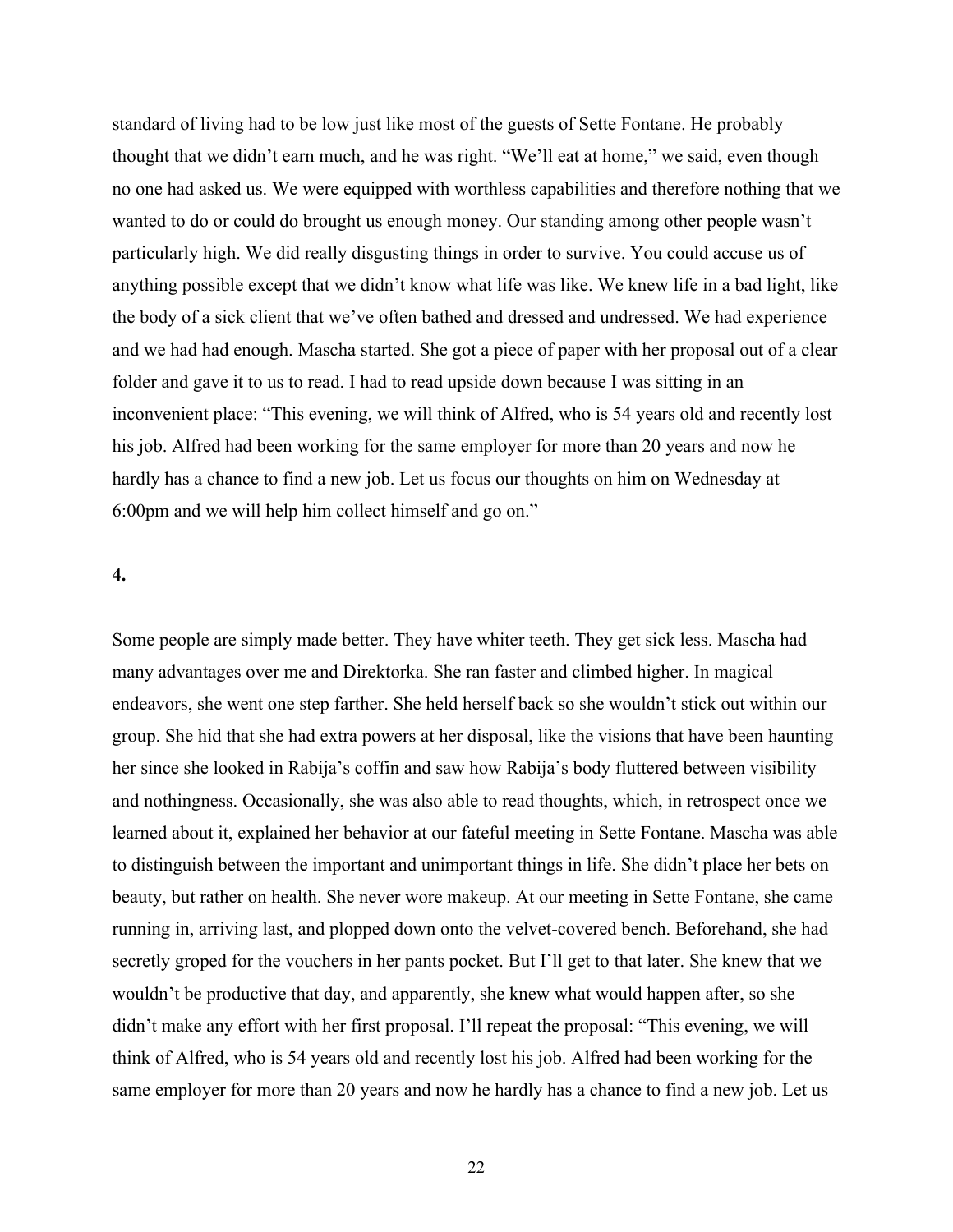focus our thoughts on him on Wednesday at 6:00pm and we will help him collect himself and go on."

She found our reaction amusing because it met all her expectations, but she chuckled quietly. She waited patiently for some of the things that she had foreseen for this day to happen. She only listened to half of what we said. However, she prepared herself for the intervention. She had already known for months that this fateful Saturday would happen in just this way, so she put all her concentration into writing an appropriate script. After the intervention, she stayed calm and collected. Mascha wasn't a child of happiness, but rather a child of survival. She planned the next steps. Within the framework of imposed limits, she stood above life.

Our Sunday columns in the newspaper *Astroblick* always had a religious tint. They evoked group prayers from amateurs, which added to their popularity with readers. When she was still a child, Mascha was catapulted by the war to Austria, to its rural outskirts, which consequently led to her ability to perfectly imitate the condescendingly disdainful, passive aggressive, benevolent Catholic tone. The religion teacher, the only man willing to teach German to the speechless girl in her first months in a new country, instilled this special type of communication and its corresponding lifestyle in Mascha. Direktorka and I started writing these columns because of Mascha, since that was only one of her hundreds of jobs, and we even took great care to adhere to the given style formulas, and in the meantime, we managed to do so to a certain degree. Naturally, our style wasn't as clean and sophisticated as Mascha's. I still remember that the texts that Direktorka or I initially submitted constituted nothing but a nightmare for the editor of *Astroblick*. He complained that the unusual mistakes would have him, the editor, doubt the logic of his own language, which would negatively impact his career. But our work as a group wasn't just limited to the columns that we published weekly in *Astroblick*. In reality, the trade that we practiced under the disguise of an esoteric column couldn't be learned in school. Instead, it involved a knowledge that was passed on from one generation to the next under highly improvised conditions. My knowledge had been crammed into me during my childhood in Belgrade, partly consciously, partly unconsciously, by my grandmother Marija, whose specialty also involved the pigeons. Mascha had also acquired her knowledge in her childhood, with great difficulties from her crazy neighbor in Sarajevo. Rabija had been a merciless teacher, and Mascha a gifted student. Her best power was the lightning of fate. She was equally good at the disreputable practice of annihilation. My power, which was weaker,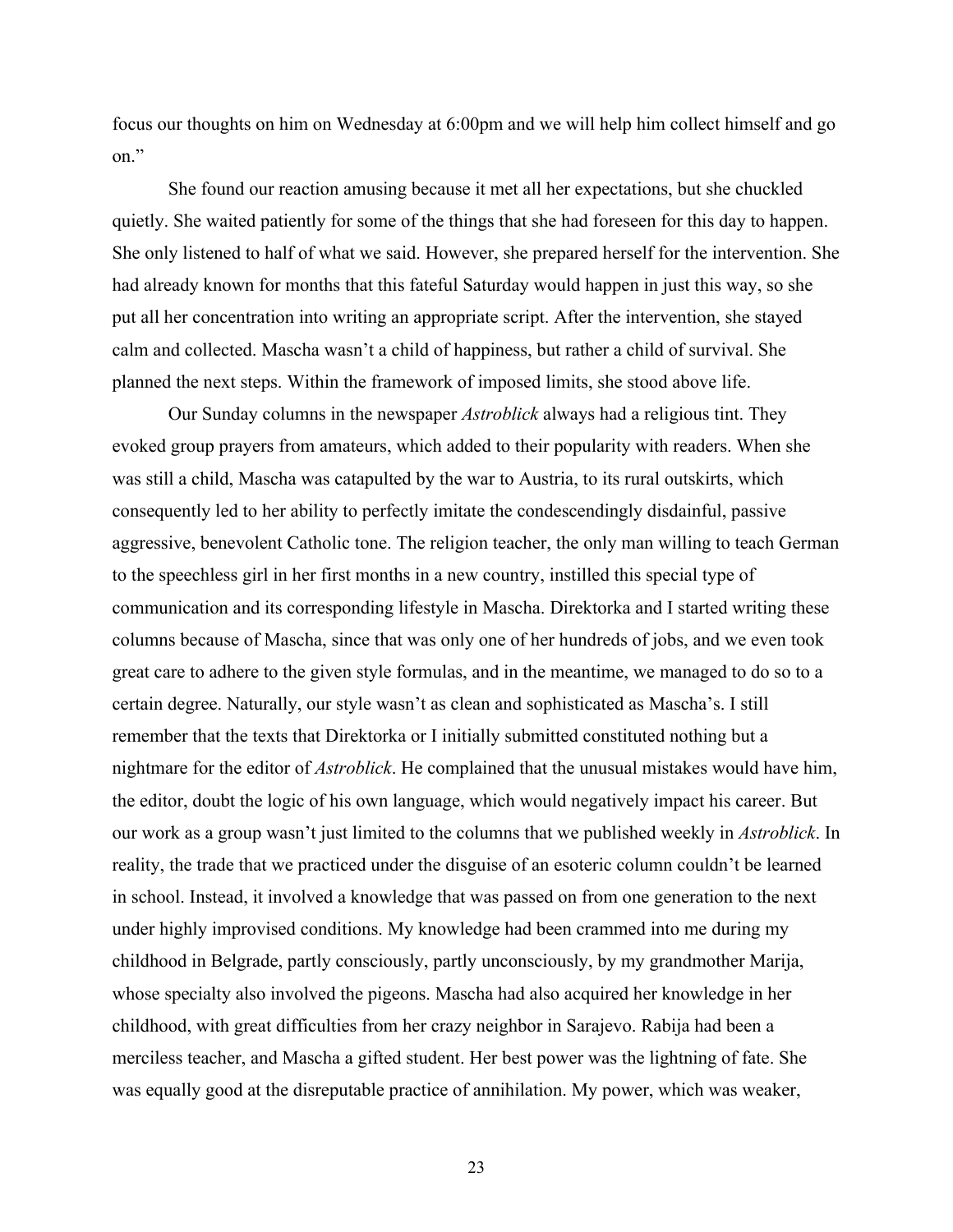unpredictable and dark, had to be controlled by the group. Direktorka joined us with relatively developed telepathic-empathic radars, though she was still insecure and inexperienced, despite her great talent and her willingness to commit herself to her trade. We named the columns, which presented a cover for our paranormal activities, in reference to the magical technology of the same name, *Lightning of Fate*.

Nothing was okay. Mascha should have explained the details of her decisions after she presented the text about Alfred. Normally, a discussion followed every proposal. But this time, something made her insert a long pause into her explanations. While a sinister silence spread in the coffeehouse from a lack of conversation, anxiety brewed within me. I, the one who had previously fought like no other for observing entrenched customs, I of all people, the one who was afraid of entropy and who adhered to every rule, had another agenda on that Saturday. Mascha's pause was also my chance to bring chaos into our Saturday ritual. To do something forbidden. To bring down the protective shield. While Mascha and Direktorka tried to fill the uncomfortable silence by rummaging around in their folders, supposedly looking for some document, I said loudly that I suffered from extreme loneliness. On our work Saturdays, we weren't allowed to bring up private problems, but nevertheless, multiple attempts had been made in recent years. We could easily nip these in the bud, always two against one, and continue on as if nothing happened. But by mentioning my loneliness, I advanced into a type of no-man's land, because I had never taken such a chance even in our most private conversations. On this Saturday, when I made the problem of my loneliness a topic of discussion, we had known each other for more than ten years, working together and exchanging information. Nothing important or unimportant could happen to any of us without the other two knowing about it. We shared our successes and failures. We formed a stable, friendly community and were on the way to growing old together. But there were limits. I watched the other two over the fake flowers and thought: friendship is a complicated board game. I thought that every reasonable person should be careful not to infect their friends with their inner contamination: A reasonable person recognizes the moment in a friendship when sympathy for a valued person turns into contempt for an idiot. I knew the boundaries were invisible, and only careful listening and collective efforts revealed which boundaries went where for whom, which prevented the decline of friendship due to a violation of these boundaries. It had never happened that Mascha or Direktorka threatened my boundaries by talking about things that seemed unacceptable to me. Fortunately, I was able to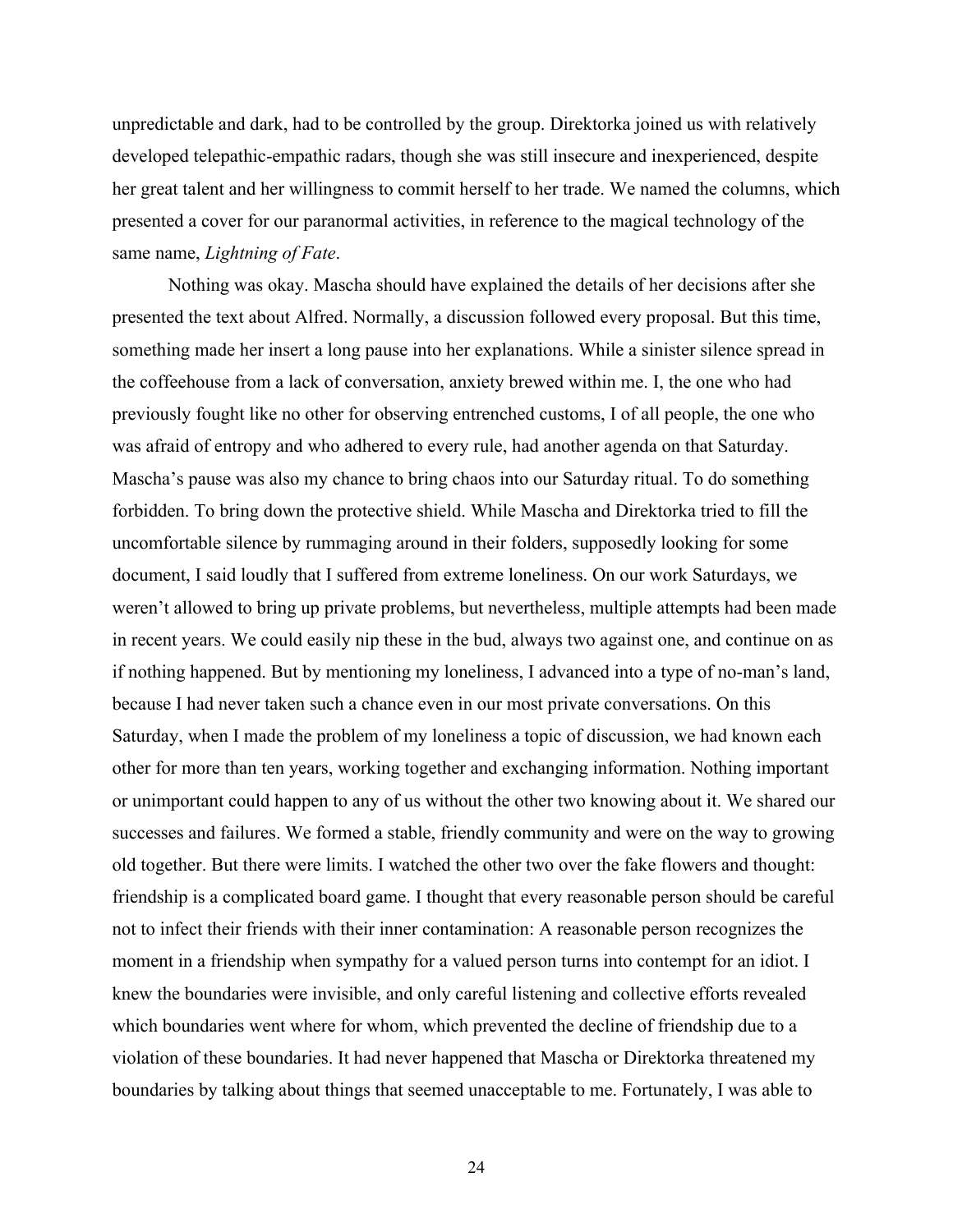leave or change the topic every time before I was filled with disgust. Since I knew about the principle of boundaries within friendship, I was afraid that I would involuntarily violate Mascha's or Direktorka's boundaries. This game was horribly complicated, because an exaggerated thoughtfulness could also be counterproductive. If we hadn't shared our secrets, inner states and insecurities, we would merely be superficial acquaintances and not friends. I always took great care to find the right balance, but on this Saturday, I deliberately ventured out one step over the boundary. My goal was to bring their attention to me and to prepare them for my next step. I took great care to present my problem as intolerable and hopeless. I told them: "I think I caught the modern virus of loneliness on the way from one city to the other. At a time when no one really knew me, the virus crept into my bones and now it bothers me even when I am surrounded by people. I was so lonely in some cities that I ate up to 200 grams of chocolate per day, and not least because the greeting from the vendors in the store on the corner represented my whole social life. I was so lonely in some cities that in my memory, my friends became as big as houses."

Mascha and Direktorka lifted their gaze from their stacks of paper. They looked at me skeptically, murmuring something like, "But it's like that for everyone", and returned to their work. They conducted themselves so elegantly and professionally, as if nothing had happened. Nevertheless, I knew that my breach had not been for nothing. The stage was set.

Mascha's proposal to carry out the next intervention for the previously mentioned Alfred, who recently lost his job, surprised me because it was simply bad. At that moment when Mascha put it on the agenda for the day, Alfred wasn't ready for lightning or annihilation. Mascha had never made this kind of mistake before. From Direktorka's facial expression, I could see that she was also disturbed by Mascha's deviation from her usual perfection. Even when the lightning was at its best, when all three of us participated with heart and muscle, Direktorka and I were aware of the fact that it was Mascha who held everything together. Without her, the pivotal link in the chain would be missing, and the whole thing would implode. We said: "Without Mascha, we would have nothing to do with this strenuous trade." Direktorka and I expressed our opinion, one after the other, that with regard to Alfred, we shouldn't do anything, but it wasn't easy to criticize Mascha since she had been a shining example for us for years. We were afraid of her reaction. It was obvious that Direktorka and I were thinking the same thing, because suddenly, we acted like we had planned it. Direktorka tried to lessen the critique. She suggested that we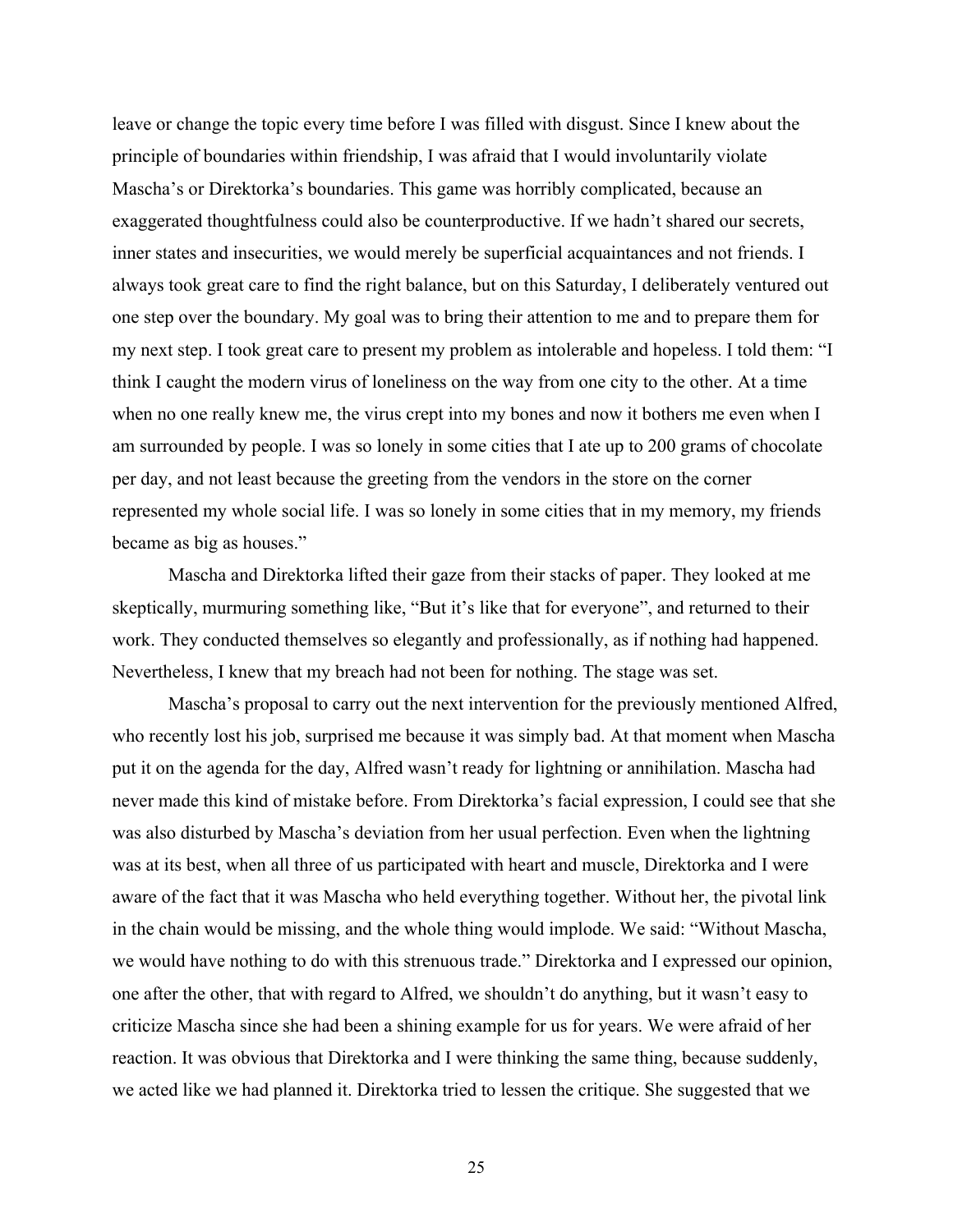keep an eye on Alfred for a while before deciding how we should proceed with him. On the other hand, I tried, by all means possible, to steer the conversation toward forbidden or insignificant topics.

When Mascha suggested Alfred, she had definitely deviated from her usual style. So far, she had always tried to cover the whole spectrum of possible fates with her suggestions and had tried not to advance into the sphere of serious politics, but still stay true to her socialist, leftleaning youth. Her candidates represented vulnerable groups, classes and ethnicities, carefully chosen according to the degree of hopelessness of their respective situations. If I had suggested Alfred, no one would've been surprised. My proposals were always a little personal and limited to my immediate surroundings. I could only picture the suffering of people that I knew. My proposals were subjective and hasty. It also wouldn't have surprised anyone if Direktorka had picked Alfred. Her creativity frequently meandered in pointless directions. Certainly, she occasionally succeeded in meeting in the middle and she accomplished something that both Mascha and I would have thought was impossible.

"Is Alfred on Facebook?" asked Direktorka.

Today, of course we know that Mascha's proposal wasn't an accidental mistake or a sign of her exhaustion, but rather that she had an ace hidden up her sleeve the whole time, but because we couldn't know that at the time, we tried to overlook the fact that for the first time in the history of our group, a proposal from Mascha had been rejected. In order to transition to a new topic, Direktorka threw out a safe lure. She asked if Alfred was on Facebook and expected a violent reaction. Mascha said: "Of course I can't know if Alfred is on Facebook! And where should I get that information from, I don't have an account myself!" She threw a powerful look at the group. "I will never make an account," she said, "because I have no capacity for dealing with all these private fates. I would burn out from pure empathy. I would surrender myself to the ADHD epidemic." Direktorka and I said that, in contrast to her, we definitely used social networks. From time to time, someone attracted our attention. If their only activity was spreading blatant and excessive viruses, we took a look at them, checked on their actual situation, and would finally take appropriate actions. 1 life 1 click facebook... The discussion about social networks was one of those discussions that we had again and again. Obviously, we all felt the need to take a stand and update our position. I said Facebook disgusted me and I felt nothing but contempt for the pleading voice that called to me from the blue depth of accumulated *user data*,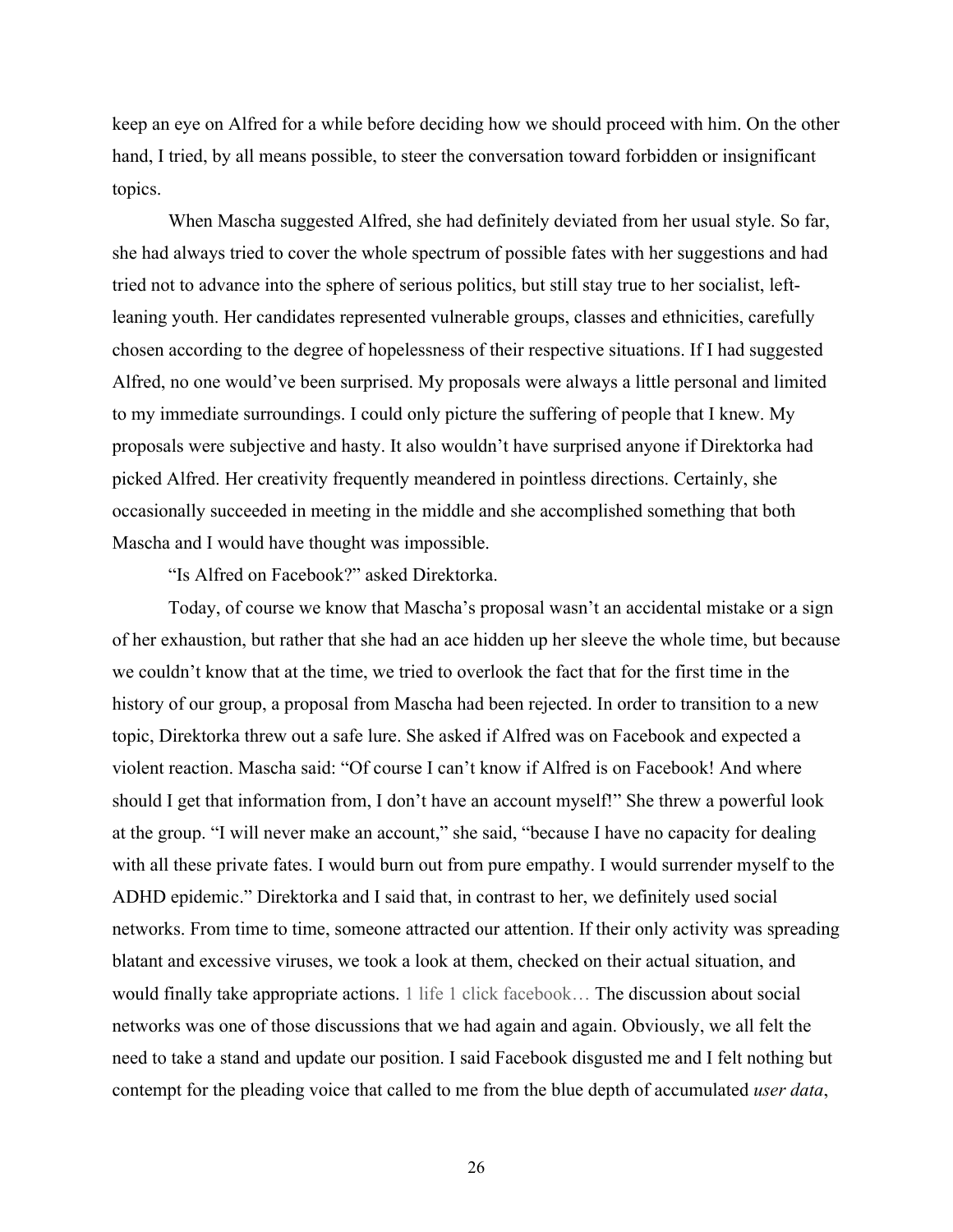that pulled on my sleeves, for the jammer bot that constantly asked: "What are you doing? Where are you? What are you planning? What are you doing on the weekend? With whom?" I said that Facebook reminded me of an opportunist whose attempts at brown nosing disgusted me, but who gradually conquered my social realm anyway and put itself between me and all the people I wanted to meet. But then I recognized that the opportunist could definitely do without me and showed up wherever I wanted to be.

### **5.**

While I watched the waiter of Sette Fontane smoking behind the bar, I realized that he also seemed somewhat rundown. Someone had probably conned him, and half his life had slipped through his fingers. Suddenly, my attention turned inward, and I remembered the day when Mascha and I met each other for the first time at our distant friend Lili's celebration in honor of her family's patron saint, and the moment of the short when our powers instantly connected with each other. That was more than ten years ago. Our bizarre lives finally coincided, even though until then, each for our own reasons, we had essentially tried to forget and stifle everything that made us different from everyone else.

Up until meeting Mascha, my power had only agonized me. Like a chronic illness, it prevented me from leading a normal or at least somewhat happy life. After an intervention which had essentially hijacked me by accident, missed its goal or had gone wrong in some other way, I stayed in bed all day, searching for a reason why I should return to life. Eventually, hunger forced me out of bed. I hated interventions, they hit me like epileptic fits. They were unarticulated, somewhere between a curse and an annihilation, with the constant participation of the loathsome pigeons. In Mascha, I saw the perfect opportunity to gain control over my powers and finally share my fate. She saw something similar in me. The best thing with regard to the annihilation of Lili's son was the fact that it almost occurred without the terrible exhaustion or the suspicion that we had gone insane. While Lili served sarma with nuts at the celebration, Mascha and I carried out our first spontaneous joint annihilation. As a result of this drain of energy, Lili's heaviest weight, her spoiled son, disappeared from the next room. After my hands and Mascha's met over the salad bowl and the room spun on its own axis, things changed, both for us and for Lili. But Lili didn't seem alarmed in any way. She would never notice that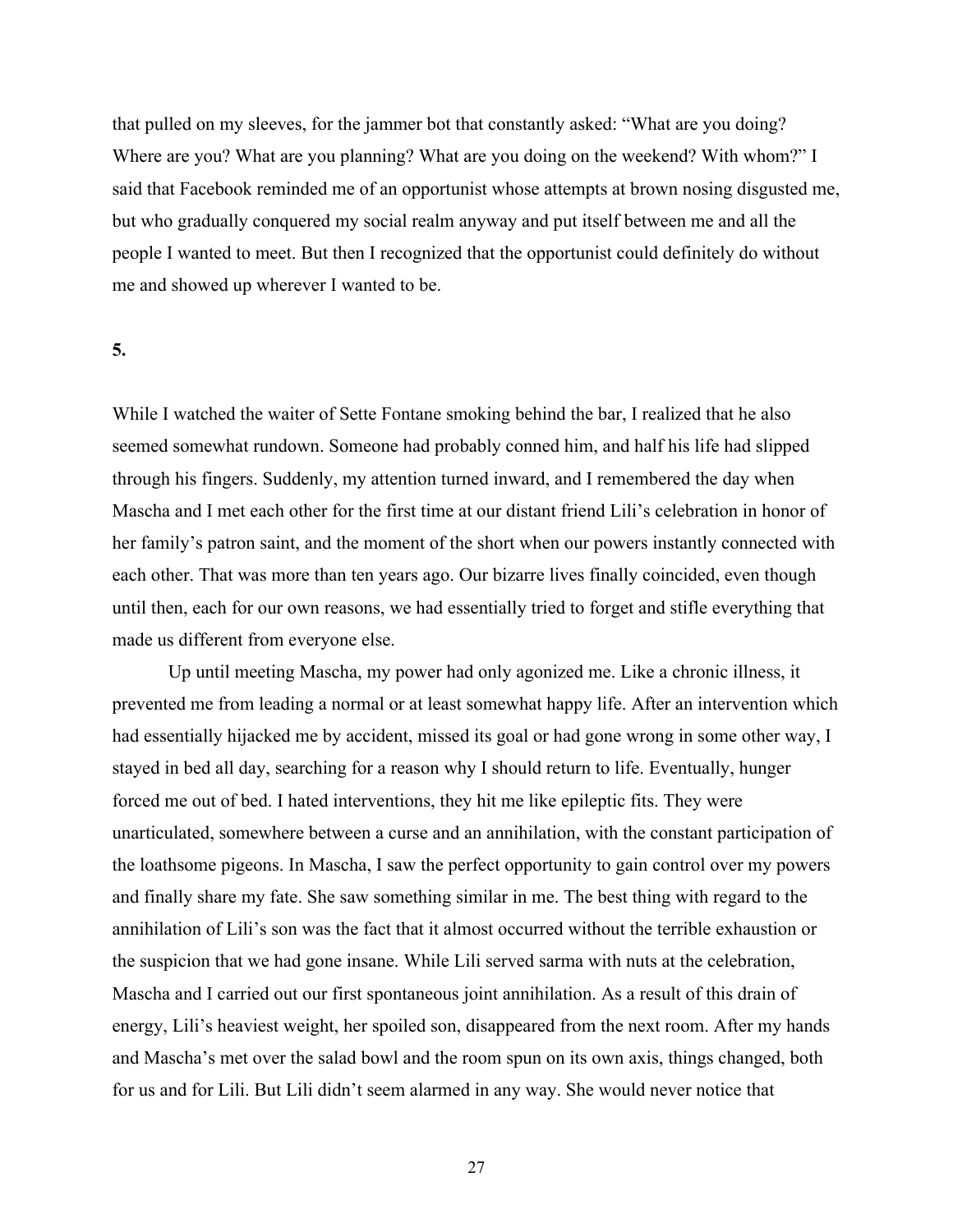anything was different. Only we knew that her son didn't exist anymore after that evening. The green-bearded, aggressive loner had disappeared as if he had never existed. His belongings had also disappeared. Everyone who had known him forgot him. Lili's son left behind nothing but some first-person-shooter tutorials which circulated anonymously in gamer forums.

Maybe Lili's son had been a good boy somewhere deep within. If he was, he stayed that way in his new form. The people that we annihilated didn't completely disappear, they kept the majority of their previous personality and emerged again under better conditions, but they wouldn't be recognizable to the people who had known them before.

#### **6.**

Only after we brought Direktorka into our circle did our power multiply and define itself, and our interventions gained a certain system. Back then, Direktorka had been exhausted by her incessant fight to support the arts, and she welcomed the challenges of our activities as a type of therapy. From one moment to the next, she dropped all her projects with an incredible ease and plunged herself into the magical adventure. Since she still had to make a living, she returned to the less glamorous job that she held before a documentary allowed her to establish herself to some degree in the unstable world of art and culture. She went back to working as a waitress in a restaurant.

On this Saturday, she woke up in her squeaky-clean apartment with properly watered green plants. Direktorka worked Monday to Friday for a small salary and sometimes more, sometimes fewer tips. She passed along a part of this money to a cleaning lady, fully conscious of the perversity of such an expense, because she didn't want to get her hands dirty in her free time. She always drank black coffee with no sugar. A guide to Berlin and a document folder were laying on her living room table. She had become sick of everything because she wanted more from life, considering her ambitions and her level of education. She had come from Belgrade to Vienna in the wake of an overarching crisis in her home country, and it was due to a convenient coalescence of circumstances that she had been able to rise from the stinky fryer and make it into the art world. Strictly speaking, it was an activist group from her homeland that had engaged her as an actor for a film about migration. And since none of the participants spoke a word of German, and therefore no one was capable of editing the film, Direktorka underwent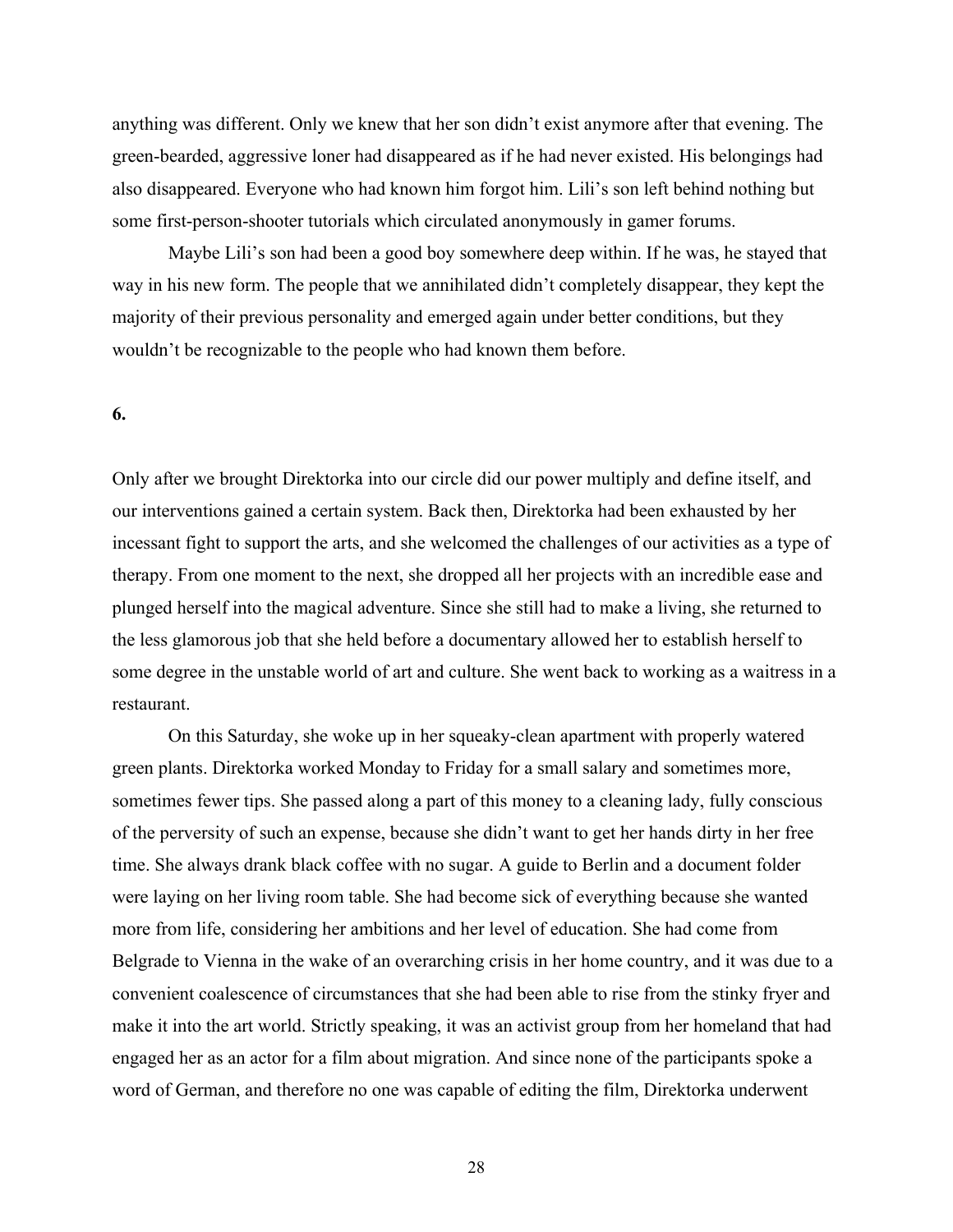training for a relevant editing program without further ado. Quality might never have been a criterion for the activist art. All of a sudden, Direktorka became an amateur actress, had her first credential, and at the same time was listed in the credits of a documentary as author. After a chance engagement and two independent short films which were shown at festivals focusing on human rights and minorities, there was no further demand, and it became clear to her that destitute people couldn't survive in the culture world. So she went back behind the counter. She owed her self-confident appearance to her short excursion into the neurotic world of fear and ego, which in turn helped her snatch up a morning shift at the restaurant. Further consequences of her excursion into art were immeasurable pride and insatiable ambitions. She wanted more from life, so she devised plans to move to Berlin. She had prepared her life like a PowerPoint presentation, like the sketches of a long-term project whose completion still needed additional support. She had stowed her life in a document folder.

She showed up five minutes late at Sette Fontane, clean and pressed. Since the benches with their greasy velvet disgusted her, she pulled out a small towel and sat down on it. If everything went according to her, we would have met in Café Museum or at least Café Sperl, but Mascha and I insisted on Sette Fontane. Because of the proximity, the anonymity and because it ensured that no random encounters would bother us. On this Saturday, Direktorka exchanged some hostile glances with the waiter. After that, he put two regular guests on us, and the events ran their course. Violence gives rise to violence, like in the Wild West. In Café Museum, it never would have come to such an incident, but we hadn't met in Café Museum on the Saturday in question, but rather in Sette Fontane, so it made no sense to keep thinking in this direction. Direktorka was next and she made an interesting proposal, but Mascha and I corrected her. We had both practiced magic for a long time, but Direktorka was still a student. She didn't actually have any powers, but we needed her. She took criticism poorly because she felt insecure and took great care to meet all expectations. In her opinion, Mascha and I may be gifted for magic, but not for life. She said we weren't capable of feeling pleasure. She didn't tolerate the people in Sette Fontane, but she put up with everything just to be accepted. A part of her pitied us while another part envied us. Later in the day, Direktorka used a moment when I was in the bathroom to talk to Mascha about an intervention for my growing malice. She said it's especially important now, and Mascha sensed why, but she had her own plans. As things finally took a turn in our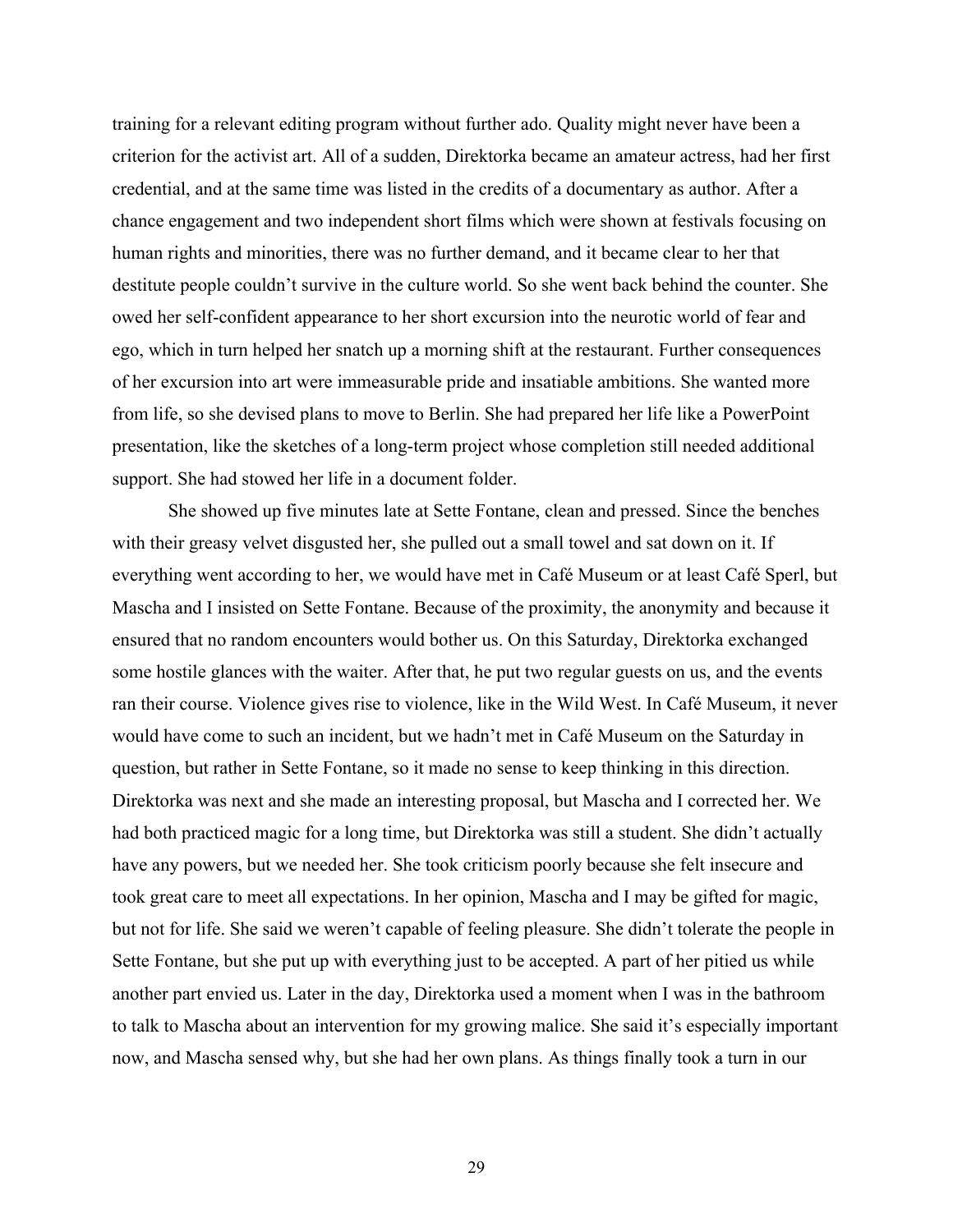favor, despite all our fears, it was Direktorka who was the happiest. She had gained this ability in her happy childhood.

#### **7.**

In principle, our story was classic. The three of us had moved here from the capital cities of poorer neighboring countries and survived, constantly striving toward the middle class to which we felt we belonged with our heart but not with our budget. Direktorka and I came to Austria with a speech apparatus that had already been trained, so our foreign accent stood in the way of a normal life because almost every random acquaintance inevitably led to a conversation about our origin. That was frustrating every time, especially since our origin wasn't our favorite topic, and the countries that we happened to come from weren't in the center of our interests. Honestly, we tried very hard to not take personally the awkward questions about the extent of culture shock that we were supposed to have experienced when we arrived in Vienna. In the face of occasional personal degradations and regular humiliations from bureaucracy, we maintained our composure. I had to work on myself more than the other two in order to not use my power for personal revenge campaigns, because personal revenge was in my blood. Few people know that my late grandmother Marija had annihilated half of her husband's family and part of her neighborhood in Belgrade out of revenge, causing the whole country to be out of balance. Some of the people who had been annihilated had guarded irreplaceable trade secrets, and as a result of their disappearance, their companies had to declare bankruptcy. Factories had to close. This produced a domino effect, and in its wake, the economy went to the dogs. As if that weren't enough, my grandmother Marija also obliterated most of her friends out of spite in order to have the last word in her arguments, and subsequently spent the last twenty years of her life completely alone.

Something constantly dripped down onto us from the people and especially the institutions in Austria, like drizzling rain that falls year round incessantly and after a certain point starts to impact consciousness, but for moral reasons as well as out of precaution, we always tried only to do what seemed right to us: to pull people out of the mud and, in doing so, not get rid of anyone whose disappearance could trigger an economic chain reaction. Of course, the local proletariat only had contempt to spare for us. It was clear that those who had little feared those who had little to lose. From my insistent urging, we helped the umbrella seller, Hannelore Ochs,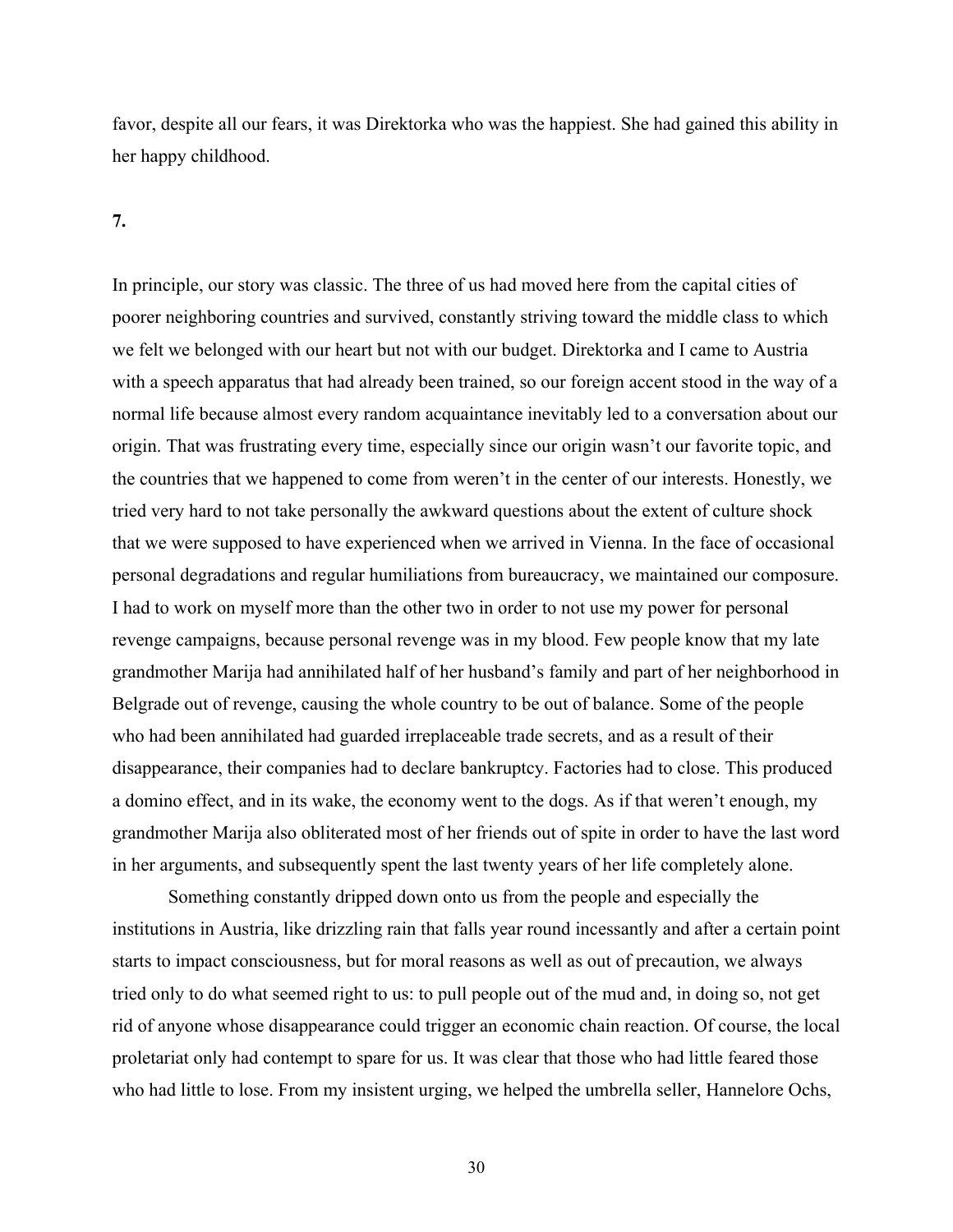on Arbeitergasse, even though she had exploited and conned us a few months earlier. We asked ourselves later how we could have allowed that, but the answer was clear: it was that we lived slightly above our circumstances and always had one foot in the crisis. So we agreed to sew for the standard hourly wage of seven Euros in the small room in the back of the store, day and night, so Hannelore could deliver an order punctually. The problem was that she didn't pay us. A hundred times, we went into the store to ask what was up with our money. Every time, she said she was waiting on payment herself and we shouldn't come anymore, she would contact us. We should leave her alone, otherwise she would go to the authorities. One time she even said, with an umbrella in hand, that she would beat us up. I didn't know how likely that was. She was older than us, and according to Direktorka, not far off from a heart attack. However, we also knew that in a fight, it isn't the younger and the stronger who triumph, but rather the crazier and more bloodthirsty, so we didn't want to take the risk. On the other hand, it was she, Hannelore Ochs, who, at the same time, had to put up with a husband and son who were both alcoholics, who drank away Hannelore's wages and abused her, although mainly mentally. They were all very unhappy. So we resolved to get rid of the two men. After the annihilation, and despite the fact that she had swindled us, we took a look into the store now and then to see how she was doing, and we could see how she annoyed her customers with her stories about umbrellas. She looked happy.

Ever since we had been working together, we've slowly recognized that maybe it wasn't bad to have special abilities. We were able to be soft on others because we were aware of having these powers about which the people around us had no idea but certainly would have wanted to have them themselves. This is how it was with Hannelore. But this power came along with an overwhelming responsibility. Someone else in our position would have tried to change the world. Someone who hadn't already been seized by resignation and covered with it from head to toe like a rash when they were young. Someone who, in contrast to us, would have had no magical tradition backing them up. We didn't interfere with big politics because we were too dumb and at the same time too smart for that. We knew that we weren't capable of predicting the consequences of such risky actions. None of us were big players. We wanted to stay small people and keep ourselves busy with other small people. We had sworn to ourselves to act locally, and I think in the complex world we lived in, that was a reasonable decision. In Rabija's notes, you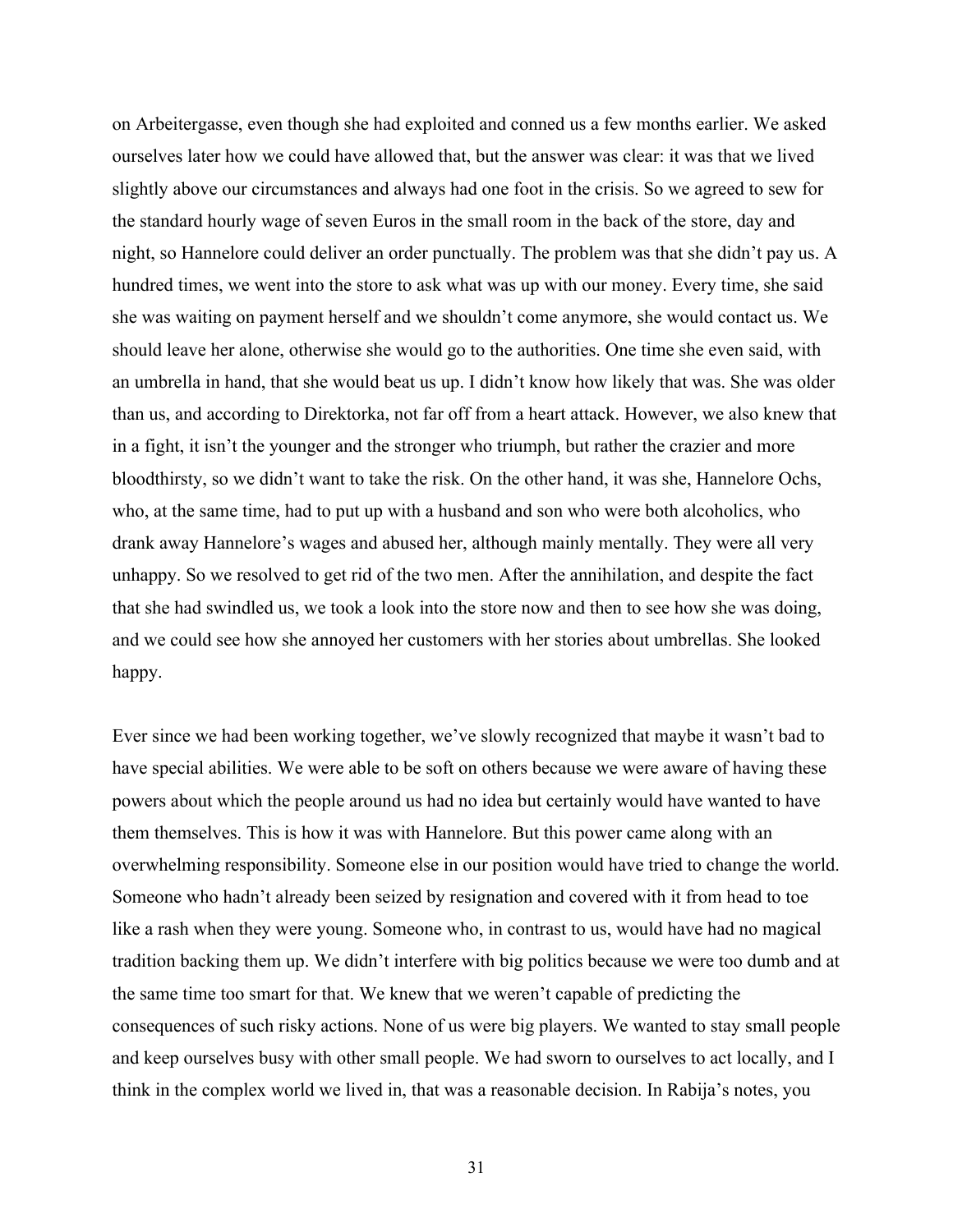could read what Mascha always noticed as well, namely that the power was limited to the radius we moved within. I don't know exactly what would happen if we were to perform an intervention on a person from the media or an important politician. None of us had ever considered such a thing. Rabija's notes said lightning and annihilation were not very effective on people who were well connected to others. This lesson had stuck in Mascha's mind despite the counterexamples I provided. I believed that it was also possible to intervene for such people. But it was much too dangerous. Besides, I could never decide for myself what type of world I would like to live in. Still, in light of certain social developments, we often had to explain to ourselves that we didn't use our power in the name of an ideology. It was the burden of the privileged, and its weight was staggering.

We continually improved our abilities in the field of magic, but we also knew that we would never gain full control over the annihilation and lightning. The annihilation came along with obvious dangers, as shown in the case of my grandmother and teacher - the grumpy Marija who, in her hubris, had caused an economic crisis throughout the whole region. But the lightning was no child's game either. The difference between lightning and annihilation is that for the former, a problem disappeared, and for the latter, the cause of the problem itself disappeared. Lightning was a random power that frequently struck near the target. A powerful wave of energy gushed over the object of the lightning and it was impossible to predict which direction the object would be sent in. Lightning that was too strong occasionally caused an esoteric-catatonic existence or an all too distinct media presence. At our first meeting, Mascha and I had already resolved to employ both interventions equally in order to guarantee balance and self-control.

## **8.**

On average, we were 33 years old, but for the last ten years, we've constantly been feeling like everything was lost anyway. Mascha exercised like crazy, Direktorka incessantly tried to tidy up the world around her, and I racked my brain, but nothing helped. The weight of depression only lifted during the evenings, in interactions with superficial acquaintances. We liked to call them friends even though we wouldn't ask any of them to drive us to the hospital in an emergency. Our friends organized cultural events. Smoke and sleepless nights seemed duller and duller. They were unfriendly. They opened businesses and let themselves be buried alive by them. They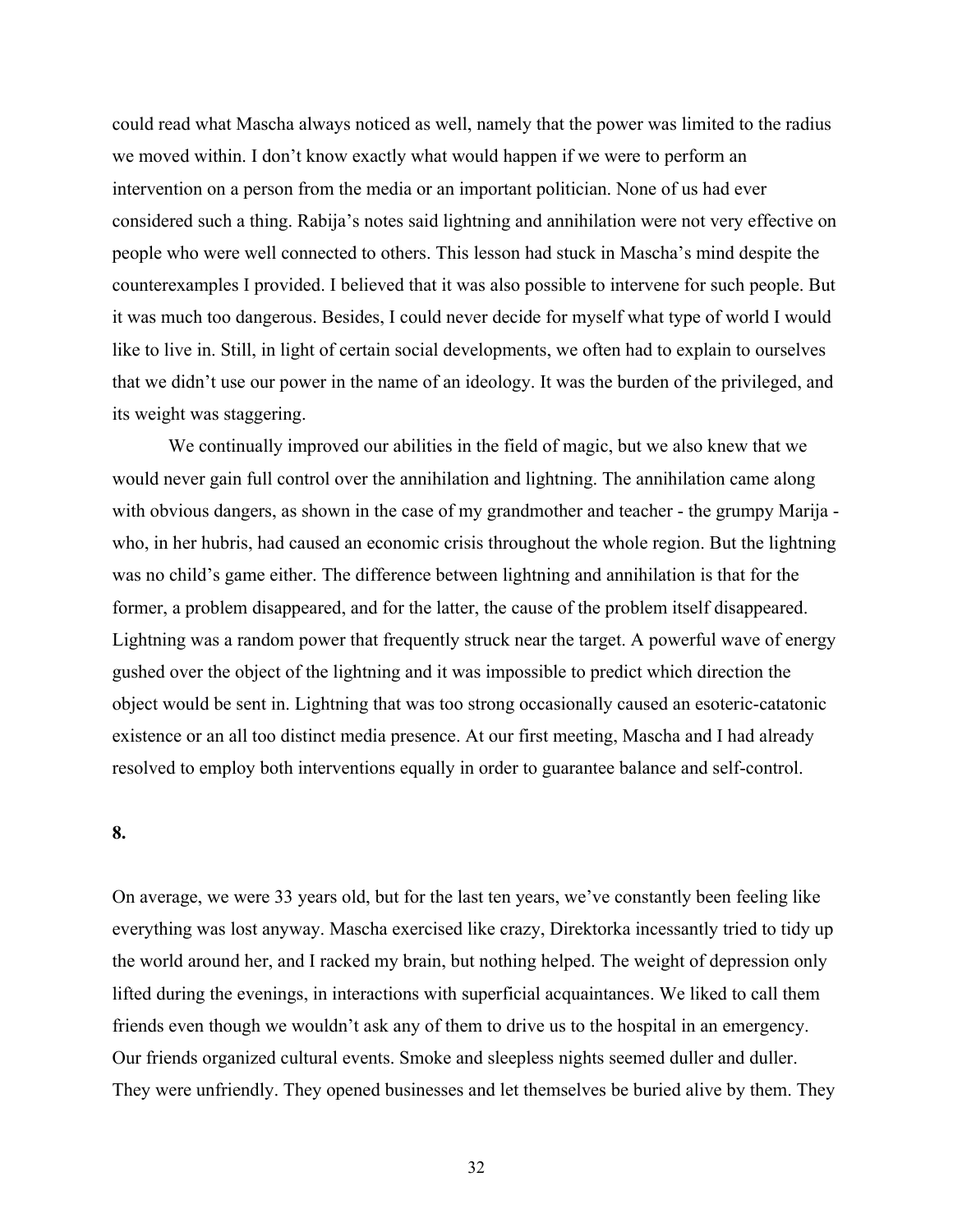opened businesses and after that, new businesses, and talked incessantly about them. They had horse-like strength and wasted it on art. They were interested in their social life and in fashion, and always wanted to lose weight. They were perfectionists but that wasn't enough for success. They survived for the whole year without an apartment but were still always freshly shaved and in a good mood. They were reckless and superficial, and got through life in the best way possible. They easily became depressed and avoided alcohol. They didn't have a clue about anything, but they were fond of each other. They were always drunk and ready to let out a neat burp. So much fun and open to new things, they always wanted to get what they asked of you because they were hungry and addicted to heroin. They were always in love with the wrong people and they were aggressive. They talked nonsense. They were only accepted by those around them when they were stoned because otherwise, they behaved unbearably arrogantly. Dumb and with no awareness of their limitation. They had been raised by their grandparents, and you could tell. They had money and they were not afraid of sharing. They were looking for someone who was like them. They drank coffee with each other and discussed the quality of the coffee. The younger ones had more self-awareness and work discipline than the older ones. Our friends waited in vain for some luck and raced after a standard of living that their income didn't allow. They underwent gender reassignments, visited exhibitions and went to demonstrations. Sometimes they intended to undergo gender reassignment and got stuck halfway. In uncomfortable situations, they threw up from anxiety. Due to feelings of guilt, their legs failed to work, and they could hardly walk. They led lives of vampires, they loved sex. They took care of their younger sisters. They collected empty bottles to get a little bit of money. They were much too crazy and much too normal.

We had gotten to know them in their better days and didn't annihilate any of them. As long as they still had the power to drink and smoke, they were strong. As long as they were still up to date with information about parties, they were well connected. Therefore, the three of us even went to clubs or concerts more or less regularly to test our vitality. Mine was weak.

Considering my allergies and my pale skin, sometimes I was surprised that I was still alive at all. I was weak. A nothingness could throw me to the floor, but I had the ability, even after bad breakdowns, to get up again and again with the new spring and return to my original position. Of course, I was thinner and paler every time, but also more experienced. I thought life and the world were unfair. I remembered that Marija, according to her own account, had told her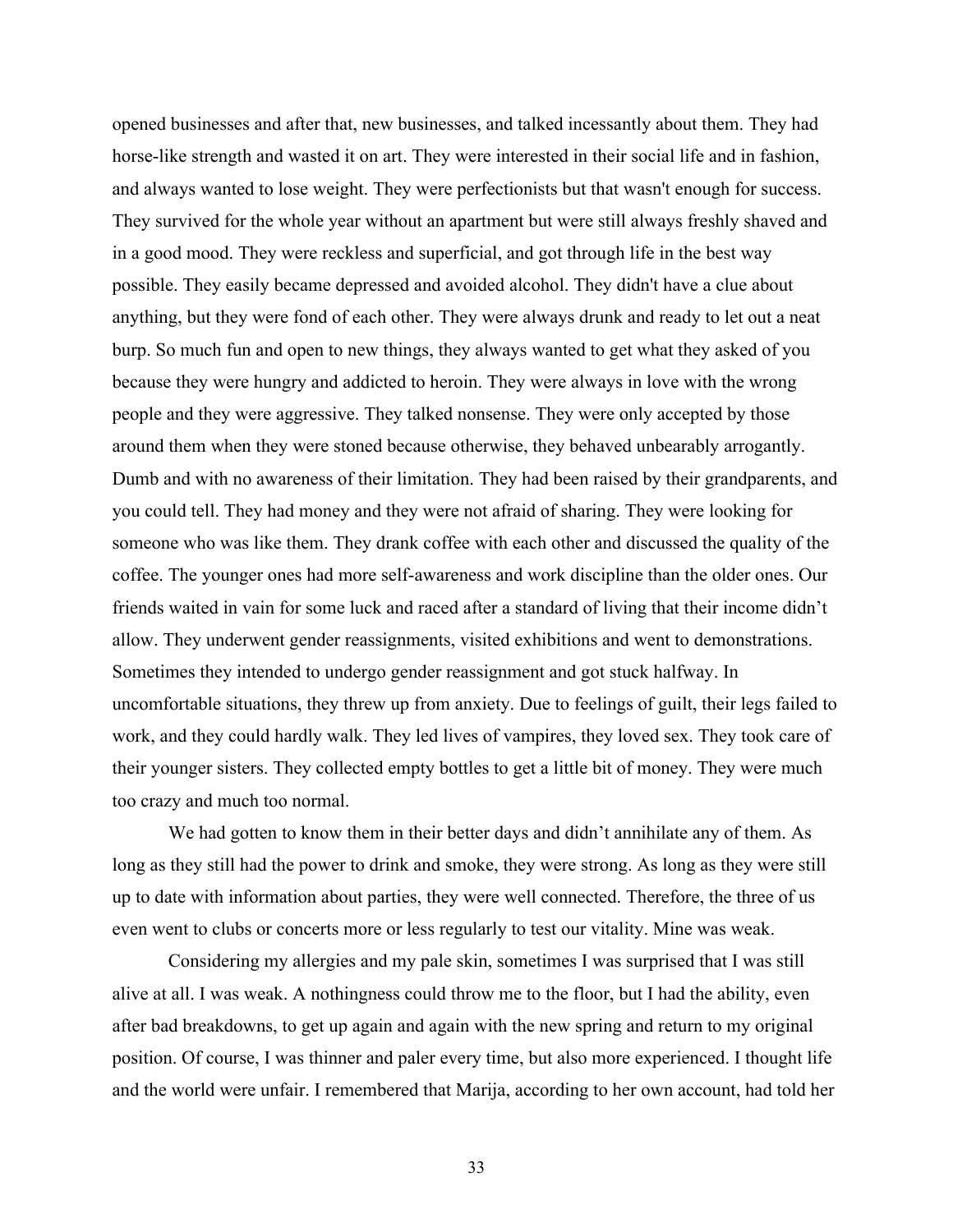husband at one time that theoretically, he could beat her up, but only once, because she would poison him right after. I loved bean soup and hated stuffed peppers. Anxiety motivated me and inhibited me at the same time. I worked on myself without interruption. Recently, little green sacks had started to grow on my neck. For certain reasons that were rooted in my family affairs, I was hurt and angered, I stood with my back against the wall. In the weeks before the meeting, I was struck by an increase in the frequency of the pigeons and overall potential for injury. It had gotten serious, but I had an idea for how I could change my situation.

#### **9.**

While we chatted with each other, the waiter wiped down the smooth surfaces and carried glasses from one place to another. He approached us strategically to listen in on our conversations. Direktorka, who always did everything precisely, was bothered by the way the waiter used the cleaning rag. Direktorka's work ethic was very high, no matter what work she was pursuing. She was an excellent waitress, in contrast to the employees in Sette Fontane, who apparently only fiddled around. I saw how Direktorka took out a slip of paper from a clear folder and considered how easily she had gotten over the fact that she was no longer an artist. She read out her proposal:

"(3/4 8:00pm) This evening, we're thinking of people like the 14-year-old Christoph, who is desperately looking for an internship after graduating from middle school. These young people are just at the beginning of their life's journey and are full of hope. Let us come together in the circle of light to give them power so they will not fall victim to resignation and may recognize their chances."

"What a shame that no one hurled a lightning bolt at our generation," I said.

Mascha smiled and stealthily rolled her eyes. I took this as her reaction to Direktorka's proposal. Direktorka's ambition to aim the lightning of fate at a whole generation of middle schoolers was a bit naive, but we stayed silent. We let her recognize the mistake by herself. Our power was not infinite. The effect of the lightning became exponentially weaker as the radius grew.

"Sometimes, the lightning is like nothing. Sometimes it's like everything. The purest homeopathy," I said.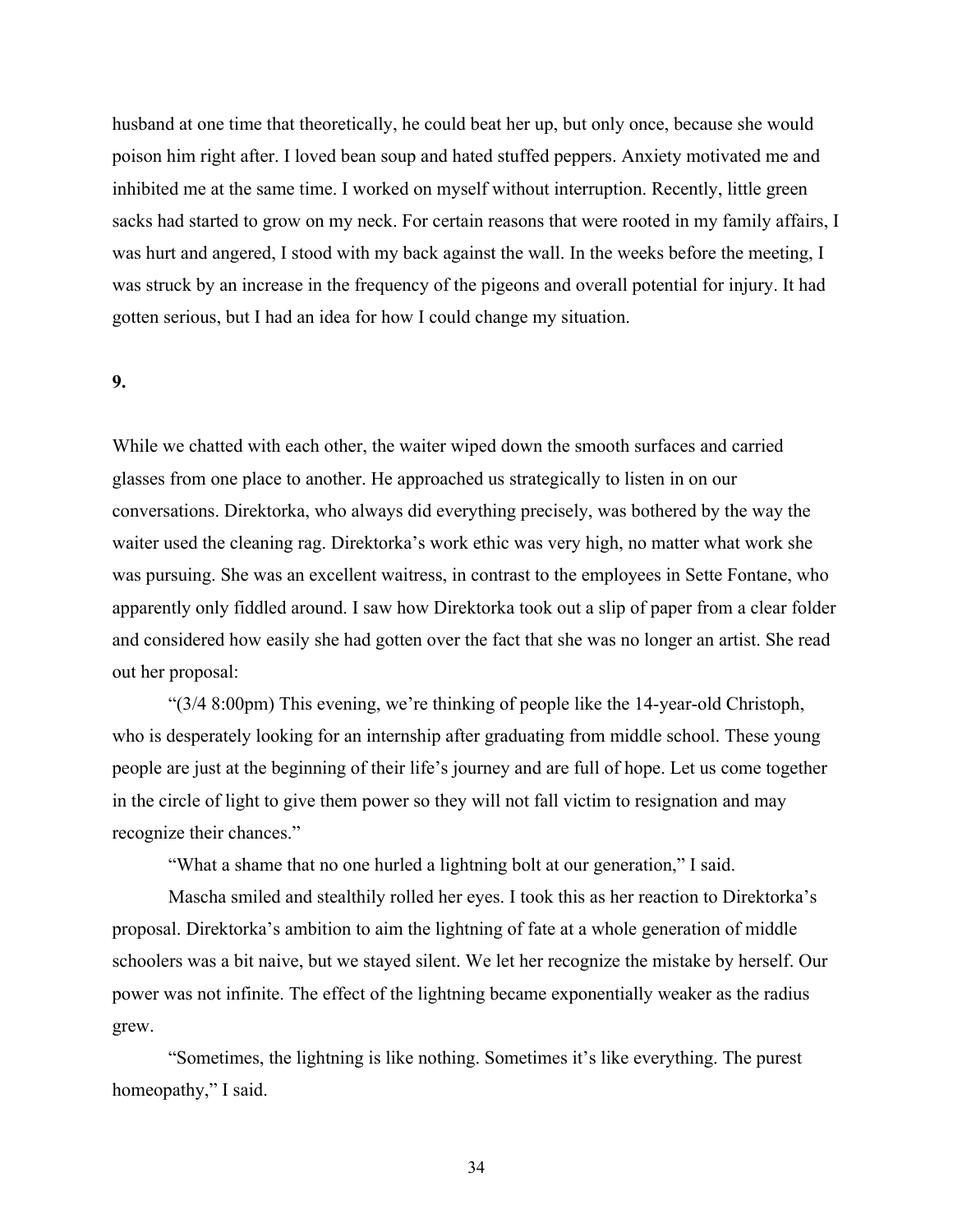Super detox super cheap super sale superbrands super gifts super prices super fast mobile internet. Give prices the red card. Read, we take care of the prices.

The example Direktorka had brought forward showed that she had a good relationship with work. Her attitude was halfway positive, she liked to reward hard-working people who had bad luck. Completely the opposite of me, who was only interested in difficult cases, in terrible people. I preferred to avenge everyday offenses in the neighborhood. I knew that I would be up next after Direktorka. My palms were sweating, and my heart was thumping. My behind was asleep from sitting in one place for a long time. As expected, my proposal was targeted at the termination of a hopeless situation, in contrast to Direktorka's proposal which aimed to improve a difficult situation. I had always preferred annihilation. I didn't believe in the lightning. I hated life because I wasn't good at it. I hated the world because I only found my way in it with great difficulty. These days, it seemed to me as if I had always wanted to surrender, only I didn't know how.

### **10.**

The years in food service, especially in the dark, sticky coffee house Sette Fontane on Siebenbrunnenplatz, had taken their toll on the waiter's mental health. Later, Direktorka claimed that she had been suspicious of him right away that day, so she had been keeping an eye on him from the beginning as a precaution. It perplexed me that he took so much care to clean the tables because I couldn't remember him ever spending so much time beyond the bar. "We were careless," Mascha finally said. About an hour after our meeting in Sette Fontane started, as the first regulars arrived to cure their hangover and the waiter whispered something to them and pointed at us, it should have been obvious to us that something wasn't right. Later, Direktorka claimed she had heard him tell his regulars: "Ask them. Ask them!" Still, she couldn't have suspected what would happen after that. Particularly as one of the regulars actually came up to us and said: "Do you guys know what's going on here? -- it's about sex," and grinning, returned to his bar stool. At the time, we only thought that it probably actually was about sex for him. Instead, we should have kept an eye on the waiter. Since he rushed right up to our velvet booth armed with a small knife. "What are you guys laughing about?" he asked.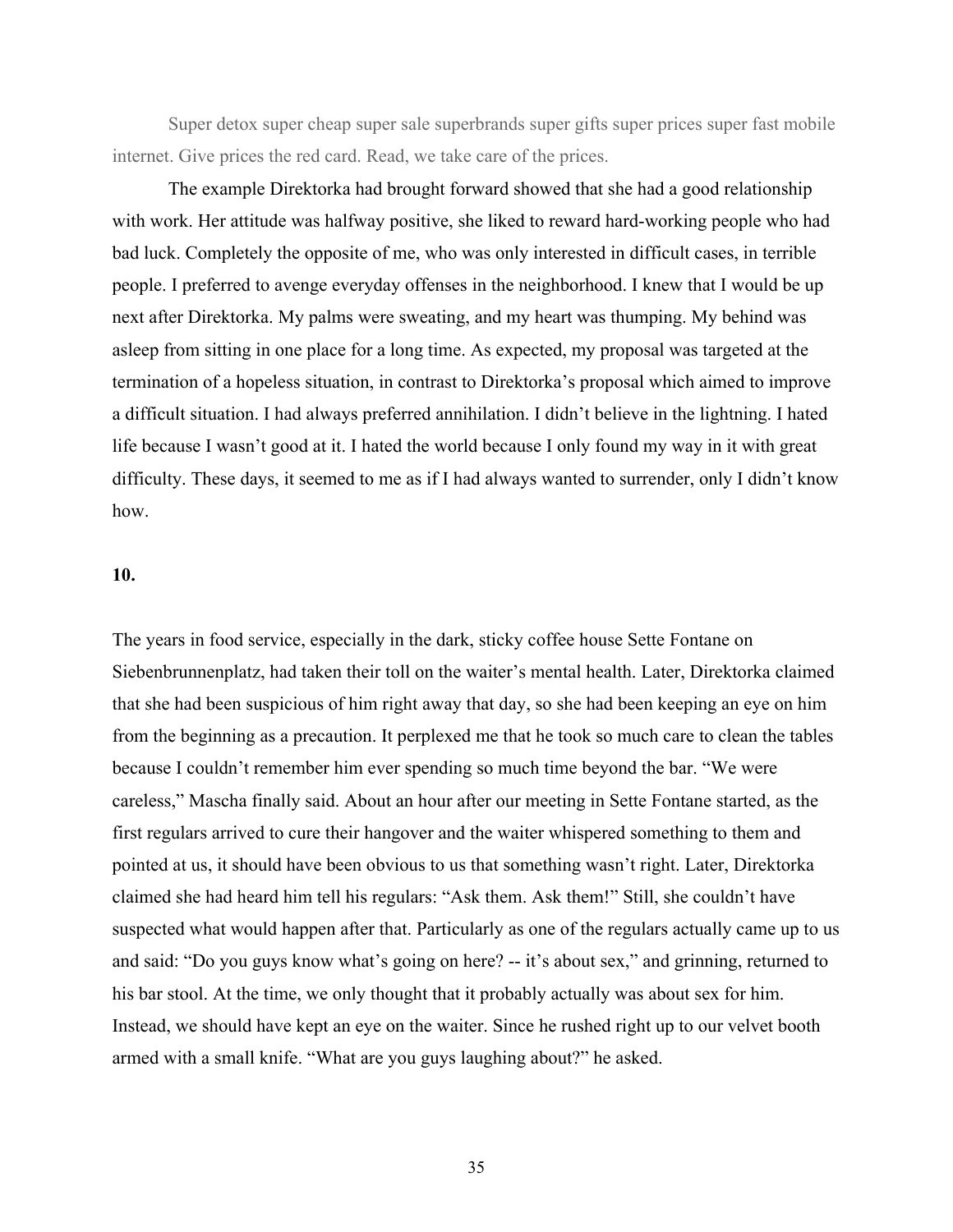We'd never be able to find out exactly what story he had put together in his paranoid mind while he had eavesdropped on our meeting. "Did you guys steal something?" he uttered briefly. Later, Direktorka said there's a phenomenon in food service called waiter fever. After a certain amount of time behind the bar, while the waiter suffers through the murmuring of strange conversations, he starts to imagine that everyone is just talking about him and every laugh indicates a plot against him. He starts to hate and suspect customers. People who are affected by waiter fever usually sink into apathy or fight with the first customer who comes along. But in Sette Fontane, everything was more intense. Darkness, velvet, the stench of the fryer, and in addition, the waiter fever. Short and explosive. I should have predicted it. I must have suspected it as the pigeons began to cover Siebenbrunnenplatz. The small knife. "I saw how you guys stole my happiness!" he yelled, or something like that. There was no point in trying to convince him that we hadn't stolen his corroded happiness. That only made him even angrier. He raised his hand and tried to stab me. Even though I was depressed, I didn't want to be stabbed to death by this waiter with his small knife. I hated injuries. I was lucky that my friends jumped up to my defense. Mascha took a stool and smashed it on the maniac's back. We had quickly regained control over the situation. The next thing I saw was him slowly rising up, and we determined that he wasn't hurt. Mascha patted him on the back. Obviously, his aggressions had faded. Direktorka, who knew some things about waiter fever, convinced us that the danger was past, so we ordered another coffee. A cappuccino.

#### **11.**

Together, we were a serious opponent. We were all different but, in my view, we made a good team. Direktorka herself understood how to differentiate between good and bad, she was precise and had a talent for organization. My gift was analysis and warning. On the other hand, Mascha stood back most of the time and only stepped in when we were up to our necks in difficulties. She was not afraid to get her hands dirty. She was strong like a cockroach. I always said: "If another bomb was dropped tomorrow and we'd all be killed by the radiation, Mascha would come crawling out unscathed from under some rubble along with the other cockroaches and continue her life with dusty wings." An unbelievable instinct. Certainly, her talent for getting her hands dirty was a double-edged sword, as she admitted herself. "Since I'm not afraid to wade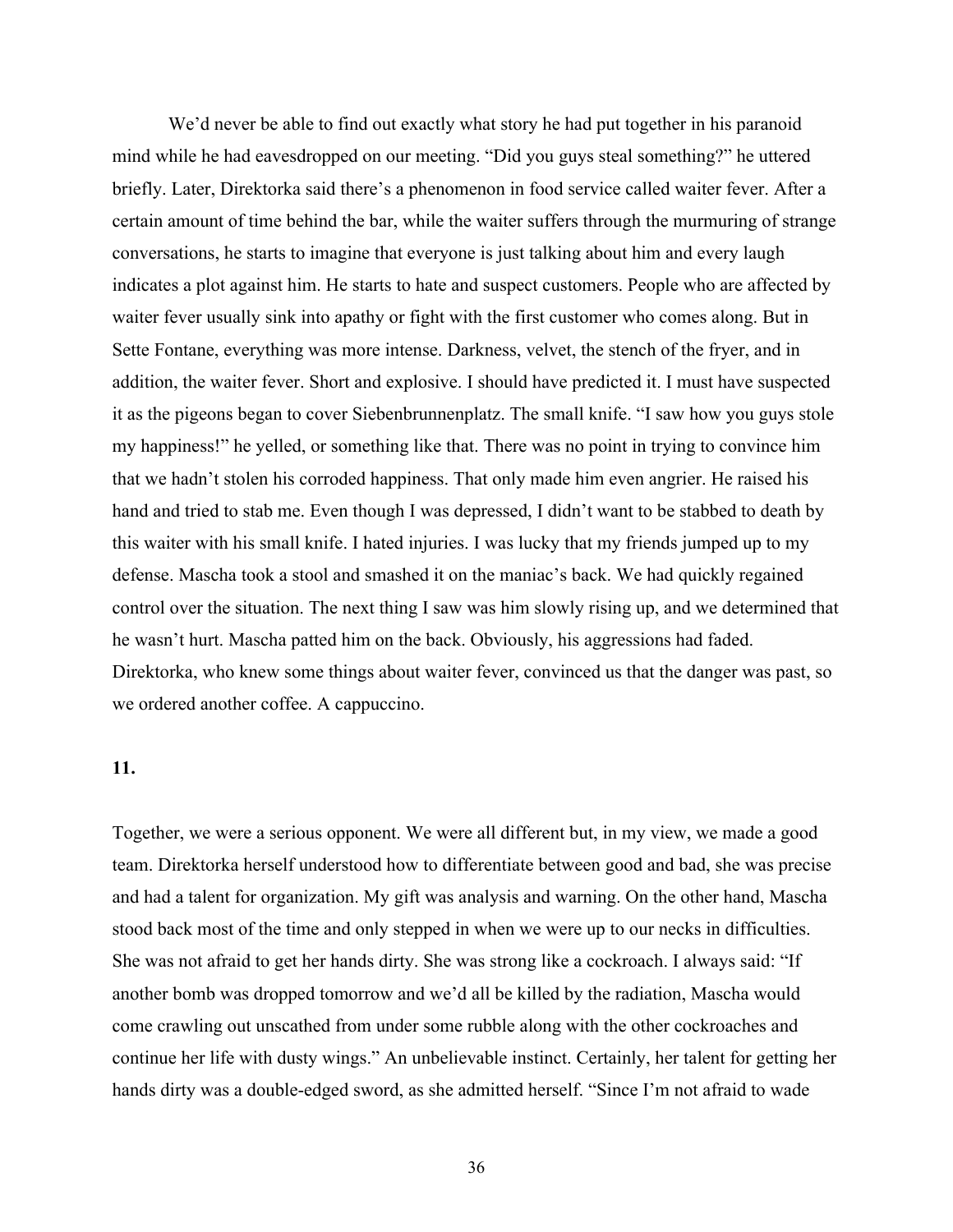around knee deep in shit, I am constantly up to my neck in dirt and mud that no one else wants to get near," she said one evening after she had drunk too much red wine. I can remember that sentence well because the whole evening was exemplary. Direktorka had gotten two theater tickets from a friend, and the three of us split the cost for the third ticket and we watched a performance of "First Ladies"4. After the performance, we drank a lot of wine because it cost almost nothing at this indie theater. After the third glass, Mascha was seized by self-pity and started to draw comparisons between herself and the characters of the play: "I am Mariedl! Since I'm not afraid to wade around knee deep in shit, I am constantly up to my neck in dirt and mud that no one else wants to get near." She meant that just because she could do things others couldn't because it made them sick, it was always simply her who also had to do what others didn't want to. I said I would like to be like her and not such a sallow creature that fainted at the first sign of danger. Direktorka noted that her boundaries were more hygienic and she, Direktorka, could very well get her hands dirty in a metaphorical sense, just not in the literal sense.

We had this conversation while we walked along Margaretenstraße. Meanwhile, the theater had closed, and very soon, our walk home gave us the opportunity to put our abilities to the test. As we stopped shortly because I was explaining that my fainting spells ran in the family and you couldn't do anything about them, a very drunk man trotted past us. I grabbed the handlebar of my bike and accidentally pressed the bell while I was talking about myself. I suddenly heard Mascha say: "Stop it!" because she saw that the man was trying to turn to the source of the unpleasant noise and was in danger of losing his balance. "Stop that, stop ringing the bell!" said Mascha, but the man had already fallen over and hit the back of his head on the edge of the sidewalk. After that, a scene followed which confirmed all of our assumptions: While the man bled from the back of his head and a big red pool formed in a few seconds, Mascha reached in her purse and pulled out a scarf and laid it under his head which caused her to be covered in blood up to her elbows. On the contrary, I ran away into a side street so I wouldn't faint and called the ambulance from there. In turn, Direktorka gave Mascha words of support from a safe distance, and after the ambulance had taken the man away, she took out her antibacterial gel and carefully disinfected Mascha's and her own hands.

<sup>4</sup> This is a play entitled "Die Präsidentinnen" by Werner Schwab, written in 1990.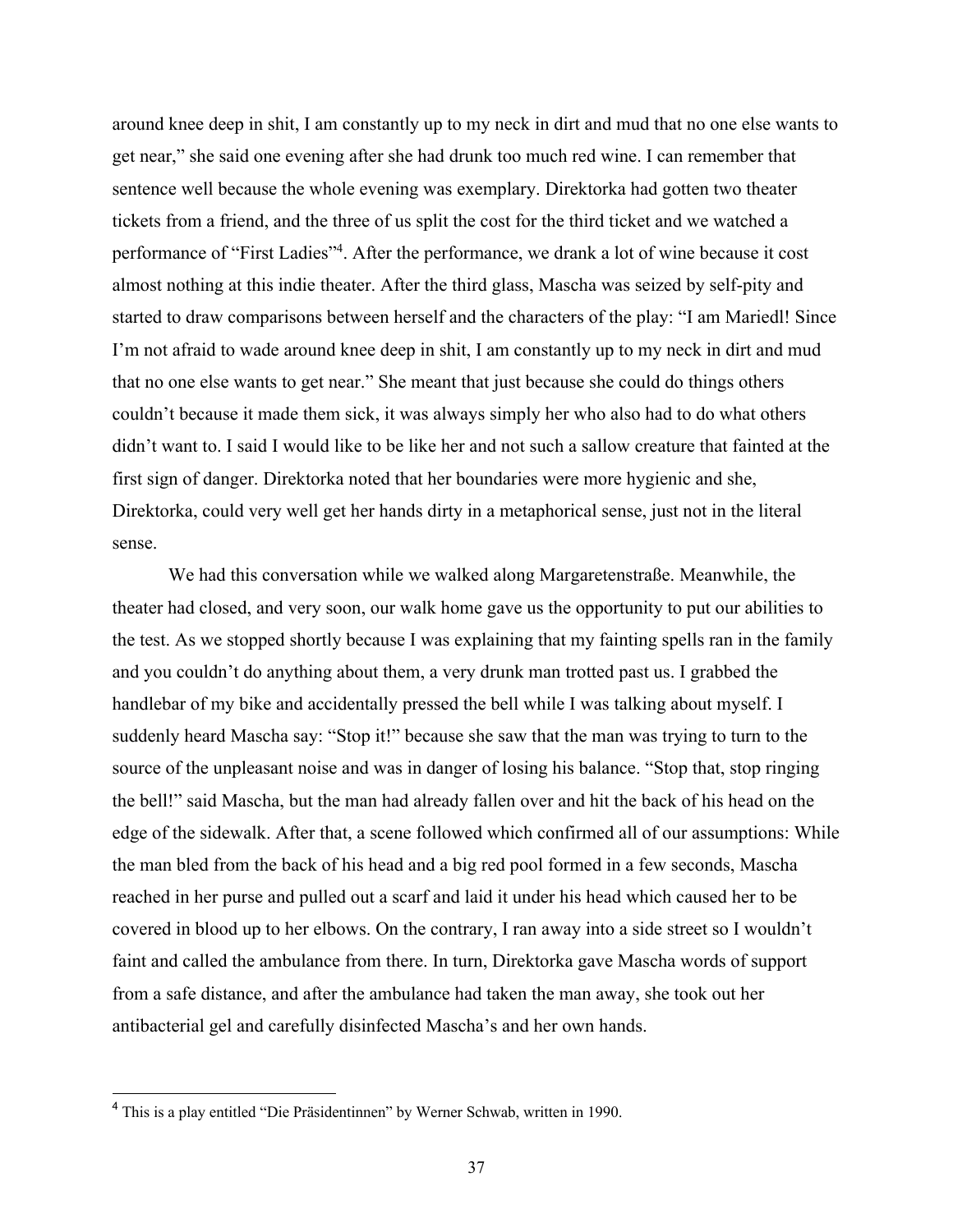A human creature stays in an unfavorable position sometimes for months and years and can't get out. But then a small blow is enough. Something that makes the whole situation a little bit worse. Then the creature gains strength, stands up, and begins to change things. This formula, which holds true for almost all revolutions and for numerous personal fates, applied to the waiter in Café Sette Fontane. Our blow had freed him from a year-long patina, and we could see how he pushed the curtains to the side, polished the glasses, and created a better atmosphere. And despite the season, right at that moment, a ray of sunshine came through the window. We even thought we recognized Lili, whom we hadn't seen in a long time, crossing Siebenbrunnenplatz in the distance. We thought we sensed that spring would come soon. That the waiter had ironically gone off on me certainly meant that my life unmistakably was exceedingly prone to uncomfortable surprises and difficulties. Bad omens, a bunch of compromises, an inedible mush. I was ill tempered. The waiter profited from his minor fall, and only a half an hour later he

happily mopped the floor. I was next in line to share my proposal. Everything was the same as always. We had special powers and hid them. We wrote an esoteric column in the newspaper *Astroblick*. My first proposal was nothing other than a warm-up exercise.

"3/10 7:30pm Regarding the lightning of fate, this evening we think of Albert, who can't talk about his emotions. He grew up in an environment where you didn't share fears and worries, so he thinks he has to do everything alone. His reserve ruins his relationships. Today, we aim all of our power at Albert, so he learns to confide in his partner."

Mascha and Direktorka immediately realized that what I was calling lightning of fate for our column was actually a proposal for an annihilation. "You're becoming crueler and crueler," said Direktorka, who often found it difficult to agree with an annihilation. She didn't feel capable of evaluating which existences should be replanted, because, as she said, she wasn't such a Nazi compared to Mascha and me. "Lay your arguments on the table," said Direktorka. I explained that Albert was a man who was not capable of showing his emotions in his love life simply because he had no emotions, and that it wasn't he who had suffered, but rather the unfortunate women who clung to him like flies for some reason. These women even constantly asked themselves where they had gone wrong, while Albert led a calm and comfortable life. When a relationship broke up, he made a little bit of an effort, just enough to enter the next one. I

**12.**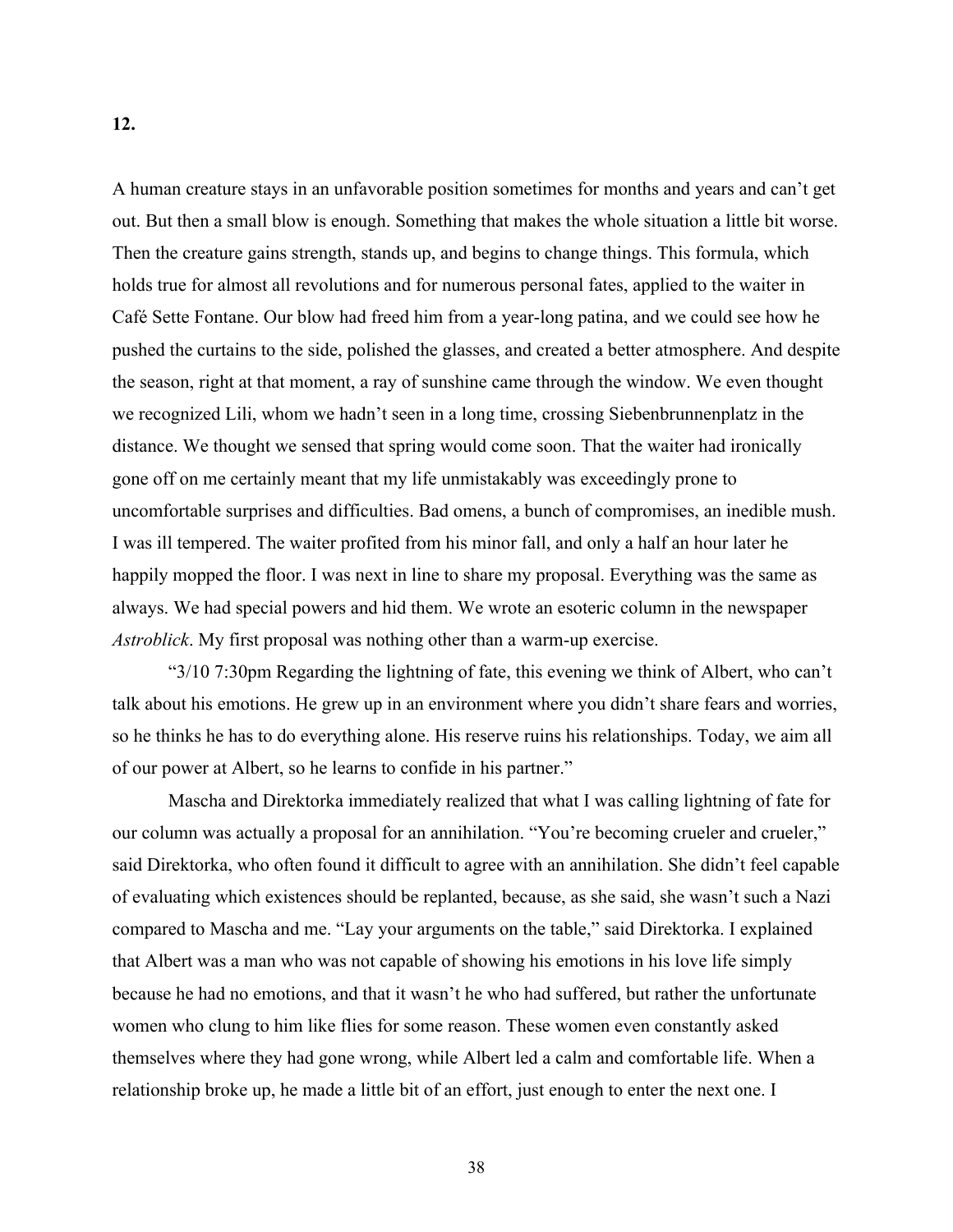proposed a revenge annihilation on the grounds that Albert was a completely normal emotional criminal. As normal as a gray tabby cat. I wanted to annihilate him for fun so the world would become a tiny nuance better.

"Does he have a family?" asked Mascha.

"Just a partner who wrote to *Astroblick*."

"Colleagues?"

"He's replaceable."

Mascha said: "The older you get, the more you resemble your grandmother Marija who annihilated half of Yugoslavia. On the other hand, each of us has their own style. Both in life and in annihilation. Our moral balance is based exactly on that. I don't agree that revenge annihilations should be carried out in the name of any disenchanted partners, but do what you want."

"Do what you want," said Direktorka as well. And so I received permission for a revenge annihilation. But generally speaking, it had never been my plan for this proposal to be waved through so easily. Why were they both so compliant? And what would happen with my actual concerns? So I admitted that I still had reservations and asked for a postponement until next week.

#### **13.**

Two hours and two coffees later, cookies and candy bars hidden under the table couldn't help anymore. We were hungry. In such cases, we usually took a break and went home to eat something, or we ate sushi, kebab, or pizza. As a rule, we split up because that was the easiest solution to deal with our different nutrition ideologies. However, we didn't want to interrupt the meeting this time because each of us had prepared an important proposal based on the negative developments in her life which she saw as a way out, at least for herself. Direktorka noted that she preferred eating at home, but she would make an exception this time and order something in Sette Fontane. We asked for the menu. "Who knows where they get their meat," I said, "I'm suspicious. It's probably not organic."

"People exaggerate their concerns about where food comes from," said Mascha. Direktorka asked us to skip over this discussion but it was already too late. As usual, Mascha and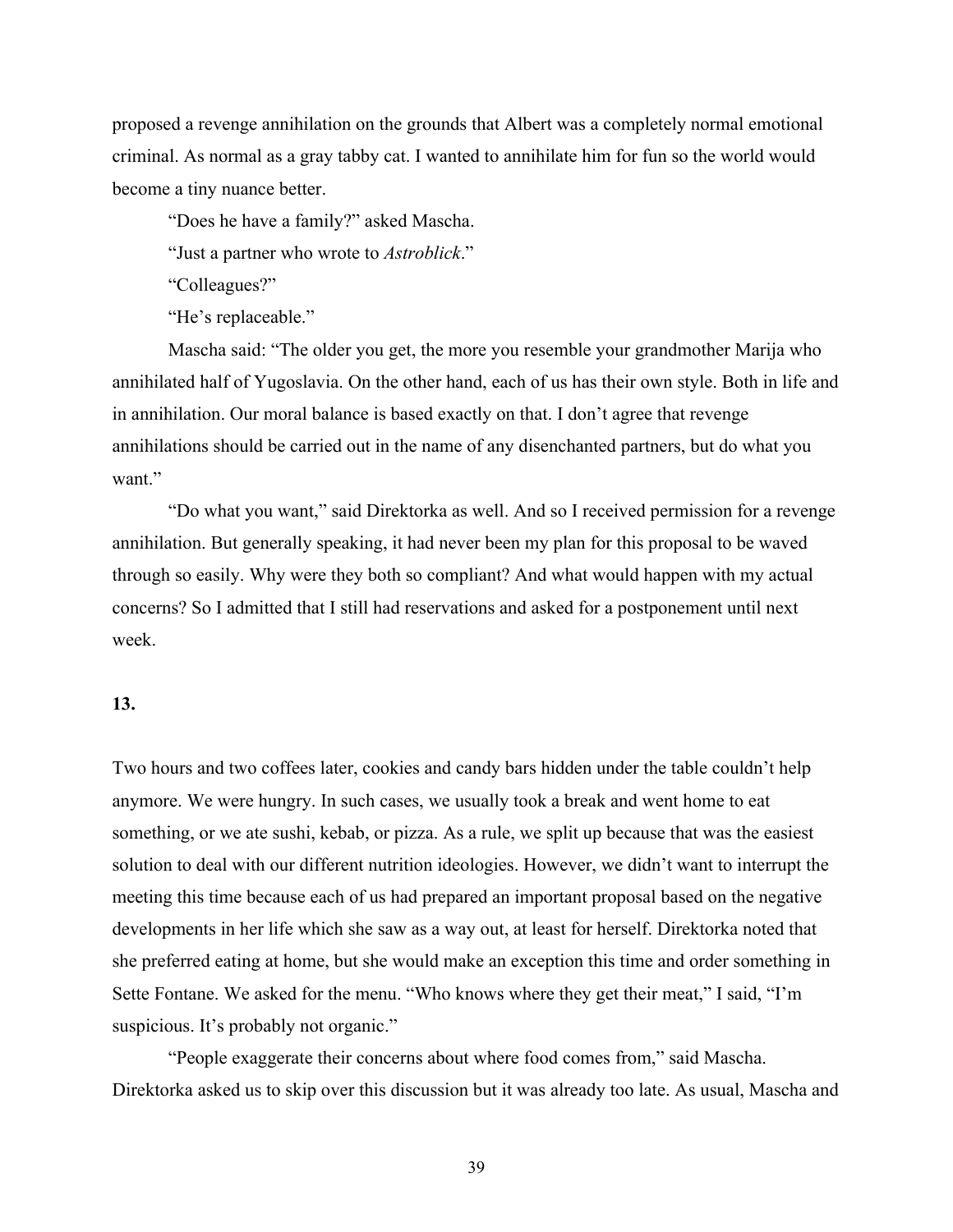I started to act like a cat on a hot tin roof which had gotten us burned many times before<sup>5</sup>. It has happened that we quarreled because of food and we steered clear of each other for the whole day. It was a typical case of sounding out each other's boundaries. Whenever it was about food, Mascha and I were plus and minus. Since we were hungry and nervous that day, the conflict broke out all on its own. Food was one of the few topics we did not agree on. I said the way to health is through the stomach, and healthy nutrition is my religion. I said, soon I would change my diet according to the principle of the five elements, and in addition I would only eat meat from the free-range production of small businesses. "Super," said Mascha, "and some people have absolutely nothing to eat." Mascha thought it was nothing other than a perversion to put too much life energy into thoughts about nutrition. I answered that thoughtless nutrition is bad for everyone. We were hungry and we fought. Direktorka was bored because we had already had this conversation many times. "Kebab is expensive in Vienna," she said, "in Berlin it only costs half as much."

That was a well thought out chess move. Before Mascha and I, divided in conflict, knew what happened, Direktorka succeeded in changing the topic and striking up a propaganda speech about Berlin. As soon as we noticed what was up, we tried to interrupt and cut her off, but we didn't stand a chance. I thought our meeting would lose its seriousness and was worried whether I would be able to make my most important proposal at all. All three of us ordered a grilled ham and cheese sandwich.

Direktorka said: "In Berlin, the people are more open. Everything is cheaper there. It's livelier. Berlin is not a village." "Berlin," Direktorka chattered on for five minutes without pausing. Then Mascha succeeded in saying: "One time, I was there for three weeks in July and it rained every day."

<sup>5</sup> This sentence uses an extended idiomatic expression. "Tanz um den heißen Brei" (literally "dance around the hot porridge") means that they are avoiding directly saying what they think, dancing around the topic instead of confronting it. Then, Marković adds "in den wir schon mehrmals hineingefallen waren" (literally "into which [the hot porridge] we had often fallen") to show that this strategy often had unfortunate consequences for them. A literal translation would not make any sense in this context, and in order to preserve the idiomaticity of the sentence, I wanted to use a communicative translation with a different idiomatic expression that could provide a similar effect of expressing the idea of avoiding something and being punished for it. Within the context, I think my choice ultimately can be understood to have a similar meaning to the original. "Like a cat on a hot tin roof" shows how the two characters are unable to directly confront the topic of conversation because it is too "hot" to deal with. The recurring element is then expressed by "which had gotten us burned many times before", expressing that their avoidance had backfired while maintaining the reference to the idiomatic expression.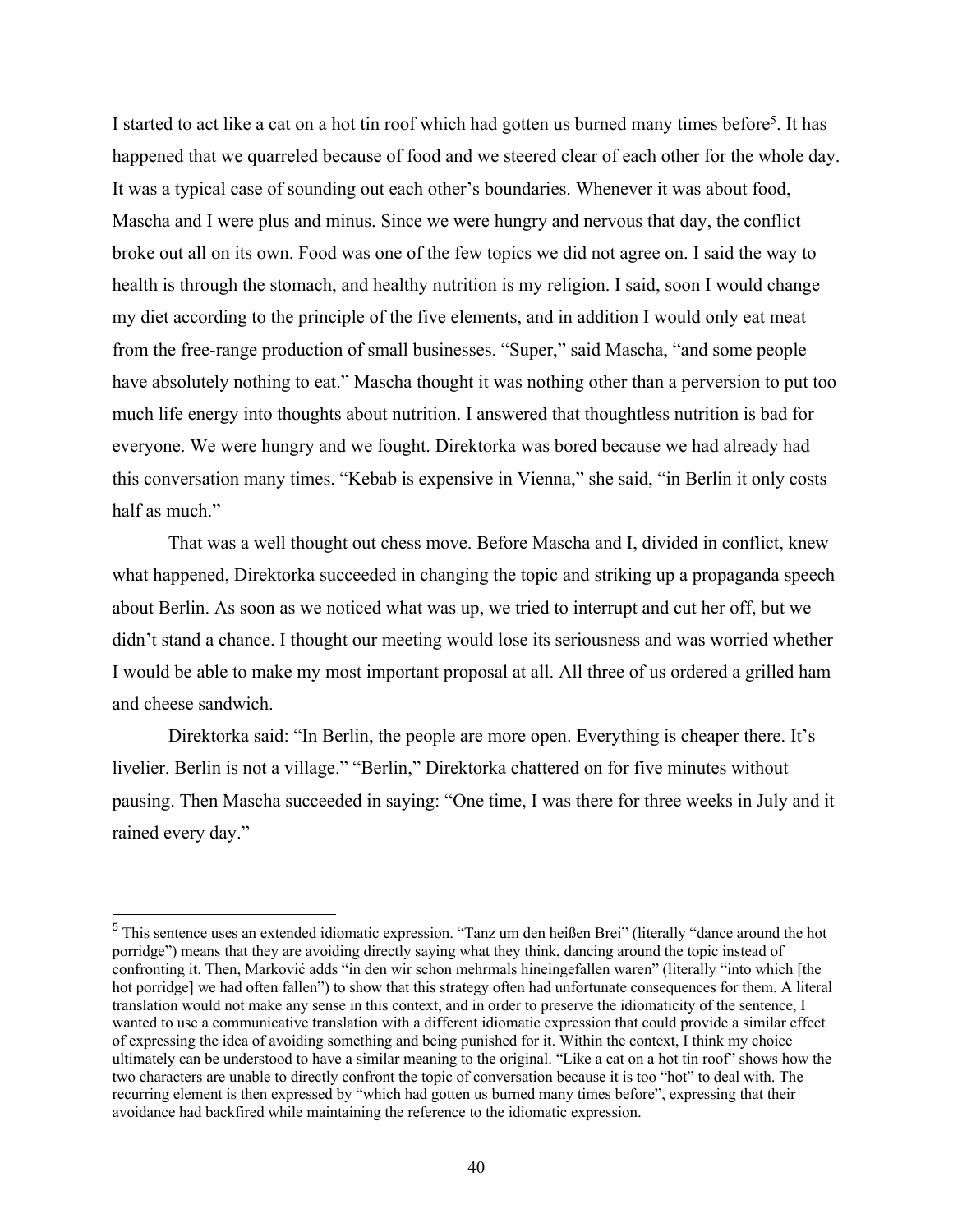"Lousy climate," I confirmed. Meanwhile, Direktorka didn't listen to us, just like we didn't listen either, but rummaged around in her lightning of fate documents instead. Absently, I stared at the pile on the table before me and suddenly it seemed to me as if I had seen her own picture among the photos of the candidates. My vision went dark, as if someone had hit me on the head: Obviously she was pursuing a similar plan to mine. But before I could manage to do something (dump coffee on the papers?) or say something (beat her to the punch and present my proposal?), Mascha, who had also seen the photo, said: "What is that? Is that you? Give it to me, I want to see it." Direktorka blushed. "That's my next proposal."

We had always strongly defended our points of view, but the more years went by, the weaker our persuasions became. We had retracted our pricks. Of course, we had never been actual cacti, but we had never expected that we would transform into mimosas so quickly. What had gone wrong? It was the times. Life in Vienna flowed in its lovely indirectness. Life in Berlin flowed in its strange orderliness. On the other hand, life in Belgrade flowed through any type of absurd canals. Through the window, we saw Lili again, who was obviously going back the same way.

"Take a look at my life," said Direktorka, after she had arranged some of her photographs in chronological order. "1) Happy and healthy kid with a small green spot on the neck. 2) Direktorka as a student. 3) Stylish teenager in a new red dress. 4) Young woman in front of a supermarket, waiting in line for oil. 5) Young woman with a university degree in front of the bus on which she will leave her hometown in search of a better life." In each photo, the little green sack on her neck appeared a little bit bigger than in the one before. I knew that meant nothing good. "6) A photo from the website of the restaurant "Konoba": A young woman presents wine in a polished glass, the guests are happy. Click. I don't want to end like that! I think I have the right to a second chance," she said.

Up until this point, a silent agreement had existed among the three of us that we wouldn't carry out any interventions on ourselves. Too dangerous, too definite, too unfair towards the others. Direktorka had suddenly crossed the line. What was inconvenient for me was that I had planned to cross the same line that day. What Direktorka requested - that we gave her a lightning of fate so she could successfully move to Berlin - was unacceptable for multiple reasons. She had her role to play in our lives. We were three, not two friends. Mascha said that Achilles had also been asked whether he wanted to lead a long, meaningless and pleasant life, or a short,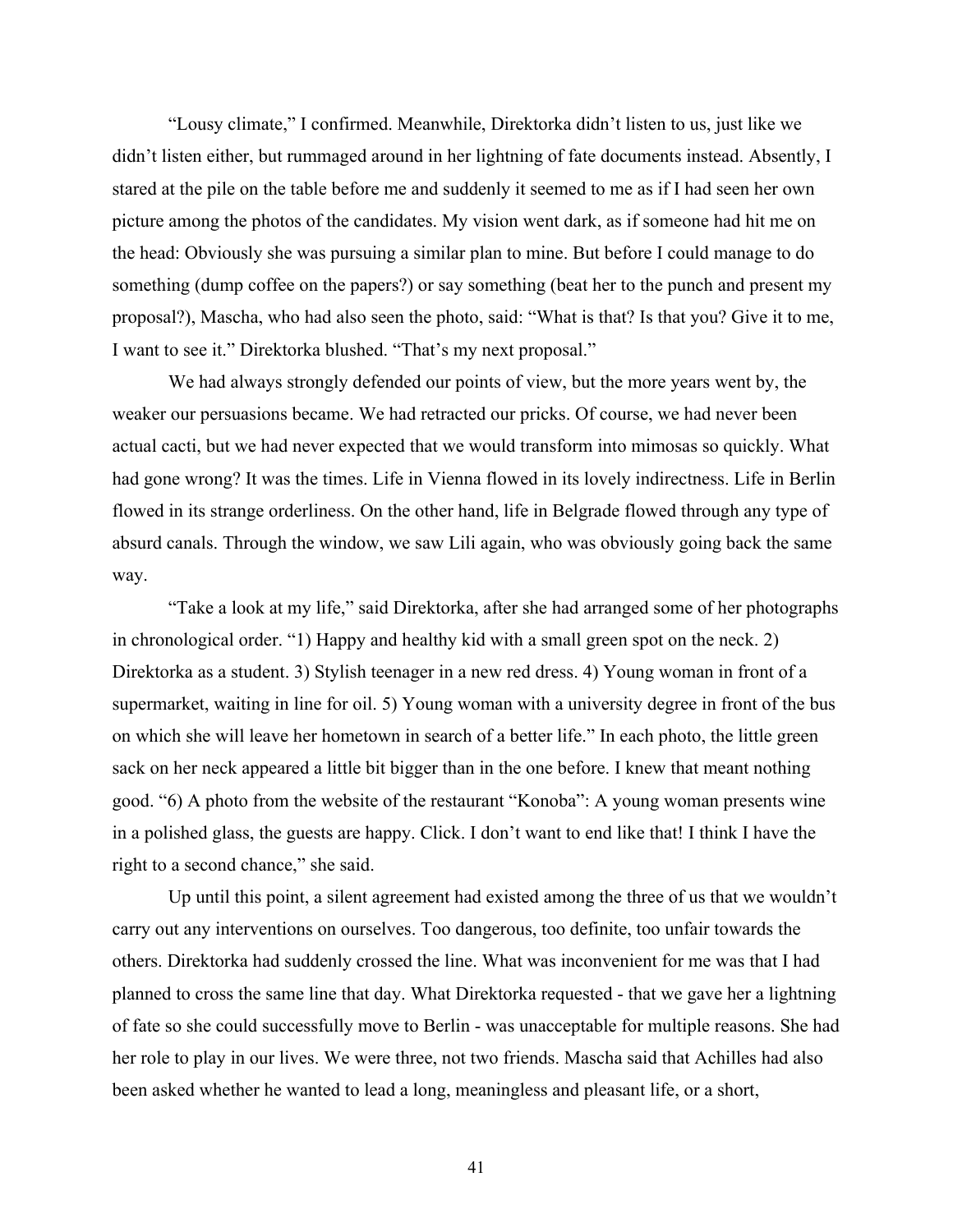meaningful and hard one, and that, from the perspective of people nowadays, he had given a dumb and wrong answer.

"You will go to Berlin, you will forget us, it will be -4 degrees Fahrenheit, you will freeze. You will stand on Alexanderplatz and ask yourself what pushed you to make this absurd move. You will inevitably come across the snotty kid, and that will seal your fate. Better stay here where we ride the tram and can go for walks, don't go there to play Russian roulette with the snotty kid," said Mascha.

Life is hard. Life is full of highs and lows. Urban lifestyle, liberate marijuana, run for your life. Paylife. The price of something does not reflect itself in its monetary value, but in the amount of life we are ready to give in exchange for it. Prison conditions are extremely harsh. While some expand their capital and their political power, the lives of others get more and more uncertain, poverty grows, and society splits more and more.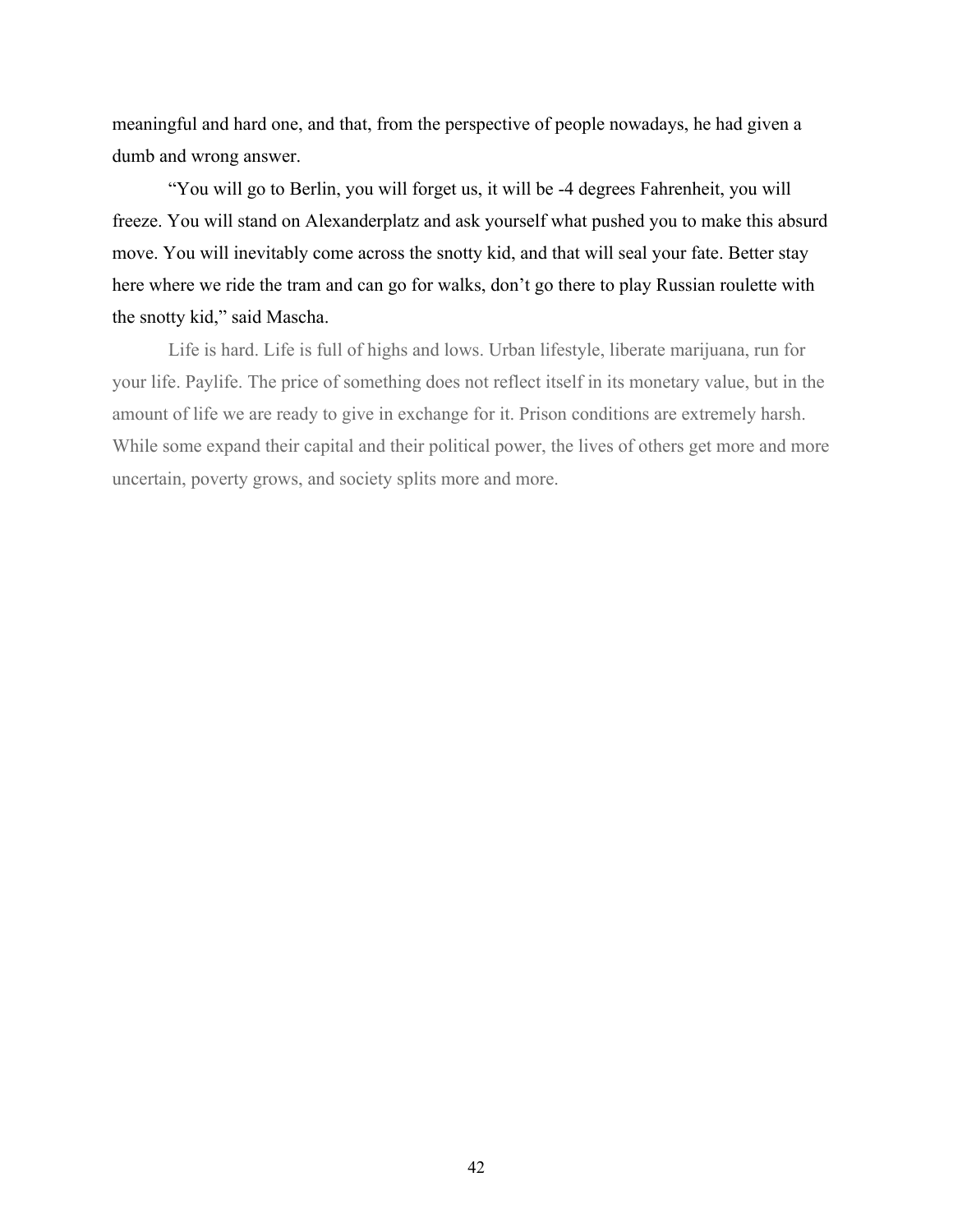#### **Part 2**

**1.** 

"It has practically no human weaknesses and its power is enormous." Mascha and I looked at each other and confirmed with a subtle nod that the time had come to tell the story of the snotty kid. "Can I tell it?" I asked. "Of course, you saw it up close. I'll chime in when I think it's necessary," said Mascha. Direktorka wanted to hear the story, but she didn't like that once again Mascha and I had the upper hand and indicated to her for the umpteenth time that she would never be our equal within the group. I started the story with the smug intonation of an expert. I said every woman/man who wanted to carry out an annihilation must accept the fact that she/he is not the only one of her/his type. Because colleagues are already at work in most cities. However, they naturally hid from the eyes of the public, so it was difficult to obtain relevant information. Nevertheless, rumors about some particularly influential individuals or groups spread from time to time. I said the Ōendan, a group of masked fighters who specialized in helping people on the brink of burnout with a magical dance, are allegedly active in Tokyo.

I mentioned that the snotty kid was also famous. Then I recounted how I myself tried to begin a new life in Berlin before Direktorka joined our group, but at the time, I had the bad luck of meeting the snotty kid on Alexanderplatz. "I had no idea that you wanted to go to Berlin," said Direktorka. I said that meanwhile my story was supported by facts that I was unaware of at the time.

#### **2.**

On the day I came to Berlin with the idea to start a new life, a blonde, bare-footed boy in a new but strikingly thin coat was walking across Alexanderplatz. The square was icy and pale, and a weak wind blew from the northeast. The small boy's five-year-old feet plodded on the concrete, making an unpleasant sound similar to the heavy, slow drops of a fading summer rain. However, it wasn't summer. But rather a terribly cold winter. Another kid would just be packing up his backpack for school at this time of day. Another kid wouldn't want to eat his fried egg and would instead smear Nutella on a slice of brown whole wheat bread. He would get into the car,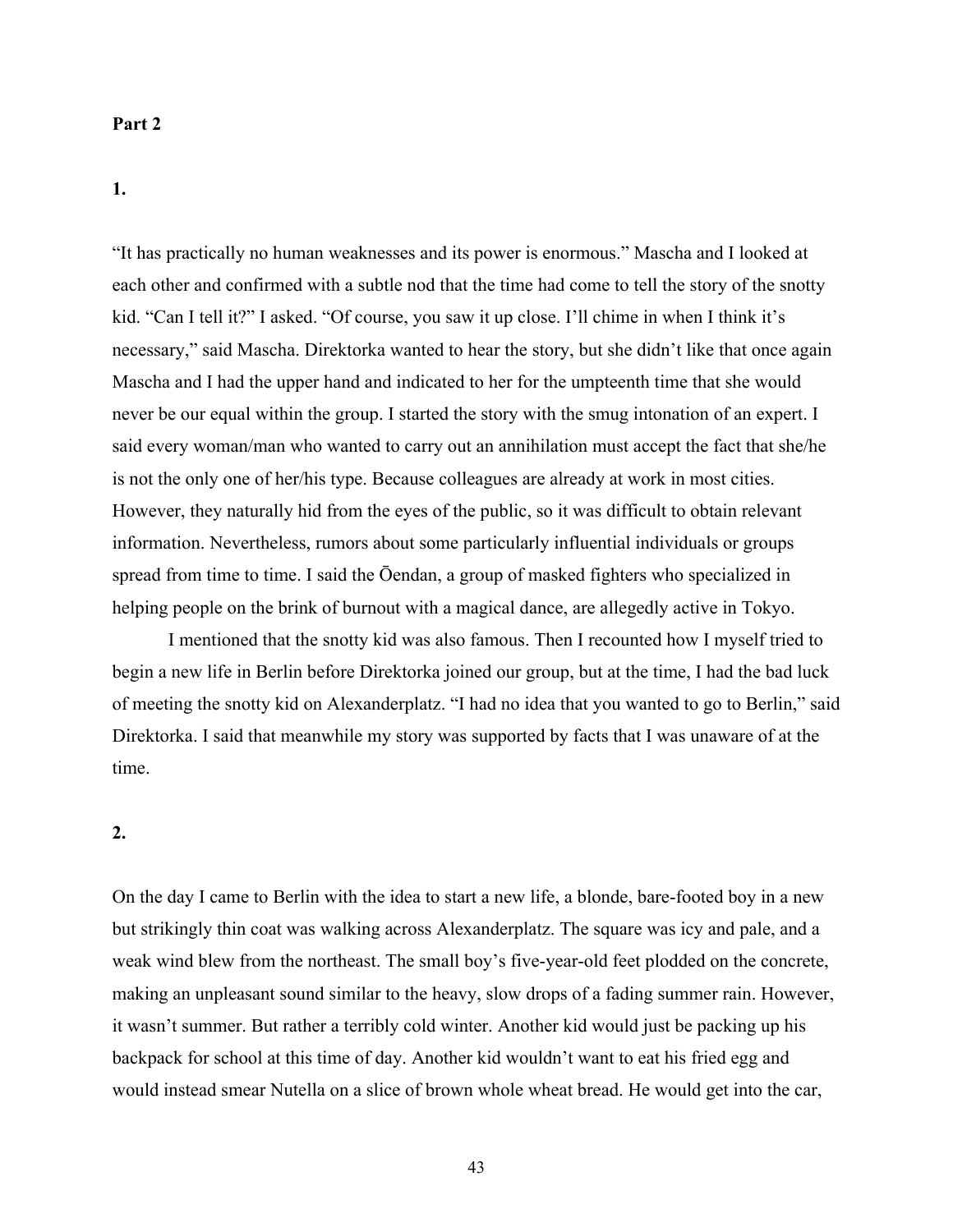get out of the car again and go into the courtyard of the kindergarten. But the young boy from Alexanderplatz wasn't under parental supervision and was not prone to the flu. In the winter when I arrived at Alexanderplatz, when the earth had already been frozen for weeks and the tired population went crazy with apocalyptic prophecies, this kid often stood in the middle of the square bursting with a repellant force and independence. His superhuman immune system blatantly mocks all anxious, grown-up nail-biters.

My decision to go to Berlin came at a time of insecurity. People were under pressure because of uncertain forms of flexibility, life was made up of countless separations, motivational letters, declarations of bankruptcy and renewed ascensions from the ashes. People were forced to trot incessantly on the treadmill of society, they had no time to turn themselves around and reflect upon the fruits of their labor. A tabular résumé shouted like a hydra with four hungry heads: with the head of career, the head of health, the head of lifestyle, and the head of love. Millions of people constantly had to make sacrifices to the heads of the hydra in order to stay in the race. Anyone who paused fell down as if struck dead. I wanted to settle down and search for happiness in Berlin. And even now after many years, the flow of people, the hundreds and thousands who get off trains and planes there, expecting opportunities, freedom and fun for themselves, doesn't peter out. But that day on Alexanderplatz, I was waiting for a distant relative who was supposed to hand over the keys to an apartment. Pretty soon, the situation turned out to be questionable.

Direktorka eyed me skeptically, and her facial expression revealed that she was gritting her teeth so she wouldn't say anything unpleasant, for example that my failure resulted from a fatal combination of three characteristics: arrogance, depression, and incompetence. But I didn't care what Direktorka thought anymore. I wanted to tell her the story of the snotty kid. I told her she had to understand the circumstances at the time.

We remember that year because of the threatening apocalypse that all the media was reporting about even though it was total nonsense, and because of the snotty kid that wandered around Alexanderplatz deciding the fate of the residents and new arrivals, which absolutely no one wrote about. Berlin was a city where everything was possible for everyone, every day. A modern, big city, a city of pleasure and of different lifestyles, a city of cheap properties and the unemployed. A city where you suddenly find love or death, where you discover or lose an apartment or plunk down everything and could start anew to make everything better on the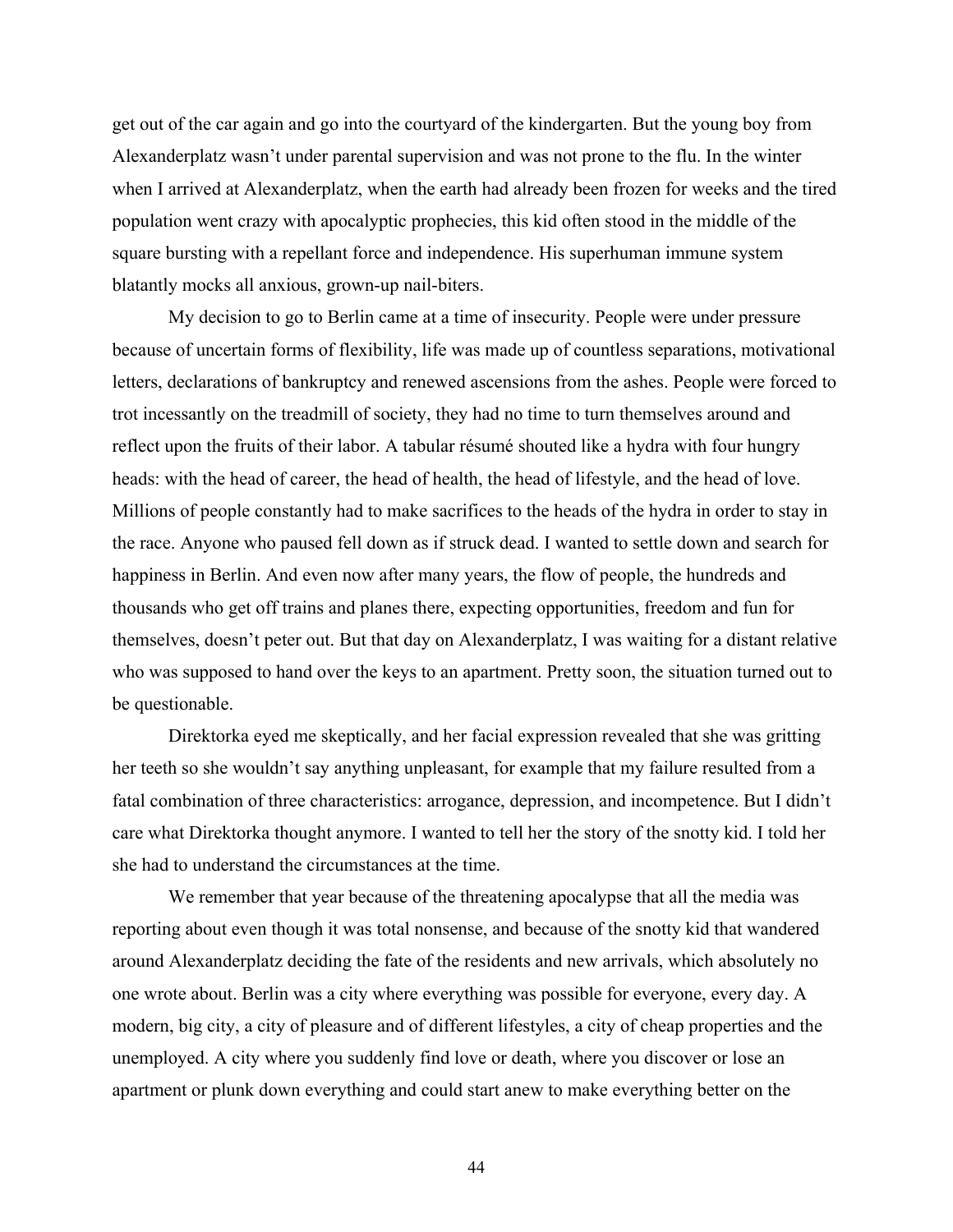second time around. People came from the country and from other countries to try their luck. Every day, a million people on one side and the snotty kid on the other side. On holidays, when tons of people gathered on Alexanderplatz, the barefoot child caught everyone's eye and as citizens, they felt obligated to check the circumstances. Later, they told their friends that it wasn't just a normal helpless kid. A Prussian rigor in the eyes, an expression that had no business being on the face of a child. As soon as a conscientious citizen's gaze met that of the snotty kid, their sympathy for these naked feet disappeared. The boy looked so scornful and malevolent that even the greatest philanthropist was obliged to turn away. Not everyone knew about the snotty kid, but he wasn't unknown. It was generally understood that the snotty kid would bring bad luck. If you met him shortly before you made an important decision or wanted to apply for a job, that was a bad sign. People said: "Be careful that the gaze of the snotty kid doesn't touch you." The snotty kid presented no danger for a psychologically stable, wealthy lawyer with an apartment and a happy family, but such a person was usually nothing other than a projection of other people. The snotty kid showed his icy eyes to the uncertain, the poor, the sad. People who were afflicted with depression. People who already felt the desire to die as soon as they woke up. People who didn't feel well and needed to stay in bed all day. The voices of the depressed constantly rang out in the unbearably cold Berlin nights. Voices that sang their solo.

## **3.**

1) I fly to Berlin, I stay there. The men in Graz abused me.

2) Dear God, send me an angel. No, I will send the snotty kid.

3) Friends, don't take me for a fool, when you have no use for me,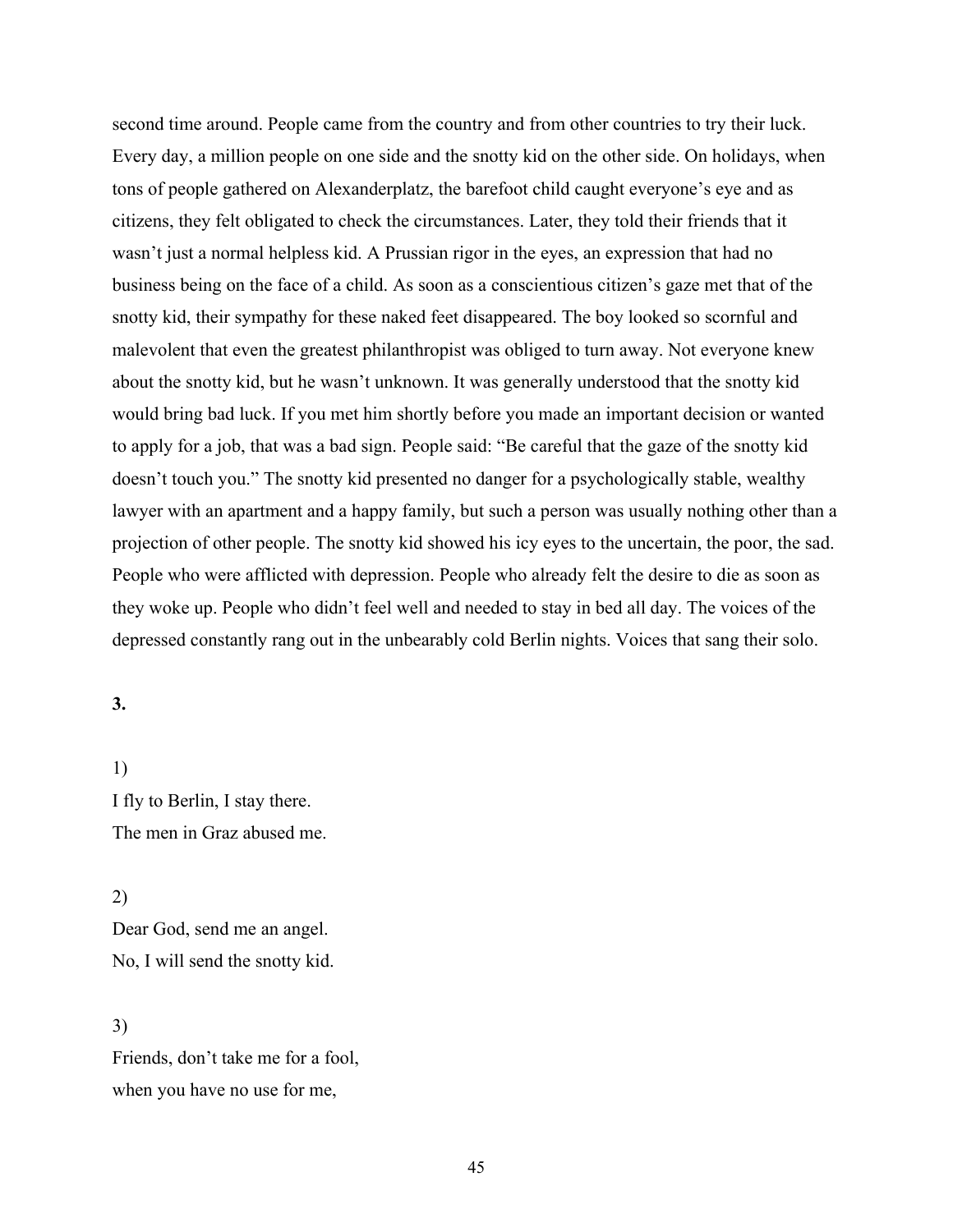### Don't abuse me.

## 4)

You abandon me, what should I do? I don't like anyone else, only you. That won't do. That won't do. No. It kills me too.

## 5)

One morning around half past three in the morning, when you did something terrible.

## 6)

I have a friend, she drives a cool car. How did she earn that? Surely not with piano lessons.

# 7)

Some people want a lot of money, some want wine and song, but I just finally want a diagnosis, I cry about it all night long.

### 8)

Once I had a job, but I was too sloppy. Today I'm free to be sad.

### 9)

I walked home from the zoo,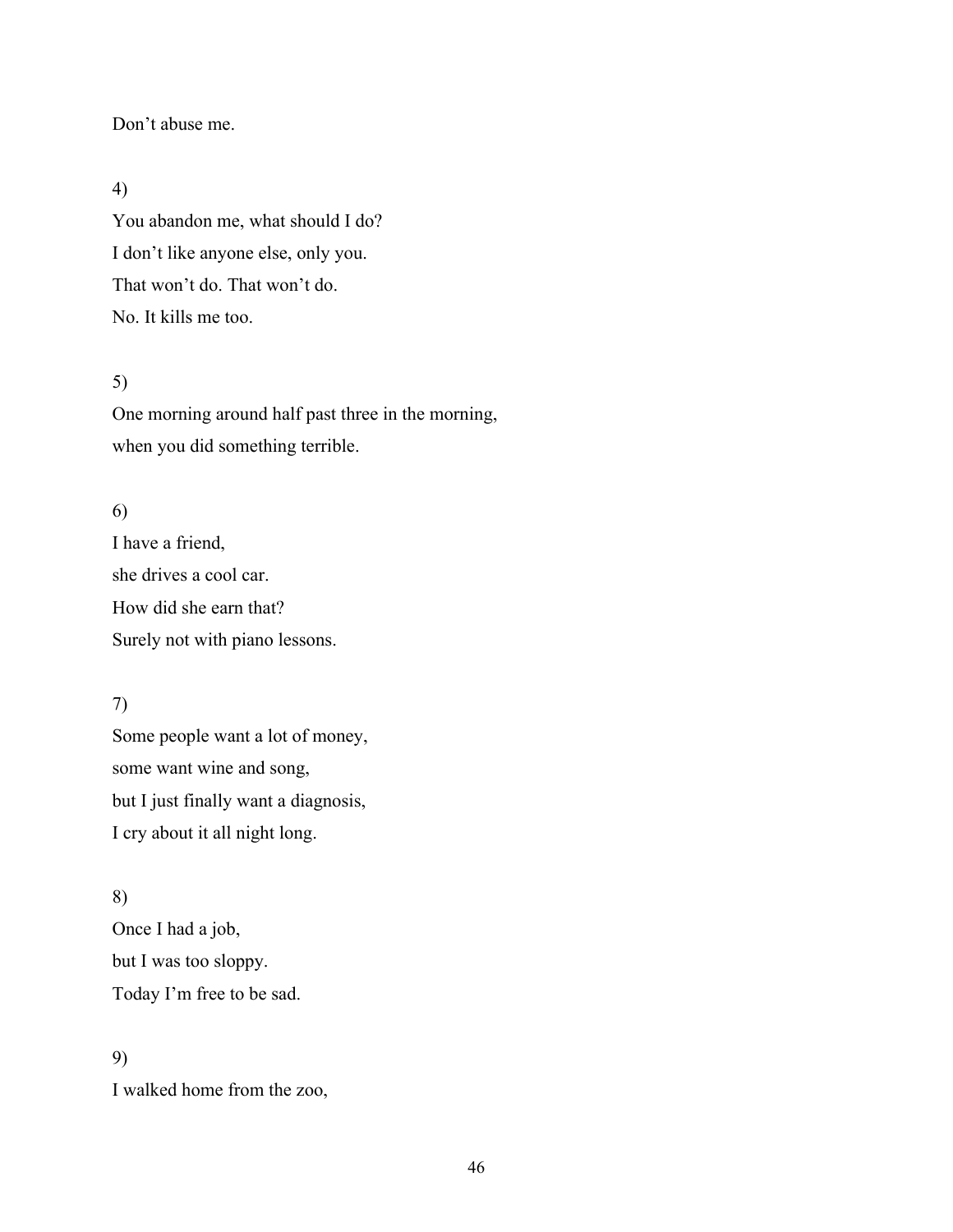my blood sugar level sank, and I didn't want to go on anymore. Oh, oh, oh, oh.

When I drink, I'm nasty and mean. I look for a beating and conflict.

#### 11)

10)

The woman I love has departed, she left me this morning, and her face was gray. She had a knife in her bag, with this gray face.

## 12)

The poor Ingomar, his daughter is an asshole.

## 13)

But one day, one day, people, I will change my mind. Oh yes, I will stop drinking so much.

#### 14)

And the times will come, so it will be. You can't stop the winter. The times will come, I won't say any more. I will pass through this door.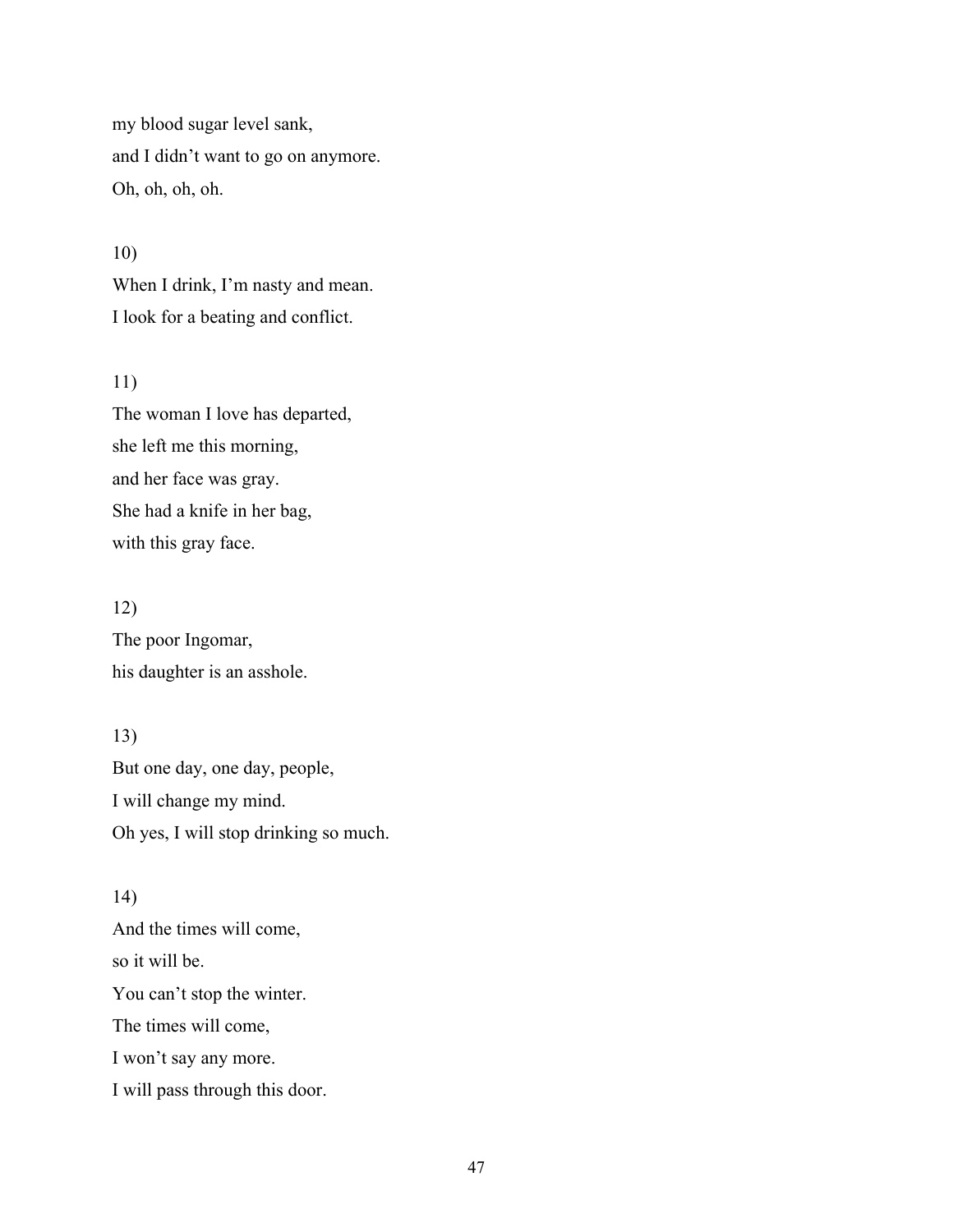Stay home, my love, you are a slut.

I feel best, girl,

when you get out of my way.

16) Wake up, love. Don't be so quiet.

# 17)

The old man Jens doesn't feel well. The lady with dark circles under her eyes. What should he do?

# 18)

I'm going. I won't stay gone long. I know you will miss my whining.

# 19)

I went to the train station. I took a look at the schedule. The train was there. I couldn't afford the trip.

# 20)

I am so sad that my feet hurt while walking. That wouldn't be so bad, but my tongue hurts when I talk.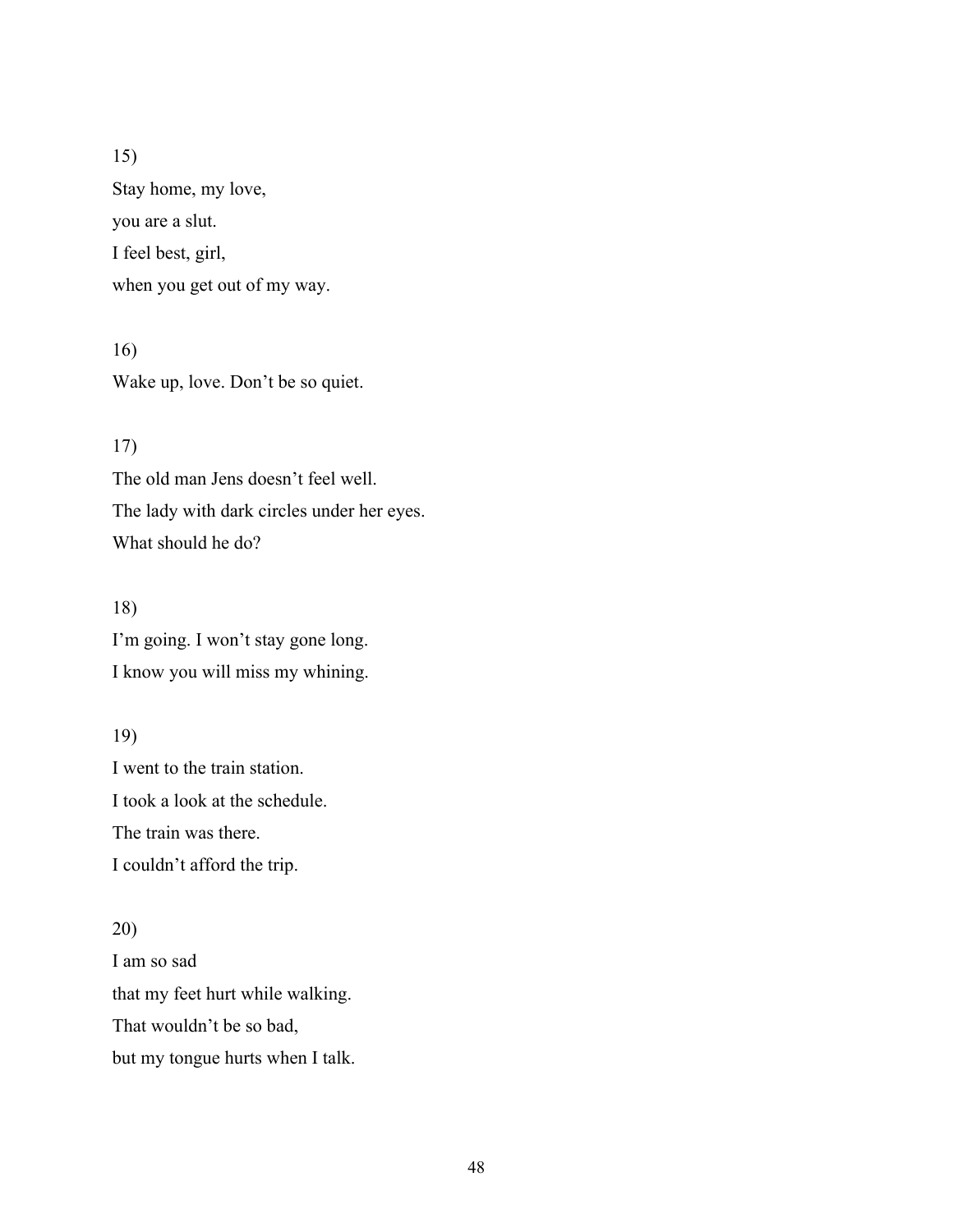This morning it was so dark, I was so sad, I couldn't lift my head, I couldn't move.

# 22)

If you've ever been depressed, then you know how I feel. If you've ever been depressed, my friend, then you know how an unemployed person feels.

# 23)

I walked and walked, until my shoes got wet. I walked and walked and walked, until my feet got wet.

### 24)

Don't tremble and don't worry and don't cry over me. Don't cry and don't worry and don't tremble because of me.

# 25)

But one day, one rainy day. But one day, one sunny day. I will wake up, I will clean the apartment.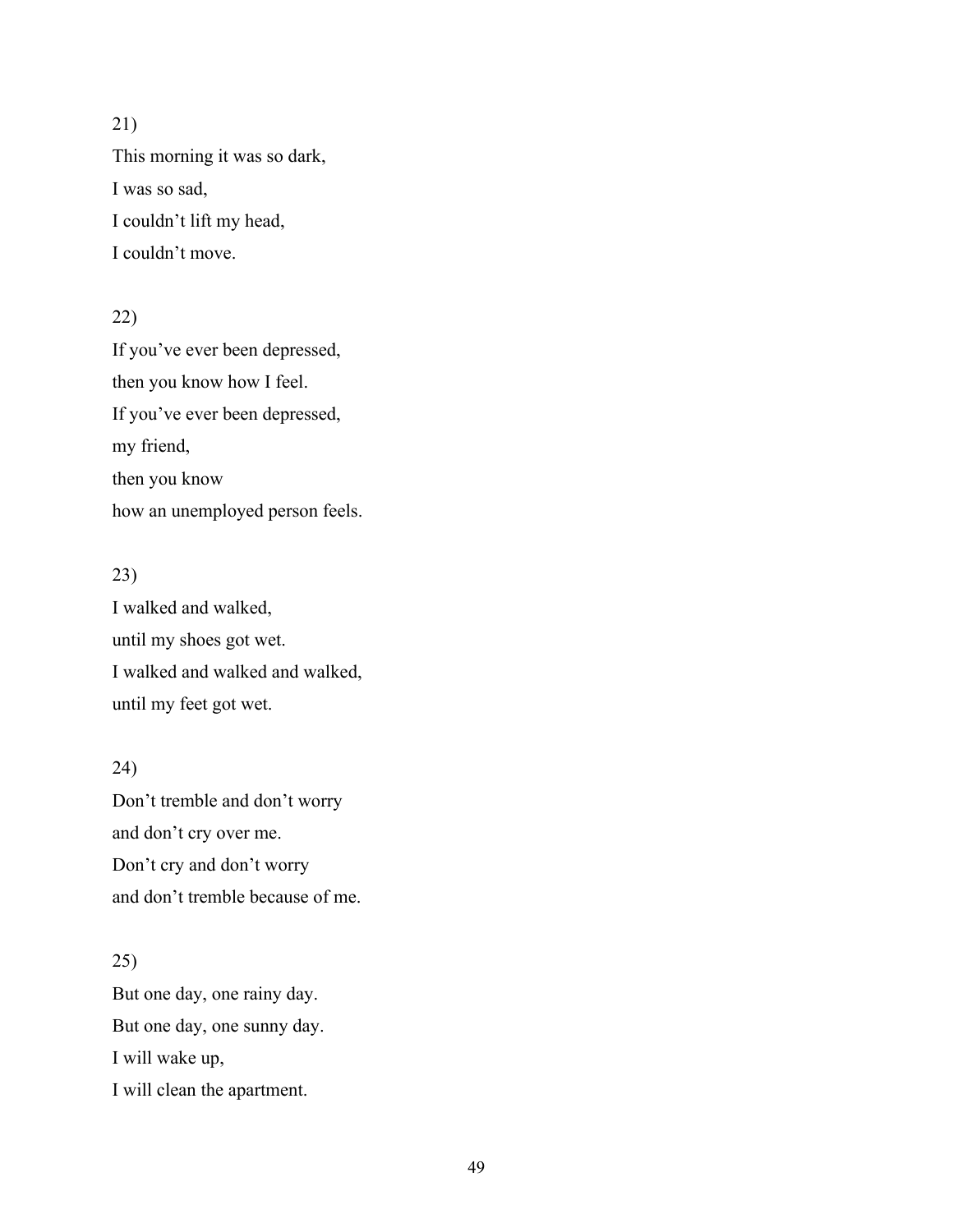Damn, vodka in my thoughts, when you catch me drinking. I drink. It is dark and cold.

### 27)

Oh dear, I don't have a girlfriend, now the economic crisis is coming. I don't need a girlfriend anyway.

### 28)

Oh, wake up, love, wake up and don't sleep so soundly. Give me what you promised me, Before going to sleep, I want sex.

## 29)

If only I had listened to my mother, then I wouldn't be here now, but rather at home in my bed.

## 30)

I will still sing this line, and then I'll sing no more. I am sad, dear God, I think I'll have to go.

31) Now I have a wife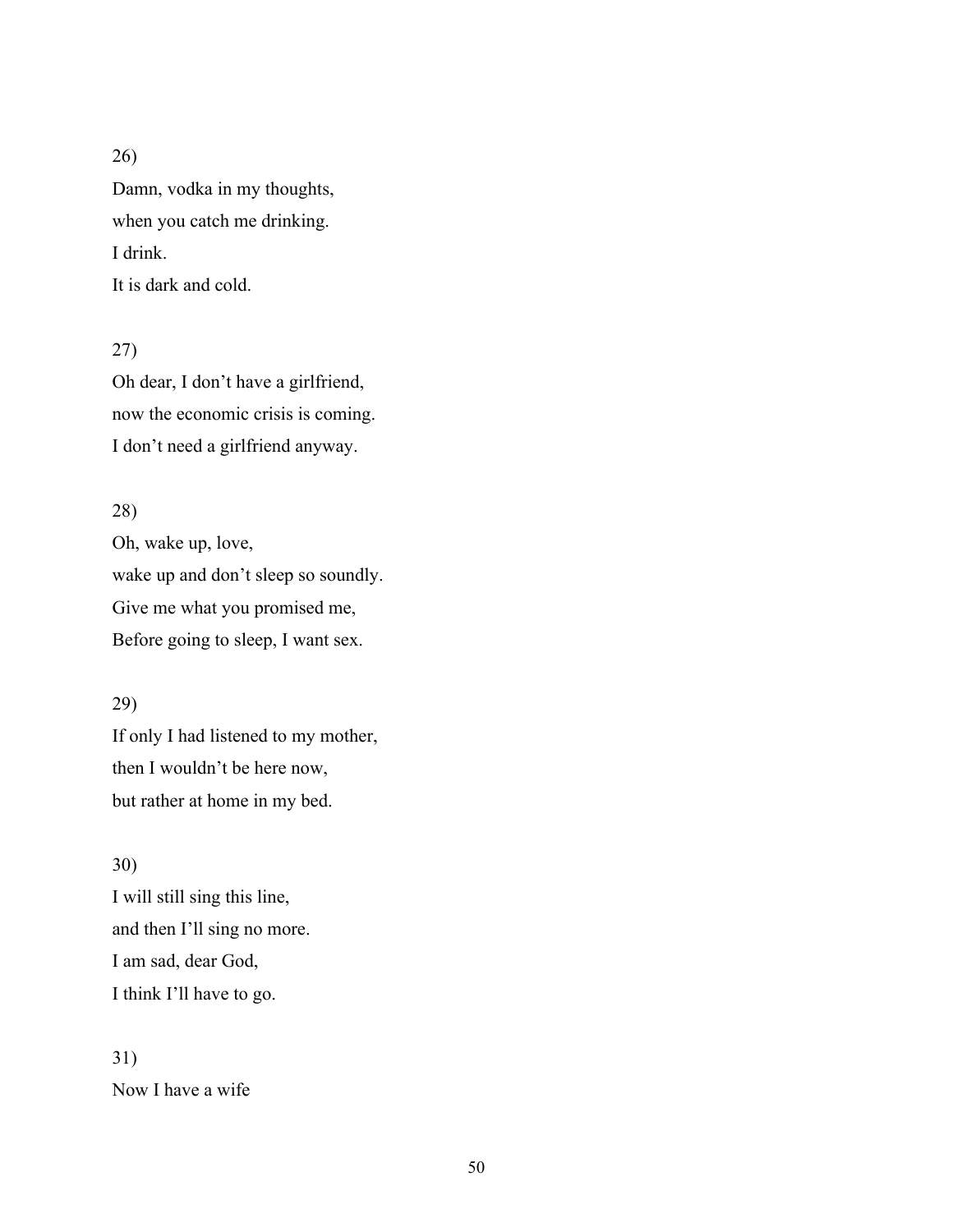and I want to treat her well. She wants to go drinking and fight, ooh, and rage all night.

### 32)

I went to church, they wanted me to pray. I got down on one knee, sister, no words came to me.

### 33)

Here I am, sister, in the cold again. The man I'm sleeping with is damn stupid.

#### 34)

Women and children cried: Where should we go? Their houses were destroyed and they aren't safe anywhere.

## 35)

Breakfast here, dinner in Frankfurt. I announced myself, why didn't you pick me up?

# 36)

I have nothing against drowning, but the water is so cold. If I have to leave the world,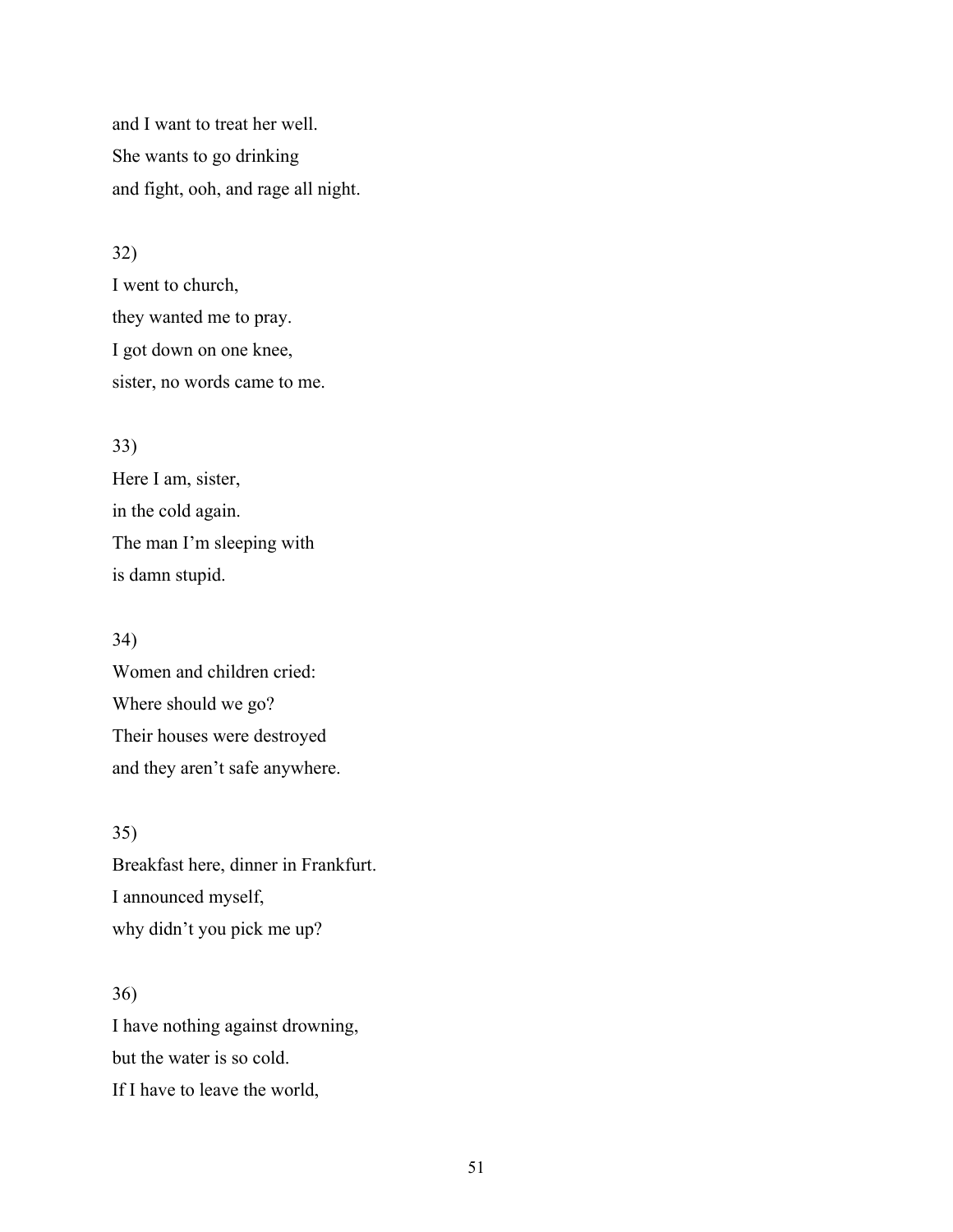then preferably with painkillers.

# 37)

I can sit here and watch reality shows. I can observe what my girlfriend does.

### 38)

I started to whimper. I burst out crying. I had spent the money, and I don't know what on.

# 39)

Earlier, I was empathetic, I couldn't see you suffer. Now it doesn't matter to me if you live or die.

## 40)

My friend from the eco district crochets all day. Sister, if you don't stop crocheting, you will lose your mind.

## 41)

As surely as a sparrow holds itself in the air, there is a job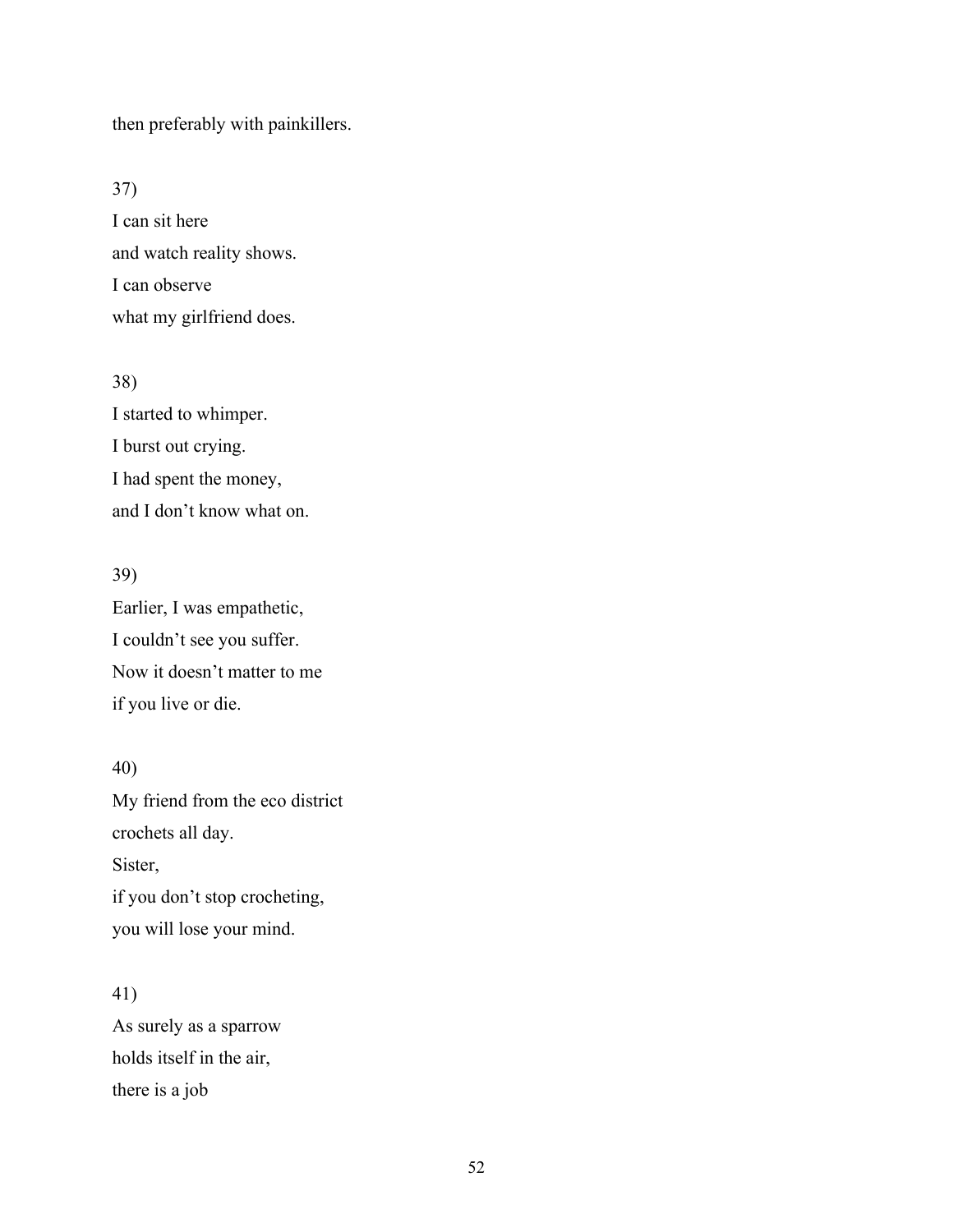for me in the world.

42)

Have you ever woken up with toads in your brain?

43)

The Chinese doctor healed me. I stand up, I'm dizzy, but he predicted that.

#### 44)

Sometimes I feel well, most of the time, I don't. Most of the time I want to continue to live, sometimes I don't.

#### 45)

I'm drunk and inadequate, it doesn't matter to me. If it bothers you, you can sleep on the couch.

46) I woke up this morning and took my shoes. I love a woman I can't satisfy.

# 47)

The alarm clock rang this morning, but I turned it off.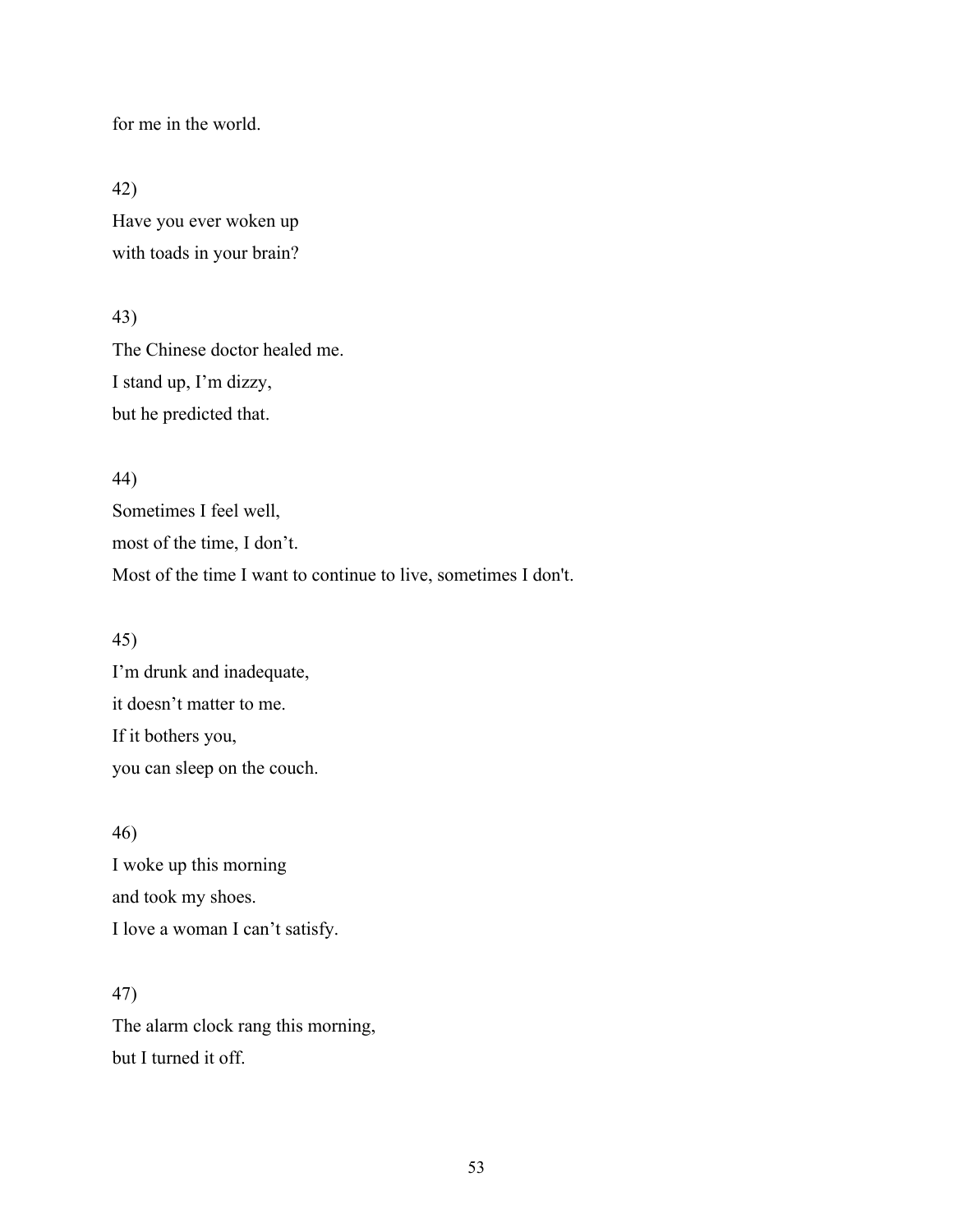I pack my things and spit on your most beautiful dress. I'm leaving you, old maid, and I'm never coming back.

# 49)

I'm going to Kassel, I'm not coming back until fall. If these bouts of depression overcome me, I won't come back at all.

## 50)

It is hard to love you with your new body. Believe me when I say, I'm dying of self-pity.

# 51)

"Now!" I once said to you, sister, "now!" But now I don't say anything anymore.

# 52)

I woke up this morning and had three different bouts of depression. I woke up this morning and laid back down.

53)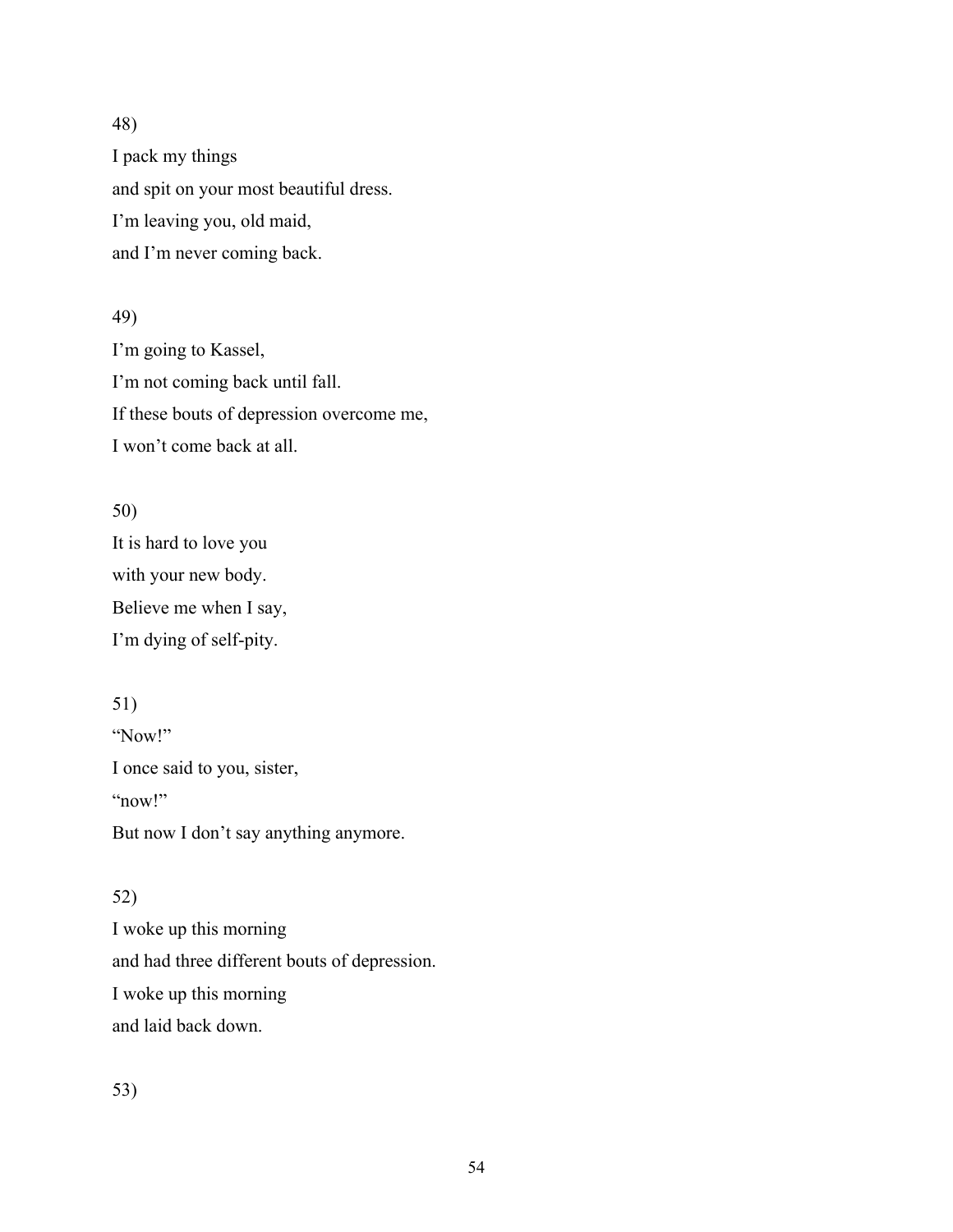I don't want to get married. I want to sleep with you.

54) A cent is a cent. A Euro is a Euro.

55) He is homeless, he is never well.

56) I am not depressed, people, only dissatisfied.

57) I have nothing to wear, I think I am terribly ugly.

58) Either you make me crazy, or I'm going crazy.

59) I will commute on this highway until I drop dead. Please, my love, when I die, bury me deeply.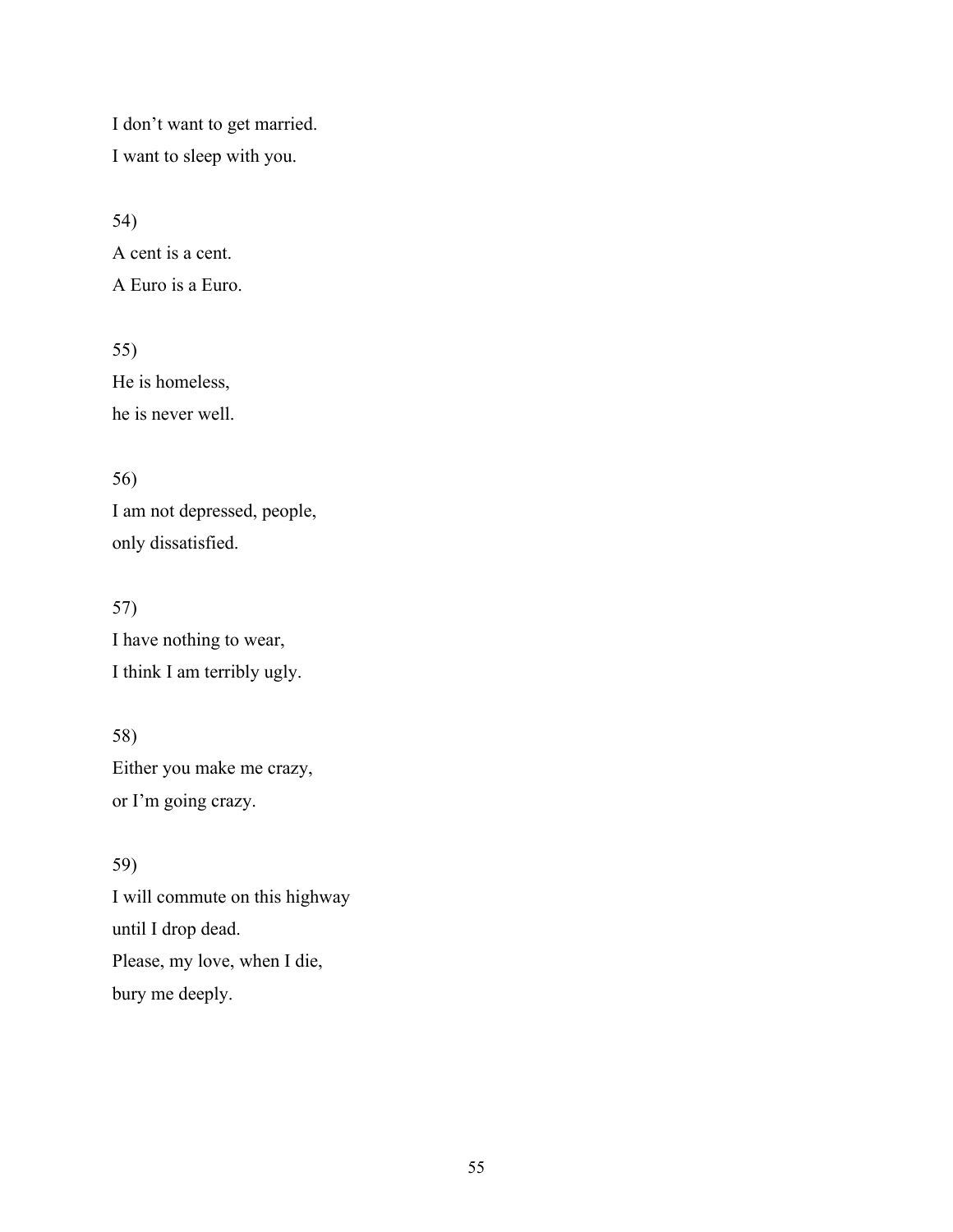I told Direktorka that I would have frozen to death that day if I hadn't been able to go into a fast food restaurant every now and then. I hadn't arranged anything specific with my distant relative so I didn't know how long I would have to wait.

In contrast to those people who would never move voluntarily, who go to college, have children and eventually die in the same place they grew up, but also in contrast to those who gladly and constantly move, I only changed cities a few times, and only when I was forced to. I was afraid of new beginnings and I was convinced that this anxiety was justified. I was playing a game with no clear rules. The older you are when you start over, the rarer these strokes of luck become, which, perhaps in the form of good acquaintances or accidental encounters, take you from the bottom of the societal hierarchy up a couple levels.

I found myself in this situation because of the disgraceful behavior of the distant relative in question. It was typical behavior of my relatives. They always promised a lot and gave nothing. Alexanderplatz was deserted and the few people who had dared to go out on the streets at all in the terrible cold took great care to bury their heads as deep as possible into their down jackets. They ran across the square and disappeared into the entrances to the subway. At 1 degree Fahrenheit, the skin starts to burn. People were weak, nature was sneaky. People ran for shelter and found it in Burger King. I ordered a coffee and sat down behind a pillar in the hope that it would be warmer behind the pillar, but it wasn't warmer. At the next table, two boys sat and chewed their favorite hamburgers in the relative silence that prevailed in Burger King, and it was obvious that it wasn't friendly chewing but rather a patiently conducted, ruthless fight.

Whopper €3.69 Double Whopper €4.69 Big King €3.69 Big King XXL €4.69 X-tra Long Chili Cheese €4.25 Double Steakhouse €4.79 Double Cheeseburger €2.79 King Menu €5.29 Chili Cheese Burger €1.49 Bacon Cheeseburger €1.49 Bacon Cheeseburger €1.49 Cheeseburger €1.19 Hamburger €0.99 Whopper Jr. €1.99 Best of Chicken Griller Chicken Classic €3.95 Long

<sup>&</sup>lt;sup>6</sup> This chapter, and continuing until the end of Part 2, describes the narrator's experience in Berlin, particularly on Alexanderplatz. The myriad of advertisements, shown in the lighter text color, bombard the narrator, permeate her consciousness, and overwhelm her with the incessant pressure to consume. This is reminiscent of Alfred Döblin's work *Berlin Alexanderplatz*, which is even mentioned later in this chapter. This contributes to the alienation that many immigrants feel when faced with the overwhelming pressure of consumerism because they often face economic difficulties and cannot afford the products constantly being advertised to them. The protagonists of this novel have themselves been stuck in this relentless cycle of poverty but continue to use their powers to help others in this situation, eventually helping themselves to attain middle-class status.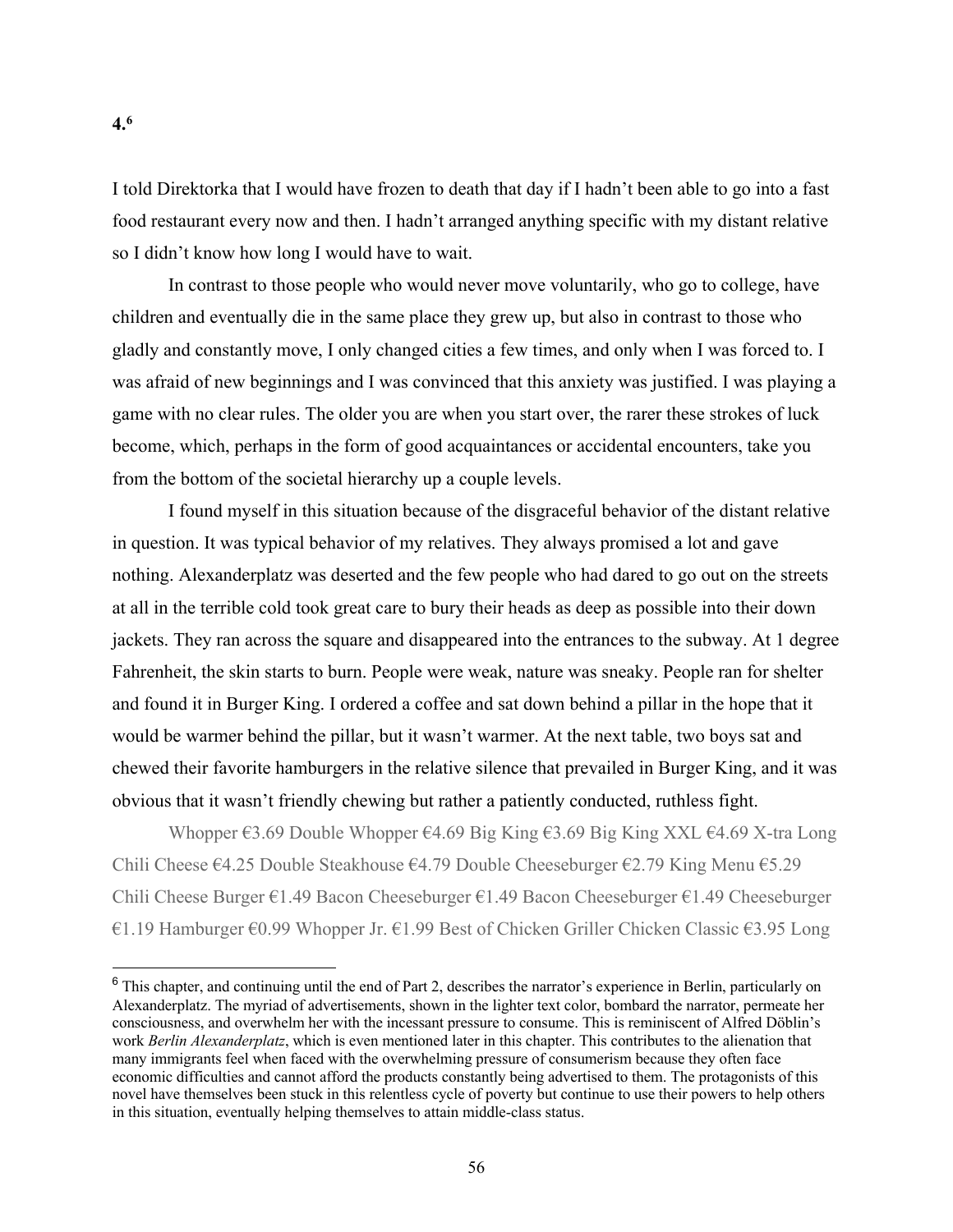Chicken  $\epsilon$ 3.69 Crispy Chicken  $\epsilon$ 3.69 Chicken Nugg@s Burger  $\epsilon$ 1.29 King Snacks King Fries small  $\epsilon$ 1.49 medium  $\epsilon$ 1.95 large  $\epsilon$ 2.29 King Wings 6 pc.  $\epsilon$ 3.19 9 pc.  $\epsilon$ 4.19 15 pc.  $\epsilon$ 6.69 King Nugg@s 6 pc. + 1 Dip  $\epsilon$ 3.19 9 pc. + 2 Dips  $\epsilon$ 4.19 20 pc. + 3 Dips  $\epsilon$ 7.19 Onion Rings 6 pc.  $\epsilon$ 1.99 9 pc. €2.99 Specials Apple Fries €1.29 Country Burger €3.39 King Delight Salad incl. Dressing €1.99 Grilled Chicken Wrap €3.29 Extras upon request K@chup Yogurt Dressing / Balsamic Dressing Extra Cheese Extra Serving of Bacon Extra Serving of Tomatoes free Extra Serving of Onions

I told Direktorka that while I sat there and warmed up, Alexanderplatz came alive a little bit, and that some people sat in front of the Burger King to drink in the cold and show others that they didn't give a damn about anything and that they braved the wind, but no one could say what kind of state they were actually in. I told her that my distant relative texted me to be at Alexanderplatz at 8:00 and then sent a second text which more or less said that he still had to go somewhere and would possibly stay there for a while, but that he would call in half an hour or an hour. I told her that he asked me to wait longer for him at Alexanderplatz, that my neck got stiff from the cold and my backpack slowly became torturous.

Tram tracks ran across Alexanderplatz. At the tram stop, no one smoked because smoking was forbidden. No one lit a cigarette like they used to, when they hoped to be able to summon the tram by lighting a cigarette. That was an old school rule. The cigarette was the magic wand of city dwellers, but with every new regulation, the magic decreased. Everything was announced and calculated. It was a time when trams refused alcoholics, tough guys, stinkers, germ carriers and pistoleros. A time of tram-quarantine. Order accompanied social progress.

"I don't get the point," said Direktorka.

"Wait, I'm still getting to it," I said and looked sharply at the dusty fake flowers on our table so I could focus better on my memories from that year. My goal was to present my experience in its repulsive entirety to Direktorka. I said that at that time Berlin was a disgusting ice cube for new arrivals, and after just a short time on the street, you had to find somewhere to be inside straight away, but there were hardly any opportunities to warm up anywhere without spending money.

Only in a big mall would you not be directly asked to consume. However, people who were obviously poor weren't allowed to go in. The visitors of the mall were plagued by fatigue and flu, but at least they were allowed to hang out there for a longer period of time during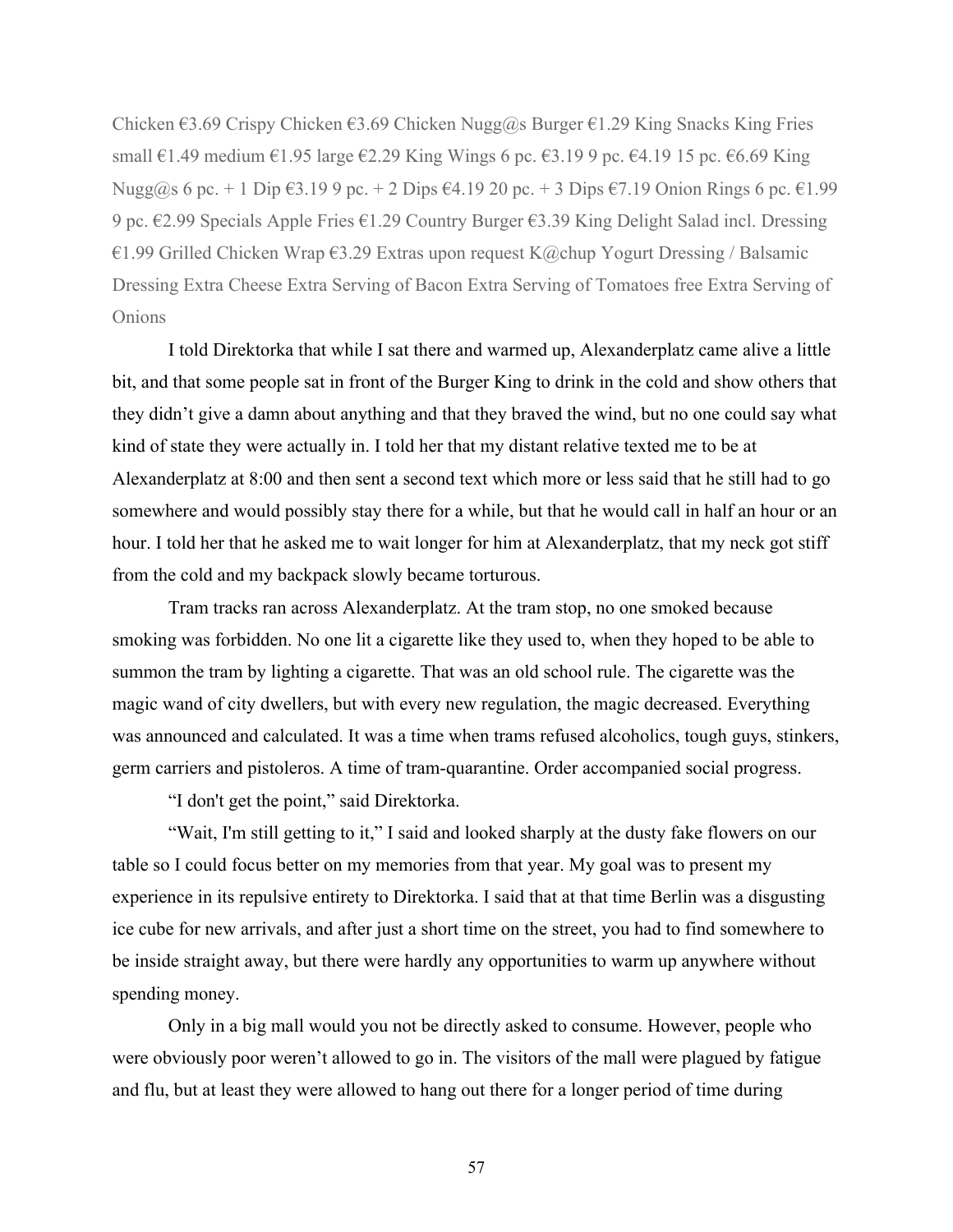business hours, Monday to Friday from 9:00am to 9:00pm and Saturday from 9:00am to 7:00pm, by the shirts and in the makeup department, between cashmere sweaters and clearance items. You couldn't sit down anywhere, and entering a mall meant entering into a contract where the step through the revolving door was the signature with which the visitors committed to bearing the legal consequences of theft and furthermore to paying the mall management fifty Euros for any trouble caused. I didn't want to steal anything, but I also didn't want to buy anything, everything seemed too expensive to me.

Mirror €29.95 Shower gel €7.95 Body lotion €11.95 Hand cream €9.95 Mascara €12.95 Eyeshadow €7.95 Nail polish €4.32 Soap €4.95 Massage brush €9.00 Massage belt €9.25 Bathrobe  $\epsilon$ 134.95 Bath towel  $\epsilon$ 54.95 Hand towel  $\epsilon$ 17.95 Guest towel  $\epsilon$ 8.45 Cushion cover green €12.99 Cushion cover pink €14.95 Cushion cover purple €5.95 Placemat round €19.85 Placemat square €22.95 Bathbomb €3.99 Bath soap, 100g €3.95 Apron €19.95 Kenwood Toaster €69.99 Kenwood Coffee machine €99.99 Kenwood Electric kettle €69.99 Solac Hand blender €39.99 Philips Iron €49.99 Krups Nespresso machine €149.99 KitchenAid Stand mixer €549.00 Flowers in pot €10.95 Etagere €22.95 Tray, white €39.90 Cushion €25.95 Coffee maker €36.90 Eau de toilette, 30ml €39.95 Clock €49.90 Total: €1,621.69

I told Direktorka that I waited for a long time and looked around, and that as soon as the temperature rose a little bit, the square would be flooded by desperate young people with humiliating jobs.

Of course. Young and cheap! Exploitation with insecure monthly wage#

In the name of Samaritans, sick bears and black babies, they stuck out their hands covered in cold sweat, introduced themselves with their real names and their only honor, and tormented their unwilling conversational partners for so long until they finally coughed up their account numbers.

"Oh please, I'm not stupid," said Direktorka.

"I'm responsible for telling the story," I said. "Do you know what was written on the house across the square at the time? A quote from 'Berlin, Alexanderplatz.'<sup>7</sup> 'Reunion on Alex, freezing cold. Next year, 1929, it'll be even colder' used to be there. And do you know what was there when I was there, in the freezing cold of Berlin? At that time, it said: 'With such a firstclass view, who wouldn't like to be an office.'"

<sup>7</sup> This is Alfred Döblin's 1929 novel, as previously mentioned.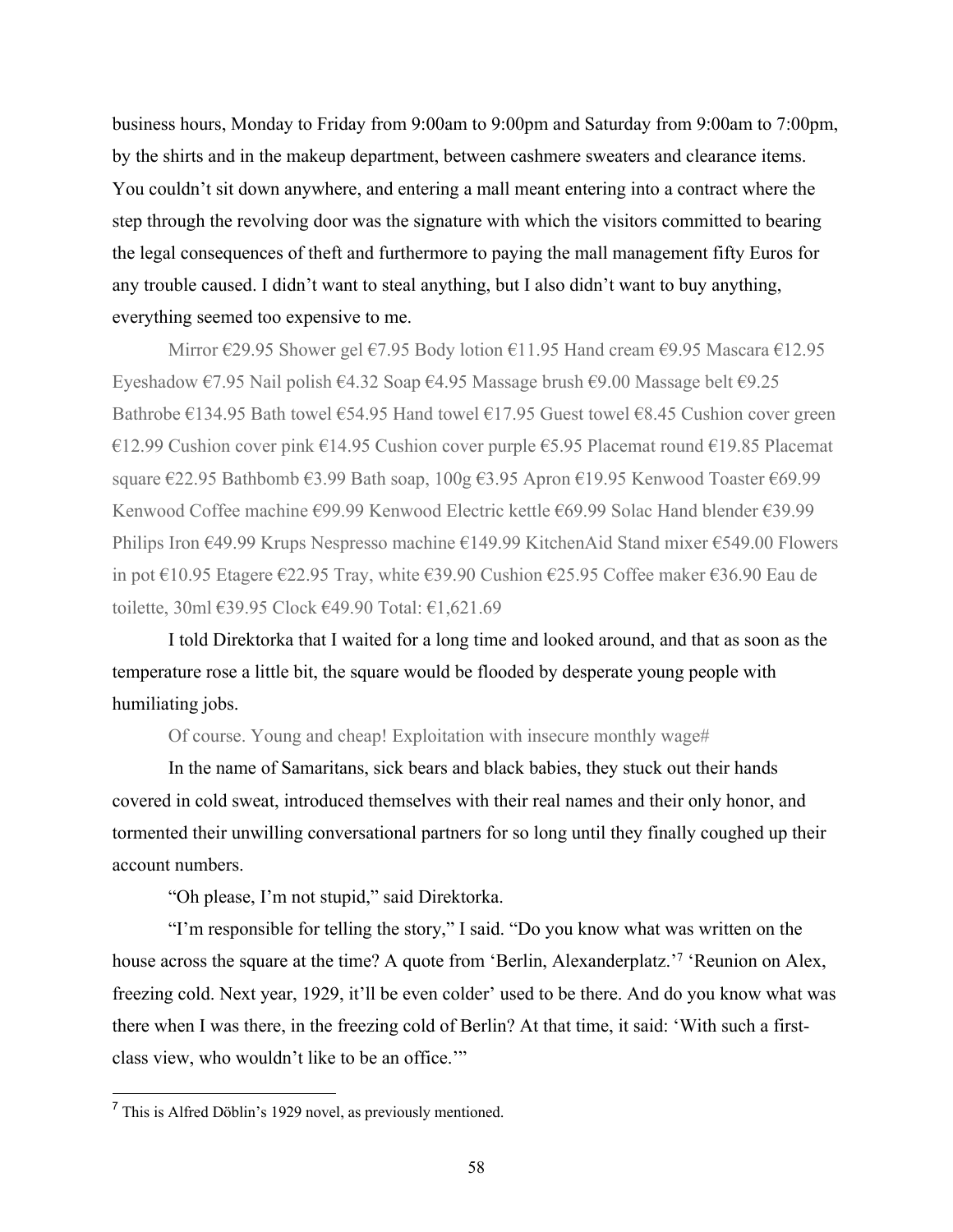I continued with my explanations. I said that because of the ruthless conditions, an enormous amount of people applied to be Grillwalkers<sup>8</sup>. A job that anyone could get if they succeeded in carrying a sales booth out of an office which hung on a strap around their neck when they got to the sales site. And I said that hundreds of them soon rushed to Alexanderplatz with little hot dog kiosks around their necks to sell hot dogs in sun, rain and snow. I told Direktorka that these people sold the occasional little sausage for  $\epsilon$ 1.20, of which they were only allowed to keep 20 cents for themselves. I explained to her that the work was cumbersome and that every couple hours, someone threw in the towel because of physical or psychological problems. I said that the rumor soon spread among the Grillwalkers that there was more to it, that in truth it was a competition, a kind of reality show without cameras, and that the one who showed the most stamina would be awarded a prize. I explained that it was said that only one person could carry a kiosk around their neck longer than all the others, only one, without breaking their back and losing their mind from boredom, and only one could become the king of the Grillwalkers. I explained to Direktorka that the rumor about this reward intensified the competition and made the Grillwalkers' work even more dangerous and more horrible than before, and that the crazy people immediately replaced the careful ones as much as the ruthless people replaced the considerate ones, as was always the case in times of crisis, and that in this February when I eventually got hungry from waiting and ordered a sausage, only six Grillwalkers were still in the game and this number sank to four after my order. I recollected to Direktorka that the vendors believed only one of them could carry the kiosk around their neck long enough, only one of them wouldn't break their back. Only one wouldn't lose their mind from boredom. And only one could be king, and that with my decision to buy a sausage, I inevitably caused a fight between two vendors who were standing on the same corner.

In light of this supposed competition, which I couldn't have possibly known about at the time, it was only logical that one vendor shouted to the other: "At least we don't sell rotten meat!" at which point the other countered: "Neither do we!" and they continued their fight even after I had already left, and then they pushed each other with their portable kiosks for so long until one fell over so the sausages flew about and the plastic sheet that was required to protect against splatter fell down. And it was also no wonder that after all that, they both left their positions out of fear and because of the sustained humiliation.

 $8$  Grillwalker = someone who walks around with a portable grill selling food.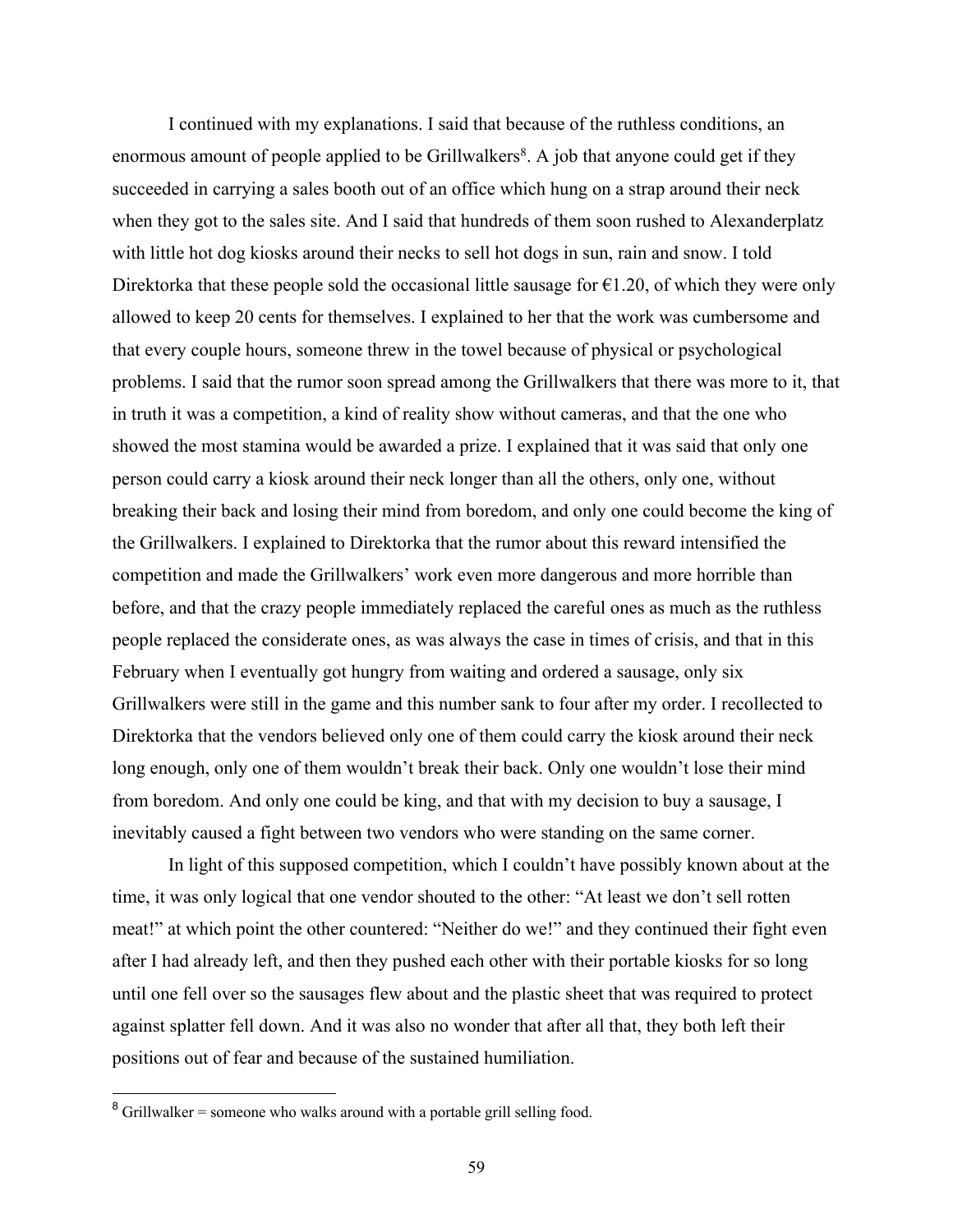"Tell her about the control of the automat," said Mascha, whom I had already told about my traumatic attempt to move to Berlin. So I recounted that the backpack I had been carrying on my back the whole time got extremely on my nerves, that the weight bore down on me and made me depressed, so I resolved to invest my change in a locker.

Four hours, 1 Euro 50 cents. Be careful not to lose your key. Direktorka became restless again, so I said to her: "I know why I'm telling you all of this. Nothing is ever as you imagine. Every small misstep can lead to such complications that a labyrinth suddenly opens up in front of you and you will never find the exit again." I said that I noticed that my phone was in the front pocket of my backpack only after I had locked it in the locker. But the aforementioned distant relative could call any time now. If you forgot something, you can open and close the locker once again for free within two minutes. I told Direktorka that unfortunately the two minutes had already passed, so I paid because it was impossible to have a discussion with the machine. Dear Berlin visitors, the use of the locker must occur exclusively according to the rules of procedure. I said to Direktorka: "If you ever go to Berlin and some coincidence leads you to Alexanderplatz and you want to lock your backpack in a locker - turn around and run away because the system is disgusting and complicated." I told her that a lot is prohibited. It is prohibited to enclose credit cards, credentials, jewelry, laptops, cameras, telephones, acids and bases, flammable materials, letters, photos, documents, weapons, drugs, extremist material, living creatures and plants. For people who beg professionally and in an organized manner on Alexanderplatz, for people who loiter around the square, as well as for socalled hawkers who intend to temporarily store their wares, it is likewise prohibited to use lockers for luggage storage.

After a certain amount of time, I was fed up with waiting for my distant relative, so for my own sake, I resolved to call him, and since I had a foreign SIM card, I thought it might possibly be cheaper to call from a phone booth which could still be found on Alexanderplatz. I said to Direktorka that phone booths had always been nothing other than torture chambers for the very poor, they were desperation toasters, broken love dealers, short of breath dragons, which delivered bad news, and that the set formula of evil sounded as follows: Lift the receiver off, put in a coin. The machine doesn't make change.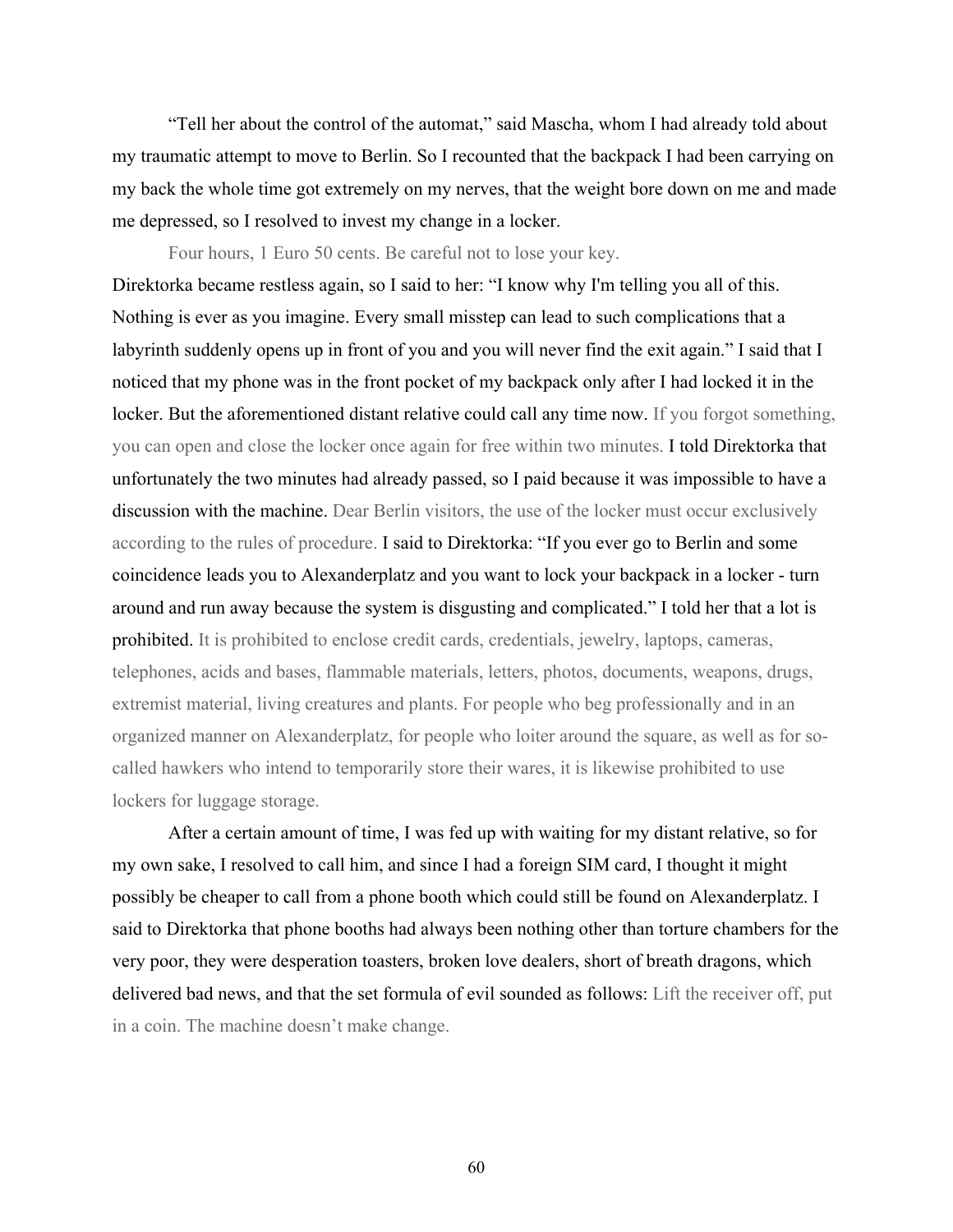"I'm telling you this because I'm not sure if you'll tell it to yourself. You want to start fresh in a new city? You seem to have forgotten how hard a beginner has to concentrate just to survive. Every mistake results in a financial penalty for you."

On my short, unsuccessful telephone call which only took me to my distant relative's answering machine, I immediately lost 2 Euros. Clearly, my distant relative didn't have important business to handle. Surely, he was just sleeping as I called him from the phone booth. Surely, he was hungover and poisoned from the previous day. Surely, he had the feeling that the room spun around him while he could hear his wife washing the dishes in the kitchen loudly on purpose to finally wake him up. Surely for months, the first thing he thought every morning was to strangle her, but at the same time he knew that she was tougher than she appeared. Surely, he thought how nice it had been before they lived together. Surely, he had moved in with her for economic reasons. Surely the roaring TV ads from the living room bothered him. Surely his life had always been crappy compared to the TV ads. Surely no fragrant white bed sheets surrounded him, but rather greasy surfaces. Surely, he never encountered seductive shine in his life, but rather always unwashed cushion covers. Surely, he had more blackouts than beautiful memories. Because that's always how it is when you're in financial distress. Work life and personal life mix together in a disgusting way. And you can only turn to your girlfriend and rent your own place, which you clutter up with all of your furniture and most of your things, to the grown-up daughter of your distant relative.

#### "Then came the thing with the mole," said Mascha.

I didn't let myself be rushed. It was a long story. I said to Direktorka: "After the unsuccessful call, I abandoned my enthusiasm, and I uneasily met my dull eyes in the mirror of the mall where I kept walking around for a long time. The mall was relentlessly brightly lit, and the people who wandered through it were brutally resolved to get a hold of a discounted product as fast as possible. Complete loneliness, whose weight always corresponded to that of the whole population, descended over me. Every cashmere sweater and every silk shawl represented a cold person who would despise me if we met. I got the shakes. It wasn't pretty in the mall and I had to get out again.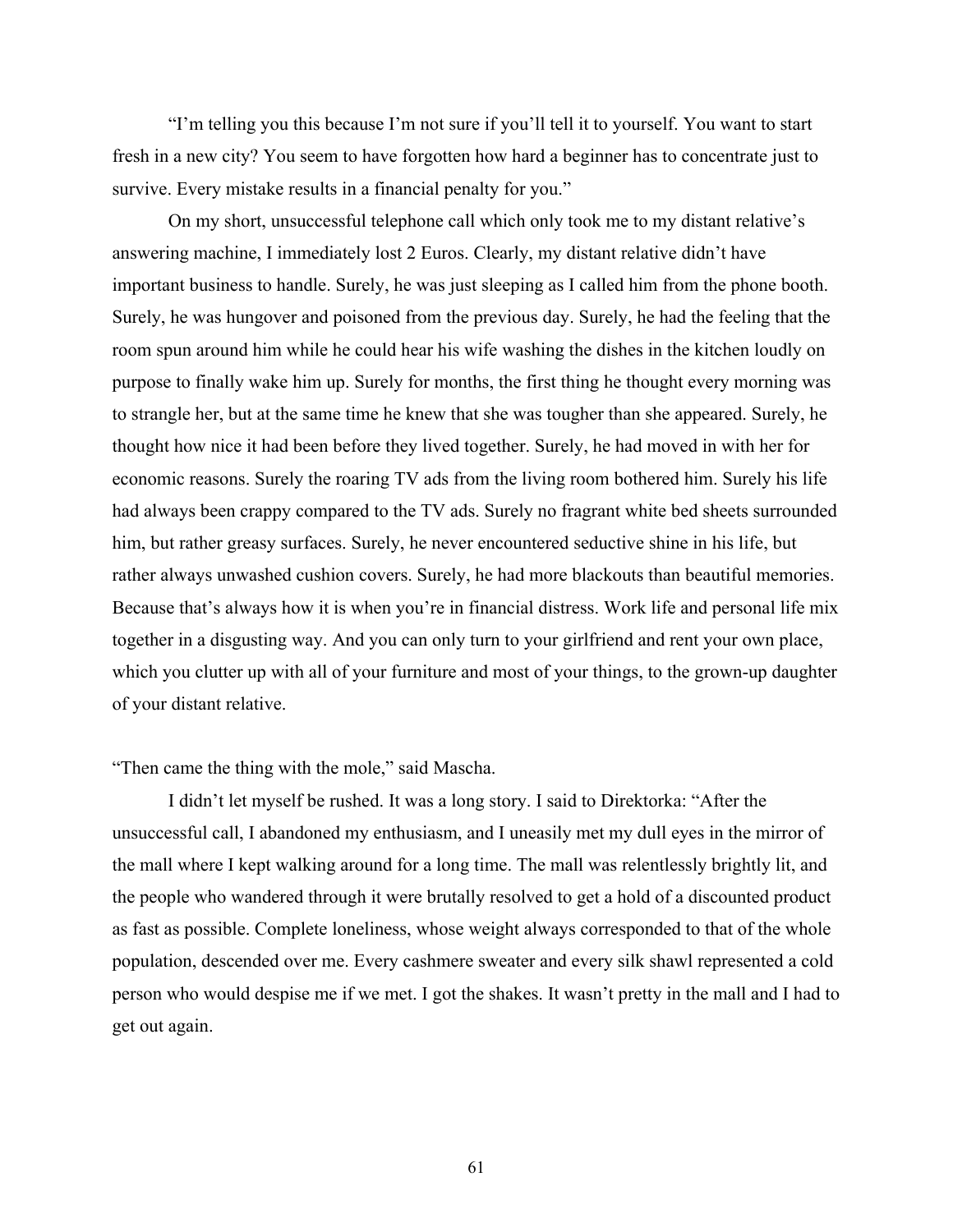Do you feel lonely in German society? Join us. We are an international group, we offer friendship and support. We offer free classes for languages, sports, yoga, Tai Chi, music, dance, as well as therapy. For two hundred Euros a month (the covered period of time can be longer or shorter than a month) we offer meals and housing. Our house also offers psychotherapeutic support. Sports, housing. Suitable for all generations: Berlin. Sale, for our loyal friends.

On the square, a man whose stomach fell down sharply over his pants like a teardrop was eating noisily at the corner of a house. His nose was red and covered by a grid of huge pores. Glasses like a pair of binoculars. Like a mole, he channeled his way through the blanket of snow towards me and said: "Please excuse me, I would like to ask you something." With a friendly but unsure smile on my lips, I said: "Go for it," at which point he asked: "Can you take me home with you?" His question flattered me because I was proud of myself for apparently looking like someone who knew their way around the city, but I said: "Hardly, I only arrived in Berlin today." Right away, it became clear to me that things were more complicated because he responded: "Surely you have a place to stay."

I said to Direktorka that like everyone else in my family, I often spontaneously promised more than I could deliver, and that I offered five Euros to the man who had approached me like a mole because I thought he had been stuck with no shelter that day for some reason. But while I instantly regretted my hasty reaction in light of the eventual consequences, he said: "No, thank you. I would give you fifty Euros." And he winked at me. I told Direktorka that even in a moment of the worst boredom and loneliness, fear made it impossible for me to continue a conversation with someone who offered me fifty Euros for sex, so I had to leave quickly.

Sexy KFC. Freshly breaded everyday - is that still fast food at all? Sex and violence. Too sexy for this T-shirt? Steal the night. Fairy tale-like "all inclusive" weeks. With <3 and love locks. "Forever yours." On the occasion of Valentine's day, for a wedding, as a token of love, in memory or simply because. More and more couples immortalize themselves on bridges.

**5.**

Intoxication with Vicks NyQuil reached its peak that winter in light of the low temperatures. Berliners swayed through the city absent-mindedly and with artificially lowered body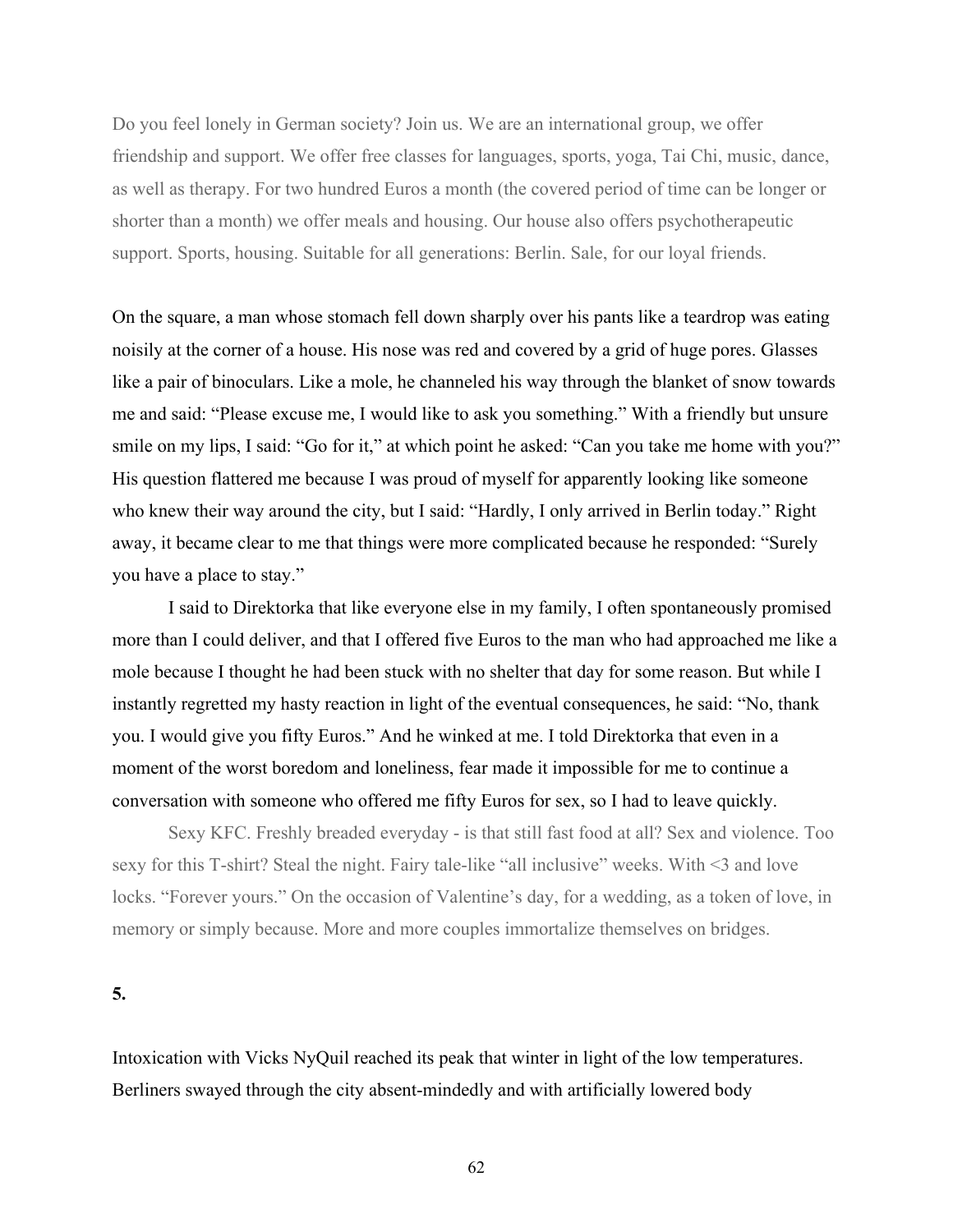temperatures. On that day, I was also among the sick beings. I smoked cigarettes for relief and shivered to keep warm. The hour-long wait wore me down, memories of many terrible moments overtook me. The fourteenth of February is Valentine's Day. The fourteenth of February is Valentine's Day. The fourteenth of February is Valentine's Day. The fourteenth of February is Valentine's Day. The fourteenth of February is Valentine's Day. The fourteenth of February is Valentine's Day.

I dried my tears with my scarf.

I told Direktorka that life is full of bad days, but every couple years a catastrophic day comes and sends everything to hell like a bomb. I said no job is safe enough, no relationship strong enough, no person resilient enough, no stomach full enough to resist this power that destroys everything that you have created and accumulated. I said to Direktorka that after a few hours of waiting, under the influence of dark thoughts, I had resigned myself to the fact that the questionable relative wouldn't show up, and that at that point I succumbed to the surges of adrenaline that flowed through my body, after I had formulized the thought that now I had to start my life anew on Alexanderplatz from far below zero without any help and without housing.

Attention, Attention, Attention! Employees wanted, potential colleagues with equally low income. This is a serious job with an income of 500 to 2500 Euros a month and even more. The company is called Multicount. Presentation of the system at a five-star hotel in Berlin. Get in touch if you want to revive your dreams and satisfy your needs.

I already had certain ideas. Absurd seminars were the future of the art of survival. People sold their stories about overcoming weaknesses for a lot of money. In doing so, it was more important to offer understanding for the problem than a solution. Money, partner and body. Anxiety, bad poetry.

Learn to speak in public.

At least a few beginners would register for every imaginable course. I didn't know which direction I should go in. The times were difficult everywhere. Life was only good for the strong and resilient. I had the feeling I was getting a fever.

The small lexicon of hypochondria, of imagined diseases, 12.95 Euros. The capital should pay for the crisis!

What protected me from freezing that winter on Alexanderplatz was a down jacket as well as the fact that it wasn't so easy to die. I put all my hope in my survival instinct and in the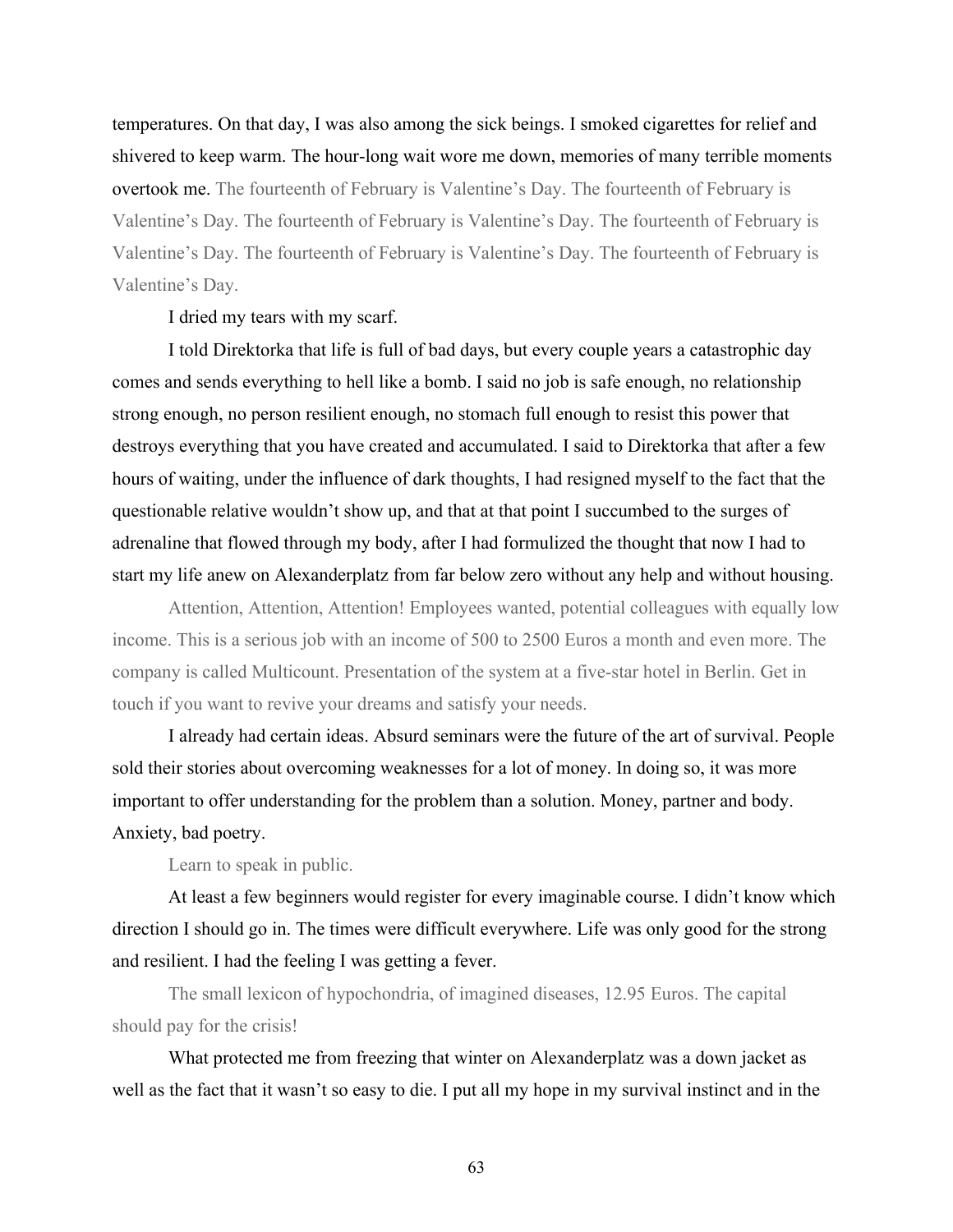possibility of building a life for myself from nothing with a lot of luck and my muscles. I defined life as an income and a small apartment.

Flowers in the store today.

While I prowled aimlessly on Alexanderplatz, I immediately saw my reflection in the window of a flower shop. I only examined myself from the corner of my eye, without turning my head to the window display, and tried to catch the most objective view of myself possible, like an uninvolved passerby. That didn't work since I had failed at this for my whole life. The passerby always looked at me furtively. In any case, a job was advertised in the display window, the flower shop was currently looking for a salesman or saleswoman. And there was nothing in the advertisement about needing experience. I could apply.

Become your own boss. Flower 2000 - contact us! We ship flowers throughout the whole country. In store and online www.flower2000.com.

I told Direktorka that I was scared to enter the flower shop, scared that someone would ask me to talk about my favorite flowers or to name even one of these flowers. So I decided to first prepare myself for this test in an Internet café and come back later.

A business enterprise is looking for an employee for the opening of a branch in Berlin. Part time or full time. For research, consultation or data processing… Appropriate qualifications necessary.

Tchibo apprenticeship in retail m/f, beginning August 1, 2012. The experience in retail is diverse, exciting and opens many perspectives. With us, you are a team member from the beginning, and from week to week you transform your own store into a new world of shopping and enjoyment. Your goal and ours is to inspire every single shopper with consultation and sale. So that we succeed, you will develop into an expert together with us and our coffee of the highest quality as well as our products that we update every week. Do you want a real prospect for your future? Do you want to give our company a new face? Then we look forward to you and your application at www.tchibo-careers.com. Only at Tchibo.

I said to Direktorka, everything nauseates the person who was in search of a new life, but the irrational hope of the gambler pushes them further. They were in shock and didn't even notice small disruptions. I said I took great care to be strong and smart like never before, I was full of optimism and believed in change. "Today I know that the decision about my life in Berlin,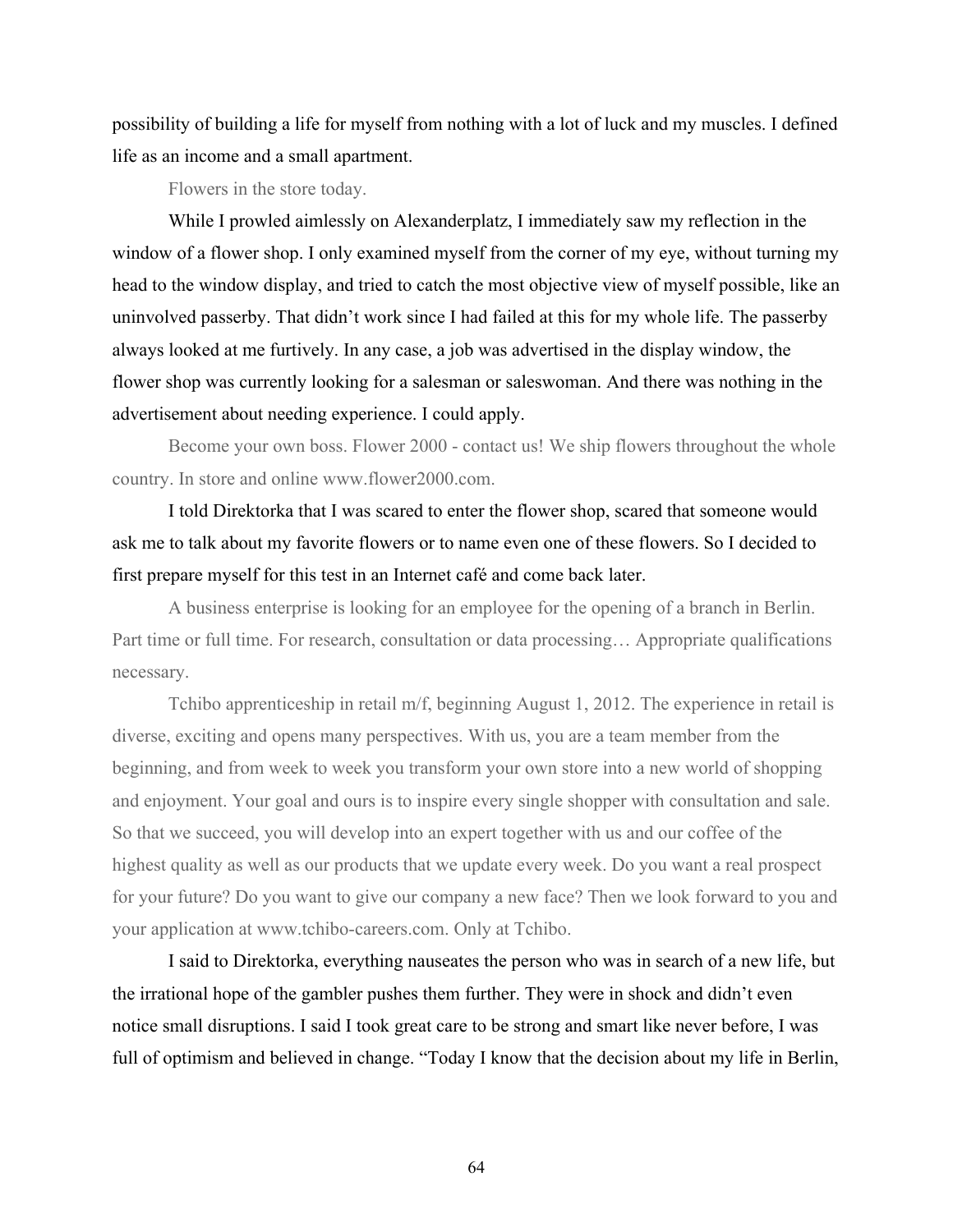about leaving or staying, about life and death, that this decision was made by the snotty kid in my first hour on Alexanderplatz, and I never had any chance at all."

I explained to Direktorka that I didn't know that at the time, so I wasn't afraid but instead went off to eat a kebab. I said that even before I had started to feed myself sensibly, I considered the kebab a disgusting and dirty pleasure with yogurt sauce, a forbidden sin that I committed again and again out of hunger. A good friend in times of crisis, strengthening and cheap. The perfect choice for the situation I was in.

I told Direktorka that I was even in the middle of collecting all the coins that were in my bag in front of the Turkish restaurant when I saw an Alexanderplatz beggar who was carrying a far too big blonde child on her back. I recounted how she slowly shuffled past the open kitchen window of the restaurant and the kid stuck out his hand while passing by and pulled something out of the kitchen. I said I wasn't able to see what the kid took but our eyes met, and the look of the kid was downright alarming. I said I read in his face the willingness to hurt a person without batting an eye, and I smiled but that didn't help anything because the kid fixated on me hatefully and showed me his teeth. I told Direktorka that I was already aware at the time of the fact that in a duel, it was not the stronger person that triumphed but rather the crazier person, so I stood still, petrified, for a couple more minutes after the kid on the back of the unknown woman moved on, and for a moment I forgot what I wanted at all, but the loud rumbling in my stomach reminded me again.

All images resemble the corresponding meals. All prices in Euros include tax and service. Menu 1 - Doner kebab with 0.51 drink = 4.80; Menu 2 - Durum doner kebab with 0.51 drink = 5.80; Menu 3 - Turkish pizza with 0.5l drink = 5.80; Menu 4 - Bratwurst sausage with 0.5l drink  $= 3.80$ ; Menu 5 - Doner plate with fried potatoes and 0.51 drink  $= 8.80$ ; Menu 6 - Margherita pizza with 0.51 drink =  $6.00$ ; Menu 7 - Chicken schnitzel with fried potatoes and 0.51 drink = 5.80; Menu 8 - Sausage in curry sauce with fried potatoes and 0.5l drink = 5.60.

After long consideration I ordered Menu 5. That was certainly expensive, but I needed a break from poverty. I had rice instead of potatoes. It could have been an extraordinary meal if the rice hadn't been oily and overcooked. But it was neither the right place nor the right time for high standards; the food tasted good, especially after I mixed the rice with the yogurt sauce to outsmart the fat. I had to proceed strategically so the yogurt sauce lasted until the last bite. While I was still eating, the kid emerged again in front of the window. He was standing with some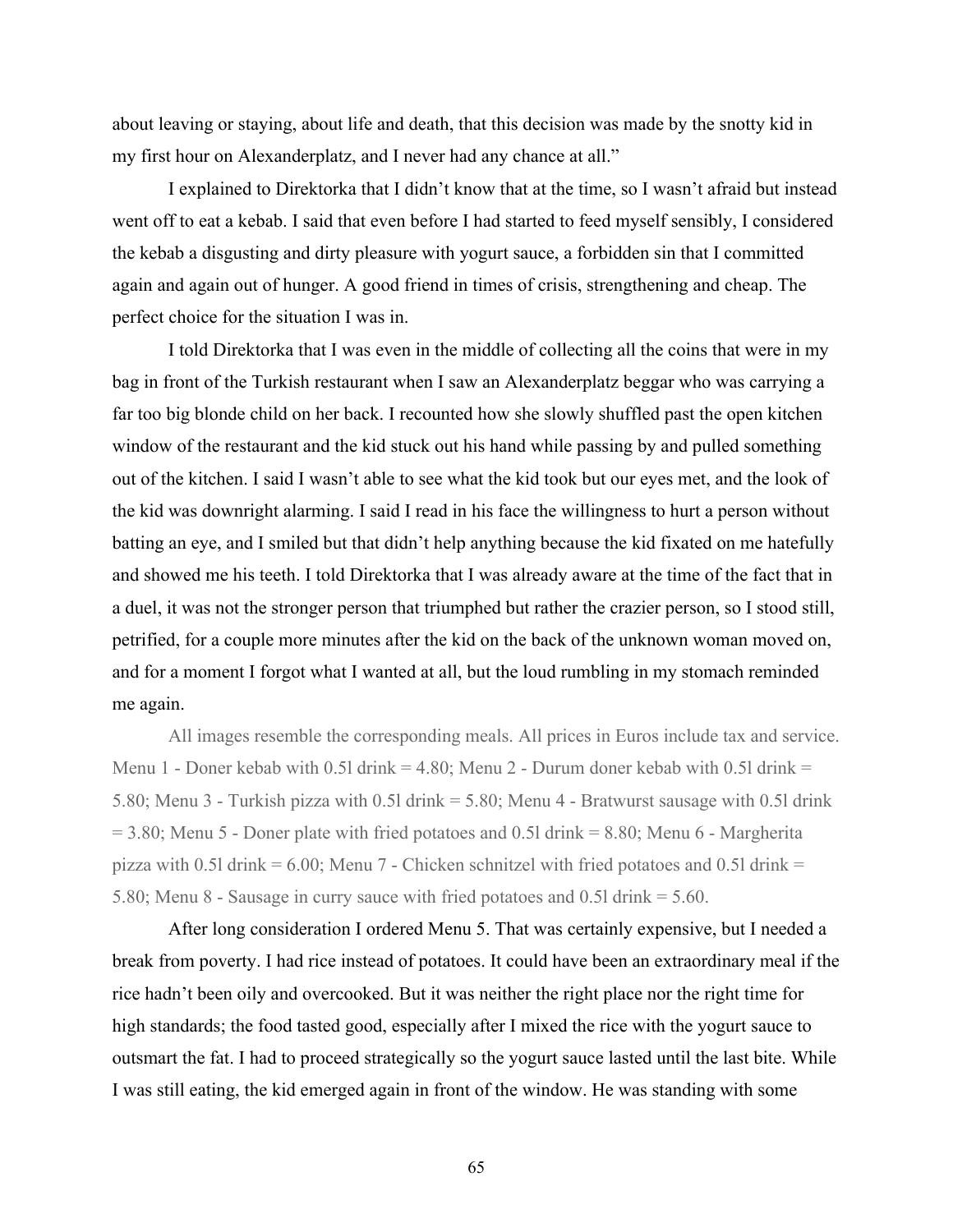people in the closed garden of the restaurant and pointed at me with his finger. I waved to him and smiled, but the kid just scanned me with his serious and hostile gaze. I only finished eating after the kid left a quarter of an hour later, I gave the waiter 9 Euros and 50 cents and had to go out in the cold again. In order to survive, it was necessary to have a roof over your head; many were looking for exactly that, and many offered just that, but from year to year it became more and more expensive. It's hard to say when exactly I realized that my relative would never appear, it was a process that came in multiple waves. So I had to manage on my own. I was surrounded by a huge, spacious area that was covered with a thin sheet of ice, and fresh snow was piled up in certain places, white sterile surfaces spread all over, a bitter wind blew.

I'm looking for an apartment in this area for rent or purchase (price around 370,000 Euros) without an agency fee. Send offers to mydigibox $(\partial \rho g$ mail.com by July 31. Your product could be advertised here. For rent. Information at (030) 234-5977.

I told Direktorka how a street dancer near the world clock suddenly rolled out his mat in front of me and with that events gained momentum, and I said that the street dancer turned on his boom box and started warming up. So I went in his direction to watch. I said that I threw a coin in his new plastic cup while he warmed up to Madonna's "Like a virgin", and that it flattered me how intently he looked at me because he was good looking and I liked him, and that I couldn't have suspected that he was nothing other than the first sign of many indicating that my plan to settle down in Berlin was doomed to fail.

Although he was performing his dance in 1.4 degrees Fahrenheit weather, I had no sympathy for him because, like I already explained to Direktorka, he was good looking and seemed healthy. I said that incidentally, sympathy was no longer in fashion back then and barely anyone even felt the urge to offer it anymore. At the time, people liked to hear: "I don't need any sympathy," even when they absolutely needed it. I told Direktorka that the dancer turned up the music and lowered his nose in the direction of his chest so it became clear that the performance was supposed to start, but he posed in this position for a couple minutes until a big enough crowd of curious onlookers gathered around him. I said that he started to dance shortly afterwards, and I wanted to describe the dance to her, but it was hard to describe. I told her I forgot to mention that at first, I had the impression that he was looking at me the whole time, but that at the end he wanted to crush and hurt me, and very soon after the beginning of his dance, I felt forced to perform evasive maneuvers in order to avoid these blows. I said to Direktorka that the situation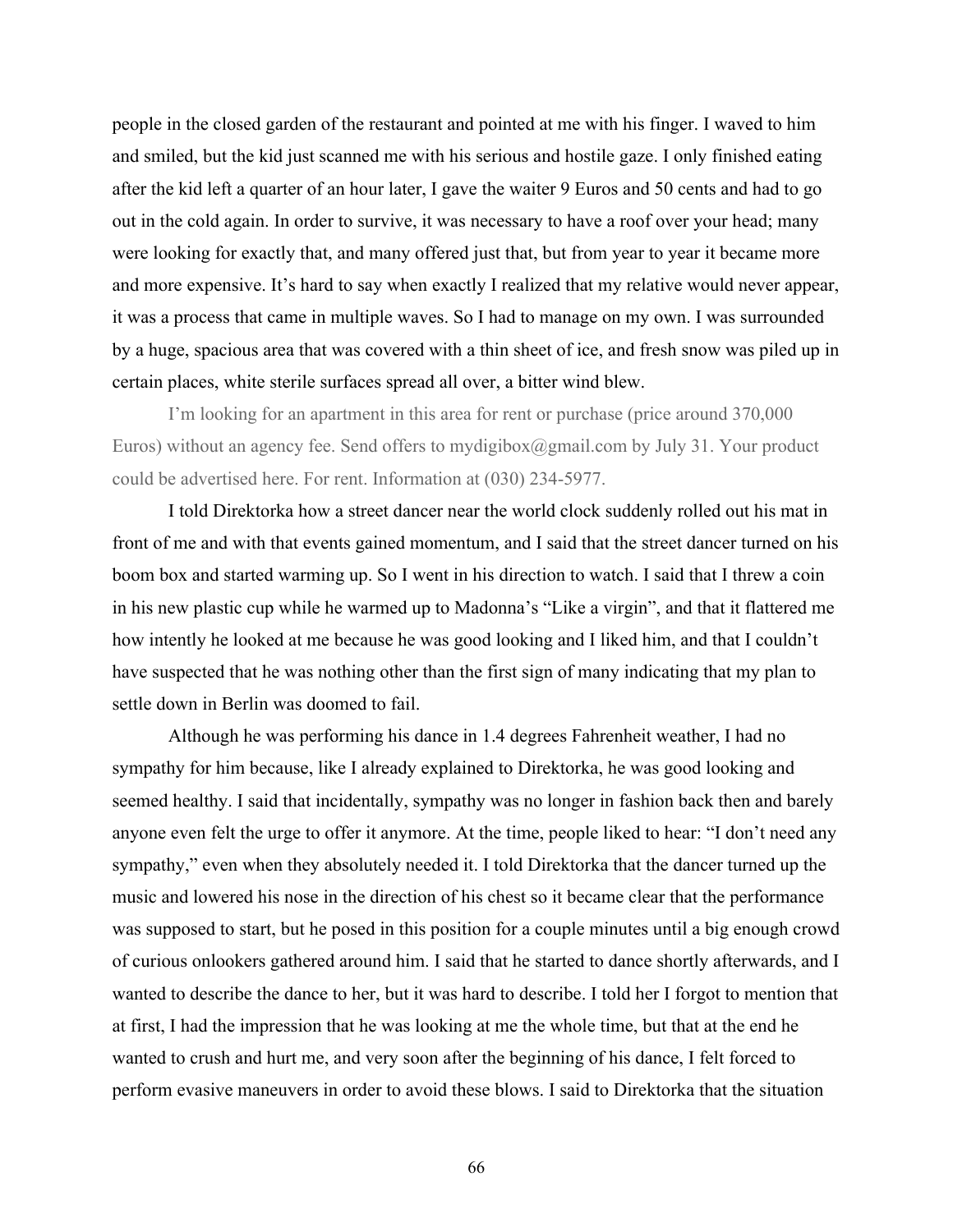became more serious after each of his pirouettes, and that I was frightened after he mercilessly stepped on my foot, and after he saw the fear in my eyes, he deceived the rest of the audience with an unbelievably long, smooth Harlem Shuffle (to the right), made a circle and distanced himself, only to dive toward me once again with even greater energy. I told Direktorka that after that I fled into the dm<sup>9</sup>, and although as I turned around and I saw that he didn't follow me, I kept going anyway. I explained to Direktorka that today, after a safe amount of time had passed, I assumed that his goal wasn't to kill me but rather to frighten me. But since I didn't know what was yet to come that day, I rushed into the dm where I immediately felt safer. There, I was allowed to be<sup>10</sup>. There, products were on display that I could afford. I said to Direktorka that on that day in Berlin, the dm probably saved my life, but that was no wonder because the dm had always been an excellent therapy for every semi-poor person who went insane. Dm. Here, I am human. Here, I go shopping. $11$ 

"It's hard for me to believe you," said Direktorka, "those kinds of things don't happen to anyone."

"Those things don't happen to anyone who is standing on solid ground and has two friends to go and drink coffee or wine with several times a week, and who doesn't hang out in public places, but such things, and with that I mean absurd hostilities and accidents, indeed happen to a person who comes to a city without adequate resources."

I told Direktorka if she already thought the attack of the street dancer and my escape into the dm were exaggerated and unlikely, then there was no point at all in telling her about the snotty kid and his part in the whole story. However, I said that considering the circumstances under which we were currently talking, I knew very well that she believed me, so I continued my story. I said that after the encounter with the street dancer, my situation on Alexanderplatz deteriorated from minute to minute and that I left the dm several times but turned back every time because some homeless person or a street vendor attached himself to me or a subway security officer chased me away. It appeared to me as if on this day, a number of different individuals were against me for no reason, but it turned out that they were people who regularly

<sup>&</sup>lt;sup>9</sup> A popular drug store in Germany and Austria.

<sup>10</sup> This is a reference to Goethe's *Faust*, in which he says "Hier bin ich Mensch, hier darf ich sein", translated as "Here I am human, here I am allowed to be."

<sup>11</sup> This is a dm slogan also playing on the quote in the previous footnote from Goethe's *Faust* - the slogan in German is "Hier bin ich Mensch. Hier kauf ich ein."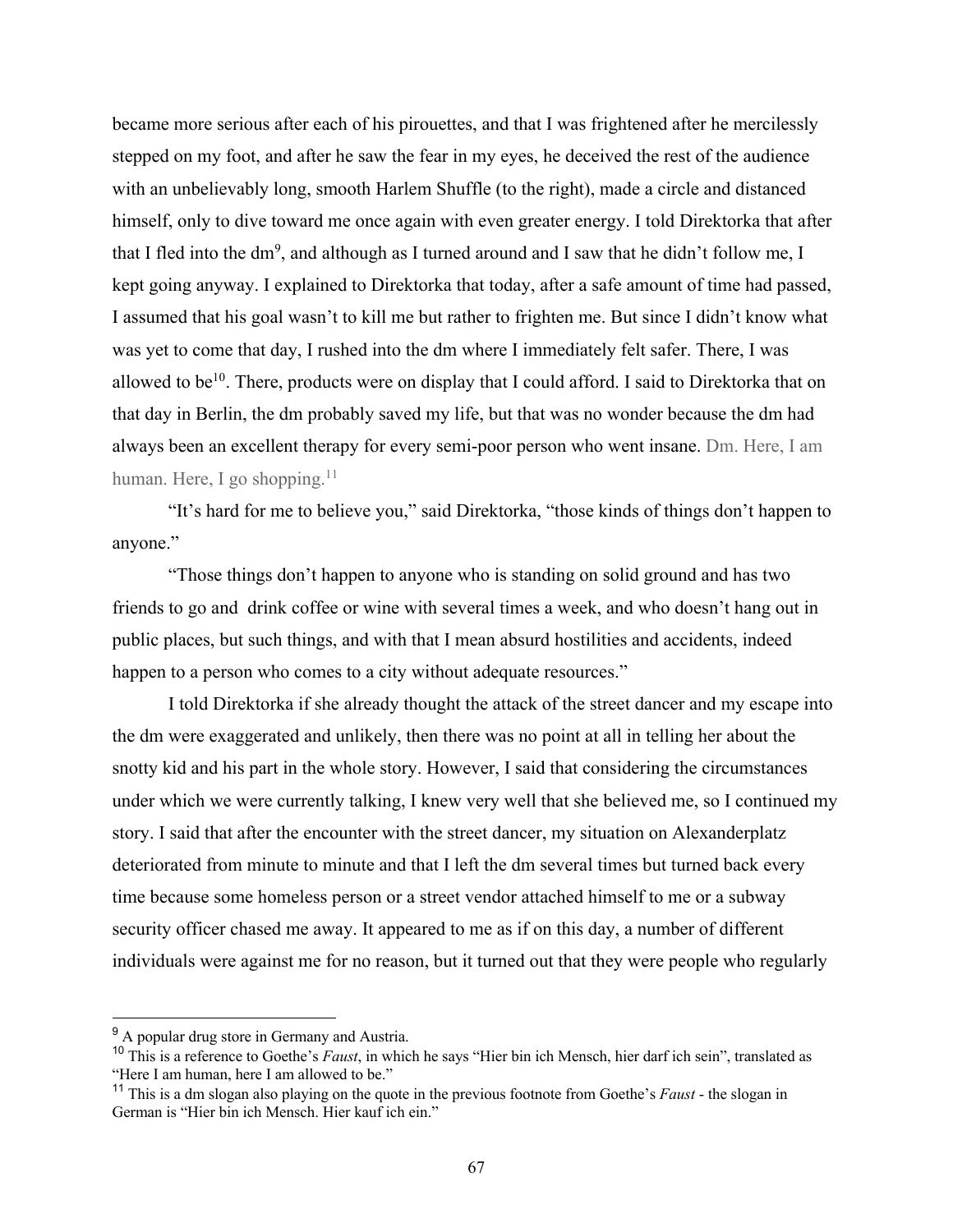lingered on Alexanderplatz or worked there, and that all of them were working for the snotty kid. I told Direktorka that surely the dancer only physically intimidated me, but the security guard of the subway station followed me everywhere and as soon as I stood still, he warned me that it was prohibited to loiter here, and that the homeless people stalked me and laid down at my feet, while the street vendors mobbed me with their kiosks and cardboard boxes and urged me to buy a fur hat. I explained to Direktorka that I didn't have a way out anymore. That they would have mobbed me. That suddenly around thirty homeless people, beggars, security officers, alcoholics, students with jobs and street vendors (also including women) came up to me and I couldn't have known what they were intending to do to me, so I broke out in tears. I told Direktorka that the snotty kid subsequently appeared. I explained to her that my fear was justified because not everyone would escape from the snotty kid with their life.

The police president of Berlin is asking for your help. Attempted homicide: On Saturday, June 9, around 4:10, a 23-year-old man was critically wounded with multiple knife wounds. The assault occurred on "Alexanderplatz" in front of the bar "Alex Oasis" during a mass brawl. Description of the perpetrator:

- Male
- Approx. 25 years old
- Approx.  $5'2 5'6$
- Black hair
- Dressed in a black T-shirt
	- The investigators ask:
- Who observed the incident?
- Who can provide details about the preceding mass brawl or the groups of people involved in the mass brawl?
- Who made additional observations that could be connected to the incident?

In a few words, I told Direktorka that the circle of freezing, rough faces opened up in one spot and the woman that I had seen a couple hours before leaving the Turkish restaurant took the terrible kid from her back and put him down in front of me. I said that the people who formed the circle started to shake, that I risked fainting and I couldn't say anything anymore because my throat had closed up. The snotty kid looked at me from below and said:

"This here is Alexanderplatz. Please be quiet."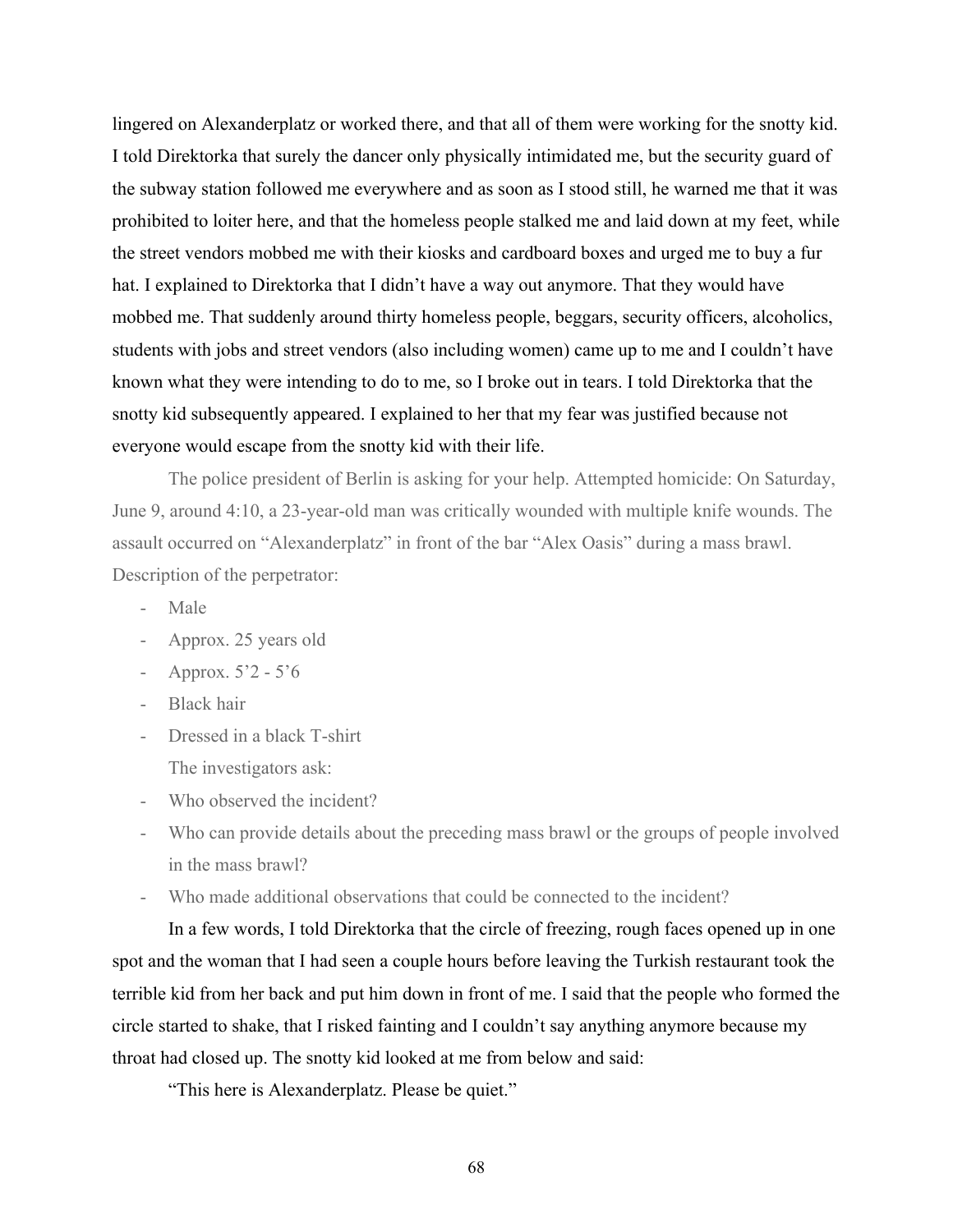His voice was too low for a kid and too loud for a single person. It was as if it were coming out of all the loudspeakers of all the devices on Alexanderplatz at the same time.

"You are no longer permitted to live on this square. Please use the bus station and go home immediately. Please do not step foot in the city again. Caution, every unauthorized stay in Berlin will be penalized. You commit yourself to payment in years of your life. Toilet free. Entrance prohibited. Putting down heavy loads is not permitted in all of Berlin. No admission. No entry. Only access for emergency exit. Don't use in case of fire. No forgiving no forgetting. No return of remaining balance."

I told Direktorka that first and foremost, I understood the threat of the snotty kid on an emotional level, so without considering it very much, I set off to the bus stop to buy a return ticket to Vienna because it became clear to me that the matter wasn't funny anymore and I could be happy to be alive at all. Direktorka watched me, she didn't know what she should ask. I said that Berlin made short work of me and spat me out, that of course I only became aware of the details at the bus stop, where I encountered the mole who had offered me fifty Euros for sex a couple hours earlier. I said that the mole recognized me and asked if I was going home, and he said he already suspected that I had encountered the snotty kid because I was the type, and then he told me everything he knew about the snotty kid. "On the whole, you were lucky," said the mole, I told Direktorka, "the snotty kid punishes in a number of ways. Look at me. I'll buy your return ticket if you give me a blow job in the bus station bathroom." "Fortunately, I could still afford to refuse," I said to Direktorka.

Now you can access the internet wirelessly from here: Welcome Alexanderplatz. For you, "Investment", for me, "Home". From the historic advertising column to the cutting-edge digital Bluespot - whoever is out and about in Berlin doesn't get past the wall. For cities, for people: Wall City Toilet. Valentine's Day is on February 14th. Valentine's Day is on February 14th. Valentine's Day is on February 14th. Not an escape route, do not use in case of fire.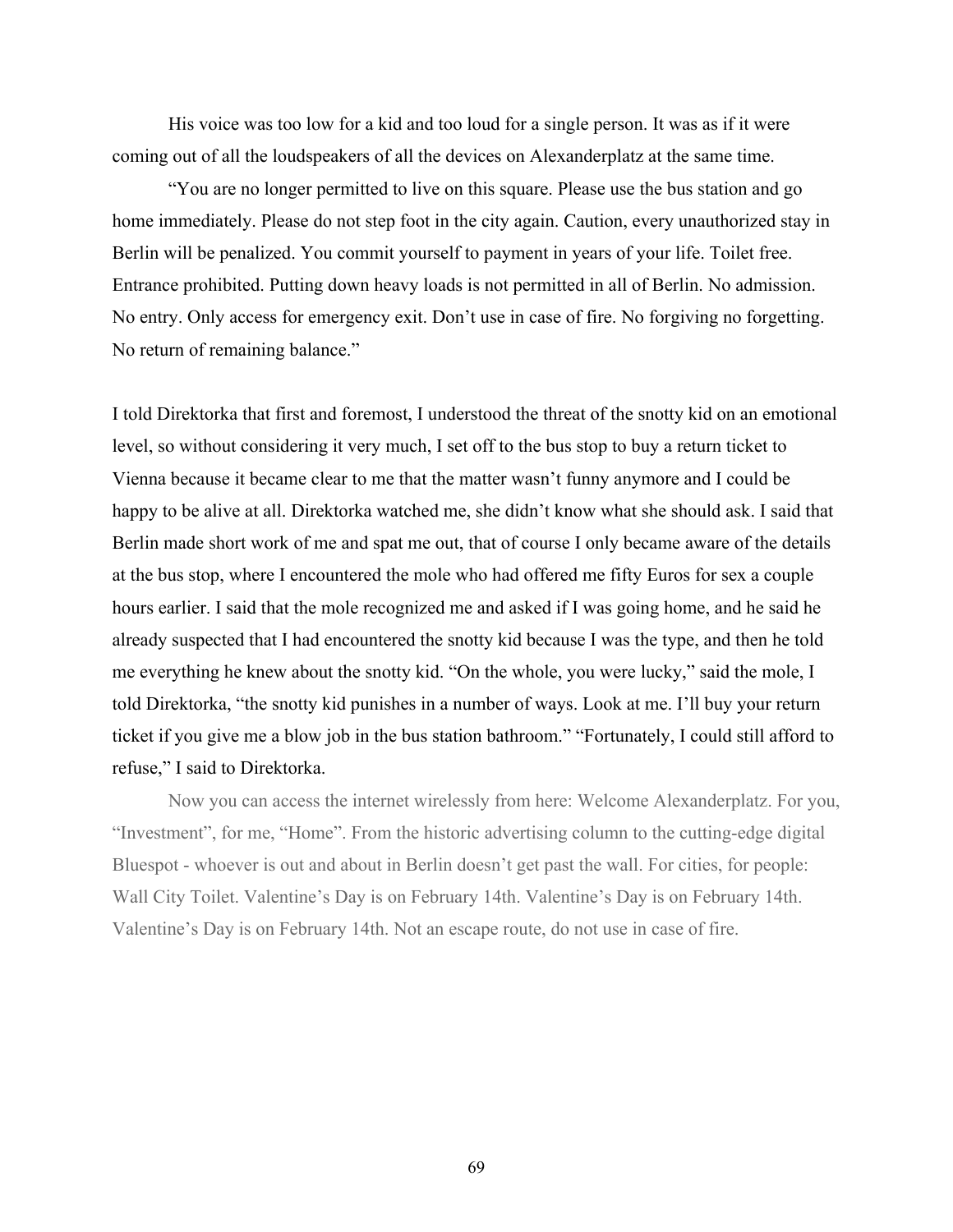#### **Part 3**

**1.**

We spent a lot of time together, but we were very different, both in appearance as well as in personality. Our friendship was a three-person game where every decision required a majority vote, so one would usually be outvoted by the other two. Fortunately, different alliances emerged depending on the topic, and in the meantime, we had learned what type of confrontation would mean fighting a losing battle from the outset for whom. Direktorka's problem was that Mascha and I almost always sided with each other thanks to our extensive experience whenever it involved the use of magic. With regards to magical matters, Direktorka's subordinate position was clear from the beginning. Several times she had accused us of deliberately misinforming her but that wasn't the case. I don't know why we didn't tell her more often that she had an extraordinary talent for organization and that we would never be able to maintain our database or collect information without her. We needed her and we were ready to do anything to keep her in our group. "How did you even come up with this idea to move away, with or without lightning?" I asked, "You of all people know how exhausting it is to build a new life. You even told me about your recurring dream where you see a new world war breaking out and suddenly have only five minutes left to pack up the most important things and then you panic in the dream because you can't decide what to take with you."

"No, I told you that," said Mascha.

Mascha suggested moving the decision about the lightning for Direktorka as well as her move to Berlin to our next meeting. She said it was an important decision that we should not make without deliberation. Direktorka agreed to continue the discussion next week. As a matter of fact, she had absolutely no choice. Now in retrospect, we can hypothesize that this was a deceptive tactical move on Mascha's part because she surely must have already known at the time that there would be no next time. Mascha pulled out a new sheet of paper.

"4/25. For today's lightning of fate, I ask that we collectively think of Sebastian from Floridsdorf. Sebastian is just 22 years old, but he has already made countless mistakes in his life. At seventeen years old he was addicted to heroin, and ever since, he struggles in the claws of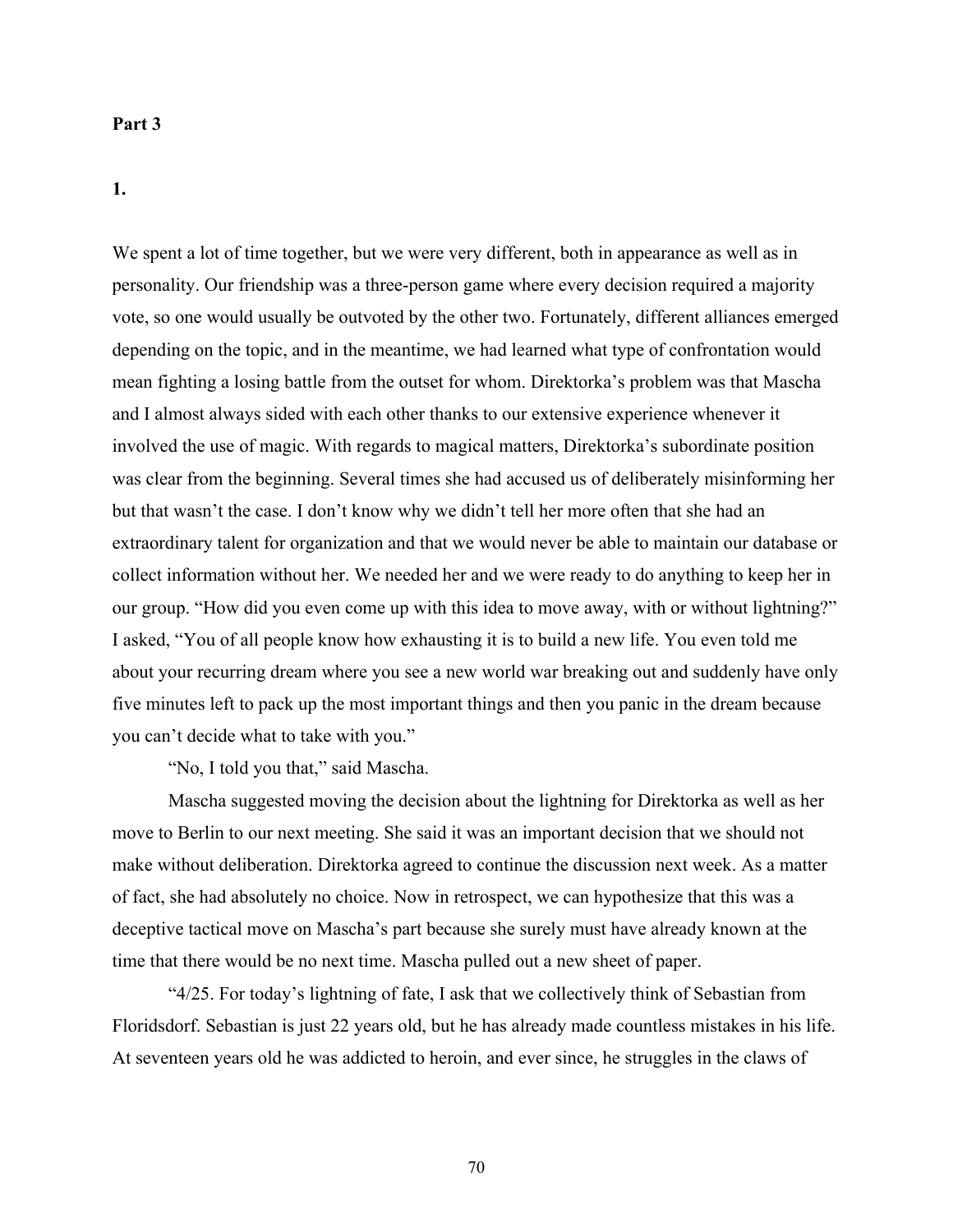addiction. He tried to detox several times, but he never succeeded. Let us help Sebastian find enough strength for the so-called normal life."

I had to laugh as Mascha said: "the so-called normal life." I had to laugh because I imagined how she had fought with herself to use the phrase "normal life", and how she had lost the battle because "the normal life" wasn't usually part of her vocabulary. The proposal was solid. Mascha's idea was that we would instill enough strength in the young junkie so he could endure the boredom and emptiness of a middle-class existence, even in its worst form, namely without money. It was clear that such a person would never get used to the routine of couch, work, bus and misery that he would have to endure until he had paid back all his debts. Without the lightning of fate, he wouldn't be able to make it. But it wasn't clear at what point his life could be considered normal, so Mascha had qualified the corresponding phrase. I also laughed because I knew that the editor would automatically remove the word "so-called" and that "normal life" would appear in the published text. A long time ago, we had stopped fighting with the editor of *Astroblick* over individual words because it was pointless. The editor was a person who stuck to the rules like a robot. On the other hand, he was the only person in the newspaper editorial staff who took his job seriously.

The editorial department of *Astroblick* was a joke. The whole publishing company was based on questionable contracts between Casinos Austria and the editor-in-chief. Our column and all the other sections were only the backdrop for huge, double-sided advertisements for Casinos Austria, which was obvious for most people, but it didn't seem to bother the readership of *Astroblick*. The readers of *Astroblick* were like a herd of sheep. But their esoteric humility served a positive function. It helped our activities. In this newspaper, which was solely a scam, a few cynical art students wrote horoscopes that were several pages long, while the three of us three marginal existences which had also agreed to fill a page for a below-average wage - wrote the section "Lightning of Fate." Nevertheless, the newspaper was able to repeatedly mobilize several thousand people who concentrated their thoughts at the same time on a specified date on the "lightning of fate" candidate that we proposed. The energy from the readers flowed into our energy and intensified the power of the intervention. This mass of energy was vital for an annihilation or a lightning of fate to succeed halfway smoothly.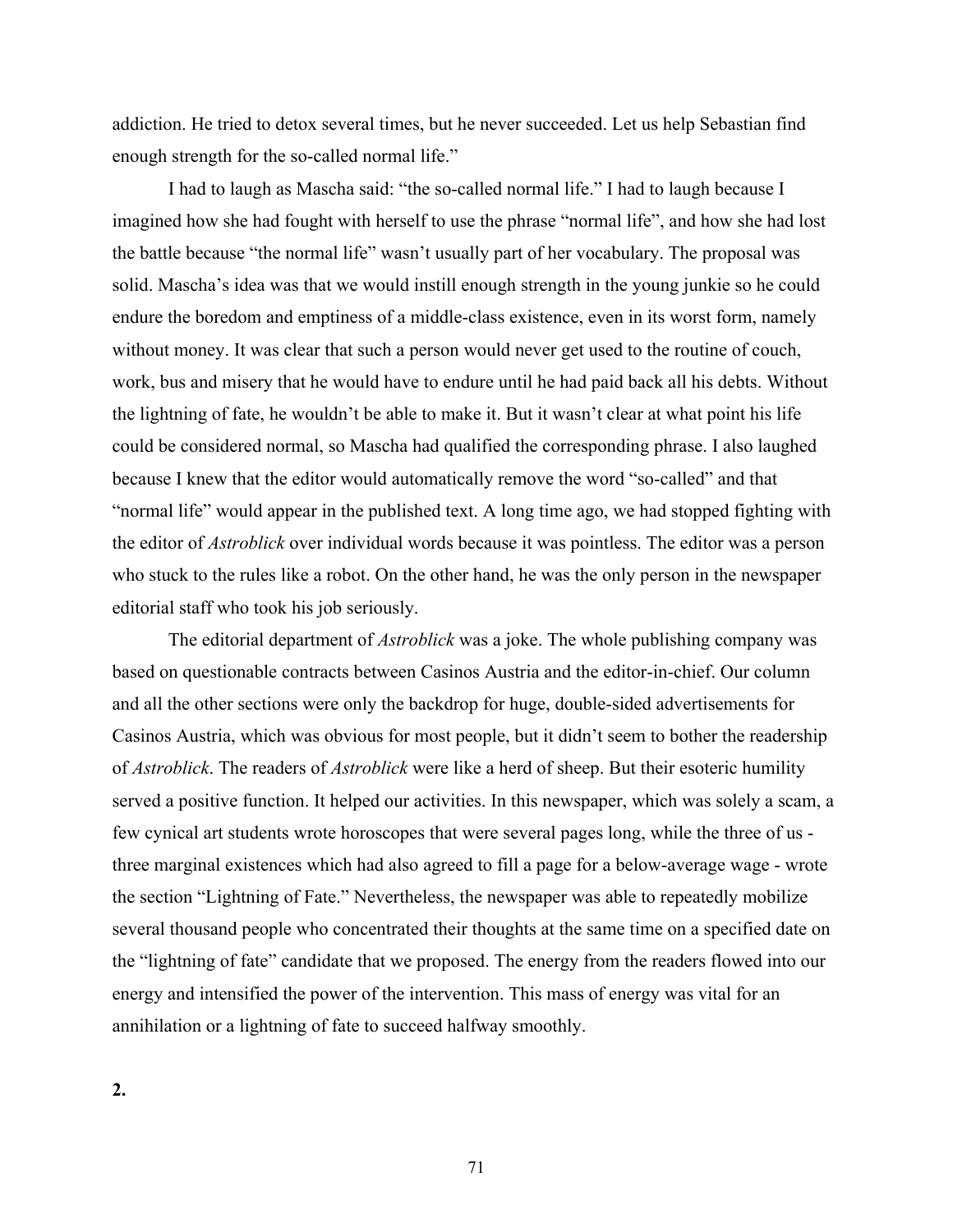The waiter had turned on the TV because of the sports broadcast but the program hadn't started yet, so everyone in Sette Fontane collectively watched the news along with the short culture segment. We needed a break. Direktorka rolled her eyes, as always, whenever one of her former colleagues appeared on the screen. "I don't know who is worse, the influential middle-aged men or the banal activists," said Direktorka. Mascha said it was important to stand up for certain things so the world wouldn't be destroyed. "I already know that," Direktorka said, "but these people are disgusting." Direktorka said the art scene that she had been a part of for a long time was the purest breeding ground for liars, and she had to see with her own eyes how it was nothing but hot air. But Mascha and I knew her reactions to culture segments on TV were above all a result of a displaced anger based on her own failure. Because for whatever reasons, Direktorka never had a chance in the fight for financial resources in the culture scene. I think that was because of her excessive pride, but Mascha maintained that it was the god of chance who decided on success and failure. For a while, Direktorka tried nevertheless to settle down in the scene that disgusted her, but eventually she gave up. While we watched the news along with the culture segment in Sette Fontane, I contemplated how up until now we assumed Direktorka would have come to terms with the loss of her minor fame, but that wasn't so. Apparently, the dissatisfaction gnawed at her. She wanted to leave the city.

"It is definitely not your fault that the last film was a flop," said Mascha. "You should have taken on the script and the camera and should have conducted all the interviews."

"Don't remind me," said Direktorka.

"Why don't you shoot a film about all of that?"

"I don't know."

"The film could be great!" said Mascha.

"Drop it," I intervened, as I noticed that Direktorka was on the brink of losing her temper. She was already nervous anyway because we had moved the discussion about her move to Berlin to next week, but now Mascha, in her well-intentioned tactlessness, pushed her to remember her failed, underfunded project. My goal was to get both of them in a good mood by the end of the meeting because otherwise I would have little chance of pushing through my own proposal which I had set aside for the end. Either way, my prospects were poor, but I still didn't give up hope. I tried to play a double game. On the one hand, I helped Direktorka out because I was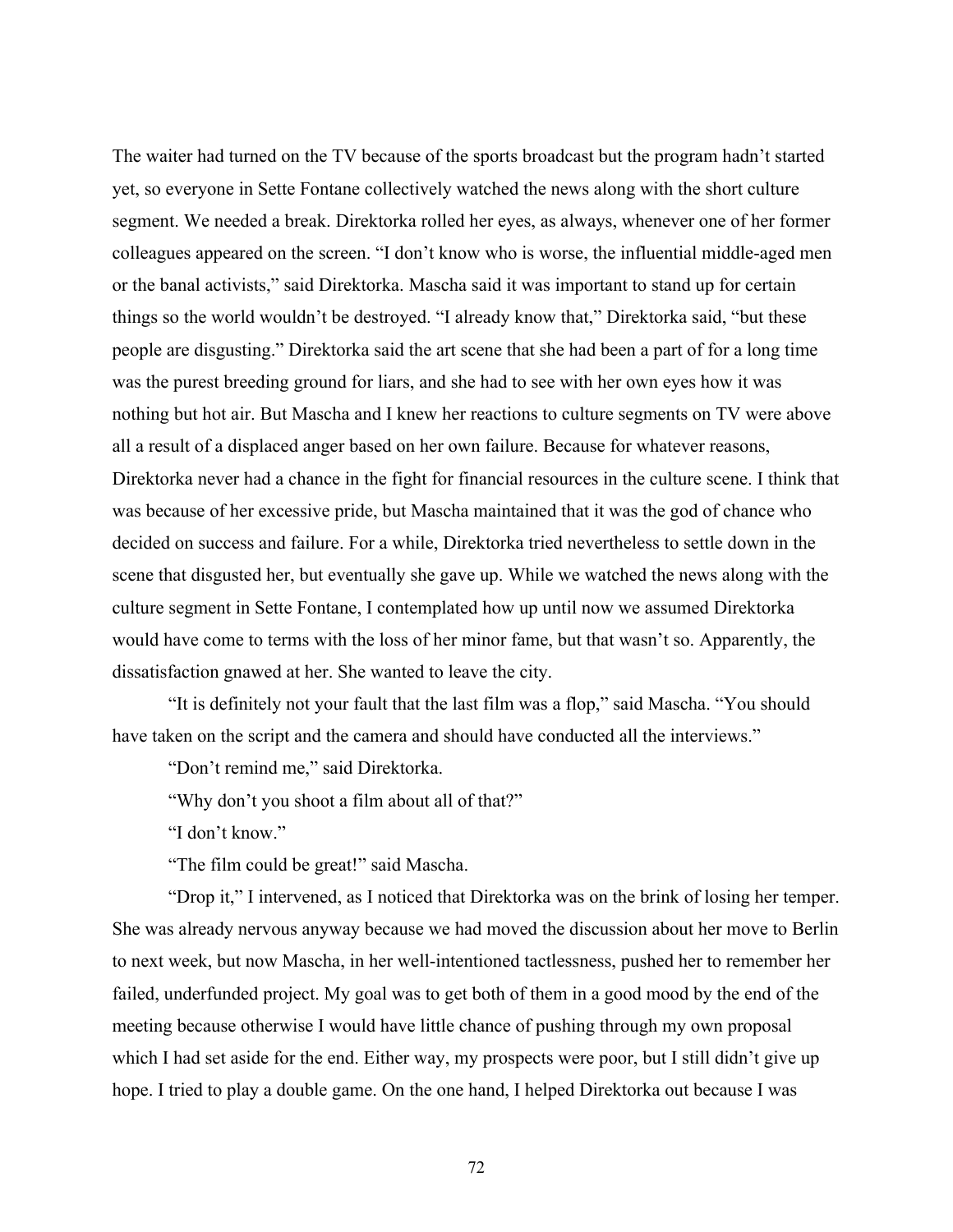counting on possibly coming to an agreement with her. On the other hand, I sought a special relationship with Mascha, knowing well that without her participation, not even hundreds of agreements with Direktorka would be of use to me.

Through the years, my faith in Mascha's talent for lightnings and annihilations had solidified. Sometimes it seemed to me that she didn't need me at all and that she even could have annihilated Lili's son back then just as effectively without my help. Nevertheless, she claimed that wasn't the case. Mascha never wanted to admit the extent of her power. She said she would just do her job. "Just like you guys," she said, but we didn't believe her.

Shortly before our meeting in Sette Fontane, Direktorka asked me why Mascha was so modest, and I explained my theory to her. I said, in my opinion that was because of Rabija. Mascha's fear of admitting the extent of her power to others as well as to herself was rooted in her anxiety that she could lose her mind or suffer a moral breakdown. She was afraid of losing control, she didn't want to become the deflector for the powers of the lightning. I told Direktorka the story of Rabija, of her death and of how Mascha had taken me with her to Sarajevo for the funeral a couple years ago. "She took me with her because she didn't dare endure that all by herself."

Mascha had been shocked by Rabija's death. But not me, who hadn't known the deceased, so I could observe the people and events from a certain emotional distance. I listened to the gossip stories that dealt with the unbelievable circumstances of Rabija's death and her insanity. In Rabija's apartment where Mascha wanted to pick up a couple books that she had inherited, I rummaged through the study and came across Rabija's diaries. As far as I could conclude from those and from the gossip stories, Rabija had been a completely normal girl at one time and later a completely normal young woman, and then she was one of the many who had survived the war in Sarajevo. She liked reading coffee grounds, she watched OBN-TV and ate Mikado chocolate. Of course, she lost her life under unusual circumstances.

## **#Sarajevo**

In the year when Rabija died, Sarajevo lived on. Some things were under video surveillance, but aside from that, people had a barbecue, played soccer, celebrated, organized competitions and chatted with each other in the neighborhood. People came from other cities to spend a crazy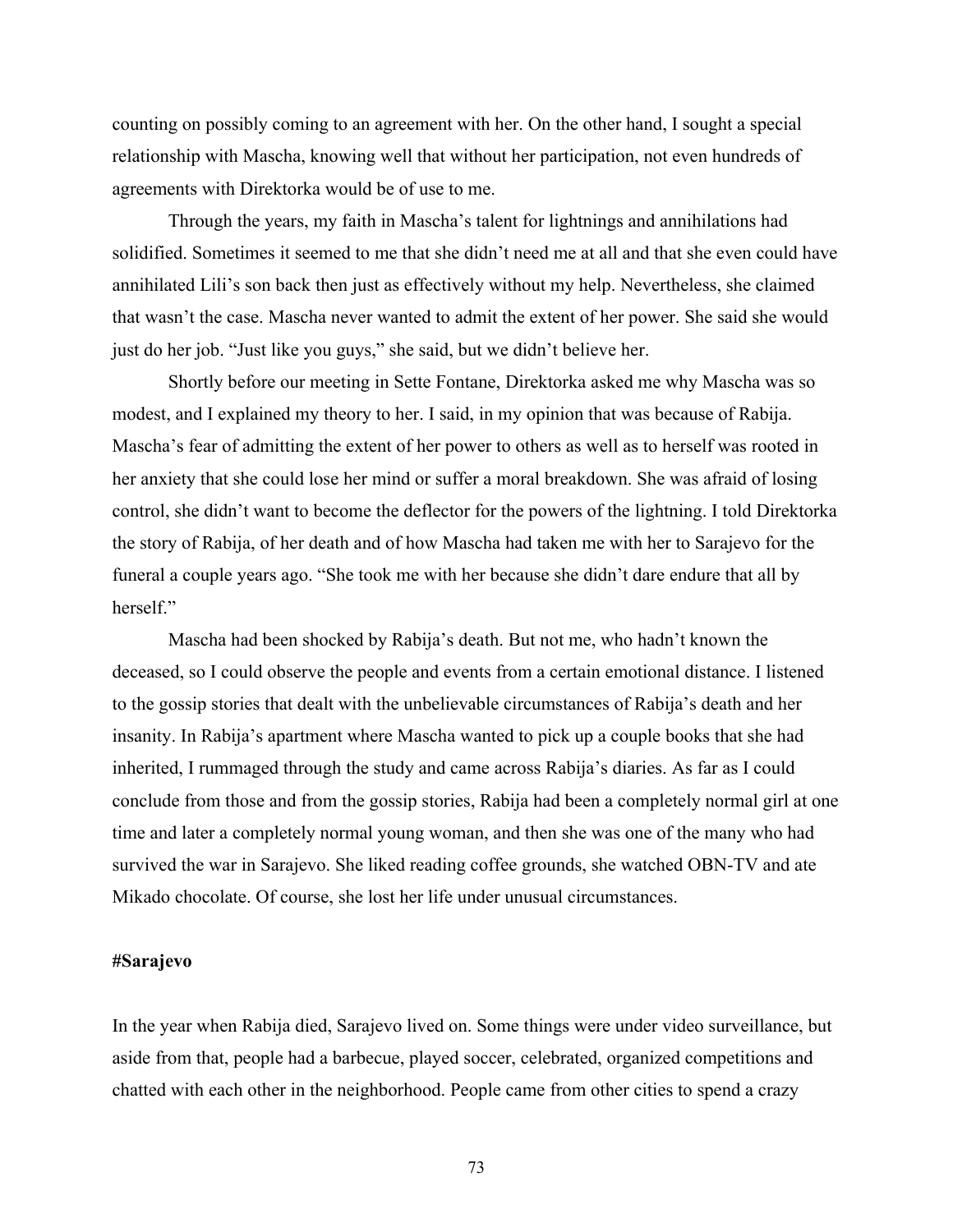weekend in Sarajevo. "Let's all go to Sarajevo!", they said, and they were ready to pay in a number of different ways: Raiffeisen<sup>12</sup>, Visa, Visa electron, Maestro. It was no longer Rabija who observed her fellow citizens from the window, but rather a big brother from elsewhere. A student was looking for a roommate for an apartment on Ulica<sup>13</sup> Alipašina across from the Bosna Movie Theater, 062 121 427<sup>14</sup>. In that year, the dance school Eurorhythm opened for children and teens, for couples, older people and singles. People didn't know what they were supposed to do when they were alone, so they learned the tango, waltz, rock, rumba and cha cha cha. They were expected by the dance loving Hadžihasanović family who lived on Ulica Kulovića without a house number. People really didn't know what to do when they were alone, their souls frothed up and gushed in all directions like shaken Coca-Cola. Why did you shake the coke? Coca-Cola was the medium of interpersonal relationships. Gas would be delivered to their house. On Ulica Ferhadija, in the house across from the business school, someone was renting two nicely furnished student apartments - 062 291 662. Many years ago, Mascha's family had responded to a similar advertisement. All her life, Rabija carried a great responsibility because of her powers. We are thinking ahead with you. In 1999, Sarajevo engraved its gratitude toward the citizens of Barcelona in stone. You could be sentenced to prison for up to three years for the destruction, annexation and illegal exploration of this national monument. The citizens of Sarajevo founded a council for a better future. In mourning, many families notified their relatives, friends and neighbors that a beloved person was gone and that the burial would take place at the city cemetery "Lav." A girl named Ivana opened a hair salon for dogs. She combed the dogs' hair, bathed them, trimmed them, filed their nails and cleaned their ears. Whoever wanted to be nominated as a representative of the community had to submit their candidacy at the local council. The highest quality accommodations were up for grabs at the lowest price. Vans transported goods and passengers. In Sarajevo, identities were a work in progress, the citizens refreshed themselves with ice cream and Coca-Cola. Samir and Duki cheerfully greeted guests in the café on the square. Coca Cola, refresh yourself! Coca Cola, refresh yourself! Coca Cola, refresh yourself! Coca Cola, refresh yourself! Coca Cola, refresh yourself! Coca Cola, refresh yourself! Coca Cola, refresh yourself! A ten-day ticket that was valid for all modes of

<sup>&</sup>lt;sup>12</sup> A large European bank with headquarters in Vienna, Austria.

<sup>13</sup> The Bosnian word 'Ulica' translates to 'street' in English.

<sup>&</sup>lt;sup>14</sup> Note that the typical amount of numbers in phone numbers used in Bosnia and Herzegovina are different from that in the United States.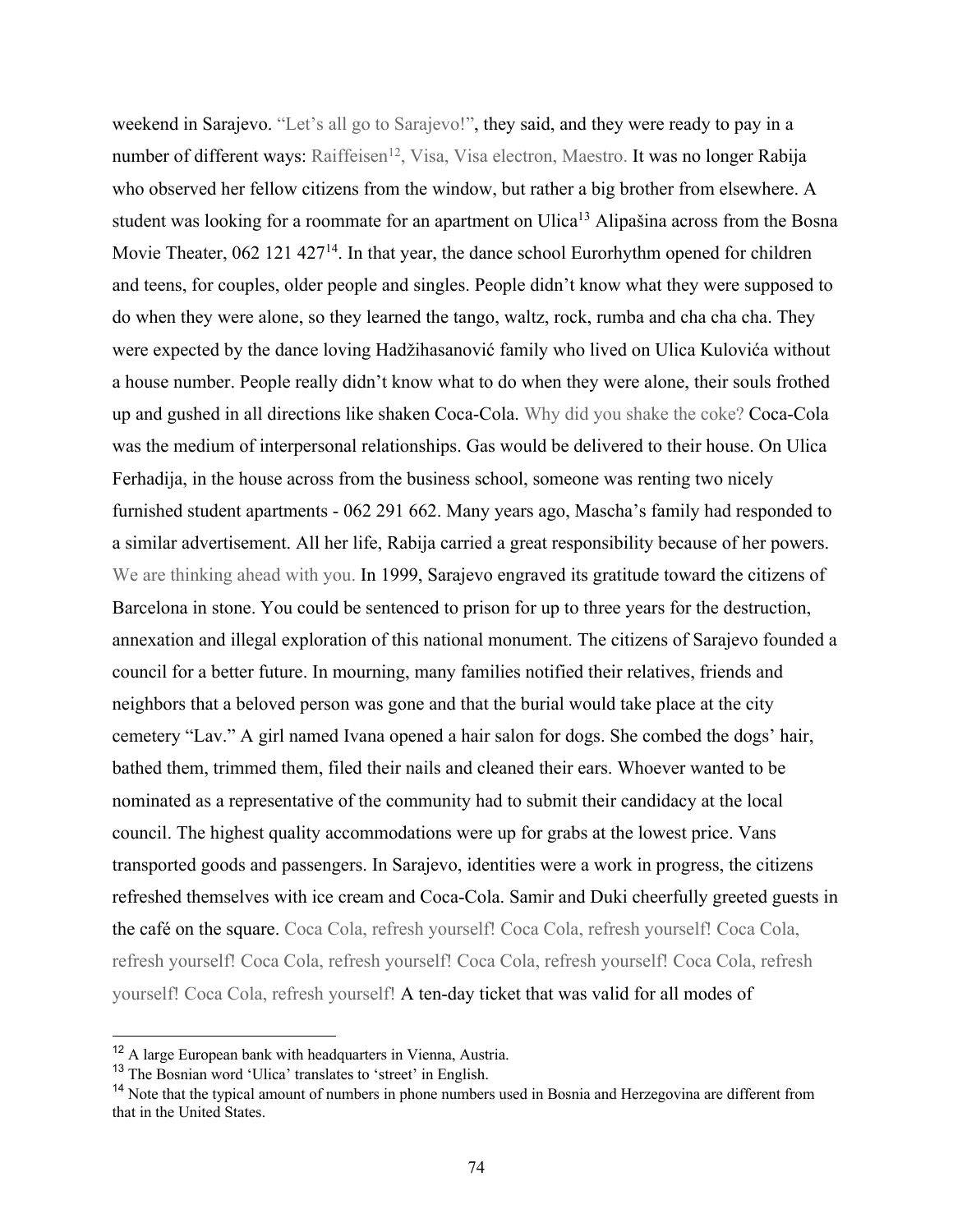transportation cost  $31.20$  convertible marks<sup>15</sup>. Customers were obligated to take the receipt and keep it with them within the vicinity of the sales location. Paja Taxi was our taxi. Paja Taxi, your taxi! As the only surviving relative, Mascha received condolences before the funeral. In Sarajevo that spring, dresses were sewn in grand style for graduation balls, and even though they were extraordinarily well crafted, you could purchase them for a low price. The tailor shop Unikat offered a variety of services. From time to time, one or the other person completed the transition into the afterlife, ahiret<sup>16</sup>. Young women and men went to parties and to work. Foreigners learned the Bosnian language. Unemployed people tried to convince other unemployed people to take a course in web design with them in order to secure a successful future for themselves. Bosnia was a social country, a national state. One of the world's foremost experts for photo epilation lived in Sarajevo. The citizens' lives were in the hands of the number one. It's all about experience, trust and quality. Ninja, Ninja, Ninja lived in Sarajevo. Fuck Onek. City dwellers smoked the products of the tobacco factories. Their city was clean and beautiful. They remembered Skender Kulenović. That year, the soldiers founded the Visionary Democratic Party. Its chairman, Adnan Ivković, had been the commander of assault troops during the entire war. No other party chairman could offer such a qualification. The goal of the soldiers' party was to unite all veterans and to get their people into the local councils so they would fight for laws there, which benefited all soldiers. Independent of name. A soldier must never betray another soldier. The multicultural individual built the world. In 1977, on the birthday of the much beloved comrade Tito, the residents of Sarajevo began an epochal environmental protection project in order to create the best possible living and working conditions in a socialist, selfgoverned community, for themselves and for future generations. At the time, many families were applying for assistance for their sick family members. If you dialed a certain phone number, you could help collect resources for sick kids who were supposed to be treated in foreign countries. You could travel to Tunisia for just 379 convertible marks. Mak Dizdar had already been dead for a long time. There were diplomatic educators among the citizens. Air-conditioned vans travelled to the ocean, to the mountains, to seminars and to the European Union. Very convenient and not particularly safe. On public transportation, people adhered to the rules when getting on

<sup>15</sup> Currency in Bosnia and Herzegovina. 1 Bosnia-Herzegovina Convertible Mark equals approximately 0.56 United States Dollar.

<sup>16</sup> Serbian word for 'afterlife' borrowed from Turkish.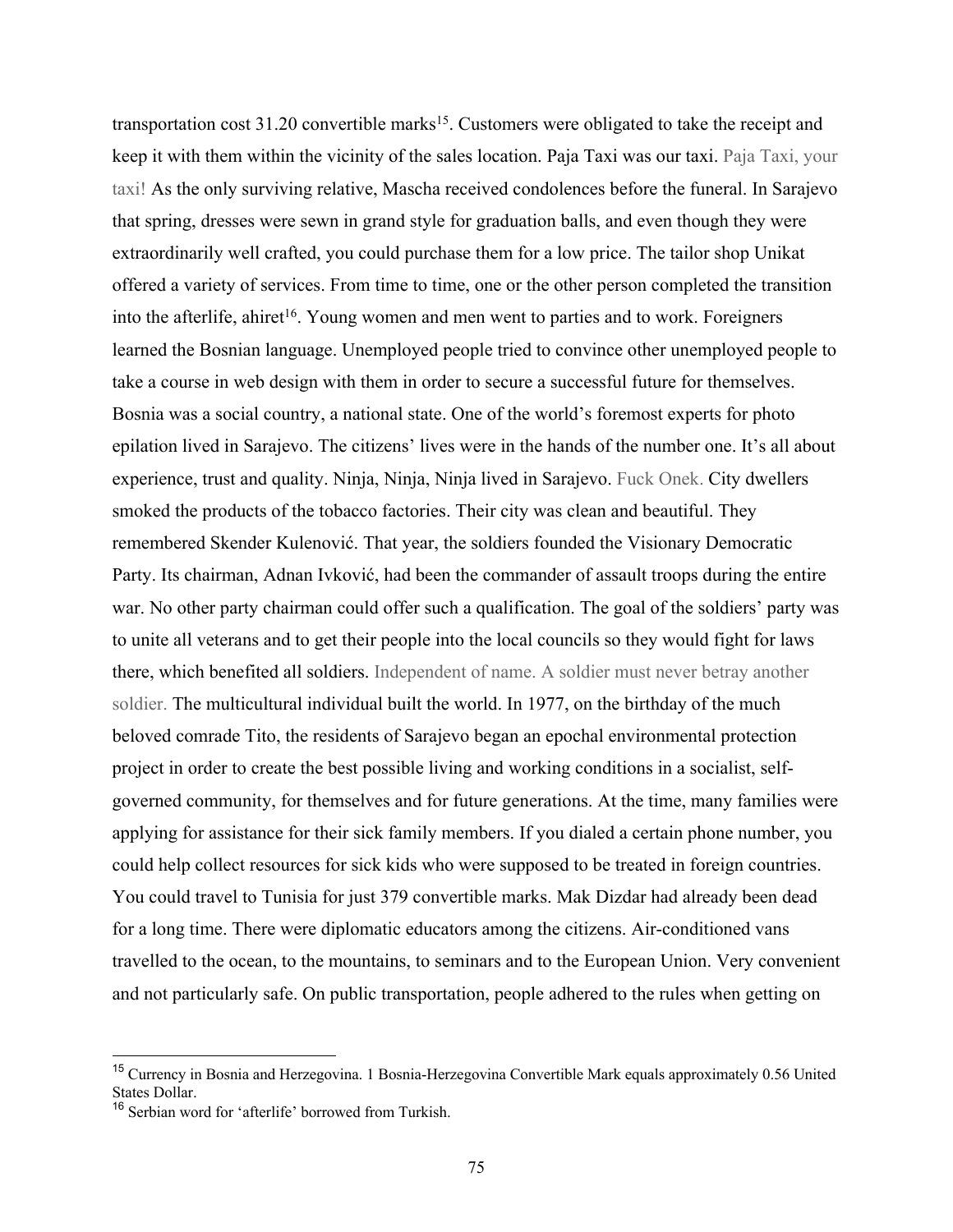and off because behavior that followed the rules shortened travel time. This way, you could avoid traffic jams in Sarajevo, and traffic discipline slowly increased. Unfortunately, the passengers often didn't have valid tickets, they used fake tickets, undermined the work of public officials, damaged vehicles and disturbed the public order and peace. Administrative and criminal proceedings were initiated against such passengers. The office for public transportation appealed to the citizens to behave appropriately and correctly and not to pass their tickets on to other passengers after getting off. The cleaning team did house visits in the spring and cleaned all types of synthetic flooring, rugs and carpets for only 10 to 20 convertible marks. People relocated using vans. The drivers carried the furniture up and down for free. Do you think your wishes are unattainable? We offer solutions for the fulfillment of your wishes. Life's reality consisted of rise and fall. While the citizens were on their way to a better tomorrow, the banks were hot on their heels. Welcome to the Unicredit Bank. Bookshops had to close. Do you need a book? Tension was high. Life was at risk. You lived at full price. I am an animal trained by society. Don't be afraid, I'm just your reflection. It was a faceless terror. The citizens thought their wishes were unfulfillable. The housing loan was a hit. Despite everything, people made plans for the future, so a loan represented an important decision. In that spring, just like in every spring, household trash was collected and taken away. For urgent astrological services, you called the number 063 108 487. Kids played with educational toys. Wet the sponge, sharpen the crayon and draw your grandfather. Citizens could buy many goods only in installments without interest and fees. Managers were annoyed on Mondays, so employees postponed their questions until Tuesdays. Do you want to negotiate better working conditions? Apply to the labor union! Things were bad for the unemployed. The parties congratulated the workers and citizens on May 1st, the day when opportunity had been created. Sarajevo went on but remembered the writers who had fallen in the People's Liberation War Kalmi Baruh, Zija Dizdarević, Ilija Grbić, Hasan Kikić, Jovan Kršić, Safet Krupić, Džemo Krvavac, Velimir Kovačević, Veselin Masleša, Vasilije Medan, Ognjen Priča, Huso Salčić, Marcel Šnajder, Branko Zagorac. In a parallel universe, Mascha and Rabija sipped their first Coca-Cola. The secret services obtained their information from a newly published biography about the Yugoslavian president. Children became inseparable friends of ninja turtles. It was the time for games. I love games. My buddies are true friends. This project was supported by the embassy of the Kingdom of the Netherlands in Bosnia and Herzegovina. It was a time for games. The citizens made life easier for their relatives, gave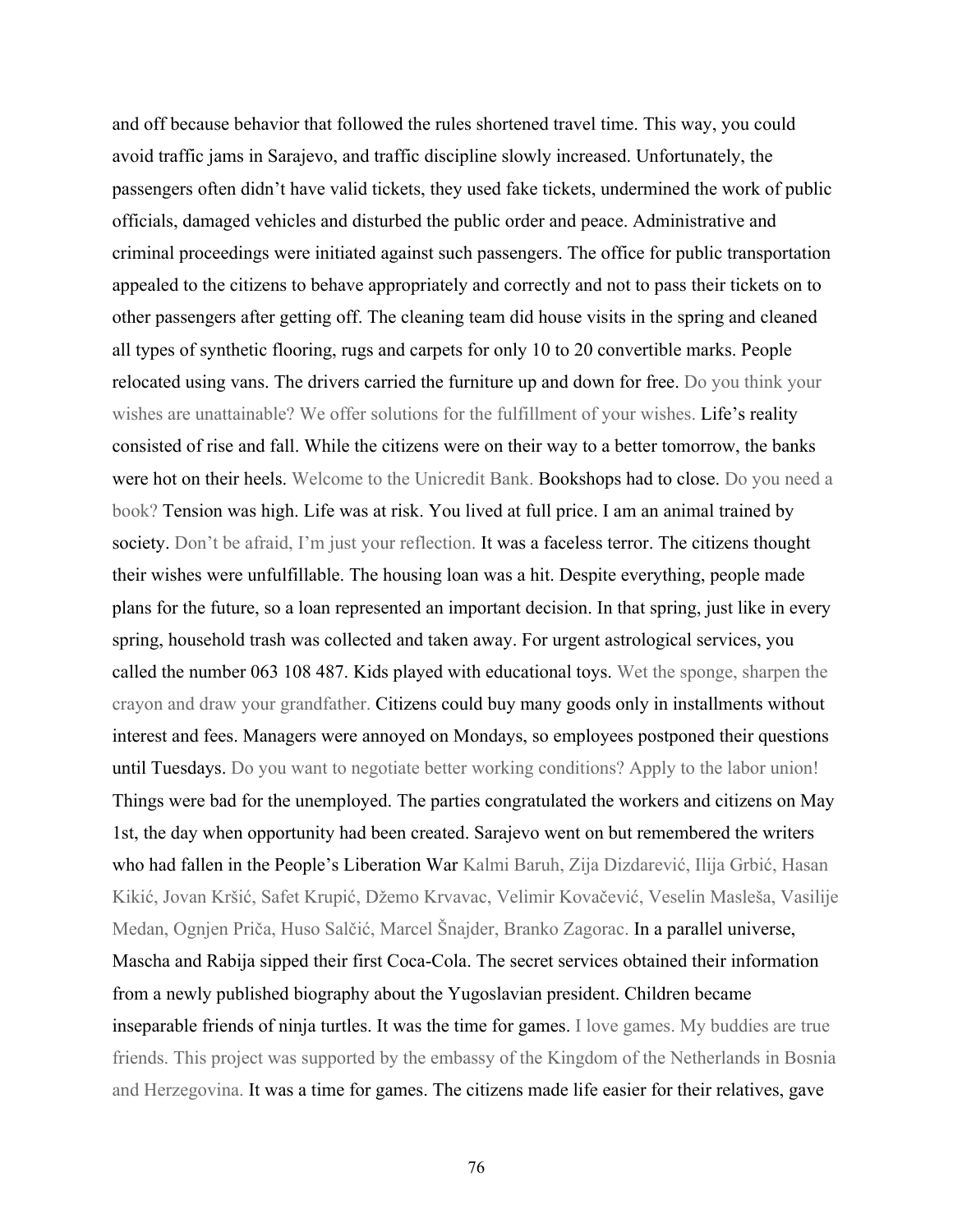them injections and insulin, changed and reset their catheters, bathed them, dressed them, got groceries and prescription medications. In the year Rabija died, the fastest running shoe got a brain. 0101 1010 10101 1 10100101 10101010 101 10 distance 0110 11 speed 101 10 1 01 1 010 0101 00 1 111 comp@e share compare 01 00 010 10 1110 100 00 1010 adizero f 50 1 0 100 micoach 1100 11 1 adidas adidas adidas adidas adidas adidas the fastest soccer shoe just received a brain 0101 1010 10101 1 10100101 10101010 101 10 K was Communism. K - that was OK. The answer to the question "What am I?" was JNA<sup>17</sup>. Who should be the chosen one? Sarajevo had thousands of problems. The people were hallucinating. Majokowski had recited fervently before a selected salon society: "Almighty, you created hands, you made it so we have minds, why couldn't you make it possible for us to kiss, kiss, kiss without agony." Sarajevo was a clean city, the city of truth for Vedran, where you ate little ćevapčići<sup>18</sup>. People were plagued by terrible visions. Living in the name of the people, I take the money, it was lying there, I came, fatal reckoning, bankruptcy. Neither laws nor bans can prevent it … National security, national security, national security, in the name of the people. Print banknotes. Who needs criminals in the name of the people, do you need a diploma, guiiilt in the name of the people, I fuck you completely. Ninja, Ninja, you will get a beating, junkie, you are dead!!! I fuck your mother, JNA, JNA, JNA, JNA, those were patients. Then PTA is defense, national monument Bosnia and Herzegovina. Fortunately, the city was partially restored in its original architectural language after 1995 when a lead shell had exploded in close proximity to the market and 43 people were killed and 84 were injured. The bathroom in the Ulica Ferhadija was open during the day. The Buregdžinica "Bosna"<sup>19</sup> was also open. Everyone had a bank at hand. The country was ready to get hoping. Ready, set, in the EU! On your mark, get set, in the EU! Everyone was done living in the country of blood and honey. The country didn't belong to anyone. Freedom was limited. The skin tight. The cat black. Sarajevo was full of ghosts. Smoking prohibited. Time was money. God liked Mercedes. Thanks to the bank Unicredit, it was possible to transfer larger sums of money. Time was money. People lined up in front of the ATMs. They entered something, corrected it, changed it, cancelled the transaction and confirmed. Enter. The women in Sarajevo looked mundane. They went to yoga courses and rushed to free cocktails. A girl, about whom

<sup>&</sup>lt;sup>17</sup> JNA stands for Yugoslavian People's Army.

 $18$  Ćevapčići is a type of Balkan sausage.

<sup>19</sup> Buregdžinica "Bosna" is a restaurant in Sarajevo.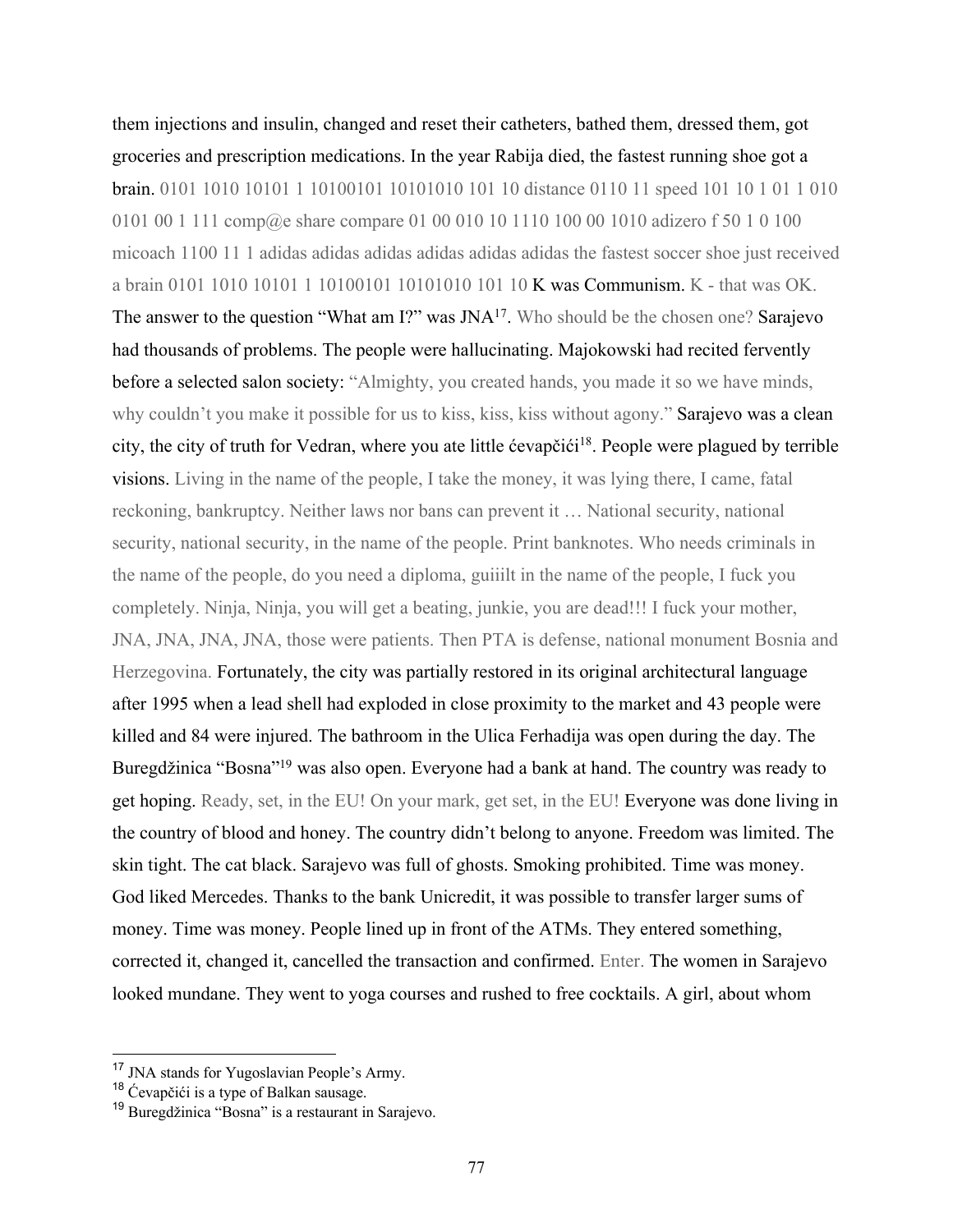everyone had nice things to say, urgently needed the help of her fellow citizens in her fight against a malignant illness because she had to be treated out of the country. The medical expenses would exceed 200,000 convertible marks. To save a life was just as difficult as saving the whole world. The residents of Sarajevo slept on pillows with buckwheat filling. Women often stood in front of their closets and didn't know what they should wear. They needed something new. That was fashion. The facade crumbled away while the drug addicts in the city center sat through modern addiction treatment methods called "La vita". The city residents licked ice cream. They knew their wishes were unfulfillable. They used Twitter and Whatsapp, touched their devices and typed. That year, the commemorative futsal<sup>20</sup> tournament was held. People laid down flowers for the Schechiden, the fallen soldiers. The residents of Sarajevo found ways and resources to refresh their world. Friendship was cheap, you bought it with Pepsi. Still, you were in search of a cure for the recession. Go! Go! Go! Go!

#### **3.**

Rabija had been a normal woman from Sarajevo until an unfortunate accident gave her mysterious abilities. Before her downfall, she led a seemingly protected life. She had worked at a single job, and to her it seemed as if not much time had passed between the first day of work and retirement. Up until the accident, which happened in her sixty-fifth year of life, Rabija had thought the world was a peaceful and good place. The war, which was soon to come, wasn't yet foreseeable. She and her husband planned to travel to Styria on vacation in the fall to see with their own eyes some mountains they had heard a lot about. Thanks to the retirement of Rabija's husband, who used to be the director of the publisher Svjetlot, and because they didn't have any children, they were both well off enough to travel, in contrast to many of their peers.

Rabija loved adventure but she suffered from travel anxiety. On the day of their departure, she was completely panicked, obsessively searching for things that were right in front of her nose and checking ten times whether she had turned off the stove. A couple hours before the departure to Graz, more out of excitement than necessity, she set off to the store for the second time that day to replenish her reserves of tissues and toothpaste. On the way, she fell into an open manhole. She slammed her head against the edge of the manhole with full force, which

<sup>20</sup> Futsal is a variation of soccer.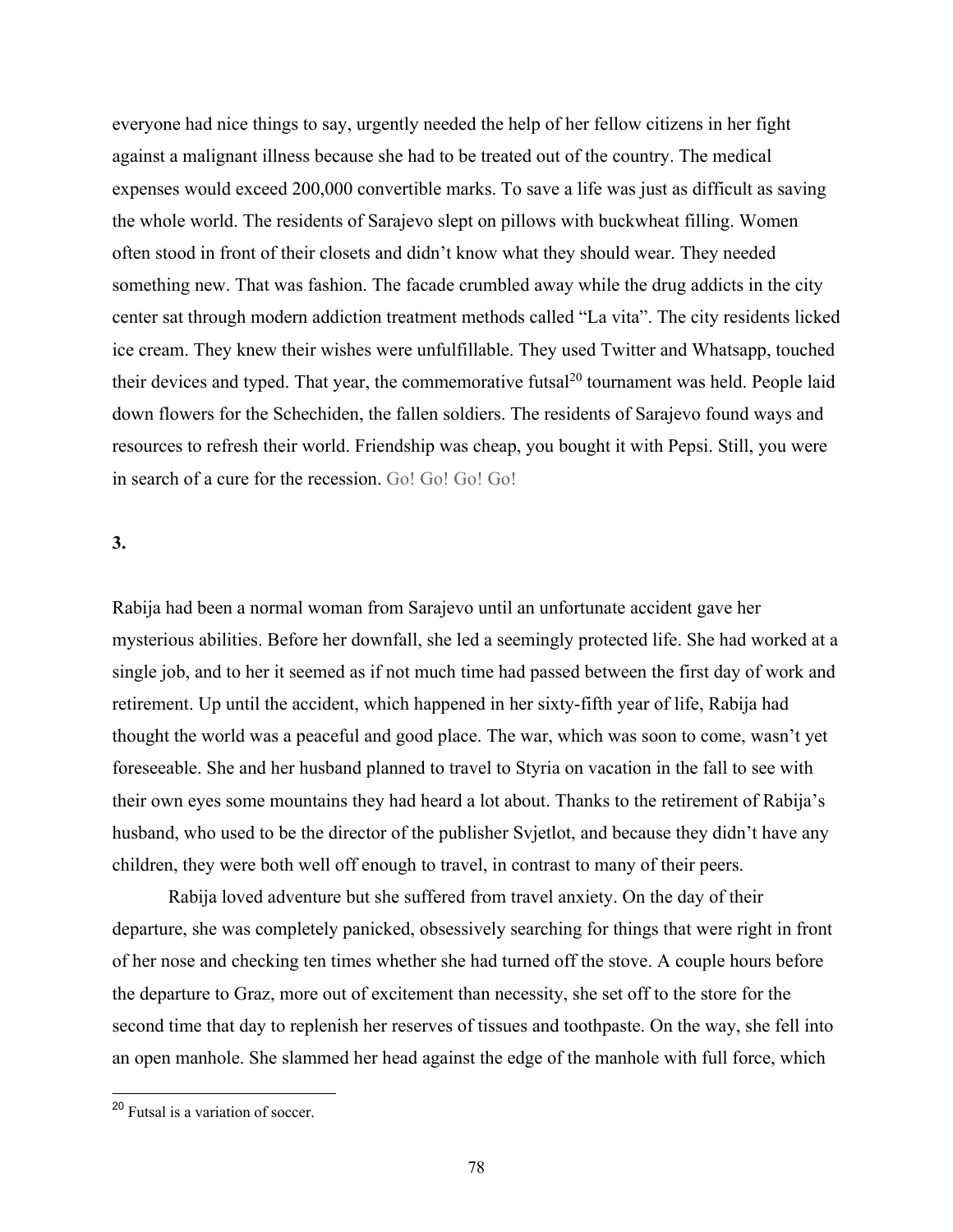caused something to shift in her brain. The trip was canceled. After a month in the hospital and two surgeries, Rabija was discharged. She, who had been a pleasant and reasonable woman up until then, gradually deteriorated after her hospitalization. She started to have conversations with herself and just looked out the window most of the time: day and night, she observed what was going on in the neighborhood. "What are you doing?" her husband wanted to know occasionally, to which she answered, for example, "I'm cooking." But she wasn't cooking. She was looking out the window.

After her accident, Rabija felt mentally and physically destroyed. Nevertheless, she still showed a couple traits of her original personality which had always focused on the solution, never the problem. In light of the first big obstacle in her life, she rolled up her sleeves and got to work. In her opinion, the solution was strict discipline, physical training in the form of long walks as well as mental training with the help of philosophic and esoteric literature. She didn't let herself be deterred from her plan even though the first walk after the accident seemed like an impossibility. With the utmost effort and gritted teeth, she succeeded in squeezing seven steps out of her body. The following night, she slept for ten hours, and the next day she went out on the street again and managed to get to the garbage can and pet the local cat. Twenty steps. On the fifth day, she went uphill. She encouraged herself. Every day, she went a bit farther. Her successes motivated her. In spiral patterns, she grazed through the steep streets of Sarajevo, always further uphill up to the edge of the city. She went past houses, children and cats, and avoided the cars that rushed around the corners. She even walked in the rain. Obsessed with the thought of becoming healthy again, she was solely interested in her progress and didn't notice at all that her husband had become severely emaciated in the meantime and wasn't feeling well. On a Saturday, when she had finally made it to the edge of the city where street dogs prevented her from continuing into the forest, she went into her husband's study after her walk to ask why the TV was on when no one was watching. Since her husband wasn't in his study, she looked for him in the bedroom. There, she found him dead.

Obligations concerning the funeral arose immediately, and the apartment saw a lot of visitors for a little while. But even under these conditions, Rabija didn't stop taking her daily walks. Her muscles were strengthened, her spirit had become cheerful. Only her thoughts were floating around. Rabija became aware of her loss only a couple months after her husband's death. She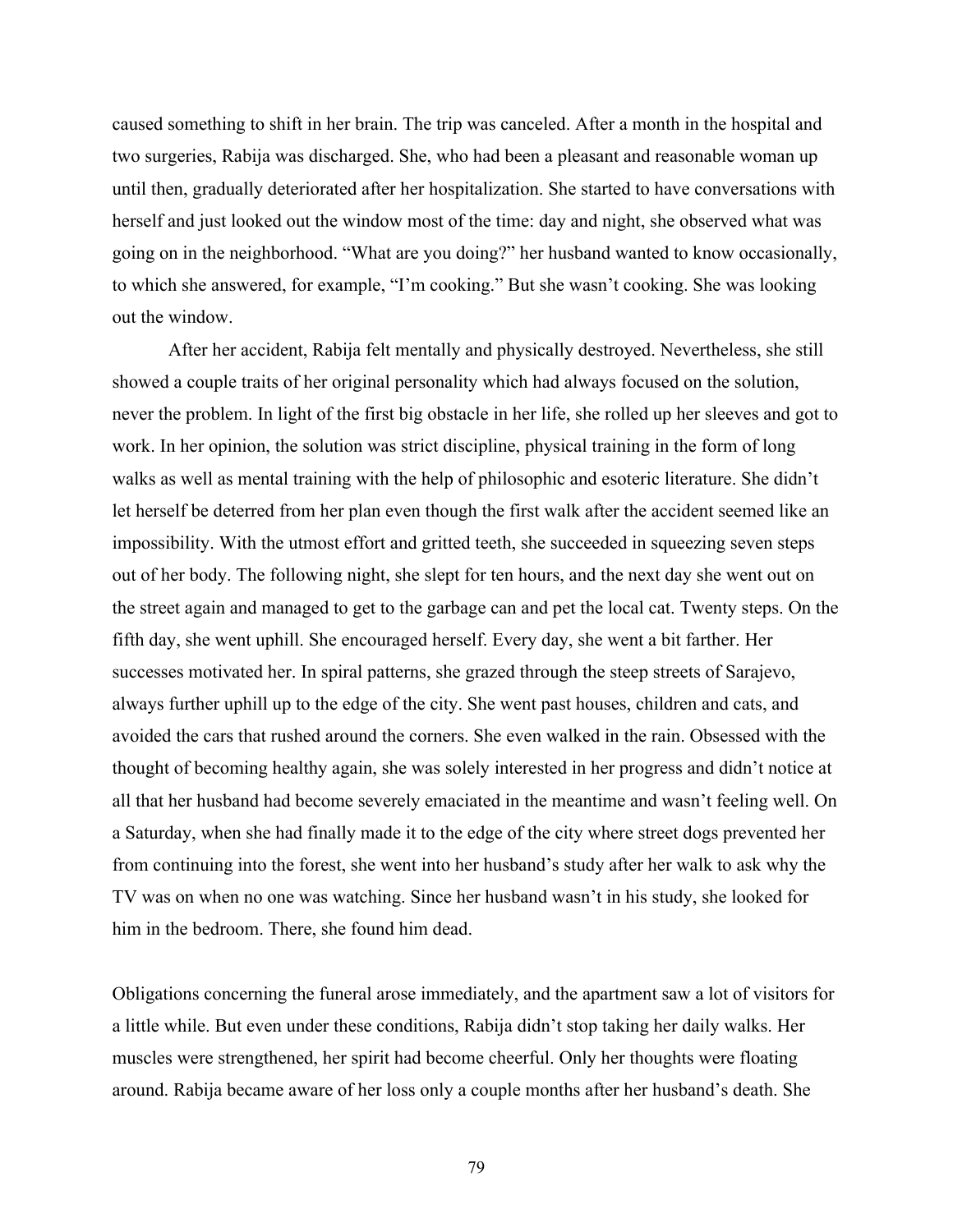became sad. The sounds of the past and present mixed together in her mind. She remembered how many years they had spent in peace, how much they had laughed about things that were weird, and how much they both had loved mountains and pancakes. As a consequence of the delayed shock, a deep crack opened in Rabija's brain. Peppermint tea and a medication that a relative in a white coat had prescribed her calmed her down. She stayed by herself and returned to her place at the window where she observed the neighbors. Winter moved into the country.

Everything got better in the spring, just like every year, and it seemed as if Rabija would also flourish at least to some extent. Thanks to the walks, which she hadn't renounced even in the most difficult moments, she gained excellent stamina. Her cheeks were flushed. More and more, she took part in the life of the community and her immediate surroundings. She visited people at home, and at first, she was happily received. People felt inspired by hope when they saw how well their old neighbor Rabija was succeeding in overcoming her double tragedy, and they were even ready to ignore small signs of mental problems.

Rabija lost herself, namely from time to time in alternate realities. If she drank too many beers at a party, it could happen that she would utter unreasonable, evil warnings. A neighbor who just ate a pie had to hear that she didn't have another year left to live. Rabija asked about things that, according to those present, she never should have known anything about (about illegitimate children that were secretly kept, about sexual problems, inheritances and similar things). Rabija's offences kept increasing over time, and surprise and uneasiness spread in the neighborhood such that at some point people stopped inviting Rabija to celebrations and birthdays. They steered clear of her or pointedly abandoned her. Nevertheless, Rabija continued to stay in her neighborhood because, among other things, she had nowhere else to go.

As her social life came to a standstill, Rabija still just stuck to her window. What she couldn't see from there, she supplemented with her visions. Since her head injury, she had lost confidence in her own memory and took to writing down all information. In her study, she created an archive. She wrote down everything that seemed important to her in large handwriting on A4 sheets of paper. She filed these in folders, ordered by date, and then in turn filed the folders on shelves which were organized by address (street, house, floor). In doing so, Rabija invented what we would later call Tracking, and she had become the first analog neighborhood tracker of Bosnia. In the mornings, she took her walk and dealt with her shopping, spent the rest of the day at the window, and archived the collected information at night.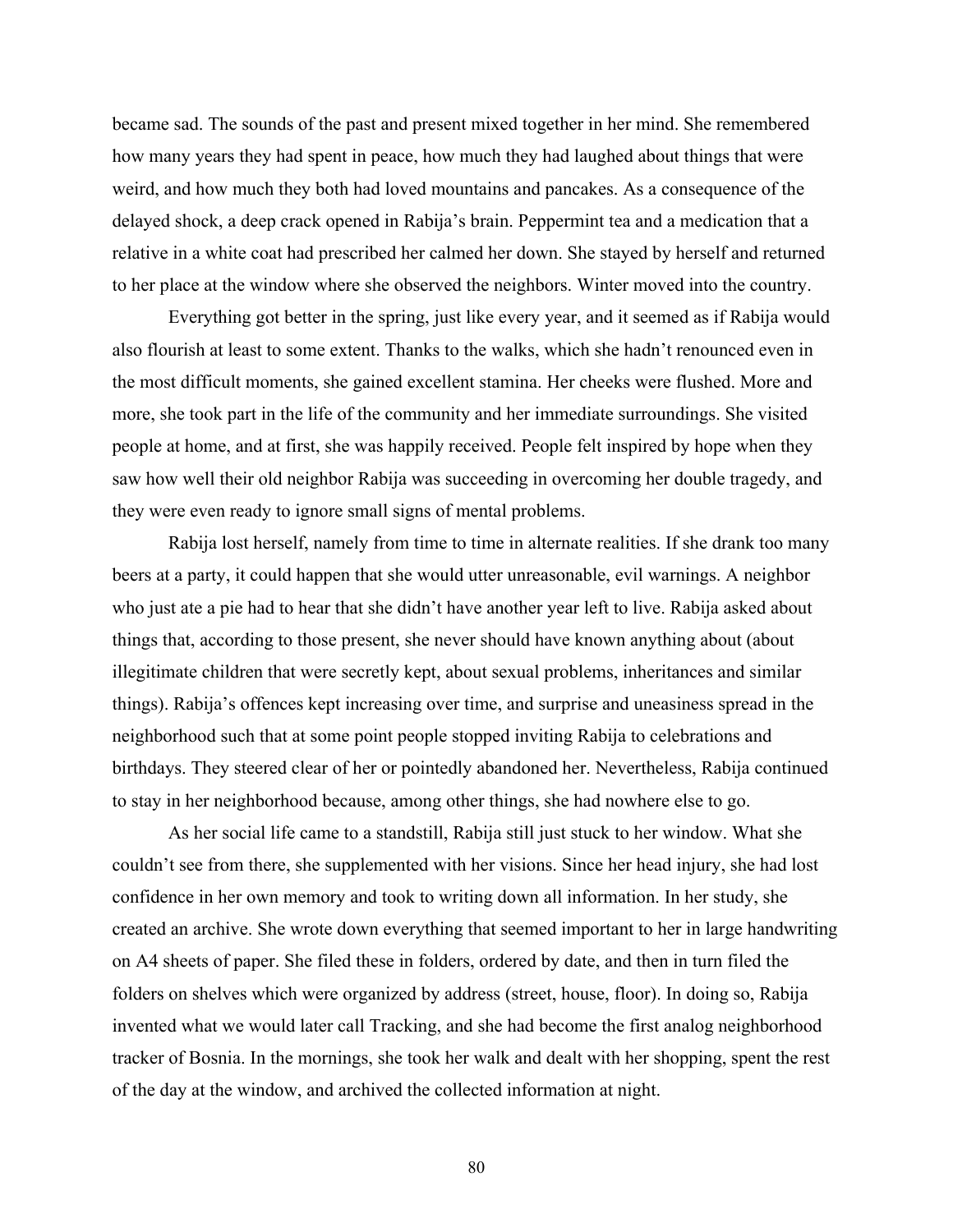Rabija's hobby wouldn't have been worth mentioning at all if she hadn't woken up one night after a nap drenched in sweat and gotten up in a semiconscious state to remove a name from the archive. She crossed out the name Nada Ćatić. She was one of the two sisters from the sixth floor. The next day, as Rabija knocked on the door of Nada's apartment, her sister opened the door and said that she lived by herself in the apartment and didn't know anyone named Nada. She said she was the only daughter of her parents and Rabija surely must have mixed something up, but that wasn't a bad thing and could happen to anyone. After Nada suddenly disappeared without anyone posting an obituary or a missing person ad, Rabija had to fear that she had finally gone insane. From then on, her powers raged on throughout the neighborhood, and she sank into a deeper and deeper despair due to her isolation and insanity. Rabija's memories of people who didn't exist gaped like open wounds. She swallowed tranquilizers but ultimately these didn't help. She was out of sync. She constantly cried, laughed hysterically and had conversations with herself. From time to time, she stopped one or another passerby on the street and told them about their relatives who had supposedly disappeared. She told unbelievable and very detailed stories. The neighbors were surprised by Rabija's disgusting fantasy.

Essentially, people were forced to avoid her. Anyone that got entangled in a conversation with Rabija listened kindly and nodded. Though Samira from the tenth floor pushed her to the floor and threatened her with the asylum. It seemed as if a terrible misunderstanding arose between Rabija and the whole world, and as if she just sank deeper with every attempt to iron things out.

#### **4.**

At the height of Rabija's unpopularity, Mascha's family moved into the house. The family had two daughters, one of which was healthy and the other was sick.

Rabija didn't miss that the family moved in but based on the many uncomfortable experiences with her surroundings, she initially stayed at a distance. The information about the new family gradually spread around the house, meanwhile Rabija was busy finding out as much as possible about herself and her unusual conditions. She returned to her archive. Although she wasn't sure if the annihilations and visions were just happening in her head, she started to act more carefully and thoughtfully. She started to make plans. She learned to hold back her energy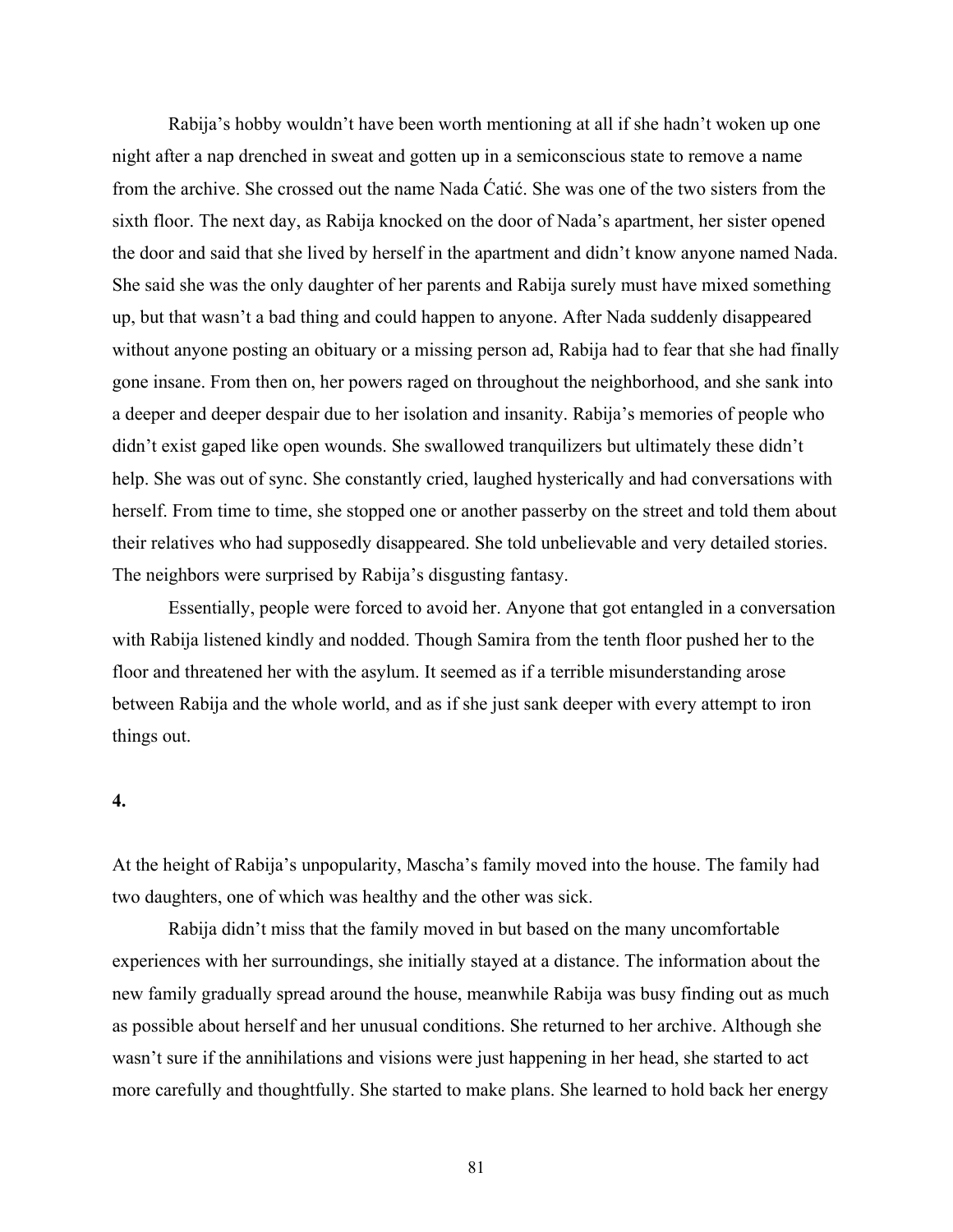and economize her powers. In contrast to the three of us, she had no one she could have talked to, and she could never be sure that anything happened at all. She didn't believe in consequences, so she annihilated multiple people that we would have left in their original environment. If you take into account that Rabija had no idea at all that annihilation is nothing other than a relocation into different life circumstances, but not a complete destruction, you could say that she was a rather cruel woman. According to her personal logic, she still mainly annihilated people whose lives were unbearable. The neighbors considered Rabija strange, but then again, a strange person in the neighborhood was a normal occurrence. At least one woman like that lived in every residential building in Sarajevo, with or without cats, more or less crazy. Such women stared down into the streets, developed varicose veins in their legs, passed judgements and ensured the flow of information. Certainly, hardly any of them had the patience that Rabija summoned to organize her notes at night, and hardly any commanded the power to change the fates of others.

The new family was given a rather cool welcome into the neighborhood because of the sick daughter. "The little one is cute like a doll," said the women in passing, but Samira said: "A broken doll." That year, solidarity wasn't popular, and after the family moved into the neighborhood, not even two months had passed before most of the neighbors decided to blame the parents for the sickness of Mascha's sister. Seeing the small, broken doll brought people out of step - people who fought against entropy for their survival on their expeditions between shopping, the workplace and their apartment. With her upturned eyes, her open mouth and her apparently painful life, the girl triggered ideas of helplessness and horror. Although Rabija had observed the new family from her window ever since the beginning, she didn't dare make contact because first and foremost, she was afraid of herself.

One day, Rabija was on the way home from the market and was having a quiet conversation with herself when she incidentally encountered Mascha's mother with her younger daughter and decided to finally introduce herself. She wanted to interrupt her monologue and kindly walk up to the mother and daughter, but she was not able to. She could only feel herself sweating more and more heavily and shifting into a faster gear. Instead of walking up to them and introducing herself, she ran past her neighbor with her kid while unintelligible sentences. After that, she was mad at herself for days. However, the unfavorable circumstances in which the first meeting between Rabija and the new neighbor had played out didn't make a second one impossible. Soon after the incident on the way to the market, Rabija sat in Mascha's family's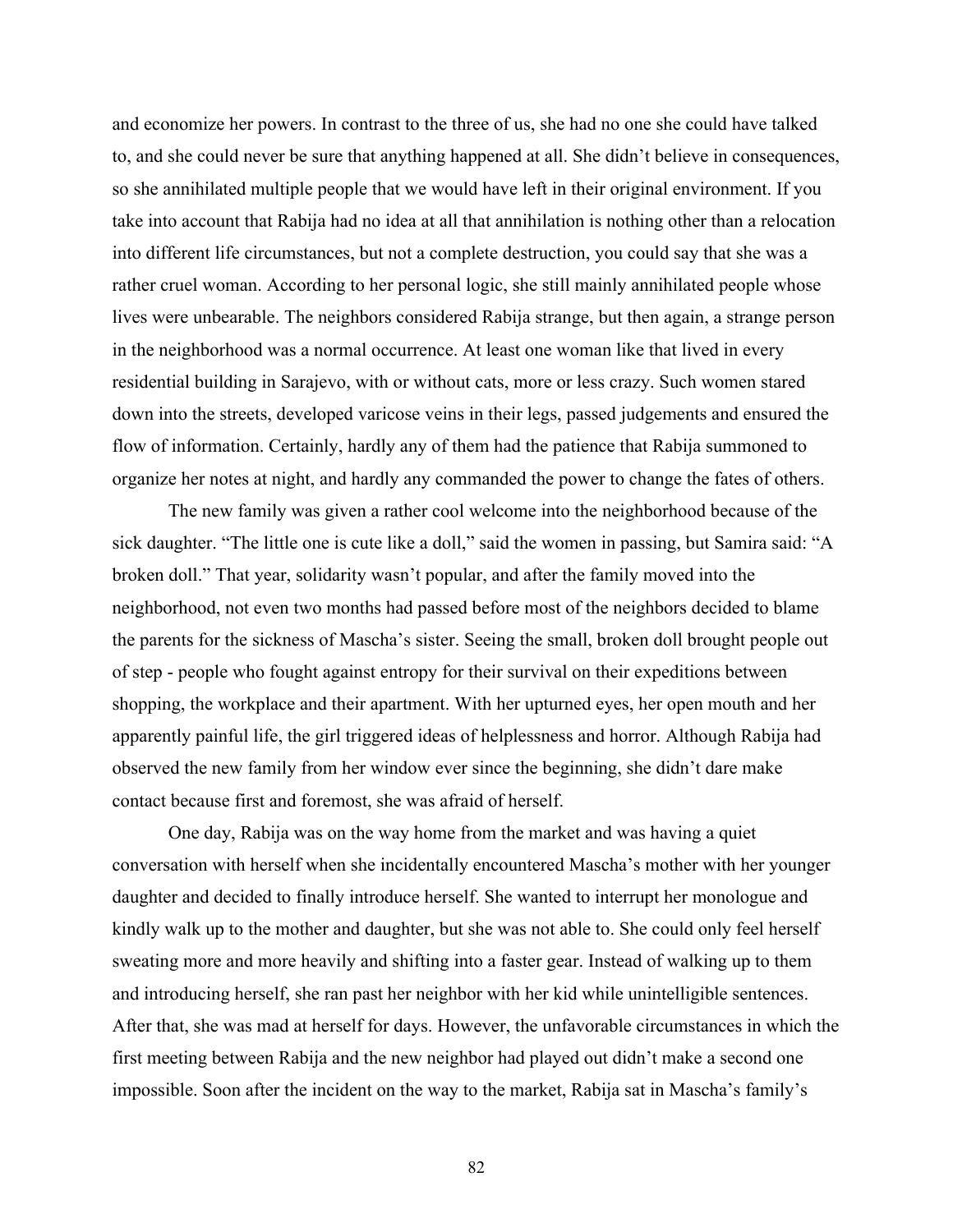apartment for the first time and drank coffee. Mascha told me she remembered the visits because someone always sent her outside to play whenever Rabija was there, no matter what the weather was like. Rabija definitely had enough of her own problems, but she still thought about the new neighbor often, about her hard life, and in general about this family who stood on the brink of collapsing. In Rabija's view, there was no way out for them, for Mascha's father who had since started to drink in order to escape complete isolation, for Mascha (the older daughter) who was ignored and played alone on the corner ("poor kid") and so on. Without much inner discussion or consideration, Rabija decided to intervene. That day, she went down to Mascha's mother for a cup of coffee. In the kitchen, the whole floor was covered with the orange-colored mush they fed to the doll child, and something was burning in a pan on the stove. Rabija found the neighbor in tears and with messy hair. When Rabija saw this tragic scene, she ran into her late husband's study and took the notes about Mascha's family out of a file folder. While muttering hectically, she rammed the tip of a compass into the doll child's name and released a strong lightning bolt on her.

After that, Mascha's sister was no longer known in the neighborhood because of her illness, but rather for her singing talent. No one had noticed that a change had occurred, not even Mascha's parents, and life moved on in its normal ways. Since the lighting, the mother had been promoted to a content woman with two healthy daughters and was soon well integrated in the neighborhood. She took a course at the community center where she learned to roll out puff pastry. Suddenly, she was ashamed of Rabija visiting her and asked her not to come to their apartment anymore. Rabija reacted to this injustice with increased activities and wholeheartedly committed herself to her trips to the market and her walks, all the while shouting at the top of her lungs and conducting herself like a crazy person.

Summer came, and Rabija now walked in clogs and with a headscarf and carried a bag full of rotten fruit and ripped clothes. One day, on the steps of the indoor market, she coincidentally met Mascha, the neighbor's untalented daughter. "Hello," Mascha said. Hardly anyone greeted Rabija on the street. Mascha was the only one who did that without skeptical or vicious looks. She was always nice. But all of that was in vain, because even Mascha's little black-haired head in the sun couldn't calm Rabija in her insanity. She spat out seemingly meaningless fragments: "Doll… orange… I helped your mother." She didn't want to frighten the girl, so she turned around, threw in another "excuse me" in her incoherent muttering, and wanted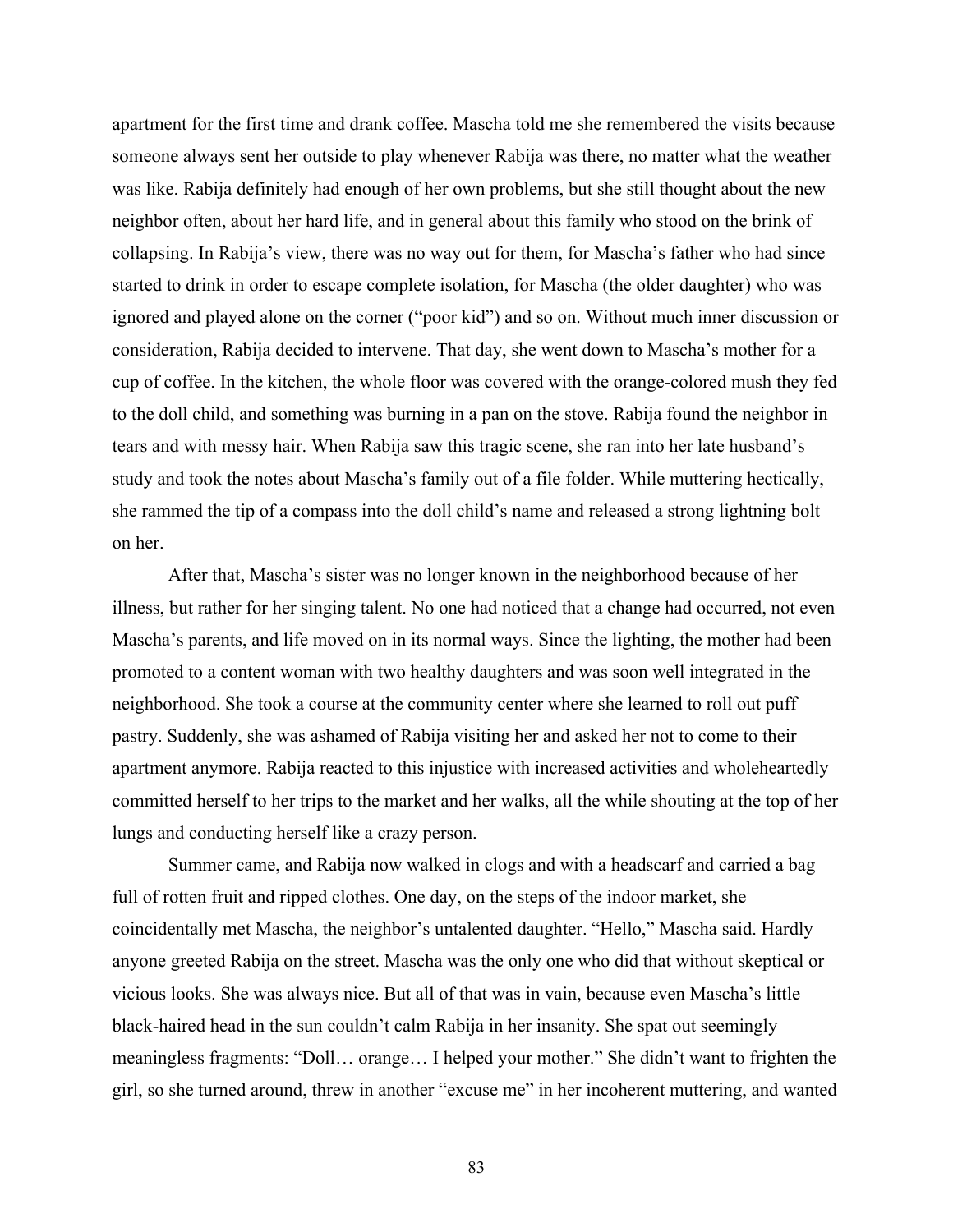to curl up in a corner where she could be alone. But instead of bursting into tears or running away, the girl asked: "Maybe you remember as well? What happened with my sister?" The question echoed like thunder for Rabija who was burning up, and her mind suddenly cleared. "What did you say?" Rabija asked. Mascha said: "My sister was sick. No one can remember." For the first time, there was someone who could validate Rabija's experience, and that was enough to give her new certainty. "Obviously, the two of us are the only ones who remember," she said and took a Coca-Cola bottle out of her bag. "Here, take it," she said and sat down next to Mascha on the steps in front of the market. The sun pleasantly warmed the backs of their heads. coca cola coca cola coca cola coca cola coca cola coca cola coca cola coca cola coca cola coca cola coca cola coca cola coca cola coca cola coca cola coca cola coca cola coca cola coca cola coca cola coca cola coca cola coca cola coca cola a century of peace after a century of wars.

Although Mascha's younger sister was like new, Mascha continued to live freely and without the supervision of her parents. Since the younger child was so talented, Mascha's parents now constantly appeared in various media and made public appearances. That allowed Mascha to become friends with Rabija and learn useful skills from her. In turn, Rabija was so busy with her new friend and student that she stopped her written record keeping, which is why I only know the little about this period that Mascha told me. For her, a strict and strenuous phase of learning followed. Every morning, Mascha had to go off on an empty stomach, uphill and downhill through whole districts, and then report to Rabija about the people she had seen. Every day for hours, she memorized information about her neighbors. After memorizing, various exhausting exercises followed, for example mincing five kilograms of onions, so small indeed that the individual pieces in the pungent mush weren't even recognizable anymore. Mascha had to copy the whole telephone book in small letters, so that everything fit in an A6 notebook, while breathing quickly and briefly so she got dizzy. In the course of this exercise, she passed out more than once. Rabija was a merciless but fair teacher. She trained Mascha under the most difficult conditions in order to make her strong. She even revealed capabilities within Mascha that she herself didn't have. Therefore, it was a huge blow for her when she found out that Mascha's family was moving to another country because of unfavorable as well as favorable circumstances, namely because they were on the run from the war and because of the younger daughter's career.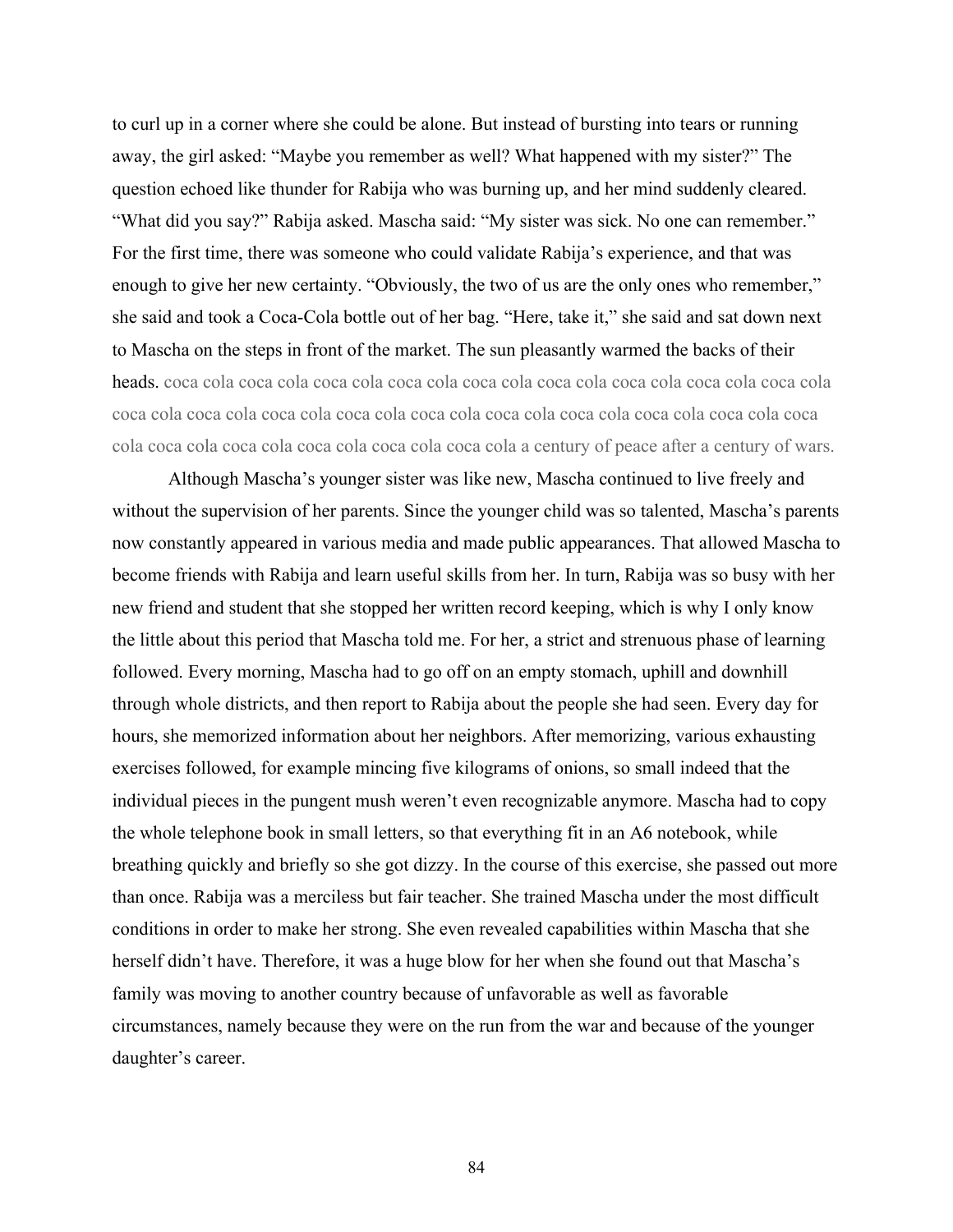Mascha was gone. The war reached Sarajevo and met Rabija at the height of her loneliness and her personal unhappiness. Unfortunately, in the course of the three years the training had lasted, she had almost completely lost her vision which was why she could no longer continue the records about the lives of her fellow citizens. Nevertheless, she followed the fates of the people who were tormented by the war. Rabija later wrote in a letter to Mascha that in those years, she had no idea whom she should have annihilated first, that the lightning bolts were too weak in light of the overall misfortune and she couldn't help everyone because her powers were limited and she could only carry out an intervention once a week. Rabija was forced to only choose the most tragic candidates. The selection process exhausted her and drove her to despair. Her conscience plagued her, yet her idealism moved her to continue the work. I am sure Rabija's comparative catalog of the misfortune of these years would have been greatly beneficial to us if it had existed.

#### **5.**

I told Direktorka, who had only known a little bit about Mascha and Rabija up until our conversation, that rumors about the terrifying circumstances surrounding Rabija's death spread at the funeral. Although the neighbors tried to suppress their own sensationalism in order to spare Mascha's feelings, they cautiously wove the truth about the tragic event into their condolences. There was talk about "what was still remaining of her" and that "not even the heart was there to be buried". Half an hour after the beginning of the funeral, I had already found out a lot of details about Rabija's death and had heard this or that other unbelievable theory.

During the night when Rabija lost her life, heavy, persistent rain fell, and the streets were deserted. Rabija sat down next to the chessboard on Liberation Square. She was completely soaked. She worked diligently, like someone who had to concentrate on a delicate task. She put down a box of personal belongings in front of herself. A number of people saw from their windows how she sat there in the rain with her open box and thought "What is this Rabija doing?" or "poor woman". She stayed alone in the darkness. One after the other, people lowered their blinds.

The next morning, someone found half of her body on the chessboard. She was split in half lengthwise, and rather precisely so. People were shocked, although they had witnessed all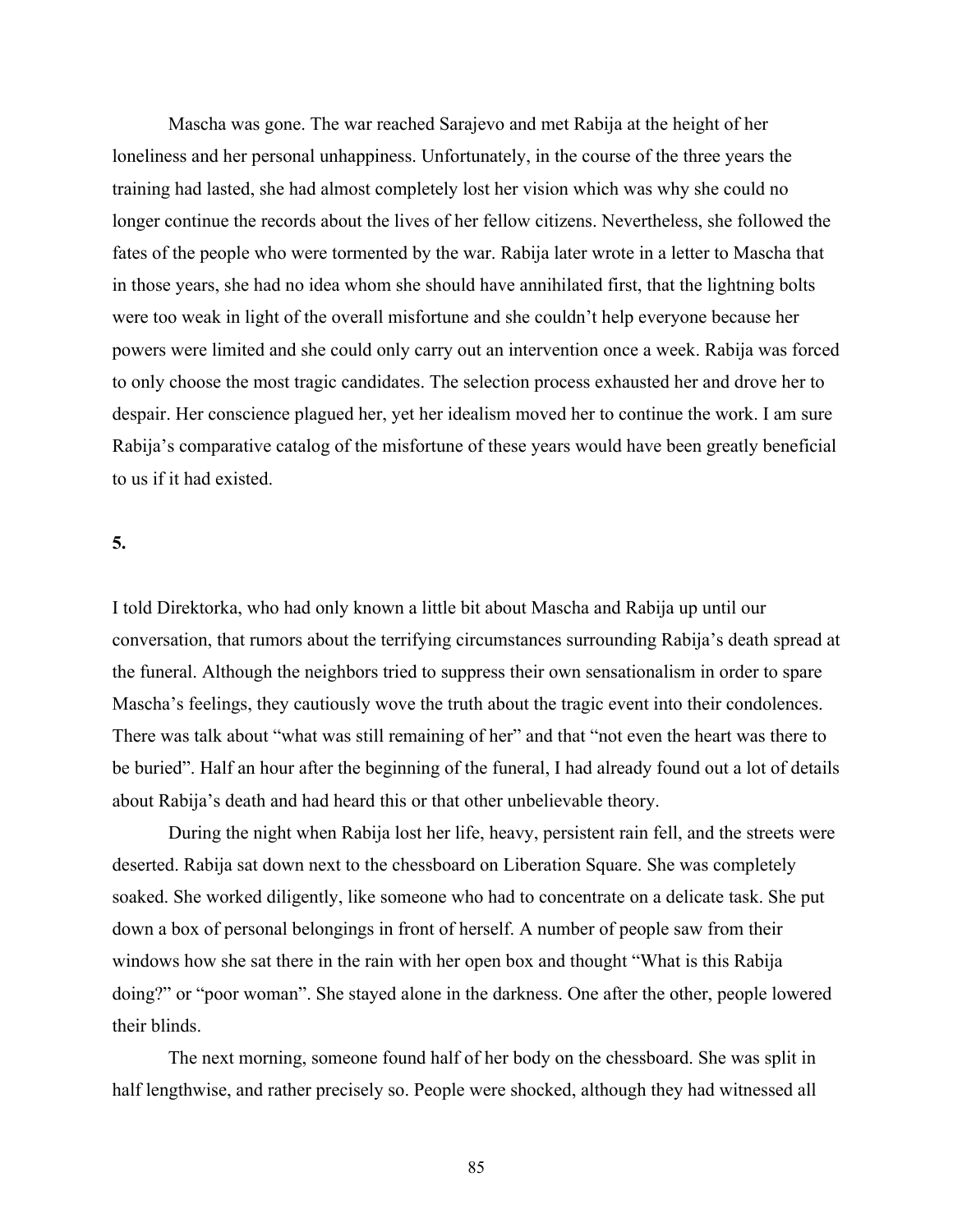sorts of terrible things a few years prior. It wasn't Rabija's mutilated body that scared people, not even the fact that apparently someone had taken away the other half, but rather the fact that the body had stayed intact where it had been cut and that it wasn't bleeding. It looked as if someone had deleted half of a body with Photoshop and blurred the edges with the sponge. I said to Direktorka: "Rabija flowed between the half that was present and the half that had disappeared."

"Why did she do that?", asked Direktorka. I told her how Mascha and I had racked our brains for a long time that evening after the funeral about Rabija's terrible and at the same time brilliant act, and we had asked ourselves how she succeeded at all in accomplishing such a thing. Mascha said she tried in vain not to think of the possibility that the other half could still be alive somewhere. Meanwhile, one thing was clear to us: that night, Rabija must have tried to annihilate herself and something must have gone wrong. Mascha drowned in feelings of guilt. She regretted not having called Rabija more often.

#### **6.**

However, we didn't want to come to an end like Rabija, so we strictly stuck to a division between "magic time" and the rest of the time. A couple months before, Direktorka had even started to keep a tally of the time that we spent collecting information. We took great care to organize ourselves as well as possible. The newspaper *Astroblick* played an important role in that. It was true that it was made up of a troupe of unconscionable amateurs, and since we worked there for little money, we took part in the distribution of banality and wage dumping in the world, which we weren't proud of. But we wrote a column because it was an easy way for us to get access to the readers' energy. As a result, we consumed less of ourselves and could regenerate faster. The energy from the readers gave shape to our powers. Furthermore, the rhythm of weekly publication of the newspaper brought structure to our magical activities. So we've been meeting each other every Saturday in Sette Fontane for some time. We knew we could work there in peace. Only a few alcoholics gathered in Sette Fontane on Saturday mornings. Just like us, these regulars also followed a defined schedule, mostly sat alone in the corner and had their much-needed drink while Radio Vienna played old hits. The relative quiet in Sette Fontane was pleasing to us. Only now and then would a social spark ignite unexpectedly among the guests and a discussion about popular topics would flare up out of nothing, such as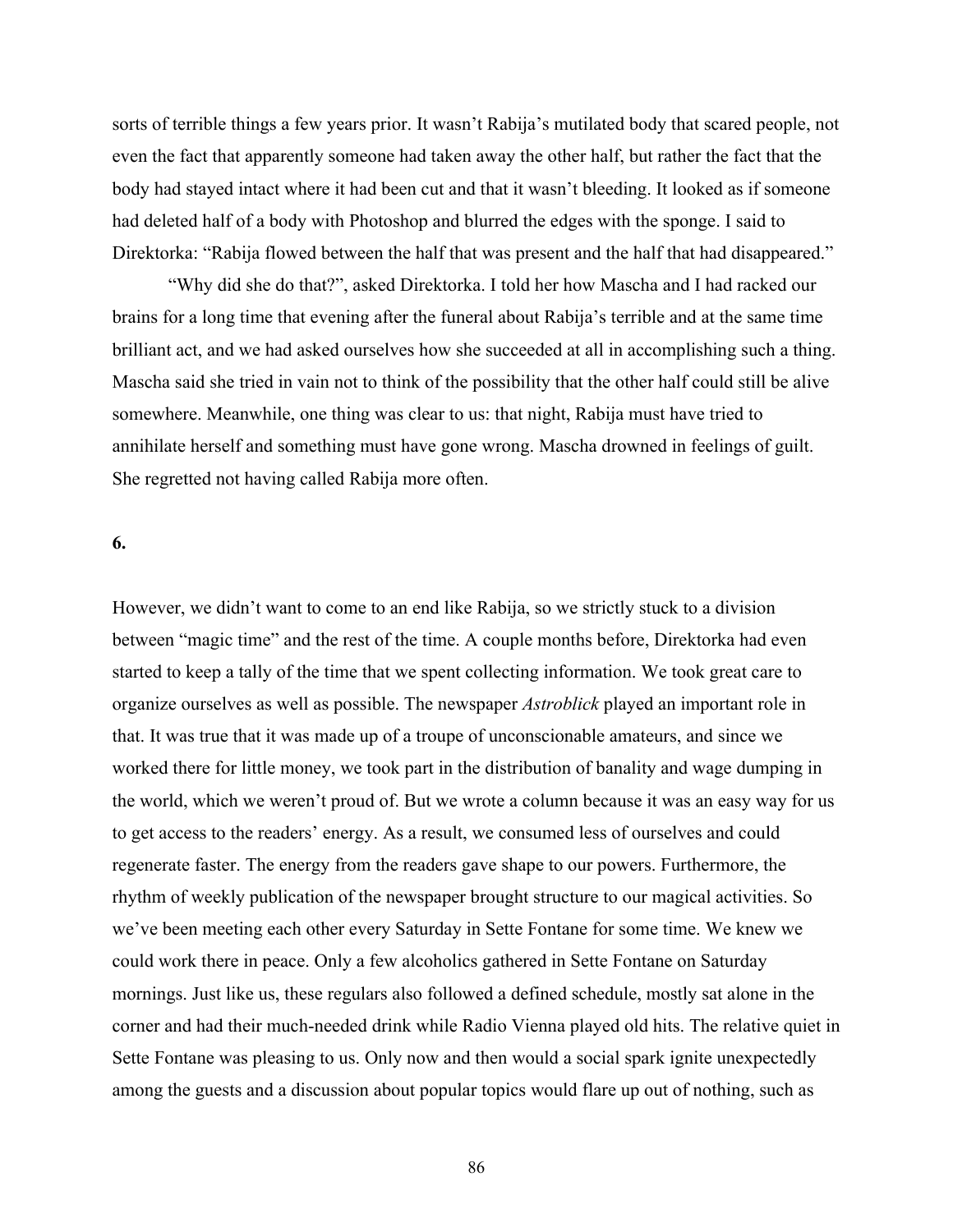questions about human nature or about the condition of woman. This also happened on that fateful Saturday at our meeting which was disrupted again and again. The older woman with the yellow poodle, who always sat at the window and drank an extra mild spritzer, let everyone that was there know that it was terrible to be old. "At any time, I would exchange old age for youth without giving it a thought," she said. Immediately, the waiter gladly took up the topic and noted: "Be happy that you're a human being and not an animal. The human being is a wonder. The human being can spend up to ten years in prison unharmed. But if you cage an animal, do you know what happens then? Then it dies. But the human being doesn't die."

"What nonsense," I thought, but no one reacted. The disputes in Sette Fontane were mostly comprised of statements randomly thrown about and no one ever tried to bring the confusing heap of claims into conversation or put the lines of argumentation to a test.

The waiter's comment served as a cue for Direktorka. She said: "Look at us. We are no longer young, our eyes don't sparkle anymore. We are no longer capable of dreaming. Recently, more and more I have the impression that this city certainly keeps me in a relatively good condition, but I kneel with my face to the wall and everyone passes me by and pretends not to see me." I said that nowadays, people everywhere feel the pressure of their own fate and have no capacity to acknowledge every passerby on the street. But Direktorka said: "Sure, you had no luck in Berlin, but I know people are much more open there. I have thousands of examples of that." Mascha and I exchanged sympathetic looks. We didn't know what we were supposed to say. It wasn't in our interest for Direktorka to move away. The first pale sun of March shined in through the window, it was a weak and miserable sun, but nevertheless we thought that still, this would always be better than absolute darkness. The woman with the poodle smiled. She was happy that nature was stirring and that she herself would be witness to another spring.

Coffee house disputes were nothing unusual in Sette Fontane, but we had never participated in one before. However, this Saturday decided not only the fate of some Viennese citizens but also ours. We were forced to put our attitude toward ourselves and toward the coming times to a test, and that exhausted us. We ordered beer. In the year I'm talking about, it was hard to be happy about anything and that was due to the weather, among other things. It was constantly raining or snowing, feathers got wet, plans thwarted. The domesticated nature in the Natural History Museum awaited its visitors. Spring in Vienna bore no similarity to spring in Belgrade, which Direktorka and I loved more than all other seasons. Here, it was windy, and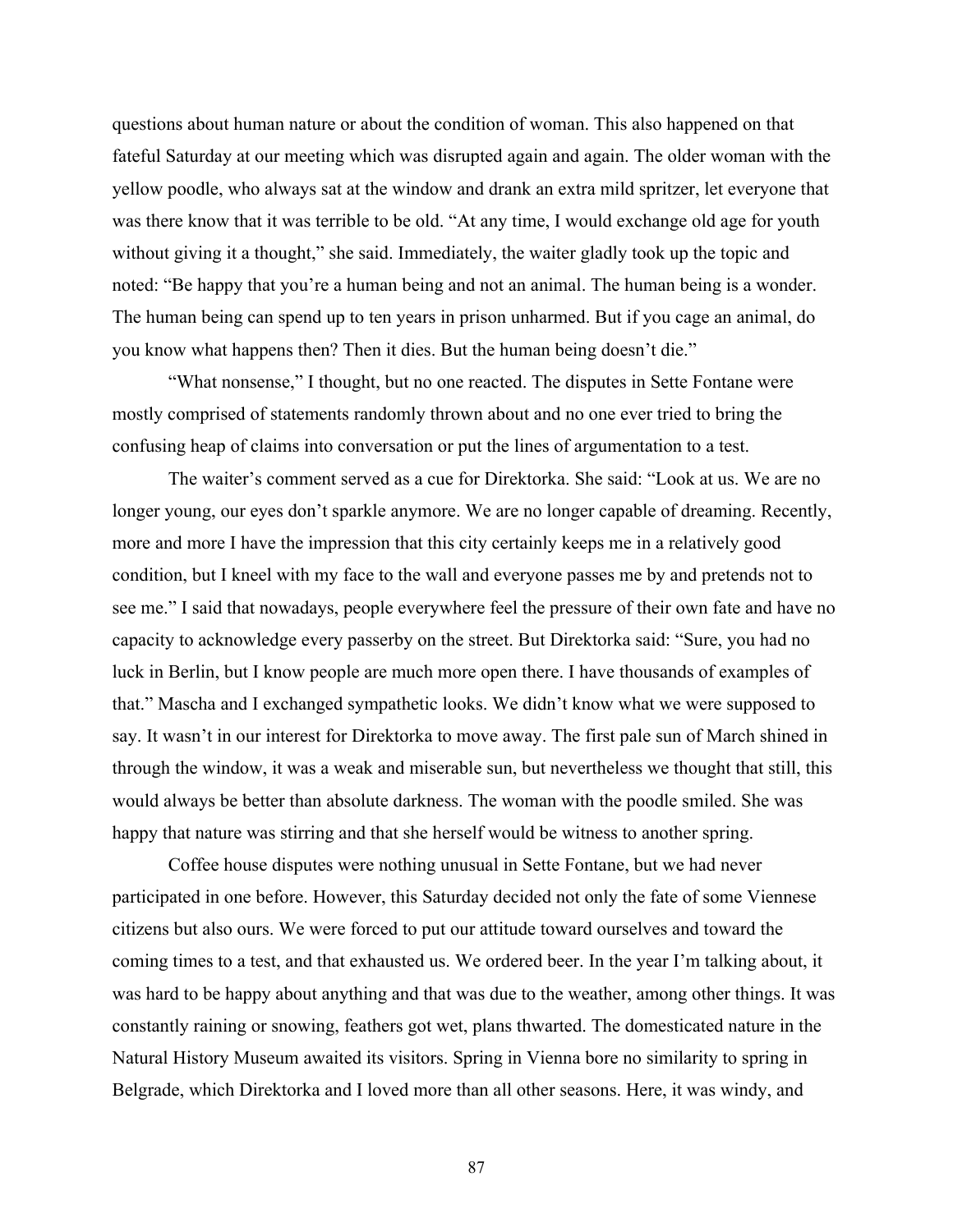everything that you could see or experience was unpleasant. Life happened in closed rooms. You drank in nature in the form of natural juices. Nature gave energy and took it away again. Everything was damp. People bummed around in the dungeon of nature. I sensed a grim future. Depressed by such thoughts, I suddenly felt the urge to take part in the conversation with the few guests in Sette Fontane. I said even in nice weather, I would only be happy to a certain degree: "If the wind stops, if the birds come out and start to chirp always the one and the same song, then the flowers open up and emit their scent, the people become nicer and fall in love, but I start to sneeze and cough." I said I loved nature. "I adore nature," I said, "but I don't tolerate it well. I have a lot of allergies, and most of the time I'm not in the position to sit relaxed in the grass." I raised my beer glass and drank to the diseases of civilization, and everyone there joined in. As Direktorka saw how the tension that had built up during our meeting fell off of me during the interaction with the other guests, her opportunism enticed her to join in on the conversation. "I love nature," she said, "but I don't underestimate it. Before I sit on a park bench, first I always check which tree the chestnuts fall from and where the wind is blowing from. In nature, you have to be careful. In order to be able to enjoy it, you absolutely have to pick a good spot. You have to approach nature strategically and only take the best of the best. You'll never find me in mud, in dirty water, on hot sand or anything like that." Direktorka raised her glass to toast, and Sette Fontane followed her submissively. "Considering what you just said, I don't understand why you would want to move to Berlin under uncertain circumstances!" said Mascha and added: "In contrast, I think that it is absolutely necessary to wade in the mud, to jump into the river and to stick your head in the snow. You have to wear yourself out properly and expose yourself to disgusting substances. You have to steel yourself in the wind and cold. Only in conflict with nature can human beings gain control over their own body and convince themselves that their blood is flowing and their muscles tense and relax. You have to ride horses and eat cows!" Mascha said, "Cheers!"

"To eternal love!", the waiter threw in.

"To security," I added a little bit quieter and continued the conversation at the volume of the table. "Look at this woman with the poodle," I said quietly to Mascha and Direktorka. "She's an alcoholic. The waiter tops up her drink with water because her bladder fails whenever she drinks too much. She isn't rich, and she doesn't seem happy, but I am convinced that she doesn't suffer from the same fears we do."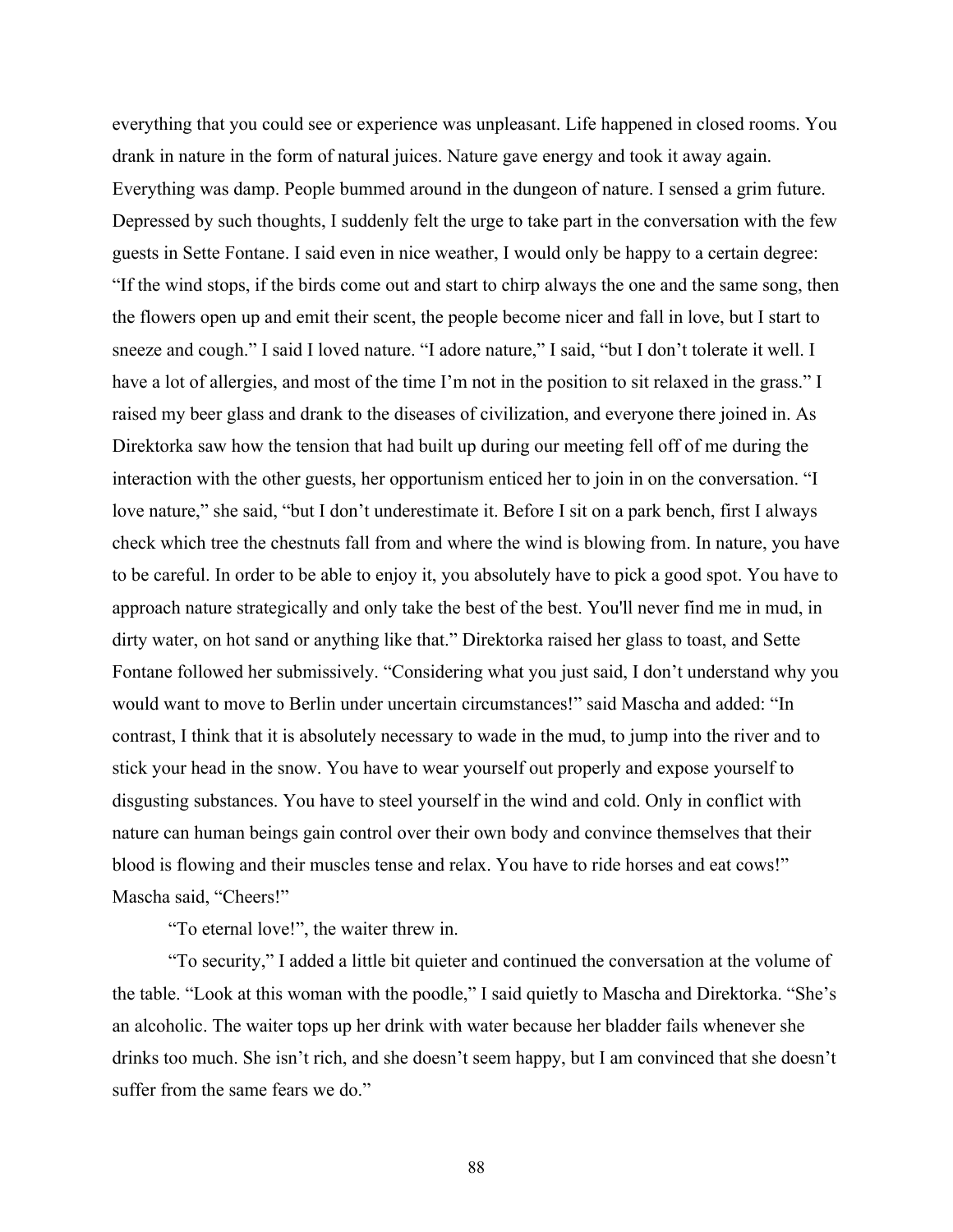"We lost trust in the ground under our feet early on, so our steps are always unsure," Mascha confirmed. "We have no confidence in the earth we are standing on, and also not in the language we speak," added Direktorka. "In the blink of an eye, we could lose our life," I said. And so on.

## **7.**

On this special Saturday, we behaved more and more undisciplined. In addition, we smoked cigarettes and had alcoholic drinks. When we looked at the clock the next time, it was already evening. We had never stayed in Sette Fontane for so long. We had been convinced that only a small group of professionally drunk guests sat here from morning until night, but as the dark gray poured over Siebenbrunnenplatz and transformed the whole area into a shapeless, homogenous mass, the coffee house gradually filled. While the waiter emptied our ashtray, we asked him if it was like this every Saturday, and he said that quite a lot of people were there today because of the concert. I took a look at the bar and saw that in the meantime, a worker had appeared in Sette Fontane that we had never seen before this evening. The waiter was friendly and excited because the restaurant was well attended, and since he wanted to win us over, he pulled up a chair and took a seat in our private corner in order to tell us, quickly and in confidence, the story of the musician who had his monthly solo show in Sette Fontane today. The waiter said this man hunched over in the wheelchair, who had just been pushed by someone in the direction of the stage where his bags and his guitar waited for him, had previously been a considerable star. "Little Joe Licht," he said. "Maybe you've heard of him." The waiter explained to us that he didn't agree with the often-quoted wisdom that he who gives is happier than he who only ever takes, because the case of Little Joe proved exactly the opposite. He said the story of Little Joe's decline was nothing other than the story of a parasite and its host. "The parasite feels better than the host while it drinks his blood!" Little Joe had always dreamed of one day being carried away by the big wave of the  $\ddot{O}1^{21}$  Blues audience and climbing to the top of the music scene, but instead he was sucked dry by a single fan in the middle of his ascent. The waiter said it was told that in the beginning the fan, who was known by the nickname Gollum, had won over Little Joe with compliments and a profound expertise. As an artist who wanted to

<sup>21</sup> Ö1 stands for Österreich (Austria) 1, a popular radio station.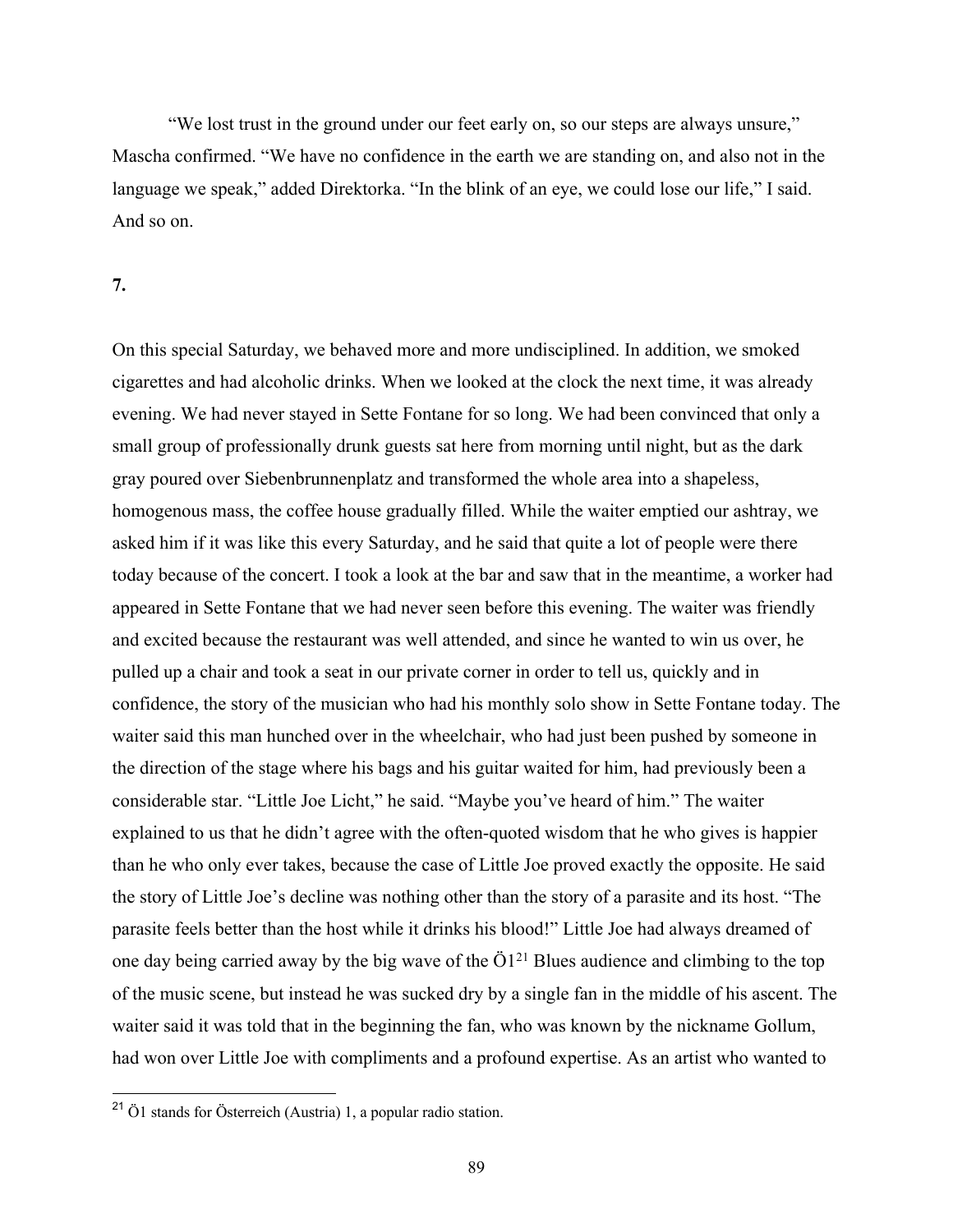get feedback like so many other artists, Little Joe initially liked the idea that there was someone out there who was ready to go to every single one of his concerts and listen to every single interview. It only got complicated when it turned out that Gollum went much further in his thorough critical reception than Little Joe could have ever imagined. "Imagine you all are the musician," the waiter said to us, "Gollum buys every single, listens to every song a thousand times, saves clippings of newspaper articles, follows your appearances in the media, reacts to every recommendation. At concerts, he stands right in front of the stage and writes down the order of the songs, records the announcements and addresses to the audience. Now imagine he owns hundreds of those notepads, nothing evades him, not even the smallest mistake. Maybe you would also like it at the beginning, just like Little Joe did. Maybe you would introduce him to your friends and give him the status of a VIP fan. But with time, his persistent presence, his notetaking and questions would bother you. The knowledge that after every concert you would receive a letter with a list of mistakes and corresponding comments would probably cause stage fright and exhaustion, just like it did for Little Joe. And maybe you would eventually turn into alcoholics of a disgusting degree," said the waiter. "Although Little Joe eventually banned Gollum from showing up to his concerts and he stopped opening Gollum's letters, Gollum still came persistently and patiently wrote down everything for such a long time until one day, at a poorly paid mini performance in Café Industry that he had done out of pure politeness, Little Joe came up to Gollum and requested access to the data that was in the white notepads in Gollum's apartment, about an hour away from Vienna. They took the first train of the morning, and when Gollum subsequently opened the door to his private museum, Little Joe went pale. He took a lap through this temple where all items were dedicated to him, Little Joe: records, newspaper clippings, copies of mailed letters and response letters, notes about concerts, music quality and performances. Suddenly it became clear to Little Joe that everything in this house stemmed indirectly or directly from him. Little Joe realized that first and foremost, his whole career up until now was feed for Gollum's museum, a forced gift to the voracious person who stood before him with outstretched arms, ready to receive even more. Appalled by the realization that everything that he created would sooner or later end up in this jam-packed hick town near Vienna, he tried, at least for a moment, to reverse the direction of flow of intellectual property. He said: 'How would it be if you did something for me for a change? Make me a coffee, recommend a movie to me. Show me something you wrote or painted.' However, Gollum wasn't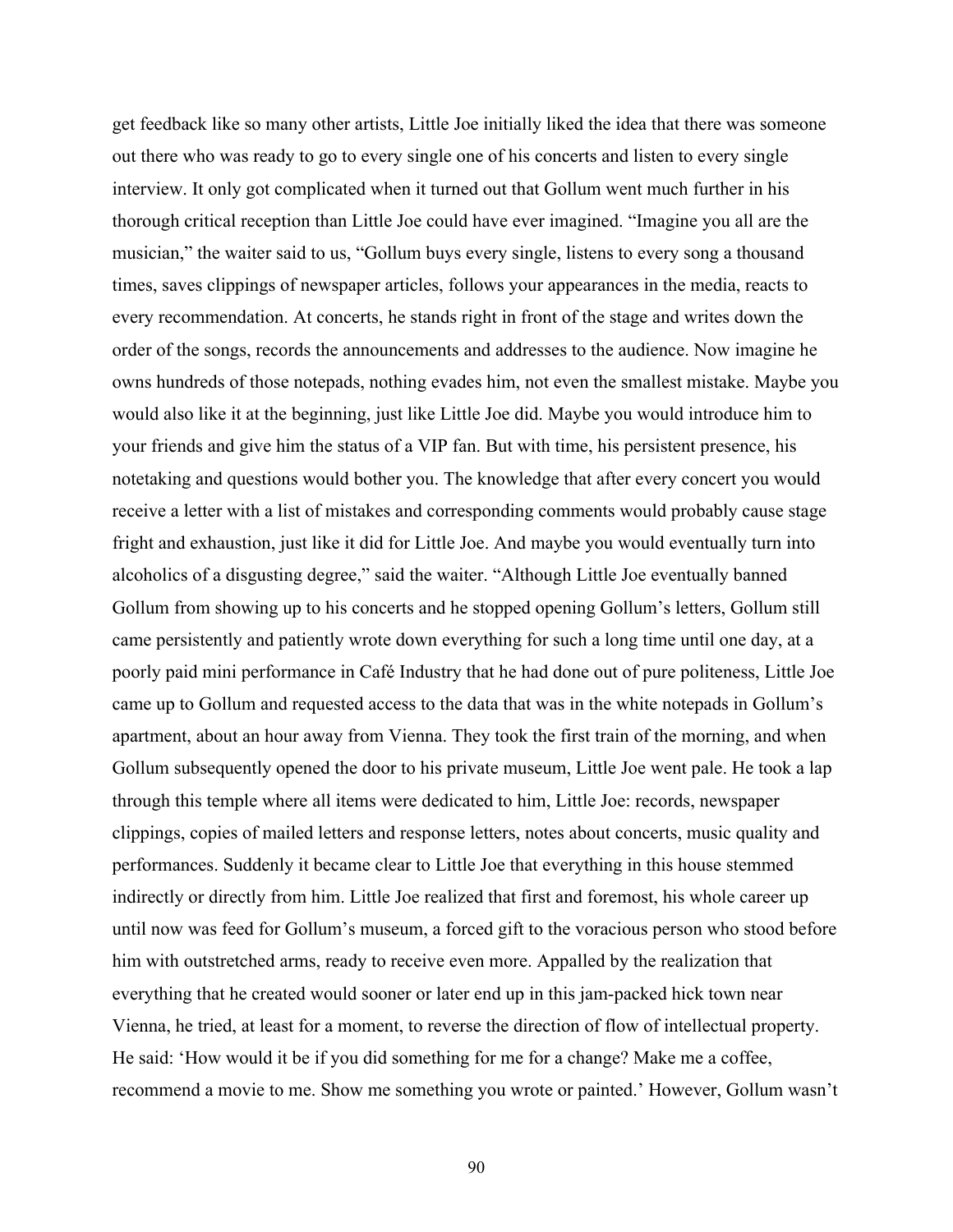interested, he said: 'Given our relationship, it goes without saying that everything flows from you to me.' He smiled and added: 'Always to me. Never to you,'" the waiter said, and added that it sent ice cold shivers down Little Joe's spine, that he immediately lost any semblance of superiority and became aware that he had slaved away for years for a lunatic. Direktorka asked why he didn't call the police. "He did call the police," said the waiter, "he even got a legal restraining order. But after that, depression came over him, and he started to deteriorate. That went on for a long time until eventually, he stabilized. In the course of this whole process, his long-time girlfriend left him, but eventually he reigned in his ambitions, he adjusted himself to new conditions, and it seemed as if things would take a turn for the better. The story could stop here if Gollum hadn't appeared again and dealt one last blow." "For goodness' sake," said Mascha. "Gollum managed to sneak up to Little Joe at the Blues Summer Festival in Goldegg. He asked him why he hadn't opened his letters, and then he said: 'I would like to introduce you to my wife.' You have three guesses for who this woman was," said the waiter. "We don't know, tell us," I said. "It was exactly that long-time girlfriend of Little Joe's who had left him earlier," said the waiter. "With that, Gollum had dealt the last blow, and from that moment on, the musician Little Joe only existed as Gollum's slave. Now Gollum organizes smaller performances in Viennese coffee houses for him and finances his alcoholism. He is his manager and critic at the same time. It wasn't hard for him to move to Vienna to be at his victim's disposal around the clock," said the waiter and winked at us. "But stay for the concert. Little Joe is my favorite musician."

We weren't sure if we had correctly understood the story. Direktorka and Mascha thought that the waiter was none other than Gollum himself, and I also had the impression that he was somehow involved in this story, but the interpretation by the other two still seemed to go too far to me. Apart from that, the answer to the question of whether the waiter was Gollum or not was by no means high on our list of priorities. We drank beer and listened to the concert. From time to time, the waiter went around with a black hat and asked for a small contribution for the artist. Suddenly, Sette Fontane had become something between a club and a nursing home. The restaurant was crowded and filled with smoke. Completely different from the morning Sette Fontane we knew. We had landed in the middle of a Saturday evening party of false teeth, cigarettes, family dramas and of advanced alcoholism, but it was a real pleasure, and we let ourselves be carried away. Direktorka tried to convince Mascha to ask for a song as the covers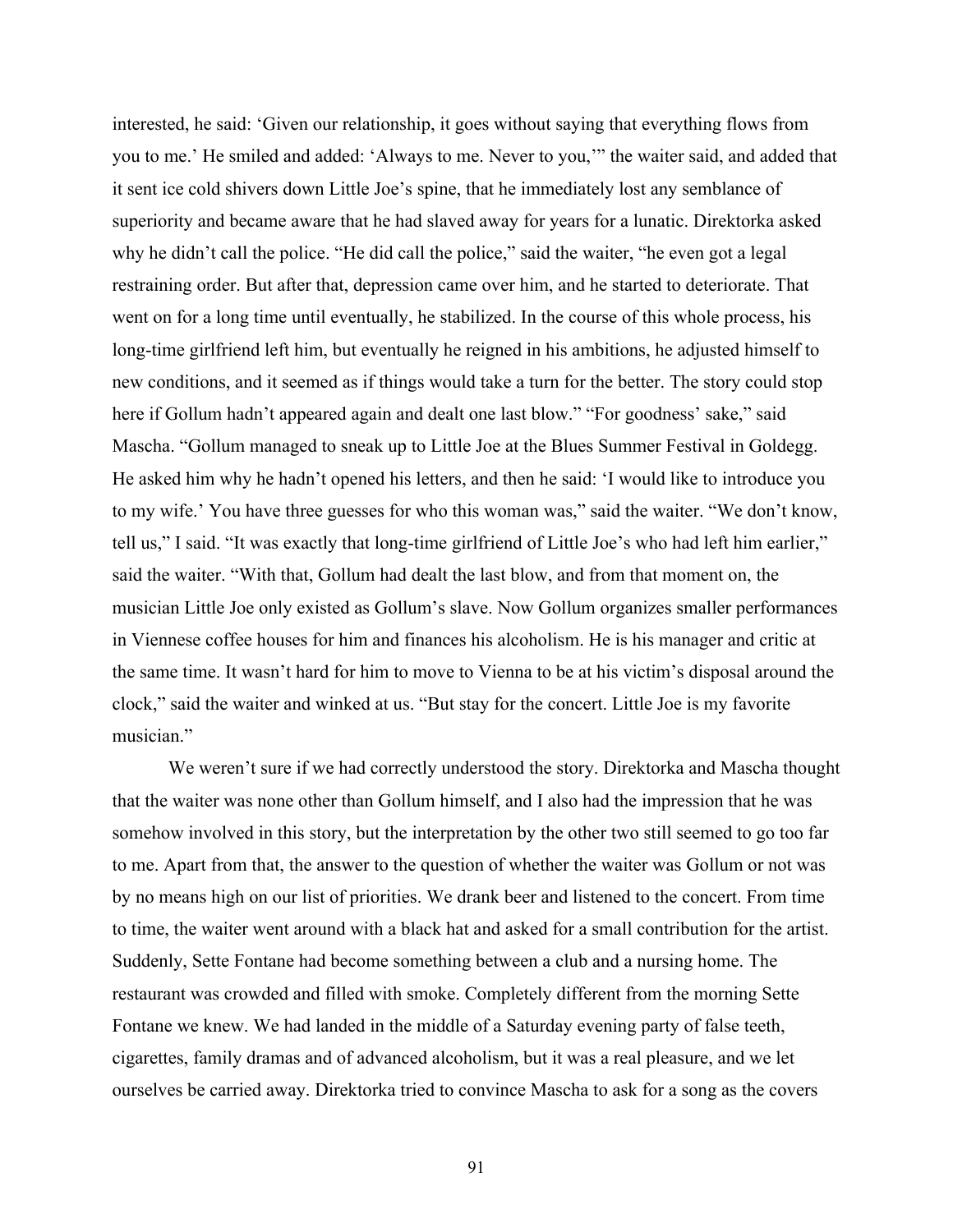came up next, but Mascha didn't want to attract attention. "This evening has definitely gotten out of hand," I said, mostly to myself. I became increasingly uneasy. The whole time, a line from a song we had learned in first grade of elementary school whizzed around in my head. Pigeons circle around the school. They spread out their wings and look through the window. Pigeons circle around the school. They spread out their wings and look through the window. Pigeons circle around the school. They spread out their wings and look through the window. Pigeons circle around the school. They spread out their wings and look through the window.

Through the noise of the guests, the loud music and the clinking of glasses, dull beating sounds gradually made their way to us, almost unnoticed at first. Direktorka was the first to realize that the sounds came from outside, as she turned to the window and saw a pigeon smashing against the windowpane and falling to the ground. Then another bird. Direktorka pulled on Mascha's sleeves and pointed at the window. One after the other, the pigeons flew into the windowpane. Mascha said it was a classic suicide action of pigeons. She pulled me aside and said: "See what you've done here!" Mascha pointed at the windowpane with the greasy bird imprints. "Can't you ever relax?", said Direktorka. I went to the window to see what was up. Dozens of injured animals were lying on the asphalt around Sette Fontane.

I knew these birds all too well. Since I was little, I constantly heard their scratching and cooing somewhere, and I could never predict what they intended to do. Often, their methods were cruel and self-destructive. They laughed with their dirty beaks. They wore rings on their feet. Their feathers were wet. Their heads were sticky with mud or gasoline. They were ready to kill for a breadcrumb. They had no home. They lost their feathers. They didn't decide what to eat, but rather who to shit on. They hated people but couldn't do without them. They always walked back and forth on the sills of houses, and if they sensed the presence of a weak or nervous person, they flew into their apartment.

Mascha and Direktorka correctly assumed that pigeons flying against the windowpane was directly connected to my tension, and that the accumulation of bird bodies would only stop if I calmed down.

Quiet please. Burning & looting. A moment of peace can and will save the world. Hemp museum, hemp parade. Freedom, health, justice. Plunge into the world of consciousness, learn more about yourself and gain different ways of entry to the inner world which is full of peace, fortune and happiness. To solve one individual inner problem means to solve hundreds of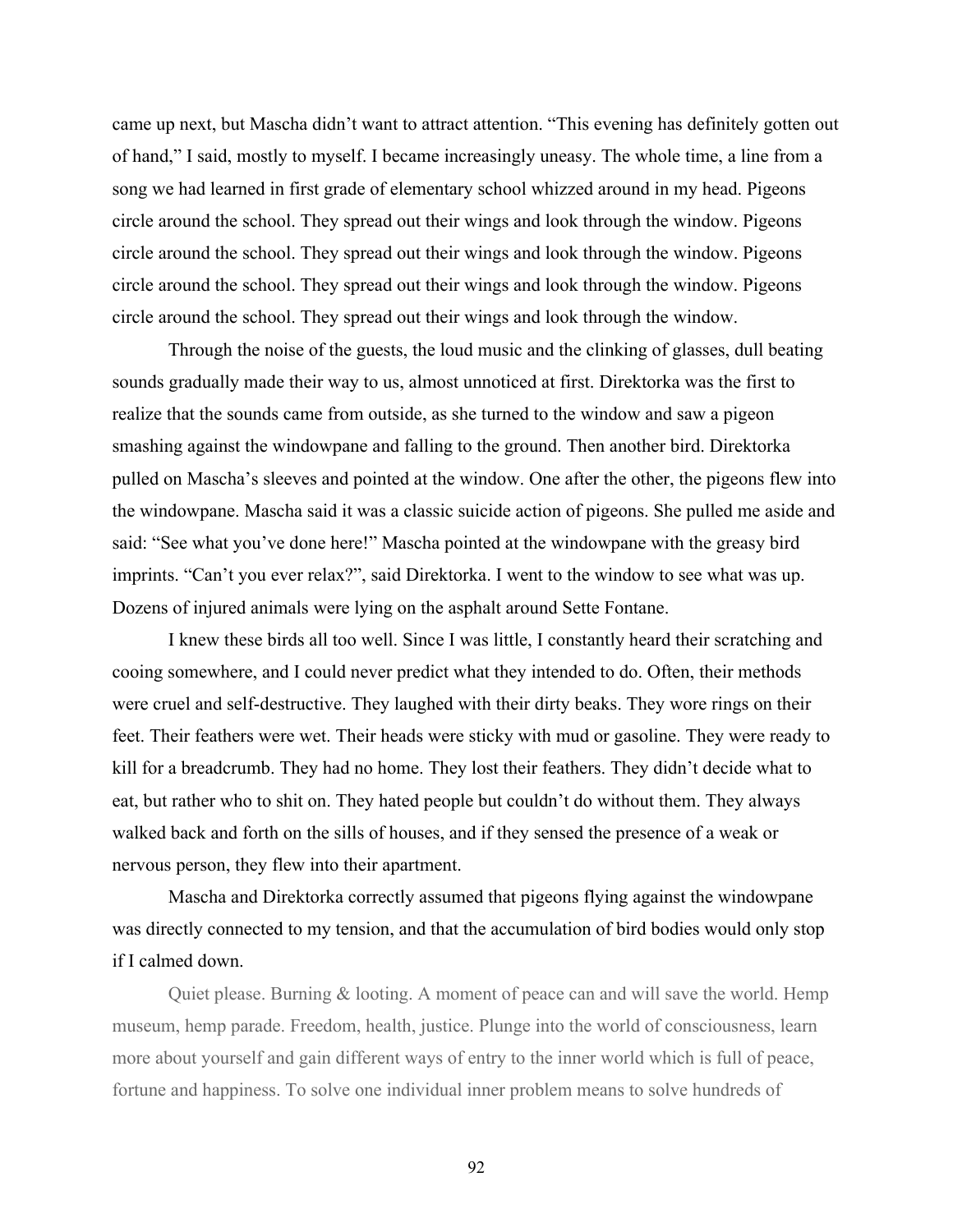external problems. Actively shape destiny. Melodies full of peace and love on west and east instruments. There is no impossible. Who am I really?

I admitted that despite the party and the good mood, inside I was foaming with anxiety out of fear that we would let ourselves go beyond all boundaries and in doing so, forget the remaining points of the agenda. I wanted that Saturday in Sette Fontane to be of decisive help so my life as I knew it so far would not go on endlessly. Furthermore, my proposal demanded a lot of courage, and I wasn't ready to prolong my agony until the next meeting. Direktorka and Mascha knew that the situation with the pigeons could only get worse because once the wheel of anxiety and dissatisfaction was set in motion, I was no longer in charge of the situation. I was no longer able to stop the pigeons. The question of where my extremely poor stress management and the accompanying supernatural phenomena came from was a waste. It was completely clear that everything that wasn't right with me came from Belgrade. I grew up there, my brain malformed there.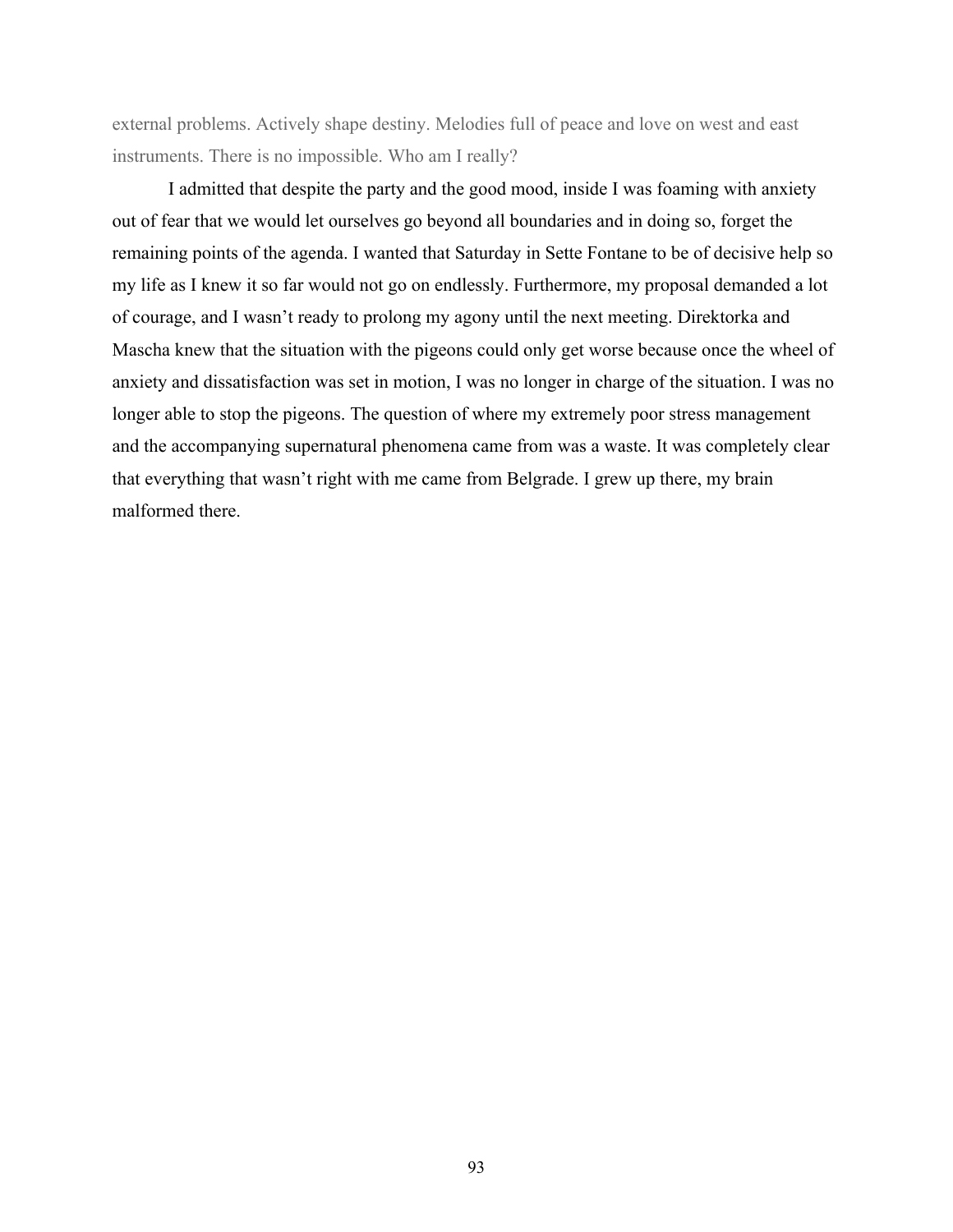#### **Part 4**

## **1.**

I still remember that when I left Belgrade, the city looked like a gray cow pat that was ripped open with steam rising out of it. Puny souls, capable of unending contempt, fought out their battle in the cracks of the cow pat. The noise of the city neutralized any stirring of the conscience to interfere here. From the bus on which I was fleeing to Vienna these many years ago, I looked back, exhausted, at what I left behind, at run down houses and at women who had forced themselves into clothing that was too tight. The stronger hit the weaker with baseball bats. Like snakes, people were judged by the skin they covered themselves with and by the poison they spat. That day, I had left hell, but hell would never leave me. For the rest of my life, I'll carry the Belgrade organ, a little sack of green poison, in my throat above my voice box, which I constantly check because a lot depends on its size. If the little sack swells, the pigeon activity increases. Should the little sack burst open and the poison flow out, the slaughter would start again, but I don't think that it will burst. The times when the little neck sacks burst in droves are over. Circumstances changed. I could convince myself of that when I travelled to Belgrade a couple years ago to get things out of the apartment that my family had lost in a 10-year lawsuit against the state. I had gone to Belgrade just to check if there was still anything worth keeping in that ugly pen for people where I had spent my childhood, and as soon as I entered the apartment, I recognized the scent of childhood, a mixture of Domestos detergent and stale dust, and this scent revived old, forgotten allergies. My eyes watered, a clear liquid ran from my nose. It looked like I was crying. I went through the living room, the bathroom and the other rooms, and since I couldn't find anything that was important to me, I decided to smoke a cigarette before I said goodbye for good. On the crowded balcony, my foot bumped against a light object. I looked down and saw an old metal bowl covered with dried, petrified bird droppings. One glance into the center of the epidemic on the balcony of my childhood, which had once been encircled by swarms of pigeons, one breath of the fumes from the encrusted bird droppings was enough, and memories of my grandmother Marija were rising within me, they arose like thousands of soldiers in an epic movie, from all sides, with waving flags and corresponding music. The dry scent of the bird droppings in my nostrils abruptly catapulted me back into another time when the shit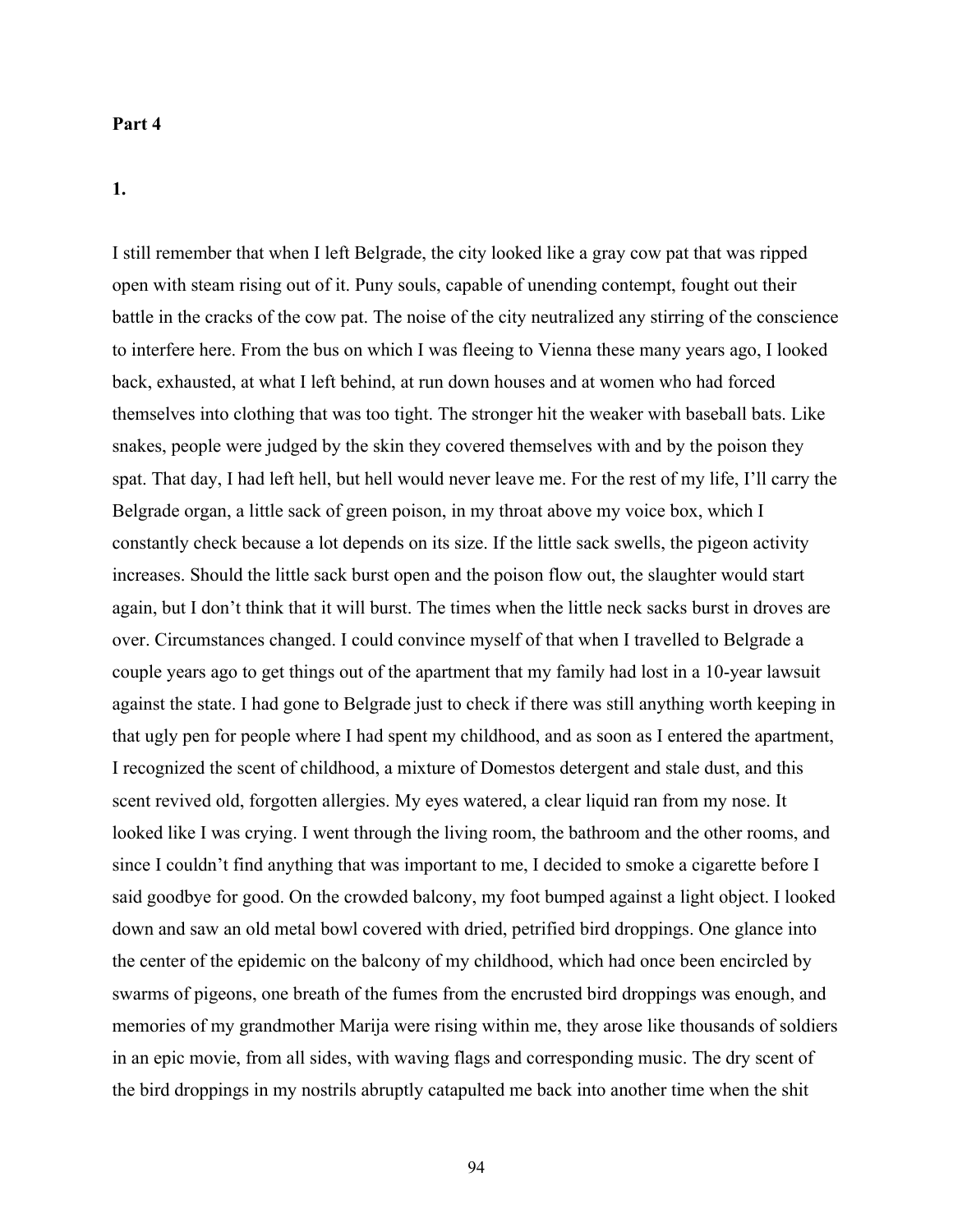was still fresh and floated on the water near the soaked bread in Marija's bowl on Marija's balcony. I even saw Marija herself with a broom in her hand as she talked to a bedraggled looking one-legged pigeon and sent it off to destroy the neighbors. "Coo coo coo roo. Get rid of the bastard. Annihilate Miletić." I can't remember the whole phrase anymore, but I also can't remember Miletić, so I can assume that the annihilation worked.

When I turned 11, Marija gave me a gold chain as a gift and invited me into her room where I had often sat and played with colorful strings, she served me a cup of coffee as a sign of my initiation, and began to teach me everything that a young girl, a young woman, a woman, a future grandmother should know. From then on, we practiced sewing and unravelling, lightning and annihilation, every day after lunch in her room. To her regret, already in the first days it turned out that I had no patience for tedious needlework, I didn't like to sew, and I was disgusted by the pigeons. She gave me a lampshade to embroider, but I didn't finish the job. She instructed me to summon the pigeons, but the pigeons didn't listen to me. I was far from lightning and annihilation. Every day, I sat on Marija's chair and reluctantly poked into material with a needle and repeated the phrases for calling the birds. At the beginning, Marija was patient. As far as it was possible for her, she took great care to explain the rules to me and impart her experiences, but my condescendingly indifferent facial expression regularly drove her crazy. She slapped me because I had forgotten to close the window and the pigeons had hurled themselves into the apartment. So I broke off any cooperation with her because violence was out of the question for me. Nevertheless, thanks to Marija's lessons, the basic principles of annihilation were burned deep into my consciousness, and when I was about 18 years old, I patiently started to experiment in the privacy of my room for weeks, and in doing so rather unintentionally set the magic free. Since then, it has taken off.

Stella's magical legal age. Magical holidays. Magical trips through the city. A short history of witchcraft. The Wizard of Oz. The nephew of the wizard.

While I was smoking, I thought about Marija and her magical powers and thought about how they compared to Rabija's. Hadn't Marija's magic powers also occurred as secondary symptoms of insanity? In contrast to Rabija who had visions and liked to have conversations with herself, Marija was mean, devious and senile. Ever since I had known her - although she was my grandmother, which means she was already an old woman when I got to know her - she preferred to talk to pigeons rather than people. For some reason, her powers worked best with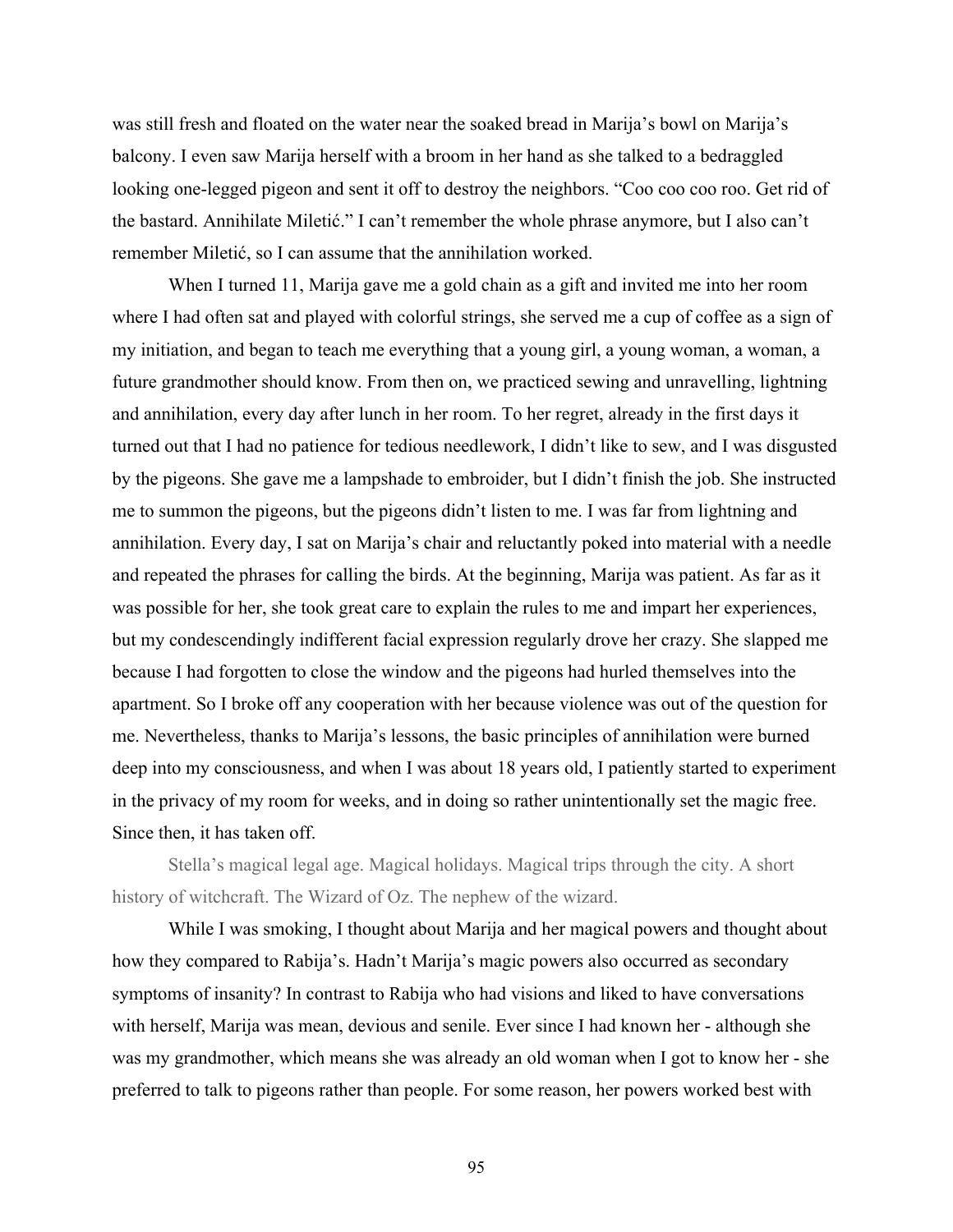injured birds that were missing an eye or one of their four toes or even a whole leg. She called them her little invalids. She was gentle towards them, while she was cruel towards people. Even after her death, up until our fateful intervention it could happen that I would sense her malicious glance burning into the back of my head. For this reason, among others, I hated pigeons. I constantly feared that some of them could be at Marija's service and follow me to cast an old curse. Of course I didn't have any proof that they had cursed me, but I had good reasons to assume it was so. However, one day she committed the error of forgetting that she was human and jumped from the twelfth floor.

#### **#Belgrade**

It was summer on the streets of Belgrade. The people of Belgrade drank Aqua Vita and moved toward their future. The ministry for culture, information and information society ensured that Cyrillic script and the patriarchy were not getting lost along the way. Many people were coming down with sciatica, lumbago and rheumatism, visited chiropractors and physical therapists who straightened the spine and joints, calibrated blood pressure and treated them for chronic fatigue and exhaustion. Talented self-educated people resolved all pains, strains and blockages. Foreigners rented rooms for 10 Euros. The association everyonetokosmet.net organized trips to Kosovo and Metohija on the occasion of the holiday Vidovdan. The meeting place was the Church of Saint Sava. The travelers brought shampoo, soap, toothpaste, toilet paper and razors with them for the families in Kosovo-Pomoravlje. The travel group looked at monasteries and went to masses for Vidovdan. People crowded onto the bus because the number of seats was limited, and the trip only cost 25 Euros. It was summer. Chic, shock, baroque. New Belgrade was on the outskirts of the city. Former good students were employed as translators. On the bank of the Danube, cultures overlapped with each other and merged together (in the course of a romantic bullshit) into a majestic European network. The people of Belgrade loved the Danube because it was the fateful river of European unity. On Saturdays and Sundays, the people of Belgrade drank coffee near Princess Ljubica. The underground Belgrade held many secrets. Absolutely no one worked on Sundays. Smoking was prohibited. A statutory fine had to be paid for violating the prohibition. But at the same time, smoking was also allowed. Smoking was allowed and tired people drank energy drinks. Certain groups claimed they would operate in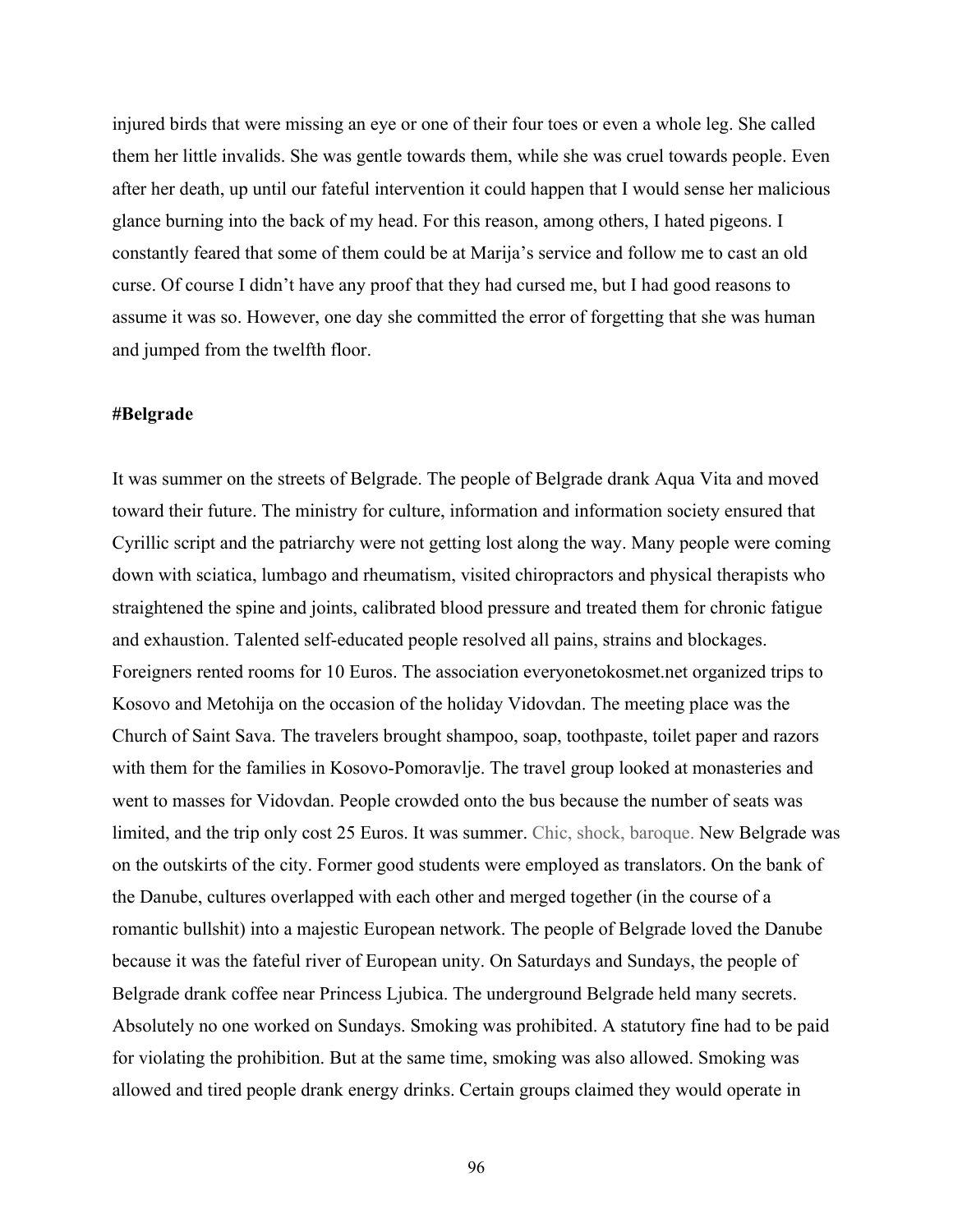service of the people. OZNA. The people of Belgrade had been trying for decades to move back into the center of happenings, but they didn't succeed. They pushed and schlepped through the United Regions of Serbia looking for work. The river carried away pension funds. The people dragged their life along with them like a stubborn horse. Smoking was allowed. Smoking was prohibited. A lot of things were somewhat allowed, and others weren't. Beer was intended for larger groups. Strike blockade barricade. The people of Belgrade donated blood and made their day as well as those of others better. Every day except Sunday. The highways of Serbia. The people of Belgrade looked for each other on Facebook. They took the greatest care to belong to the 99% and dreamed of Hugo Boss. They dreamed of success. They were ready to buy sports in a bottle for a hundredth of the power that drove Xabi Alonso's game. Public lighting shined for all citizens of the city, even for those who pretended to live in 1389. People took blows from life and said next next next next next next next next next next next next next next next next next next next next next next next next next next next next next next next next next next next next next next next next next next next next next next next next next next next. Ostoja transported pianos. Many wished for a society without police. The unemployed and the poor were unofficially banned from public squares. The candidate Nikolić didn't want to preside over the party, but rather over the citizens. Nikolić was running for the office of the Serbian President, and many hoped he wouldn't win. The people of Belgrade rented apartments in the city center. Sometimes it seemed like everyone was equal. Not everyone found pleasure in the anachronism of the movement Dveri<sup>22</sup>. That year, Serbians were still eternally grateful to Prince Mihail M. Obrenović III. Anna wasn't there. Perversion. The brain tumor grew further. Benign or malignant? Neca loved Ljuba. All twats from Belgrade were the same. You know, I know, in reality no one knows. The people of Belgrade promoted different ideas. Off with the Nazi's head, tear the fascist's spine out! Zorana <3 Milica. Aleksandar Vulin ordered a budget breakdown, he wanted everyone to live and believed that the worker was no slave and the farmer was no servant. He led the brave and the decent. The socialists had a movement. Belgrade was destroyed by pests. Belgrade was clean. www.iluzija.org. People drank beer and listened to voices from the sewer who called to them: Mobilization for all Serbians! The Serbians traveled to the past, to the year 1389. Some kind of future lay ahead for Serbia, one hundred percent, but that was no reason for optimism. On the international day for environmental protection, the entire population of

<sup>22</sup> Dveri is a right-wing political movement in Serbia.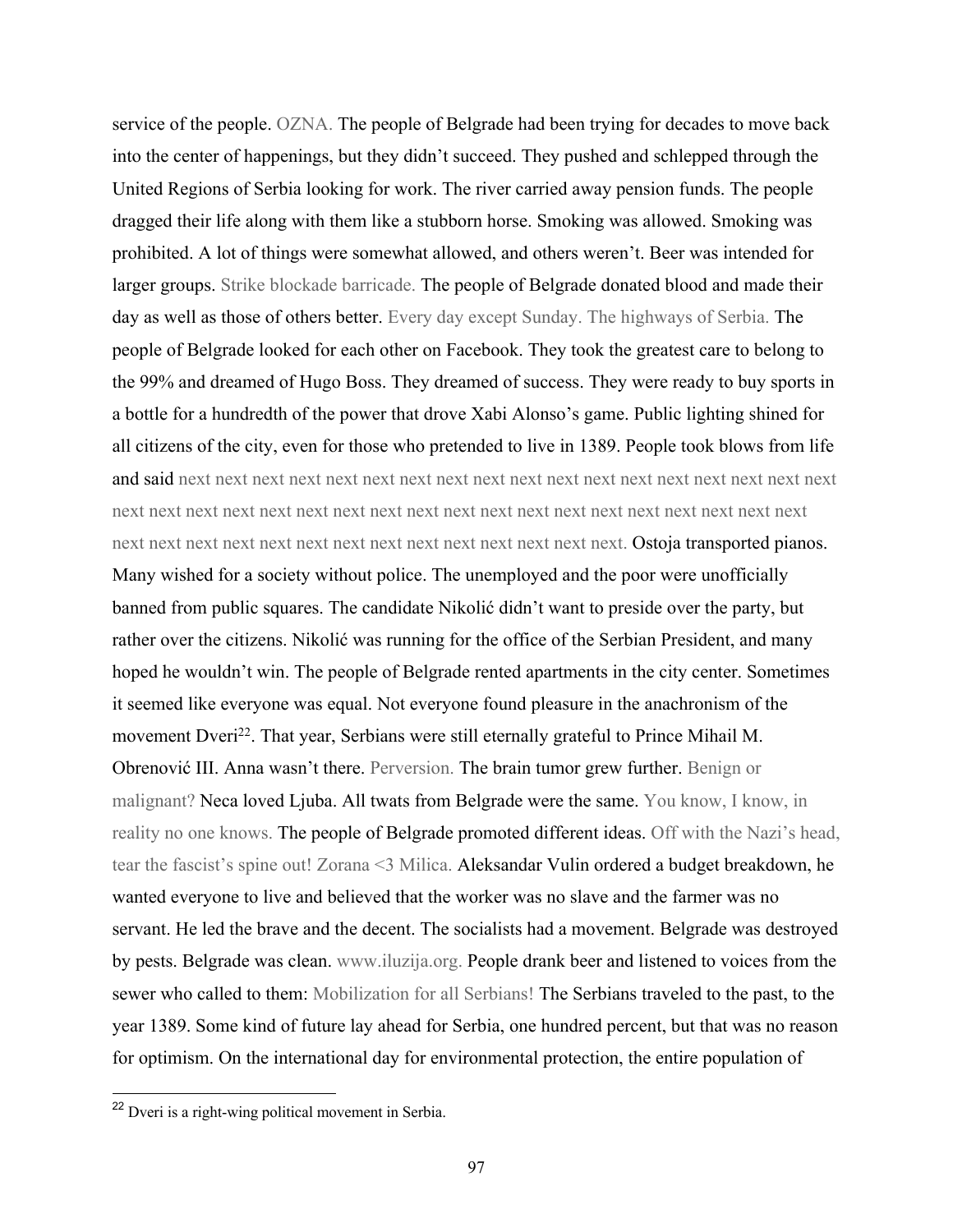Serbia protested for a Serbia without genetically modified organisms. In addition to vanilla and chocolate, the most popular ice cream flavors among the citizens were hazelnut and coconut ice cream, with cinnamon, nuts and almond slivers. Buildings became palaces and vice versa. Tschetniks were ultra, the Komercijalna banka<sup>23</sup> closed in on customers as much as possible. Special offers fled the city. The ban on putting up propaganda material and spraying graffiti looked more official in Cyrillic script. People purchased old textbooks to sell them again. Company employees were employed in companies. Brain damage firm. Thank you for existing. People had low chances of winning small prizes. Invite your friend to the team and win a prize together with them. 444 people from Belgrade were lucky this year. Telephone booths still stood on the Republic Square. People took the telephone books in their hand and chose the police number, 92. They called the fire department at 93, rescue services at 94. At 987, they called the towing service, at 977 they reported disturbances of telephone devices, at 988 they called information. The woman of today could find nails, hair removal, massages and lasting French manicures all under one roof. That year in Belgrade, you could buy an ice cream that could be peeled like a banana. The people of Belgrade 1.) nibbled, 2.) peeled and 3.) enjoyed. Everyone gravitated toward the east. Aggression was a rare thing. Partizan was a soccer club. Dictators Serbian independence province 1389. In May of that year, the citizens of Belgrade supported the night club Povetarac. There was the possibility of preventing tar from penetrating into the lungs without interfering with the pleasure. Filters stopped the tar and cooled down the smoke, which didn't change the traditional, wonderful taste of the cigarette. In accordance with the official statistics for this summer, it was incessantly 86 degrees Fahrenheit. People talked about the hours of birth of modern nations. Ceca was a milligram diva. Pocket size pets were in fashion. Life was a riddle. Students learned more and more easily and quickly. Everyone else steadily forgot with the help of Stomaklija, Rubin or Manastirka liqueurs. Vojislav Koštunica tried to sell his book about human trafficking with the title "Why Serbia and not the European Union?". Passengers on public transportation were obligated to register their luggage if it was worth more than 4,000 Dinar<sup>24</sup>. Success went hand in hand with a large coffee. Smoking killed. Smoking killed. Smoking killed. Smoking killed. Smoking killed. Smoking killed. Smoking killed. Smoking killed. Smoking killed. Smoking killed. Smoking killed. Smoking killed. Smoking killed.

<sup>23</sup> Komercijalna banka is a Serbian bank.

<sup>24</sup> The Dinar is the currency of Serbia.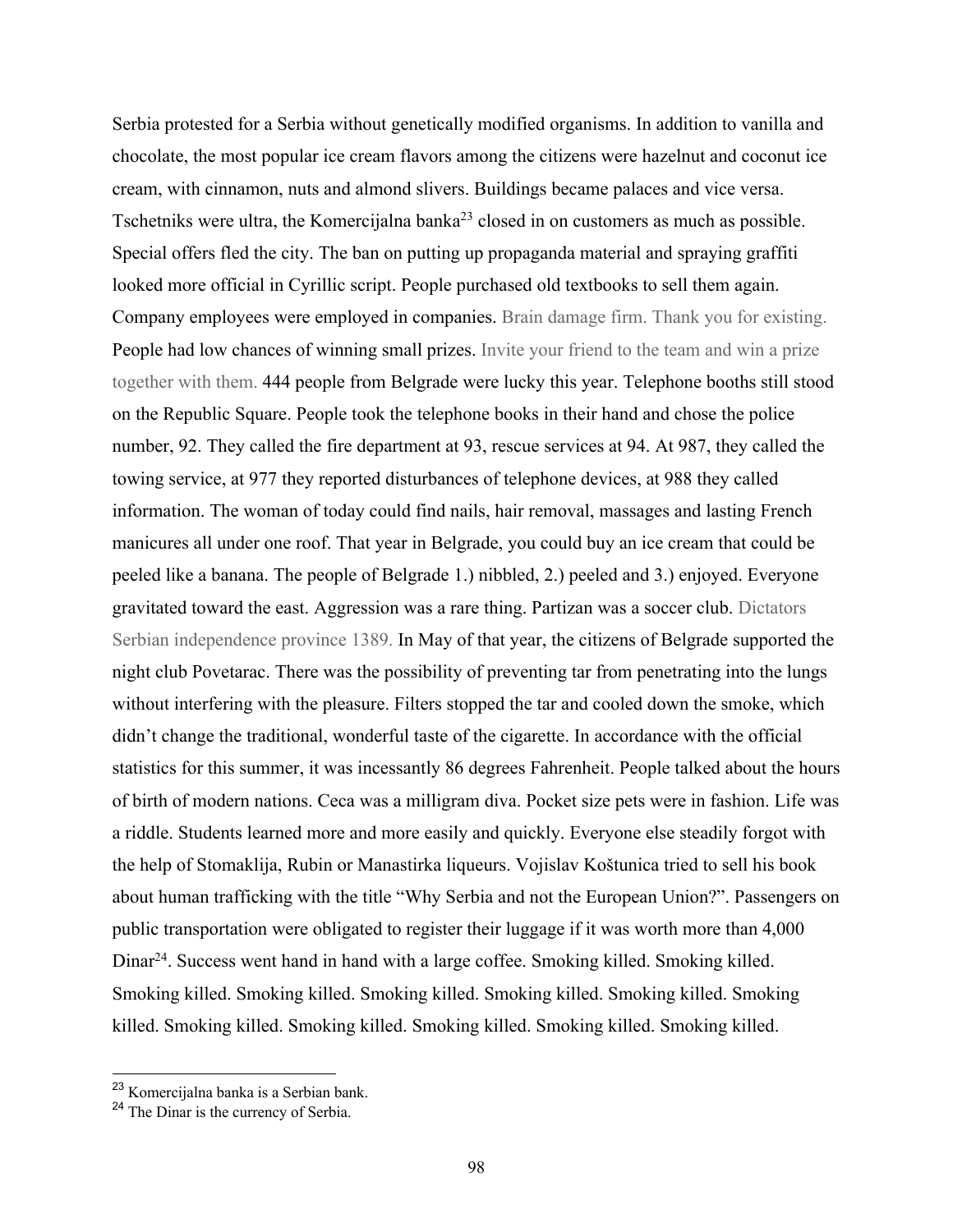Smoking killed. Smoking killed. Smoking killed. Smoking killed. Erste Bank<sup>25</sup> gave out welcome gifts to their new customers, discounts on goods and services. However, these weren't always valid, and not everywhere. On 6/15, the director of the company Starbucks GmbH, Stevica Kostić passed the resolution to set up a storage chest for Nestle ice cream, in fact directly in front of the restaurant. Is that our new brother-in-law? The election team surrounding Vučić promised jobs for the people of Belgrade. On June 14th, people bought hair, natural hair, 35 cm long, and colored, 45 cm long. You paid by length and weight. The new club on Ada Ciganlija<sup>26</sup> was looking for promoters and organizers for parties, hostesses and promoters for drinks, young men and women to put up posters and distribute flyers. Working conditions were excellent. The misogyny unconscious. Immediate payment. In Belgrade, there was the city gate Stambol kapija, from which a military street once led to Istanbul. In the course of the liberation of Belgrade during the First Serbian Revolution on December 13, 1806, 3000 revolutionaries entered through the gate led by Duke Vasa Čarapić. On this occasion, Čarapić was killed in action for his ideals for freedom and the creation of a Serbian state. On the occasion of the bicentennial anniversary of the First Serbian Revolution, this plaque was put up by the foundation "First Serbian Revolution" - "Knjaz Miloš a.d." Arandjelovac on December 13, 2003. Lightning bolts struck conductors. The organization Freedom for Animals organized a podium discussion on the topic "Meat = Alzheimer's and Dementia". Many people in Belgrade asked themselves how it was even possible to keep their brain in good condition. Belgrade was tormented by blows. The residents of the city rejected the NATO summit. There was plundering, robbing, pillars collapsed, there was shoplifting, promises were broken. Ultra's pure style with local flavor. Someone was urgently seeking a roommate for the apartment in Kanarevo brdo<sup>27</sup>,  $\epsilon$ 110 plus utilities. As the sixth candidate, Jadranka Šešelj was running for president of Serbia, for an honest and strong Serbia and for the Serbian Radical Party. Students borrowed spy headphones for 10 Euros and took their tests with them. Rooms with separate entrances and shared bathrooms were rented to female students. Thank you for existing. Members of the Dveri movement had original trains of thought. Everyone is the same if you think differently! For Dveri. www.dverisrpske.com. Jelena Karleuša detested criminals. The people of Belgrade were

<sup>&</sup>lt;sup>25</sup> Erste Bank is an Austrian bank - after the end of the Balkan war and the breakup of Yugoslavia in the early 1990s, many Western businesses and banks started opening branches in the new states.

 $26$  Ada Ciganlija is an island in the Sava river that flows through Belgrade.

<sup>27</sup> Kanarevo brdo is a popular urban neighborhood in Belgrade.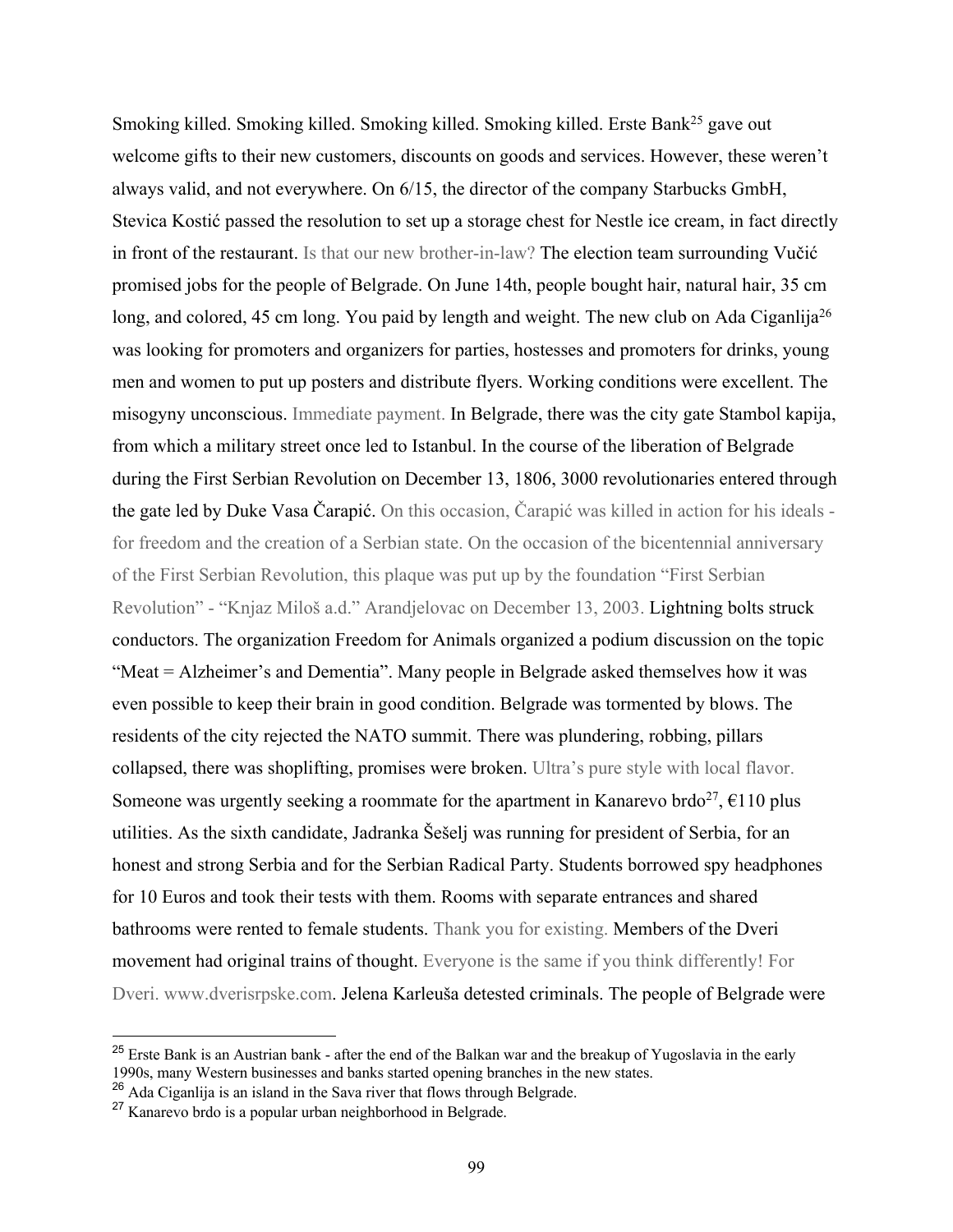healthy and happy. New rules of seduction soon prevailed. Even with amorous indiscretions, they had style. Their passion was cream pies and butter cakes. Staklenac<sup>28</sup> was under video surveillance. Open. People put their debit cards into the scanner in the direction of insertion that the ATM showed. If the card didn't have a chip, the citizens followed the instructions later on. They chose the language and put in the PIN code. They pushed the appropriate buttons and chose the type of transaction. For example, "Withdraw cash". Subsequently, they entered the amount themselves because none of the amounts offered suited them. They used the keyboard confidently. But the money didn't come out. The residents of Borča were devoted to the soccer team Red Star of Belgrade. The legislator gave a warning based on Articles 25 and 26 of the Working Hours Act: From 10:00pm until 6:00am it was prohibited to sell alcoholic drinks. The authorities were obligated to warn workers about that. SpongeBob SquarePants was the best employee in the world. That year, 7 out of 10 chocolate lovers in Belgrade chose Bambi with closed eyes. Smoking caused lung cancer, lip cancer, tongue cancer, cancer on the vocal cords, circulatory disturbances and impotence. Some things seemed important to some people. By buying gold jewelry at the jeweler Majdanpek, a buyer purchased a durable product of the highest quality, but that wasn't all. Through his purchase, he invested his money and actually increased its value. The facts were undisputed. The value of gold had been rising in the whole word for years, and this trend was expected to last for years to come. The people of Belgrade shopped with taste, they shopped smartly and safely, the jeweler Majdanpek was their friend. Exhausted people from Belgrade recovered from interest rates for six months with the Piraeus Bank. The bank took no fees from those who hadn't received their salary. Many were lucky to finally be able to vote for Dveri. The working class was in revolt, they didn't vote for the conservatives. The value of an object wasn't shown by its price but rather by the amount of lifetime the people were willing to give for it. Be with us and fight with us, Urban Cleanliness Belgrade. The cats of the rich people of Belgrade said: Meowmeow meowmeow meowmeow meowmeow prada. Some objects were protected with protective film. That summer, the Belgrade Post decided to continue not discharging their duties or any work until further notice. No unpleasant smells spread from the underground containers, and the trash didn't blow around. The containers were good for the environment and made the cityscape more attractive. The citizens took care of the underground containers. The water wasn't drinkable.

<sup>28</sup> Staklenac is a shopping center.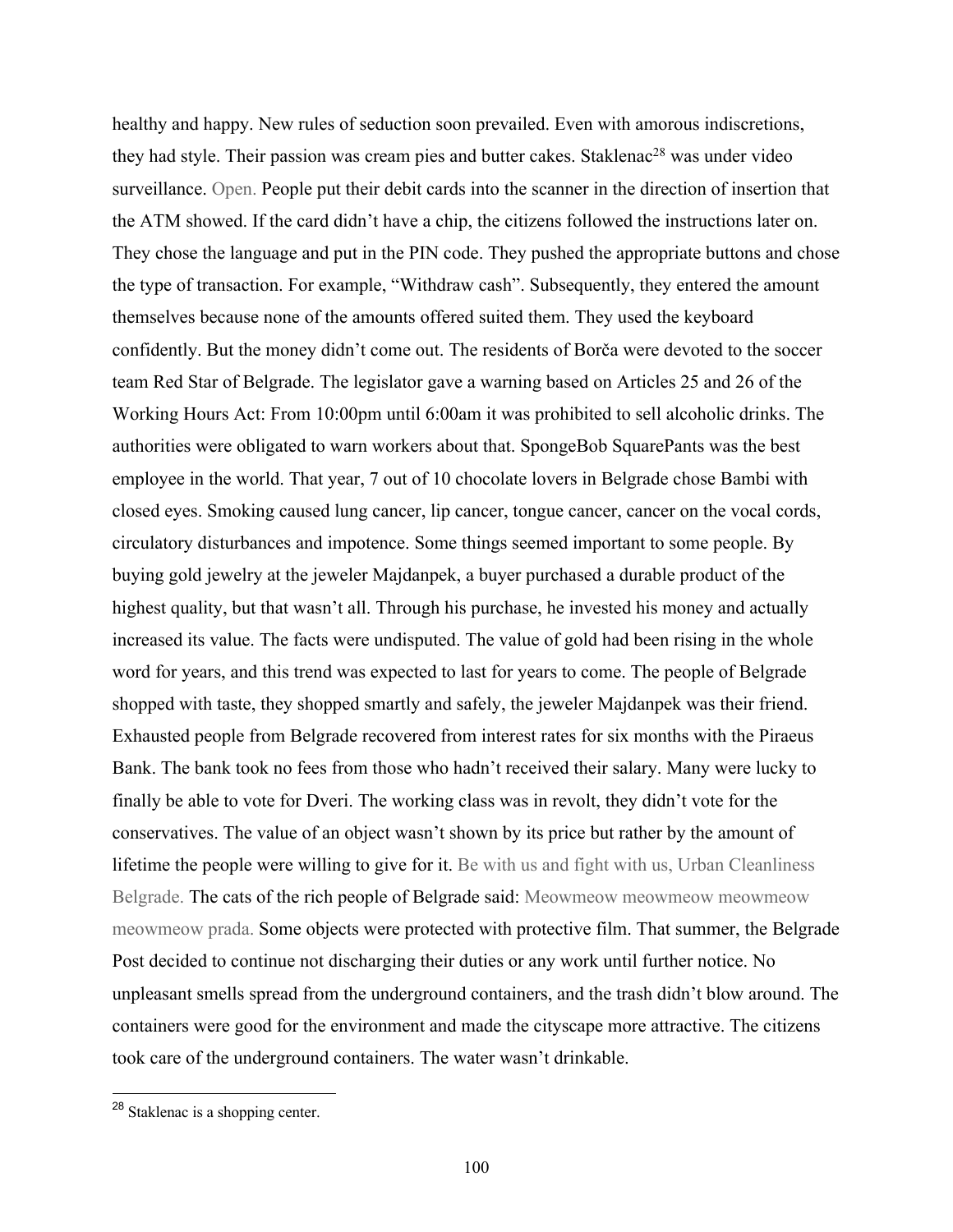The kamikaze attack on Sette Fontane wasn't the first action where the pigeons put themselves between me and happiness. Though these animals appeared harmless, the problem was what they did to you. They redirected every mistake you ever made, every horribly sick thought, and forced you to deal with the unacceptable parts of your personality until you were broken. They read you like a book and held the exact page that made you sick in your face and they made you feel useless and guilty. The pigeons broke your heart and shit on your soul. They were there to remind you that you earned just such treatment.

We had tried so hard so everything would be okay while cities/life streamed past us. Viennese life flowed by us in its chatty diversity, life flowed in Zagreb and Graz in its isolated branch, life also flowed in Belgrade in its attempt to bite off its own tail. The pink scars of wounds we had given ourselves made us itch as we tried blindly to pull ourselves out of the mud we had ended up in because of birth and immigration. We were dissatisfied. We came out of the filth, but we hadn't come to rush from one bad job to the next forever. You all misjudged us in this regard. We had come to live the life from the advertisements. I tried with all my power to think of something positive. For example, I loved animals who were dependent on me and people who laughed at my jokes. Successful communication motivated me, as well as success in general. But all that was a weak comfort in light of the many horrors. People plunged down steps and puked all over them. The pigeons used the situation to eat their fill in the yellow acid on the steps. They were the same steps that Mascha, Direktorka and I climbed up slowly, up to the middle class, but there was no end in sight. We wanted to reach all the way to the top of the Earth's surface so we could suddenly become completely different people, like larvae on the Earth's surface which lose all the organs necessary to pave their way through an underground tunnel and replace them with kitschy, banal, colorful wings. We could barely await the day when we would emerge as satisfied optimists. Our steps were in Vienna. We knew that it was absolutely necessary to climb these steps, but the stairs were steep and dangerous. We were careful. If you are a pigeon, you constantly have to be careful. Likewise if you are a person without support. We could die at any moment. We could die at any moment. It was this mantra

**2.**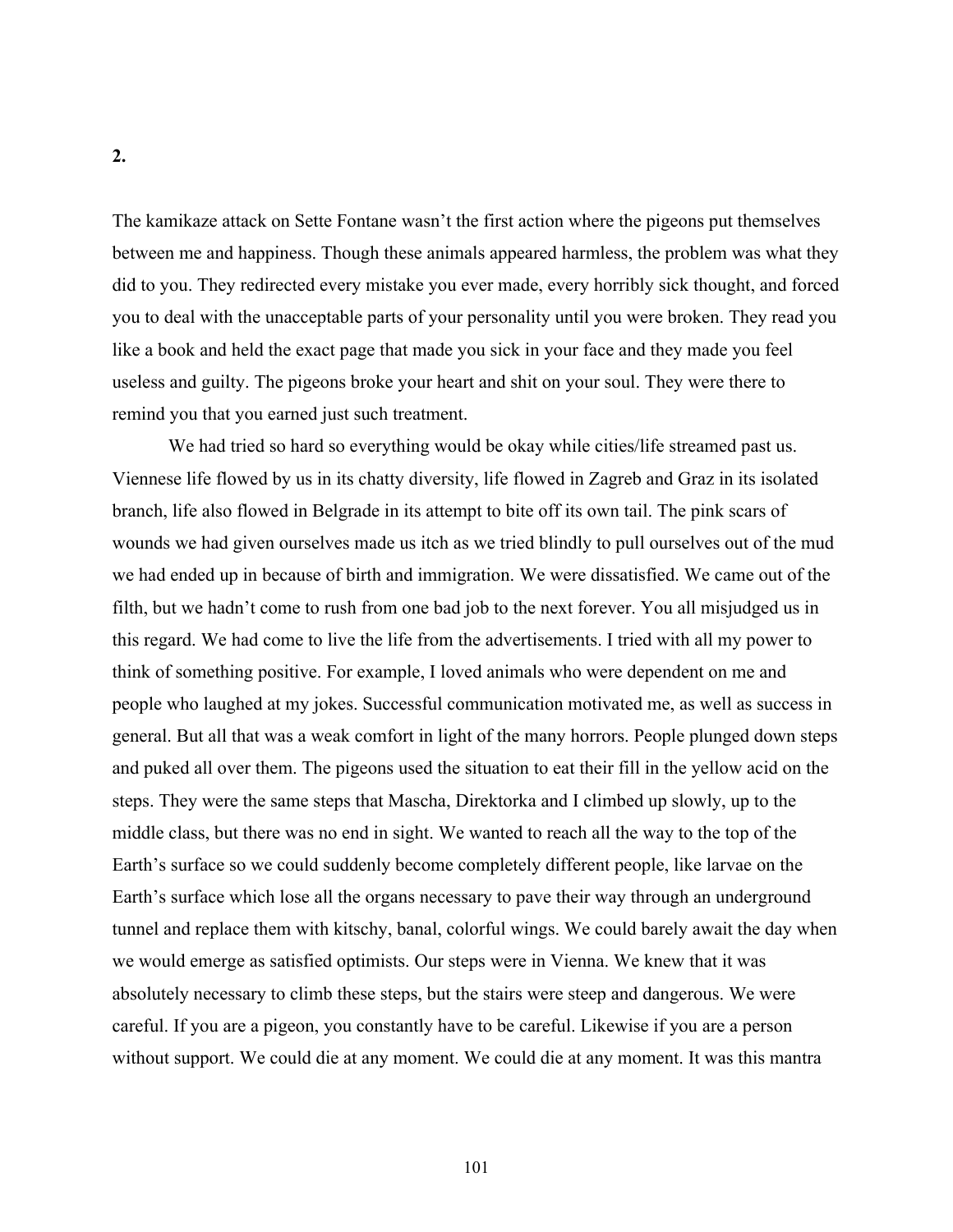that besieged me during the 10-hour journey from Belgrade to Vienna. It was the same mantra that overwhelmed me as the night broke over that Saturday and over Sette Fontane.

We returned to our private booth before the concert was even over. As I looked at my papers, I realized that I was a little bit drunk. Once you break your daily routine, wild improvisation ensues, which is the highest art of living as well as the greatest danger. It was so smoky that you couldn't see anymore. Mascha said she had heard on the way to the bathroom that while Sette Fontane did have an air conditioner, it wasn't possible to turn on the air conditioning and the heating at the same time. "Just as it is in life," I thought. None of us were able to look forward to a bright future. It's hard to be a waitress, but it's even harder to be a waitress who was getting on in years. If Direktorka should simply carry on, eventually, she wouldn't be able to explain what had become of her and even less why she had stayed there. Mascha would burn out sooner or later. I would visibly deteriorate. I didn't have the courage to think our story to the end. It was about time that I escaped this hopeless situation. The moment that I had been waiting for the whole evening had come.

"I've already been waiting for this all evening," I said. Outside, the wind tossed and turned the injured bird bodies. I looked Mascha and then Direktorka directly in the eyes in order to detect potential prejudices or decisions that had already been made, but their faces were mellow from the beer and the little Belgrade sack on Direktorka's neck was in a relaxed state. "Imagine the following question," I said, "why do people like us sit on the foundation of their soul? Why does everything that we undertake merely lead us to entrench ourselves deeper into the mud we're already in anyway? Meanwhile the mud is up to our necks! How are we supposed to explain our hungry, nervous biographies?"

"I have no idea. What's the answer?" replied Direktorka. "Have you ever looked pigeons in the eyes? Have you seen how they devour everything with these red-black insatiable knobs: buildings, people, and dogs, while in all truth they do nothing other than peck at wet breadcrumbs? We are just the same. Our eyes are greedy, our lips narrow, legs thin, arms as good as nonexistent… I know your first impulse will be to reject my proposal, but I ask you to let me finish speaking and then first think about what I have said." Mascha and Direktorka sat up and leaned with their elbows on the table to hear me better. "It has certainly attracted your attention that I have been unusually anxious recently." "Well, more or less," said Direktorka, "a little more than usual." "I'm stuck in a tight spot. Nothing works out for me anymore. A couple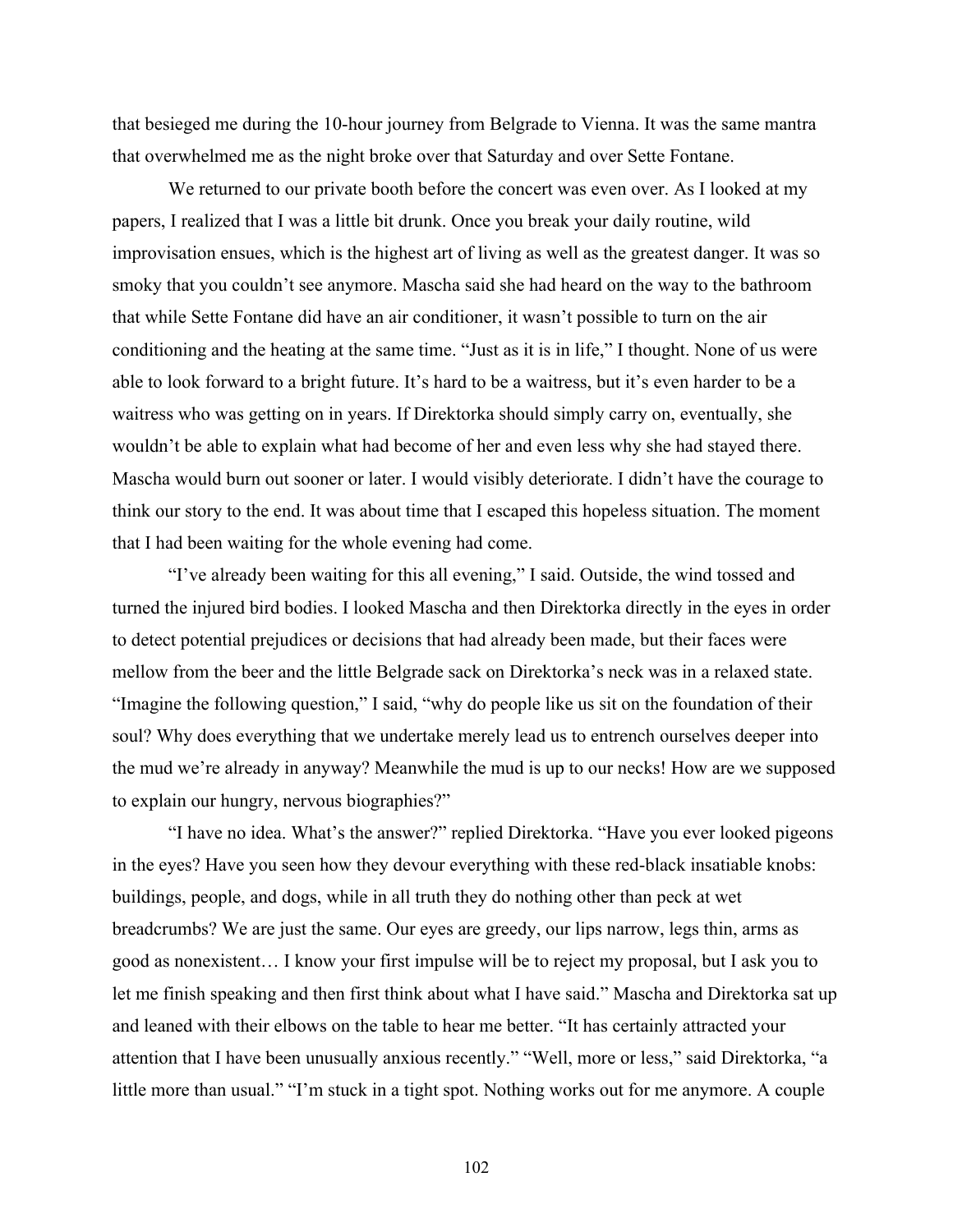days ago, I had an interview, and when the man asked me to share something about myself, I burst into tears. But it's not just about my personal misfortune or self-pity. I am a walking catastrophe, and whatever I touch shorts out. In the meantime, I am afraid to use transportation…" I had the impression that the attentiveness of the two was decreasing, so I got to the point: "I maintain that Marija's curse is now coming true, and I think I represent a real danger for my extended surroundings." Direktorka looked at Mascha. "It's not impossible," said Mascha, "you've already said many times that the curse would overtake you sooner or later." I hurried to list a few examples. "In the beginning, I thought it was mere chance or pure paranoia that there were more and more ambulances in the streets. But soon, accidents happened right in front of my eyes. In the meantime, I have reason to assume that the incident with the drunk man on Margaretenstraße a couple months ago or even the waiter fever from this morning are only two of the many examples of the curse." I said that it had started gradually and had become unbearable over time. "Recently, people have been falling down in front of me, broken their legs, bled out of their mouth, couldn't stand up anymore. I had already considered taking a first aid course for my own peace of mind. But that also isn't a long-term solution." I told Mascha and Direktorka about the neighbor who had the bad luck of starting a conversation with me in the staircase a couple days ago. When I came back from shopping half an hour later, I saw him being carried away by paramedics. He was deathly pale. "Probably a heart attack," I said. "I can only sincerely hope that nothing terrible will happen to the two of you as well, in light of all the time that we spend with each other," I said and looked first at one and then the other. That was a subtle threat but neither of them got onboard. It bugged me that I had to explain everything. I knew that what I was telling them wasn't new to them, and I found it unfair that they weren't helping me along with head nods or statements of agreement. "Don't just pretend like you guys aren't noticing anything! The pigeons follow me and destroy everything." I said Marija's curse had to catch me sooner or later. But it was interesting that contrary to my previous expectations, the curse hadn't come all at once, but rather had gradually crept into all spheres of my life and brought me to that moment of hope and despair in Sette Fontane when my heart raced and the little green sack pulsed. I said that in light of the bad luck that persistently followed me, I had already started to pull back from my life. "I try not to leave the house anymore," I said. "Apparently Marija gave me this curse so I would become just like her. Taking away my freedom of movement is enough to weaken my body and my soul, and already, sitting around in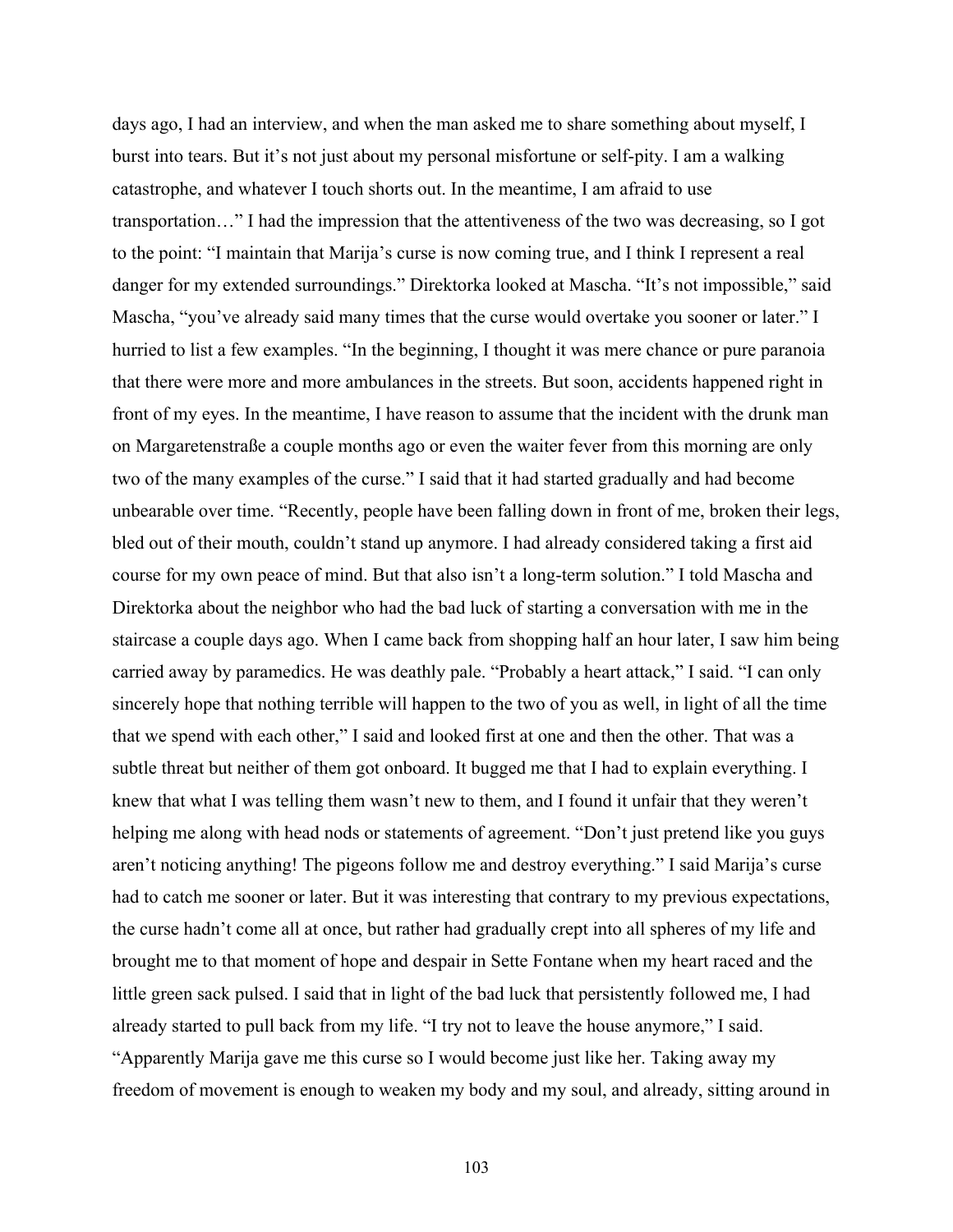my room is leading me to be overwhelmed by wickedness, just as had been the case with her." I said, therefore I was glad that we were here and talking about everything, and that the atmosphere was tense and the waiter had attacked me because all of that was only the introduction to my next proposal. "So," I said, "I'm asking you to annihilate me."

Quiet please. Burning & looting. To solve one individual inner problem means to solve hundreds of external problems. Plunge into the world of consciousness, learn more about yourself and gain different ways of entry to the inner world which is full of peace, fortune and happiness. To solve one individual inner problem means to solve hundreds of external problems. The key to inner and outer harmony. Republic of Austria, Federal Ministry for Interior. The inner awakening. Secrets of the inner life. Be happy. True inner happiness is self-made, it doesn't depend on external circumstances or external achievements. A moment of peace can and will save the world. Hemp museum. Melodies for raising awareness, spiritual teaching. Yo yo yo yo peace!

# **3.**

Direktorka lit a cigarette. "You've always been jinxed," she said. "Why do you claim it's a curse and not simply your life?" I laughed. I was prepared for such questions. I took out my folder and laid the sheets of paper on the table. I showed Mascha and Direktorka that I had been keeping a tally on myself for two years. I had measured and recorded my moods, as well as health data, the coefficients of hope and anything similar. The diagram that I had created from the data of two years of self-tracking clearly showed a dropping curve. Parallel to that, the curve of pigeon activities was rising exponentially. "As you all can see, the data doesn't lie," I said, "and the graphs lie even less." Mascha stood up and came over to my side in order to see better. "Unbelievable, that we're interested in the same things," she said, "I have also recently been busy with self-tracking!" Mascha and I immediately dove into a conversation about which apps we were using and whether some of them wouldn't also be useful for our column. Direktorka stayed silent, her lips narrowed. She hated it whenever Mascha and I bonded over topics that were unfamiliar to her. Although she was the most organized of us, she still hadn't jumped onto the self-tracking train and only made analog notes of everything. For diplomatic reasons, I immediately changed the topic. I said it was no wonder at all that the two of us had emerged as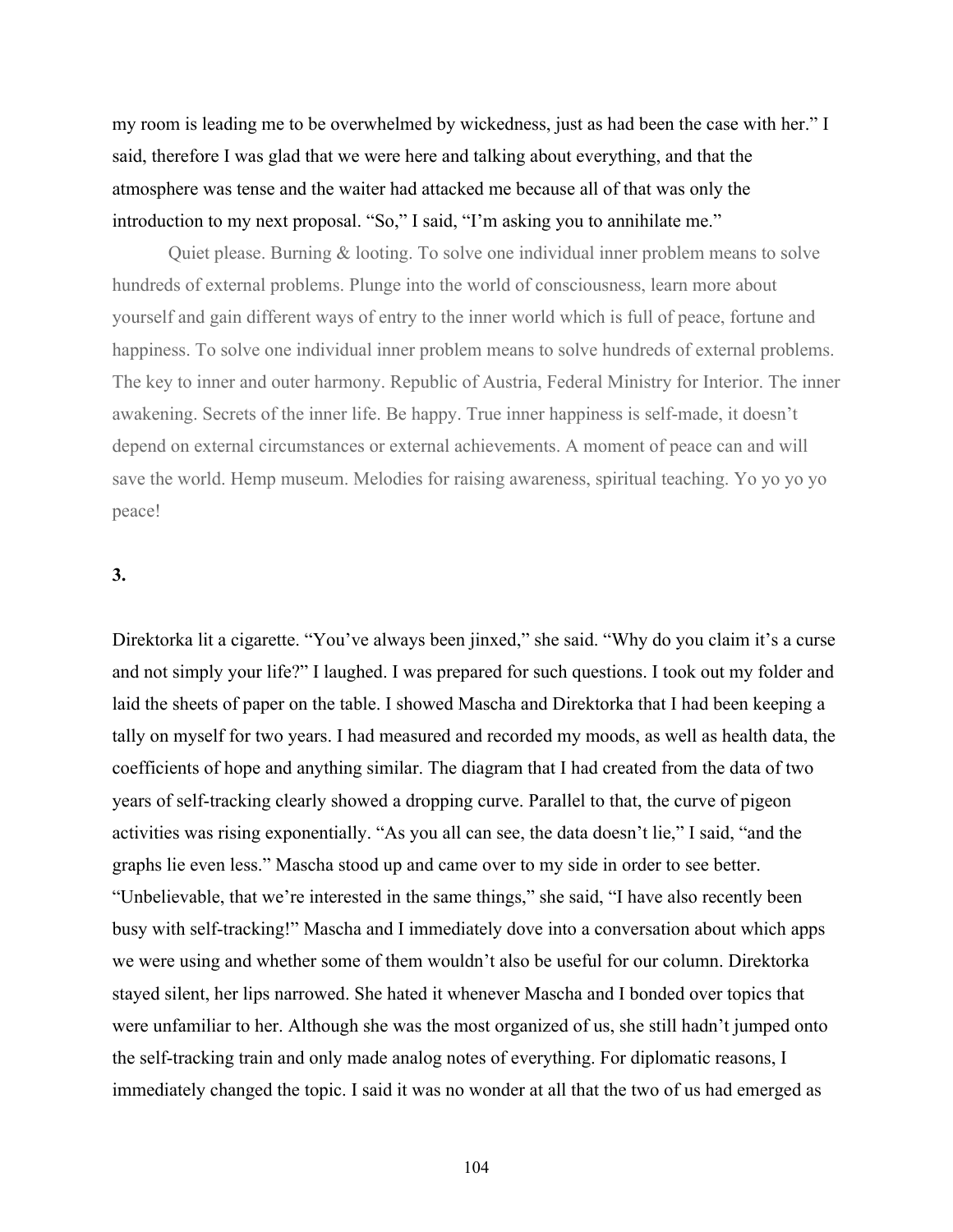amateur trackers, which would eventually be a worldwide trend. Mascha smiled absentmindedly, her gaze was aimed at a point in the distance. She was targeting something. Now, since everything is over, I imagine that in that moment I felt exactly when Mascha took control over the further developments of the evening. Certainly, that is one of those insights that you only gain afterwards. In any case, Mascha left the topic of tracking without argument and returned to my fate. "People like you earn a break from their own mistakes. You can't carry the whole world on your shoulders forever. You'll get a hunchback," she said. Multiple times, I tried to uncoil her words in my head. I needed about half a minute in order to understand that Mascha had just said what she had said. I was very surprised. I hadn't expected such a direct understanding and such unconditional support. Her words hit me in the middle of the soft parts of my personality and, as embarrassing as it is for me, I have to admit that I broke out in tears. "I wonder how you could have survived at all for so long," said Direktorka. "These are no times for sensitive people who are under pressure."

"Moreover, my nerves are weak, they break uncontrollably," I said through a waterfall of tears. "It's time that you break free from your inheritance," said Mascha. "And that you come down a little bit, old girl," continued Direktorka. Surely, Direktorka's pointed colloquialisms were supposed to lighten the solemn mood of the situation and give the impression that it was an everyday event of the least importance because Direktorka was bothered by my crying. I understood her well, particularly because I myself felt bothered by my own weeping at this obviously very solemn moment. I had waited for this all day, I had already started with the preparations months and weeks ago, by extension you could even say that I had prepared for this my whole life long - and now it looked as if the miracle would finally materialize and my proposal would be accepted. While Direktorka raked around in her purse to get out a tissue that she wanted to stick to my face to stop the flowing stream of self-pity, I looked at the reality that was distorted by the water in my eyes and stammered some goodbyes. I said if it were a normal relocation, I would miss them both very much, but since after the annihilation I probably would no longer be aware of ever having lived this complicated life, I would surely realize my abilities elsewhere. I told Mascha and Direktorka that I appreciated them very much, even if it was the wave of migration that had more or less pushed us together like logs and forced us to become friends. Even if we hadn't chosen each other but rather recognized each other in our social status. But Mascha interrupted me: "It's time for radical actions, right?"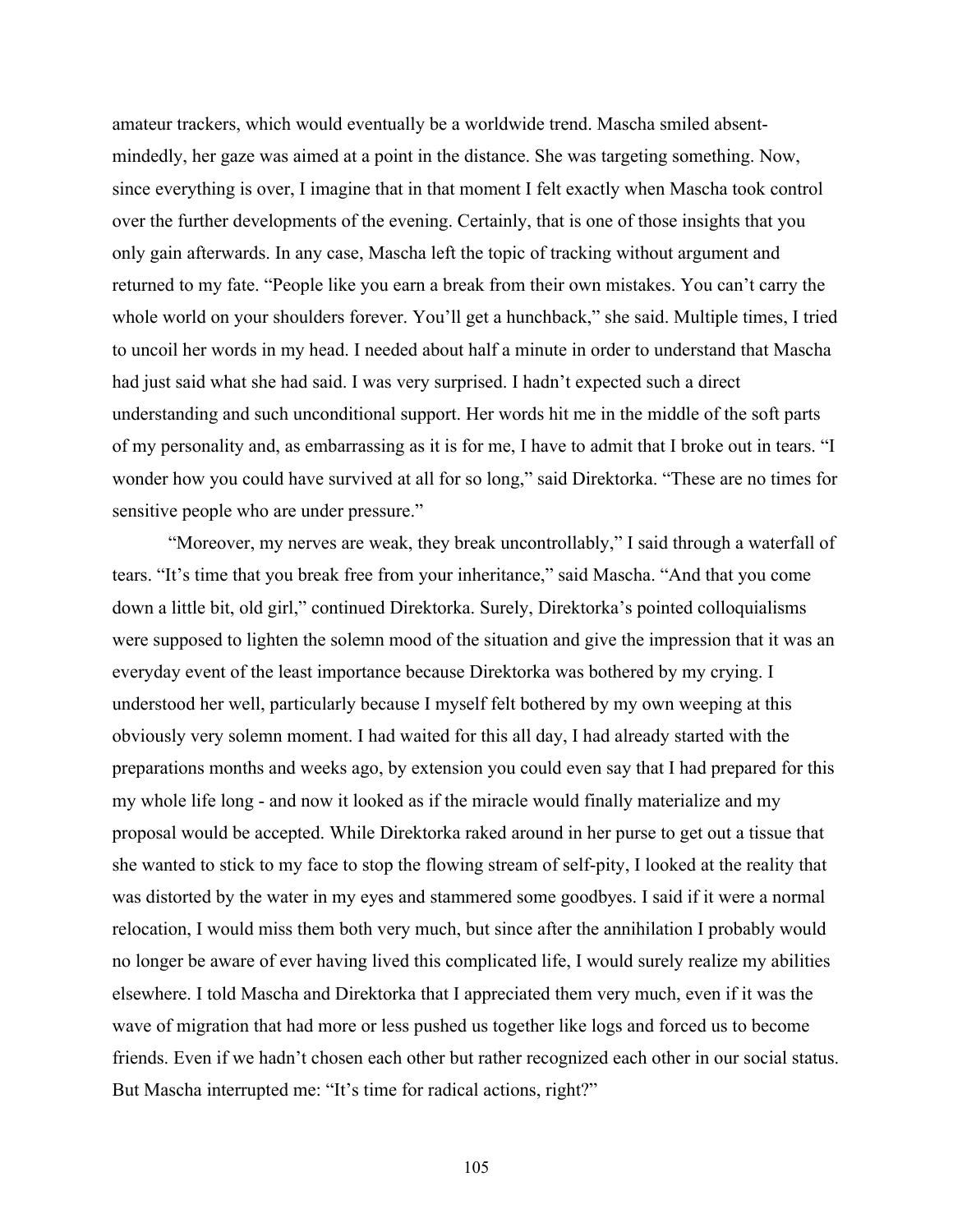I waited for Mascha and Direktorka to finally approve my annihilation. I nibbled on my nails and breathed shallowly. They whispered for an eternity and took notes. Mascha explained something, Direktorka looked confused. I couldn't stand it anymore, turned to Direktorka and asked what was up. "You won't believe it," she said and pointed at Mascha. Mascha closed her notebook. "Isn't it true that we try all the time, but that our lives still remain uncertain and unbearable?" she asked. Direktorka and I nodded in agreement. "Isn't it true that we actually don't expect much, and that everything that we're missing can be expressed in one word?" "Which word?" asked Direktorka. "Money, of course," I said. From a previous conversation, I already knew Mascha's theory about money as the common denominator of everything that we were missing. Mascha subsequently asked whether we thought our lives would become more bearable if we were to win a lot of money by gambling. I furrowed my brow. Mascha pulled out three white cards from her back pocket. "Christmas vouchers from Casinos Austria worth a hundred Euros. Only valid for one more week," she said. As it became clear to me that she had fooled me, my face changed color and my little sack swelled so large that I couldn't breathe or swallow. The pigeons flew low over Siebenbrunnenplatz and moved into a circle. "I can't believe that you're coming along with a counterproposal at the last minute, now, when I had already thought I would be saved. I wonder if it was your goal to humiliate me," I said and stood up as a sign of my protest. "And you couldn't come up with a more normal way for how we could get money other than gambling?"

Mascha replied that she had thought through and checked all the options three times and that there was no other way for all three of us to get out of this vicious cycle. "Insanity," said Direktorka, who had no desire to go to the casino. "How do you know that we will win anything at all?" Mascha smiled and laid her phone on the table.

Summer's tale 2012. The Wishing Table! The fairy tale-like "all inclusive" weeks with l'tur29. Now travel royally! On November 4th, 1989 there was the biggest protest rally in the history of the GDR on Alexanderplatz. Members of the opposition and artists lamented the state

<sup>29</sup> l'tur is a travel company.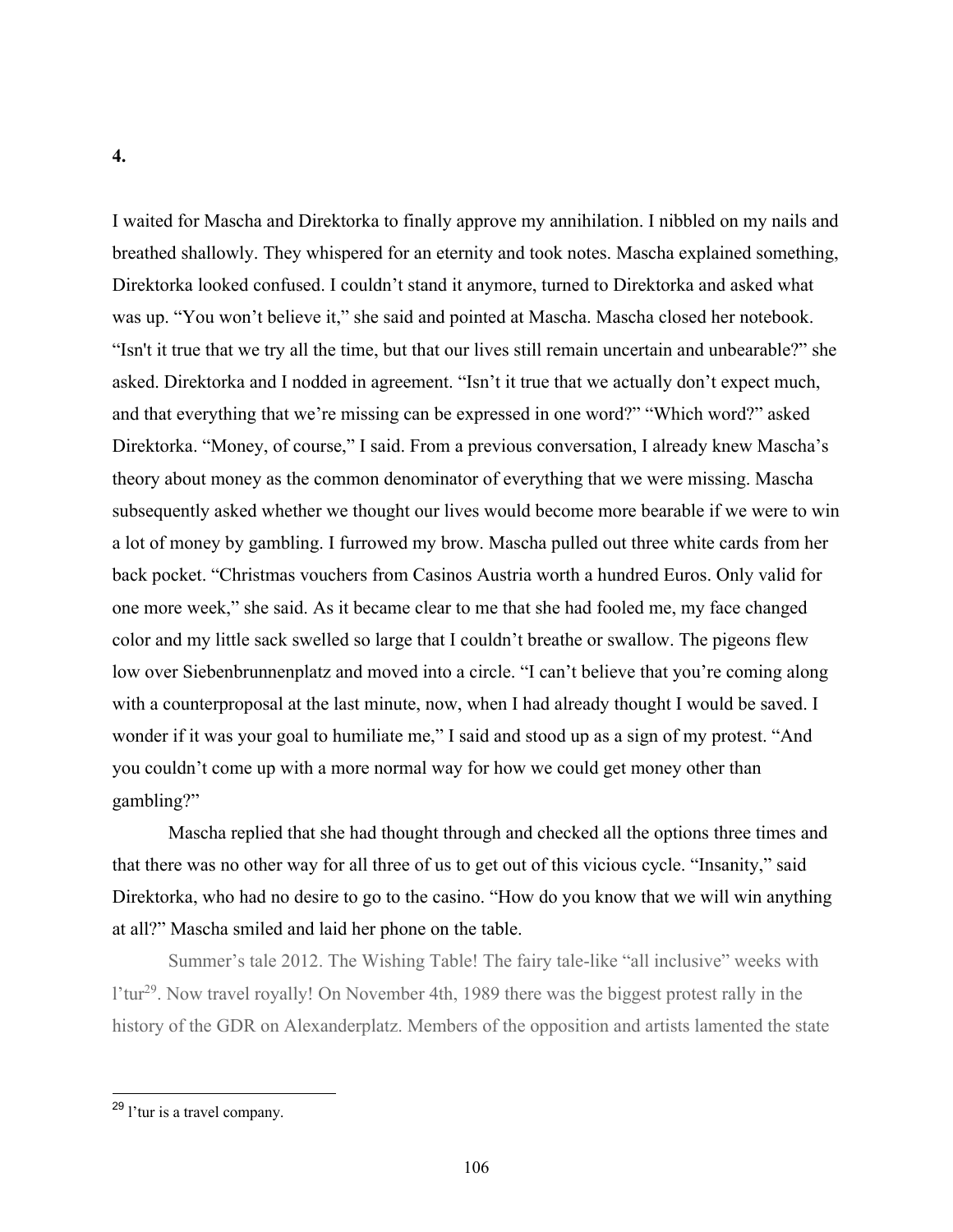of society. A liar is never believed<sup>30</sup>. Open once for free and close again. Beauty is hidden, look for it in the past.

### **5.**

Wasn't it strange how all three of us had started with our manipulative game on the same day even though we had met weekly before that? When everything was over, I wondered sometimes what had driven all three of us to such desperate and final proposals at the same time. The world was a confusing place, and it wasn't easy to come to clear conclusions. Certainly, it came to mind later that around this time we had heard rumors that the newspaper *Astroblick* was on the brink of closure. After Mascha had shown us the Christmas vouchers for the casino, one of those sensitive moments followed which actually happened in the past but will exist parallel in the present forever. Mascha will demonstrate the details of final magic for Direktorka and me forever in my head. So Mascha said that months ago, she had already started to make this plan because Rabija had visited her in a dream and warned her that Direktorka and I would soon go astray and betray the common cause. Mascha had placed a cuckoo's egg in the next (and next to last overall) issue of *Astroblick* that we - as it turned out - had unnecessarily prepared two Saturdays before our fateful meeting and which was supposed to come out on the Monday after our meeting. Therefore, in two days a lightning strike of fate was supposed to be published in this *Astroblick* in an unusual format. Instead of a couple smaller texts in multiple boxes, this time it was a whole page text. "One text in order to concentrate the energy of all of our regular readers on Tuesday evening," said Mascha. "One text in order to mobilize all available empathy," she said, "and to catapult us into the middle class of society." "You could have let us know," said Direktorka, pouting, but Mascha wasn't ready to accept the criticism. "You aren't strong, you're not smart. You only run away from problems, that's all," she said.

Mascha said the final magic would indeed bind us forever to our cell phone carriers and therefore to the place where we lived now, but that wouldn't mean that we couldn't travel. "You will stay here together with me to wait for our natural deaths in Vienna." She asserted, however,

<sup>&</sup>lt;sup>30</sup> The original German text here is a truncated version of the proverb "Wer einmal lügt, dem glaubt man nicht, und wenn er auch die Wahrheit spricht" which can be translated to the English "A liar is not believed even when he speaks the truth". In this example, "never" was also included as a variation on the full proverb, resulting in the truncated English "A liar is never believed."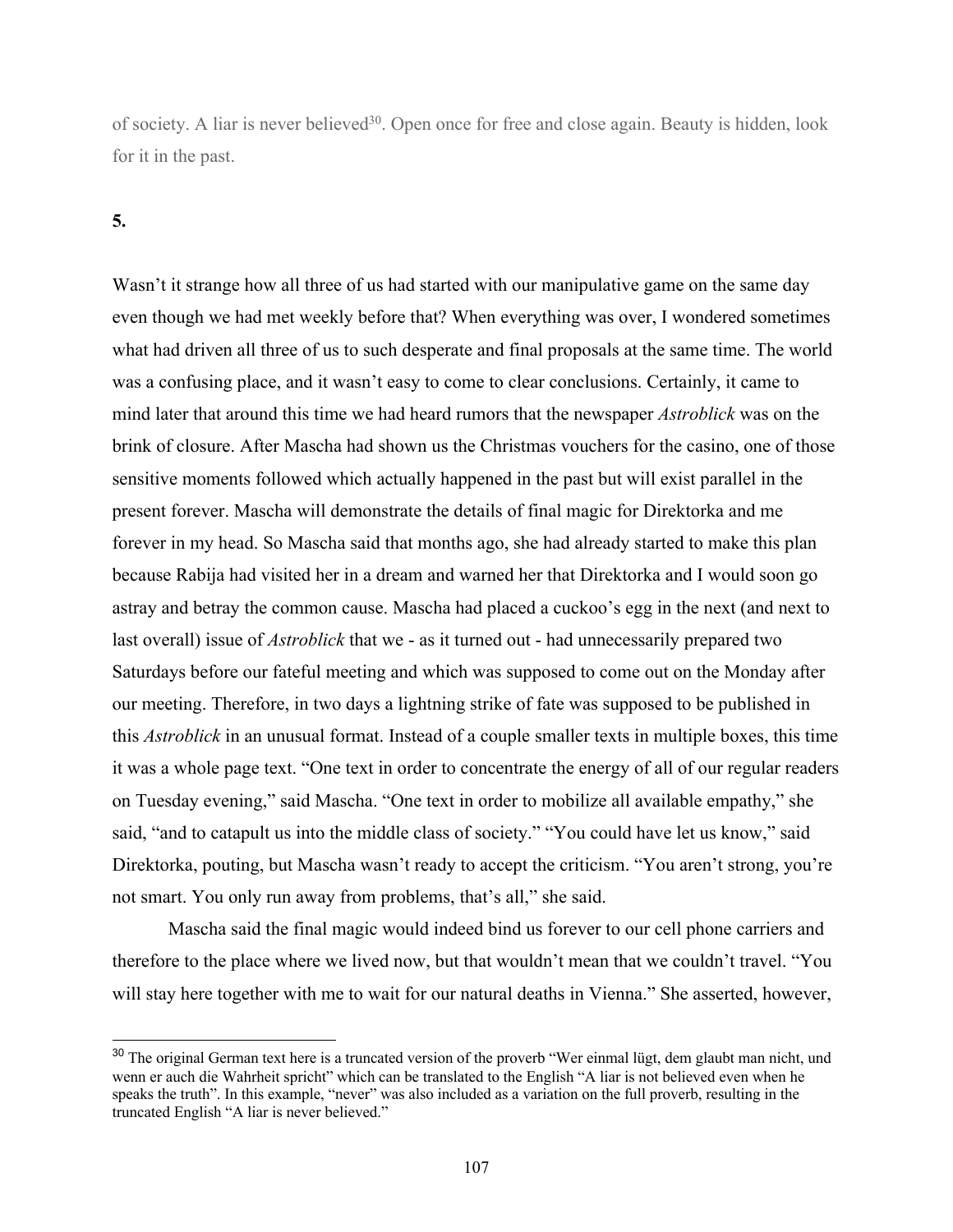that luck would finally be on our side. She said she had found a way to concentrate the energy of the *Astroblick* readers, convert it into data and multiply it with the help of a simple application with the data of the customers of the phone company "3" whose name was a magical number. Subsequently, she could redirect this huge albeit artificial wave of energy toward us and our cell phones and bring us a night full of incredible happiness. Direktorka asked if it was a problem that she didn't own a smartphone. "For bacteriological reasons, I don't use a smartphone," she continued. We decided to provide her with one for this special occasion. I admitted to still not understanding the plan. Mascha laid the vouchers on the table and said: "These are the casino vouchers that the manager of *Astroblick* gave me in December instead of our Christmas bonus. Actually, instead of everything we would have been entitled to if we had a normal work relationship." She explained that with the vouchers we would be able to gamble without ante and the energy of the readers and the phone network would do the rest. "We will most certainly win. Unfortunately, I still can't estimate how much," said Mascha.

Only now: the magically affordable  $4+$  Rate  $\sqrt{02}$  Network Flat  $\sqrt{02}$  Desired Network Flat ✓ Texting Flat ✓ Surfing Flat. Samsung Galaxy S3 new. In addition, only now: the magically affordable 4+ Rate ✓ 02 Network Flat ✓ Desired Network Flat ✓ Texting Flat ✓ Surfing Flat. Samsung Galaxy top offer for students. 5 flat rates + free landline nr.<sup>31</sup> \* Text gr.<sup>32</sup> Network \* 02 Mobile Communications Flat \* Internet Flat \* 1st Choice Flat \* 2nd Choice Flat \* Free of charge only €19.99 02 independent 02 summer highlights. Mobile communications, internet, landline and DSL internet. Socialize, send texts, with the new cell phone. Nokia Asha 303. Simply A1. Simply everything from one provider. Mobile communications landline.internet.television. Simply everything Telekom Austria. You can best surf on Republic Square with super fast mobile internet. T Mobile T Mobile T Mobile T Mobile T Mobile T Mobile T Mobile T Mobile T Mobile T Mobile T Mobile T Mobile T Mobile. Landline number for cell phone. Scan the code with your cell phone.

A happy film took place before my eyes. Until then, everything had been shit. From this moment on, we were moving toward a happy ending. Thanks to the easily earned money, the story of black magic and of horrors from the past would suddenly transform into a story of personal success and shopping. With time, we would relax more and more, our ribcage would

<sup>&</sup>lt;sup>31</sup> nr. stands for number, as in phone number.

<sup>&</sup>lt;sup>32</sup> gr. stands for German, as in other German phones on the network.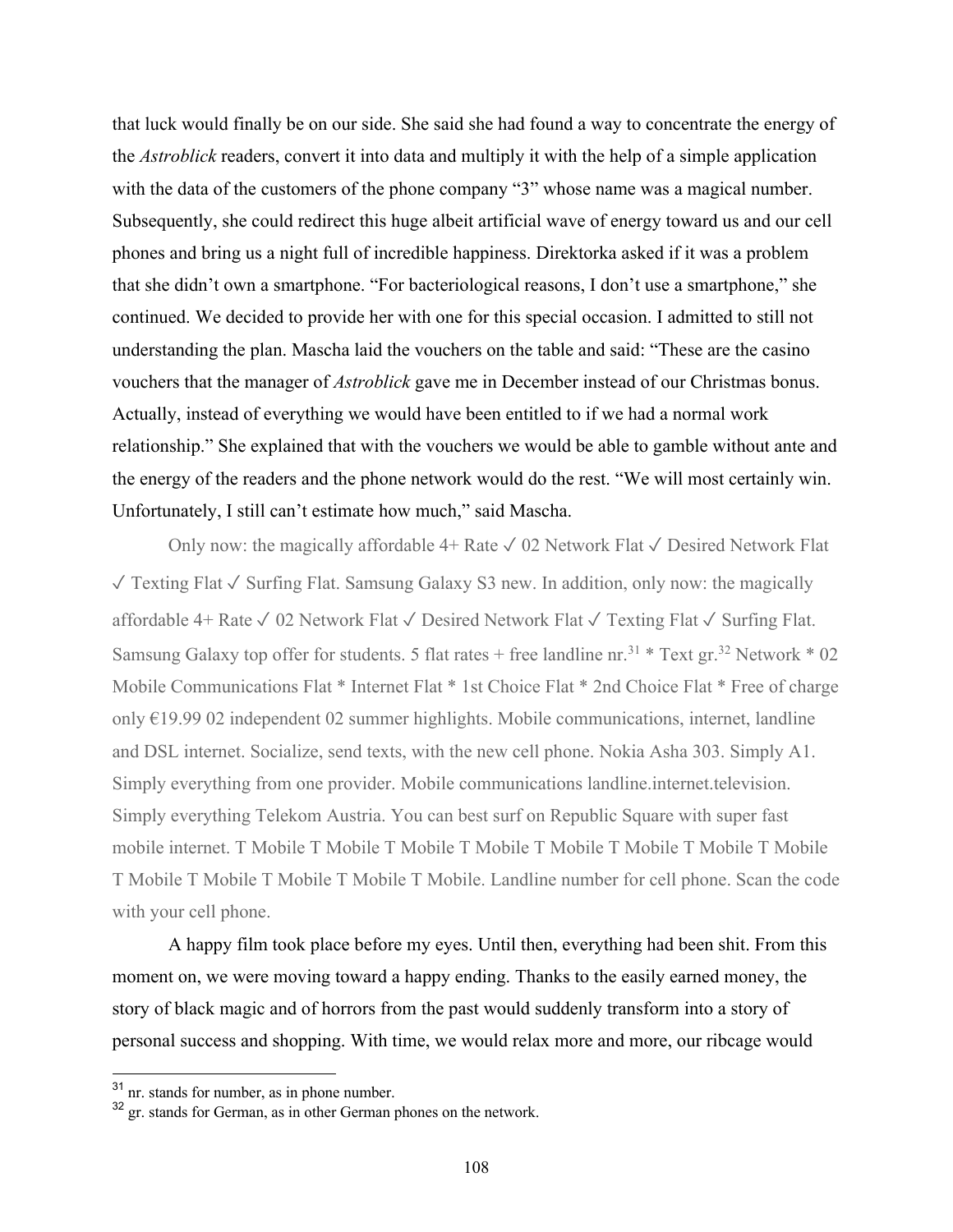widen, the victim philosophy would be behind us and gradually, a healthy social awareness would grow within us. The visit to the casino was supposed to bring us a couple years of middleclass life. However, I knew that the transition from one class to another never happened automatically. It was necessary to take certain steps. I wondered what we should do in order for us to be able to claim that we were leading a middle-class life. Skiing and regular shopping, travelling, monthly courses. I wasn't sure if a condo necessarily belonged to that. I thought the main elements would be yoga and visits to the theater (tickets reserved in advance), going to eat at restaurants, and it would also be good to have kids that you would take to gymnastics practice and piano lessons. A car necessarily went with the kids, but in that case, it would be allowed to forgo the theater forever. "Mascha, I don't know where exactly the boundaries of the middle class are, but I know that we would have it easier with money. We'd buy ourselves the right products that will invigorate us!"

The waiter came with the open wallet, laid a slip of paper on the table and began adding everything up. It was already getting light outside. He hesitated, made miscalculations, scratched something out. In the end, we added up to a couple coffees each, twelve small beers and three toasts and we laughed together with him. We hadn't forgotten the incident from the morning, we were careful, but there weren't any noticeable symptoms of the waiter fever anymore. He was accommodating and friendly. He said he was always happy at the end of his shift because every time he felt like he was let out of prison. Little Joe Licht was still sitting in the corner in his wheelchair. I thought perhaps he was waiting for the waiter because he really was Gollum, but I didn't say anything. An empty glass fell out of the musician's hand, but it didn't break. "Nothing. Not even that," he said. We collected our papers and jackets and checked if we hadn't forgotten anything under the velvet sofa. It felt strange to stand up after so many hours and leave. "All the best!", said Mascha. We waved to the waiter and the musician and closed the door of Sette Fontane behind us forever.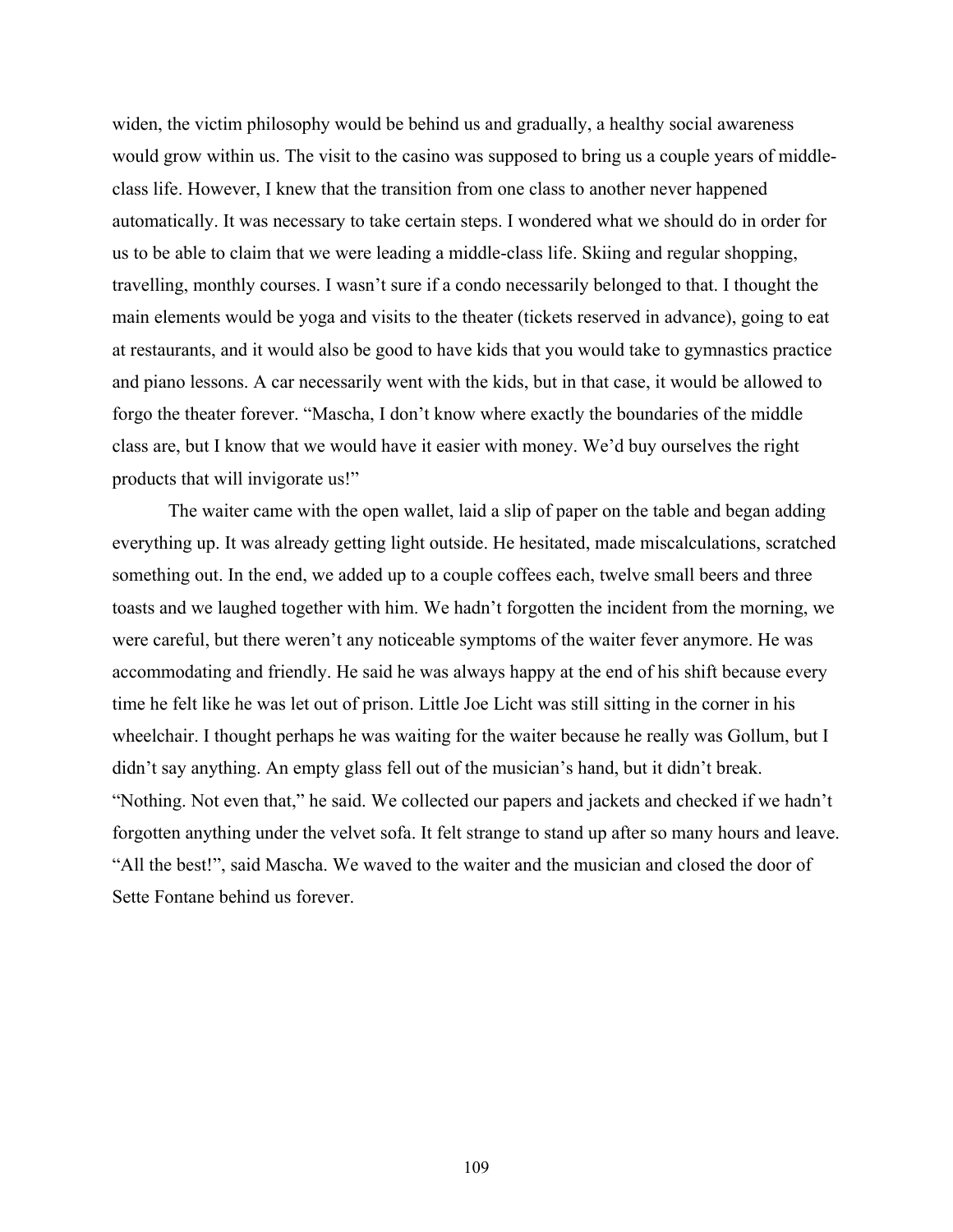#### **Part 5**

# **1.**

The casino was a calamity, a market of mismatched rows of fruit. Dried out figures leaned in front of the greasy, shiny automatic machines, trapped in the dumbest of all stereotypical fates. Luckily, we hadn't been aware of what we were getting involved in as we arrived at Direktorka's apartment the day after our meeting in Sette Fontane in order to research the rules of a visit to a casino. On the website, we saw pictures of people drinking champagne in expensive suits who didn't care if they lost or won. Direktorka had suggested that we dress up a little just in case, so they wouldn't reject us at the entrance, a fear which only amused us later as we saw what kind of atmosphere actually ruled over the casino. The vouchers were valid for evenings with no other programs. Mascha had even thought of such little things as she had written our last column in advance. At the casino, Tuesday was a day without any program, just people, money and simple automatic machines. I thought we would play poker, but Direktorka insisted on reducing the human factor to a minimum, and so our choice fell to one game where everything was left to chance. Furthermore, Direktorka suggested that we split up in order to attract as little attention as possible. Each of us was supposed to pull the lever on our own slot machine. However, Mascha wasn't sure if the magic would work if we split up. Eventually we decided on roulette. Mascha, Direktorka and I, who had never gambled before because we didn't believe in luck, considered the little white roulette ball as an appropriate instrument of an experimental group intervention. In the course of all of these hard years of life in cities that were black from tar and soot and stunk of leaked gas and oil, we had waited for a springboard to appear, but such a springboard didn't appear, quite the contrary, the middle class crumbled gradually, and it looked as if a whole social class of people with bearable lives would disappear before we would succeed in joining them. "It's important that we are medically insured," Direktorka had said previously, but we wanted more from life than a potential hospital bed. I had suggested to spare us new experiences and to play online roulette, but Mascha had objected, saying that the vouchers were only valid on-site and our magic wouldn't reach far enough in order to successfully force our luck somewhere on a server in Russia. As we planned the visit to the casino, for the first time all three of us believed that a door could open for us. At the same time, we started to fear that the whole thing would fail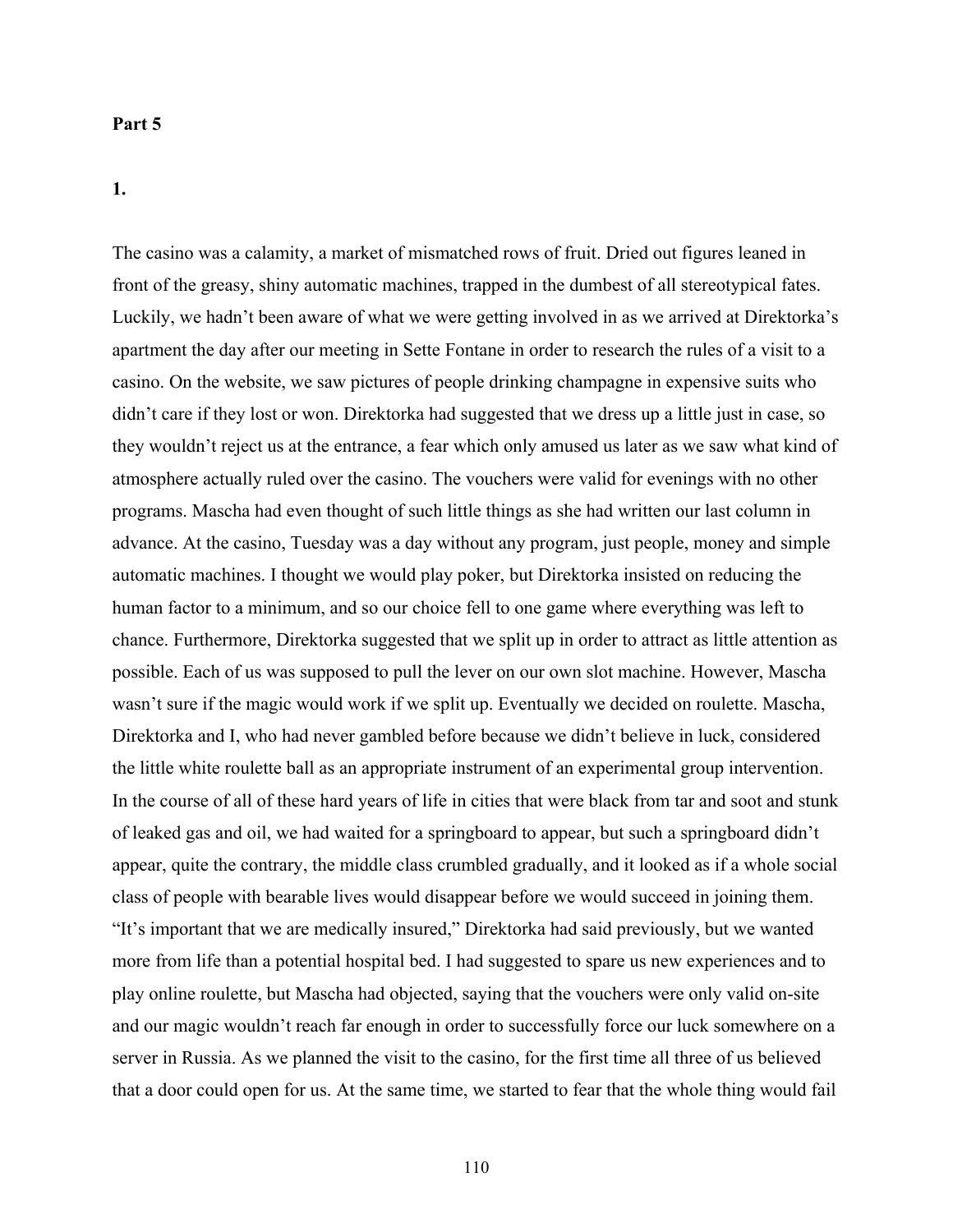because of some little thing. Mascha was visibly nervous and constantly played around with the phones. "You all agree to use the energy from the readers in order to help yourselves?", she said. "That is a very risky endeavor."

**2.**

At the entrance to the casino, we handed in our vouchers and in return received plastic cards worth a hundred Euros. While Mascha and Direktorka sipped on their welcome glasses of sparkling wine in order to bring their inexperienced gambling blood to a boil, but also in order to prepare our intervention, I mingled in the crowd of people. On every previous Tuesday evening, an unbelievable crowd existed in the casino, but only the security guards wore suits. People bustled at the slot machines and the automatic machines for digital roulette, and it wasn't easy to make eye contact with them. We thought we would play roulette like in the movies, but the ball rolled under a see-through plastic dome and all around there were seats for the gamblers where they could pick numbers on interactive screens. The croupier<sup>33</sup> belonged to the past. Next to every screen there was an ashtray, an opening for the plastic card as well as a slot for dollar bills. We took our place in the circle of other players. A woman with gray hair was sitting to my right, for whom everything could have gone much better if she hadn't gotten used to this simple game out of boredom and despair. A man was sitting to Mascha's left who didn't smile and only reluctantly showed us how to play and subsequently left the table. Two teenagers with mustaches in worn out joggers and with grim facial expressions sat down in his place. As another Arabic tourist finally took her place in the round with a bottomless bag out of which she took one ten Euro bill after another, the group for our first magical attempt was complete.

Mascha looked at the people at the table and at the slot machines and absolutely could not get over the addiction of these people. "Where is the joy here? Why don't these people go to the movies? Or at least do drugs?", she said, while Direktorka and I again increasingly had the impression that nothing made any sense. "This here is sad and dirty. And above all, boring!", said Direktorka. Our overall life experience up until now had indeed been proof that you didn't get ahead with so-called decent work, however the shortcut that these unfortunate people were trying to take led directly into the abyss. "None of these pale, young men and none of these

<sup>33</sup> A croupier is a person in charge of gambling table.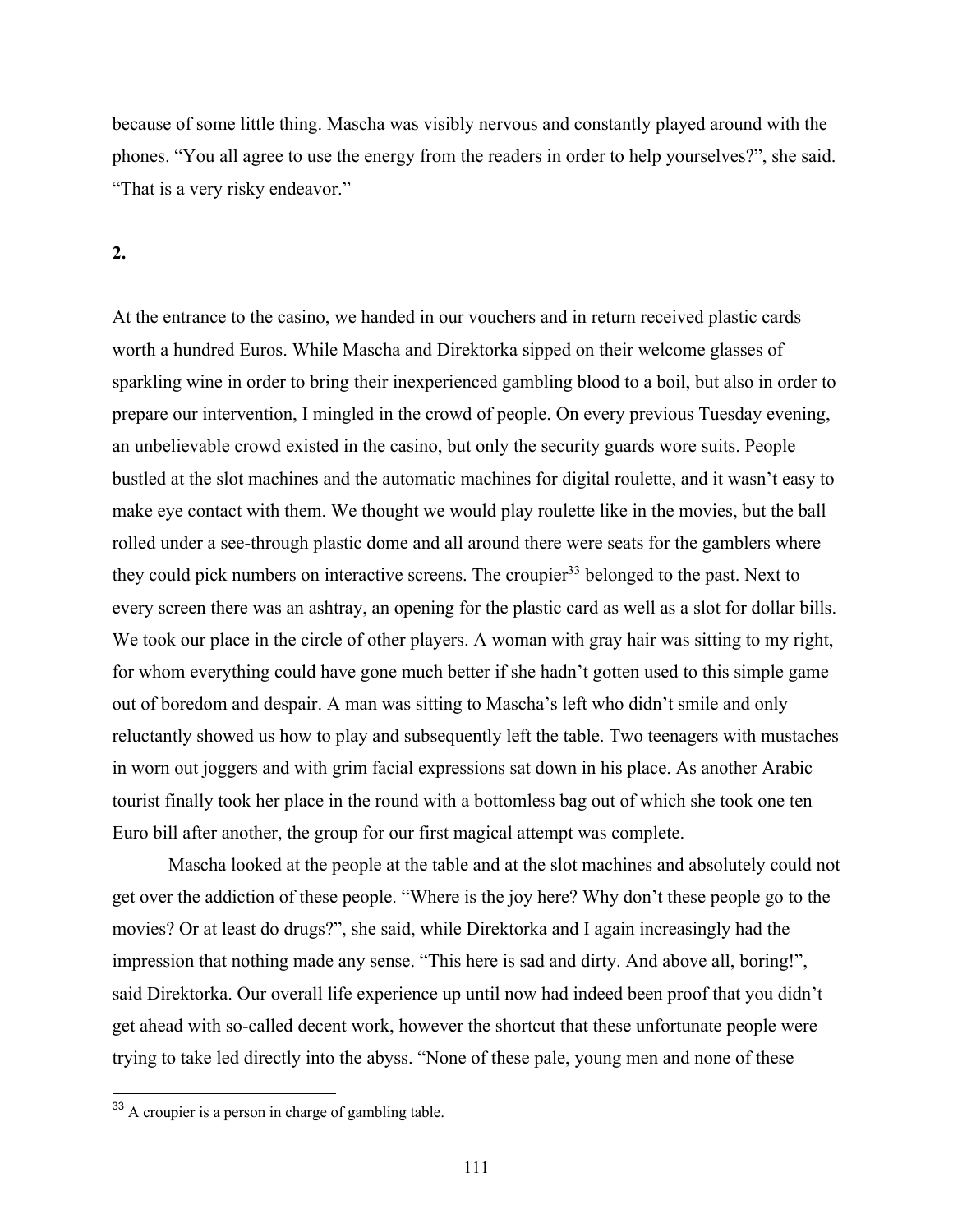women full of shame will ever leave the casino with money," I said, "and at the same time, I'm starting to fear that it is impossible for us to win and that the casino owner will throw us out or even kill us rather than allow us to leave their greasy, shiny carpeted realm with money in our pockets." Mascha said for sure the casino owner would kill us or hand us over to the police if they could prove that we used unfair means, but that was just impossible, so she sincerely hoped that we could see this thing through without difficulties. We took out our phones in order to synchronize the app and calmly found that nothing had happened yet because the agreed upon point in time hadn't come yet. The man from the security service reminded us that it wasn't allowed to photograph the guests in the casino. He called them guests even though they were much more than guests: They were human resources and cash cows in the matrix, and they had sad dreams.

It reached six o'clock. Our hearts were pounding in every direction. The phones started to vibrate. First, we could hear a noise that sounded as if a million people were murmuring at the same time. Then I noticed that I was also murmuring together with them. Now everything was clear to me for a second. I understood Mascha's formula. I knew all cities by heart. Behind my conscious thoughts, sequences of words, inscriptions and prices appeared in my head from Berlin, Belgrade, Zagreb and Vienna. I could compare the traditional clothing of Vienna with the cocktails from Sarajevo and the ice cream from Belgrade. ja  $\sqrt{a} \sqrt{a} \sqrt{a} \sqrt{a}$  ja  $\sqrt{c}$ alabria  $\epsilon$ 599 Egypt €599 Sardinia €517 Budapest €246 Naples €530 Kos €589 Morocco €679 Dubai €692 T-Shirt €19.95 Tank Top €13.90 Shorts €39.95 Belt €20.90 T-Shirt €39.95 T-Shirt €9.95 Shorts €39.95 Belt €14.90 T-Shirt €15.95 Shorts €39.95 Hat €14.90 Alex Doner & Pizza Doner Kebab 3 Durum Doner €3.50 various types of pizza pita with ground meat €4 Filet Burger €3.89 Zinger Burger €3.89 Brazer €3.99 Double Crunch €2.99 Smacker €0.99 Wraps Twister €3.89 KFC salad €9.99 Grilled chicken salad €5.49 Filet Bites salad €5.49 Side Coleslaw €2.49 French fries small €1.59 large €2.49 Mashed potatoes & gravy medium €1.99 Corn on the cob half corn cob €1.59 whole corn cob 2.49 vitaminski koktel 135 jabuka, narandža, šargarepa 280 din ananas 0.2l sveže cedeni ananas pineapple 0.3l 340 din grejp 0.3l 280 din fresh yellow jacket 0.3l 280 din chocobanana sundae strawberry sundae 350 din jagoda kup 350 din banana čoko kup plazma kup 330 din teatar kup 330 din tropic fresh 0.3l ananas, nanandža kivi, limeta 320 din super detox cvekla ananas šargarepa jabuka dumbir narandža 290 din immunoelixir 270 din vitaminska bomba 0.3l 280 din tiramisu tiramisu 170g 270 din nova kolekcija m. majica 59.00 km m. majica 49.00 km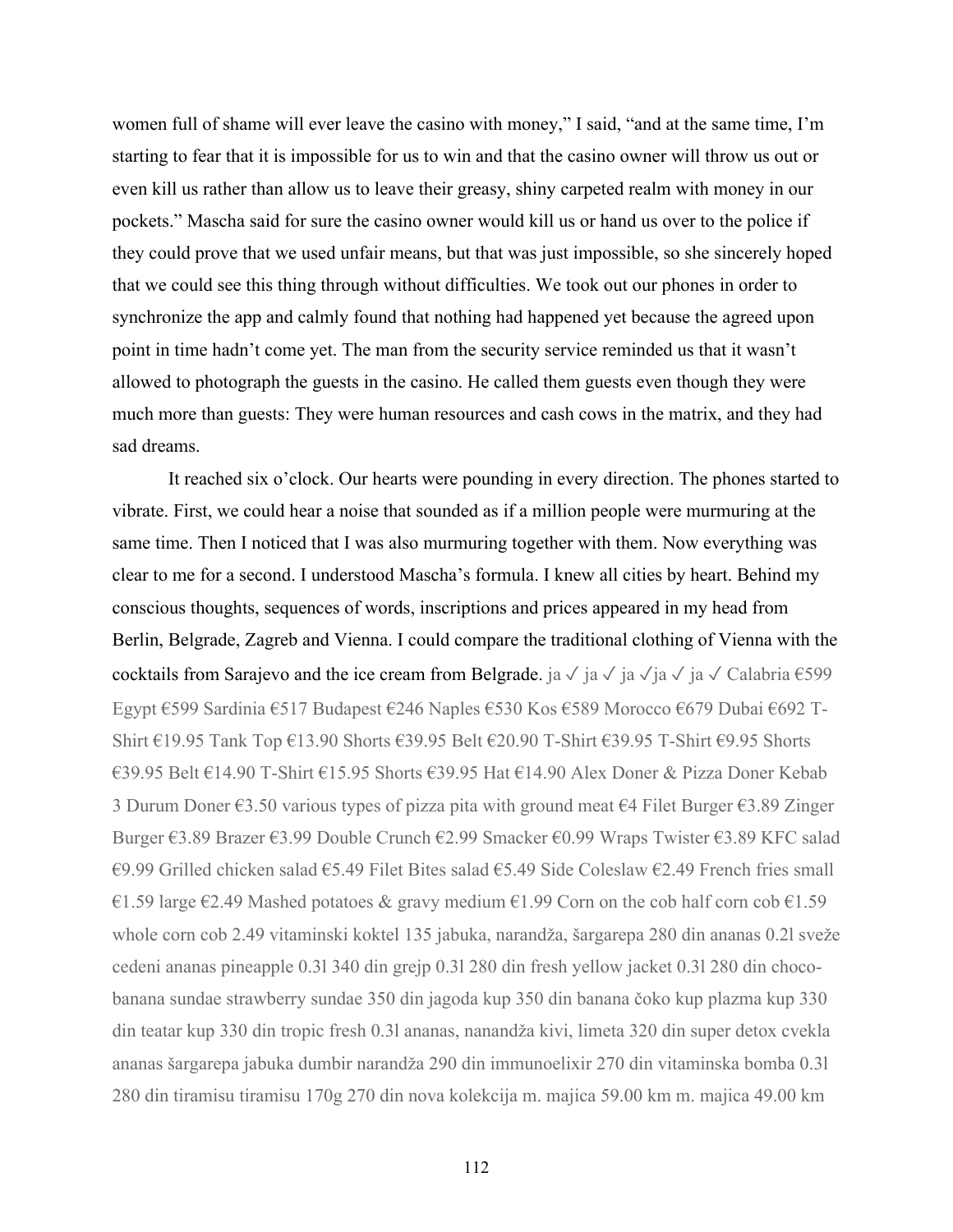m. jakna 149.00 km ruksak 89.00 km patike 99.00 ž. majica 55.00 km ž. majica 49.00 km ž. torba 89.00 km ž. šorc 115.00 km starke 105.00 km trenerka 209.00 km patike 329.00 km majica 59.00 km ž. torbica 49.00 km dukserica 149.00 km patike 259.00 km majica 65.00 km torbica 49.00 km majica 59.00 km 125.00 km patike 175.00 km duks 119. školski pribor 345.00 kn dream on 110.00 kn

# All of that was now forming into a stream that flowed through the roulette wheel, and the wheel turned and got smoother and smoother until it eventually melted away.

Coca-colacoca-colacoca-colacoca-colacoca-colacoca-colacoca-colacoca-colacocacolacoca-colacoca-colacoca-colacoca-colacoca-colacoca-colacoca-colacoca-colacocacola✓ja✓ja✓ja✓ja✓ja✓ja✓ja✓ja✓ja✓ja✓ja✓ja✓ja✓ja✓ja✓ja✓ja✓ja✓ja✓ja✓ja✓ja✓ja✓ja✓ja ✓ja✓ja✓ja✓ja✓ja✓ja✓ja✓tchibocafissimotchibocafissimotchibocafissimotchibocafissimotchibo cafissimotchibocafissimotchibocafissimotchibocafissimotchibocafissimotchibocafissimotchiboca fissimotchibocafissimotchibobosshugobossbosshugobossbosshugobossbosshugobossbosshugobo ssbosshugobossbosshugobossnextnextnextnextnextnextnextnextnextnextnextnextnextnextnextne xtnextnextnextnextnextnextnextnextnextnextnextnextnextnextnextnextnextnextnextnextnextnext nextnextnextnextnextnextnextnextnextnextnextnextnextnextnextnextnextnextnextnextnextnextol aosvježisecocacolasvježisecocacolasvježisecocacolasvježisecocacolasvježisecocacolasvježisecoc acolasvježisecocacolasvježisecocacolasvježisecocacolasvježisecocacolasvježisecocacolasvježise cocacolasvježisecocacolasvježisecocacolasvježisecocacolasvježisecocacolasvježisecocacolasvjež isecocacolasvježisecocacolasvježisecocacolasvježisecocacolasvježisecocacolasvježisecocacolasv ježisecocacolasvježisecocacolasvježisecocacolasvježisecocacolasvježisecocacolasvježisecocacol asvježisecocacolasvježisecocacolasvježisebajaderabajaderabajaderabajaderabajaderabajaderabaja derabajaderabajaderabajaderabajaderabajaderabajaderabajaderabajaderabajaderabajaderabajadera bajaderabajaderabajaderabajaderabajaderabajaderabajaderabajaderabajaderabajaderabajaderabaja derabajaderabajaderabajaderabajaderabajaderabajaderabajaderabajaderabajaderabajaderago!go!g o!go!go!go!go!go!go!go!go!go!go!go!go!go!go!go!go!go!go!go!go!go!go!go!go!go!go!go!go!g o!go!go!

We watched as the white ball went around in a circle. It looked like a stream of milk that flowed so blazingly fast that it would mix with the red and black boxes. Mascha's voice trembled and broke like an amateur radio. Cold static. An anti-speech, viral mantras which corrode thoughts and release an irreversible power. The queen of miseries conjured up her weapon, the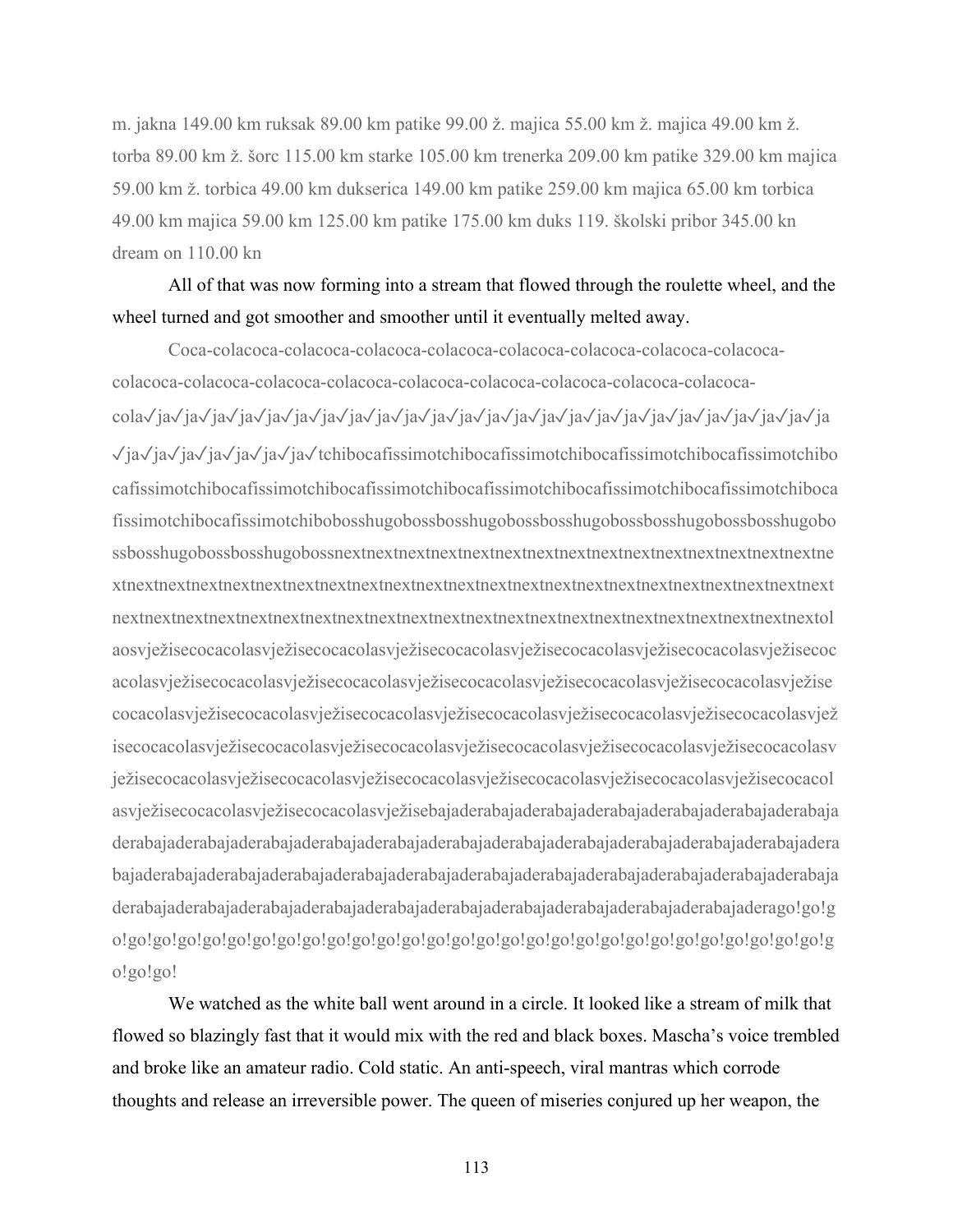swarm of loyal readers. Every tiny hair is a receiver. Skin is shock resistant. Waves of data penetrated and corroded it. Mascha, warrior and nun of the order of the insignificant, the woman with the hundred talents, was in control of the roulette. "With my pigeon shit!", she cried. And then she began to rave. "Now it begins… hhwwzz… that it's evolving so qui-quickly… this noise… I… hhn; ...am afraid… I don't want… I can't…:nff: … I know. There is the wh-white ball:kurrf: … I'm trying to avoid it but it is:kuuh: it is:nnn: everywhere … the voices come from all sides… they're coming from… :nnnh: from inside! The world had become flat:kuchh: … :ucch: … the telephones… they're dropping… :uuinn: … they're penetrating… :nnnh: us. A sound like wu-wuh:hhuuzz… like a rattle… that's me… that is:hurrrhh: the flow of data… with small teeth… millions of small sharp:fff: teeth that are biting me… gnawing up to the atoms and then putting me :karff: … back together."

Direktorka gave her a slap: "Fuck, don't lose it now!" "My god, what kind of stupid ritual is that?! What do you want to achieve with that?!", I said. Immediately, I winced and thought Mascha's idea could possibly be nothing other than dangerous nonsense. Because while I also had certain supernatural powers, I did stand with both feet on the ground and was convinced that no one had ever before succeeded in connecting magic and cell phones with each other. I consoled myself with the fact that at least we wouldn't lose our own money. While Mascha talked, her words gradually formed sensible sequences and sentences. "I know that many people regard us in disgust and think to themselves that we don't want anything better." She said: "We can prove to them that they falsely restricted us. Transform the contempt of these people into pleasant admiration." She said: "Join in, my agitated friends, together we will rise up." And then we took a step. We understood the last and dumbest of all tricks. A step appeared. Before the ball stopped, it changed direction in mid-air and fell directly on the black box with the number 33. "There you have it," said Mascha.

The energy from the readers was enough for the whole night. Already after half an hour, we knew that we would leave the casino as winners. One hundred Euros became two hundred. From two hundred to four hundred, four hundred to eight hundred. From eight hundred to one thousand six hundred. In less than one minute. Since there wasn't a croupier, no one was watching our screen. No one kept track of what happened, and we took the money. For hours, our winnings multiplied, while tourists and losers took turns around our table. The total - after numerous attempts to contest our winnings by the casino employees who looked at us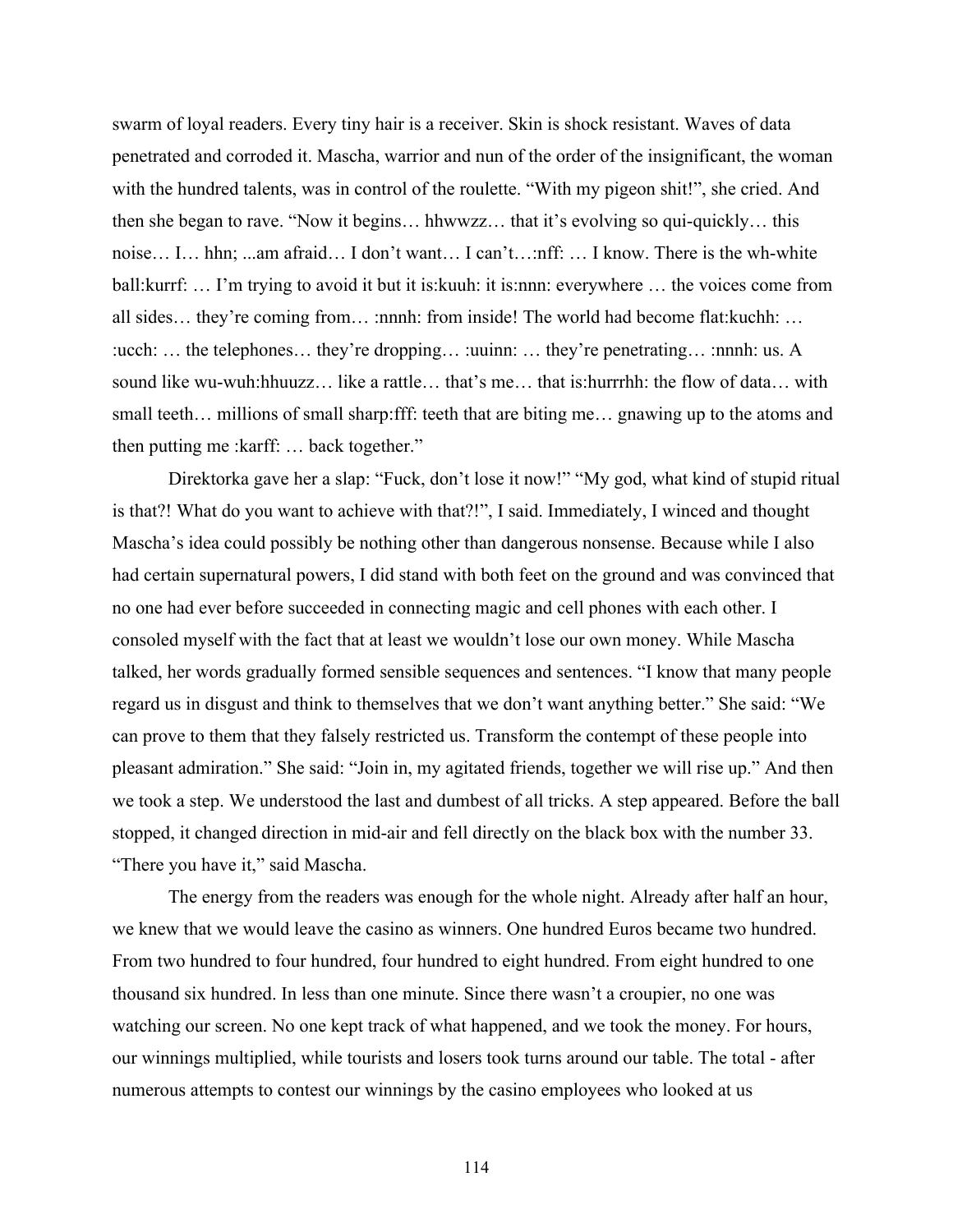suspiciously - that was supposed to be paid into Mascha's bank account was enough to catapult us significantly forward. When we were back on the street, doubts of whether the money would ever really be transferred to us prevailed. "We are in Austria," we told each other, "we aren't in Serbia or Bosnia. There is no reason to believe that our money won't be transferred," and nevertheless we were afraid. "Mascha, are you doing well?", asked Direktorka, and Mascha answered: "I'm doing great, like in a movie!"

The sky captivated me, it was beautiful and poison blue like it always was in the morning, but it wasn't the beauty that was why I looked up and why I couldn't avert my gaze away from the sky. I turned my head from one side to the other to mark out the borders of the sky. Facades and house roofs emerged in my field of vision. There, it immediately became clear to me that something big was under way. "In the beginning I thought it would be so quiet because of the morning dawn, but that isn't the reason." "What are you talking about?", asked Direktorka. "We came out of the casino, but we didn't notice the change. I discovered it by accident. Look around!", I said to them. "Don't upset yourself," Direktorka warned me, but I could get upset as much as I wanted, nothing was happening in the sky. No bird came fluttering down and lunging at his random victim. There weren't any more pigeons.

I almost fainted. Since Marija had hung the family powers around my neck, and although it was clear early on that I had no talent for working with birds, the pigeons had always followed me everywhere and at times shown me their terrible actions. They reacted to my moods, and it later turned out that at the same time they had served as a navigation system for me for all those years. Their disappearance made my life easier. On that morning after we had left the casino, for the first time I saw a city with a normal concentration of birds, and I broke out laughing.

kakamuschi tittenmaus schnapstrossel haha

The people who decided on the future of the world were probably sleeping in expensive hotels or in their villas at the time and had no idea that anything at all had happened, while at that very moment, something important had happened in the whole city. I had lost the pigeons, this infected, ugly, feathered court of mine. I had lost the lightning and annihilation. The little sack on my neck had withdrawn. Later, it turned out that similar changes had happened with Mascha and Direktorka. Some evenings were better than others. Some mornings smarter than others. As we left the casino with the winnings that they still had to pay out to us, the relationship between character and background in our world changed. From this moment on, the residents of Vienna

115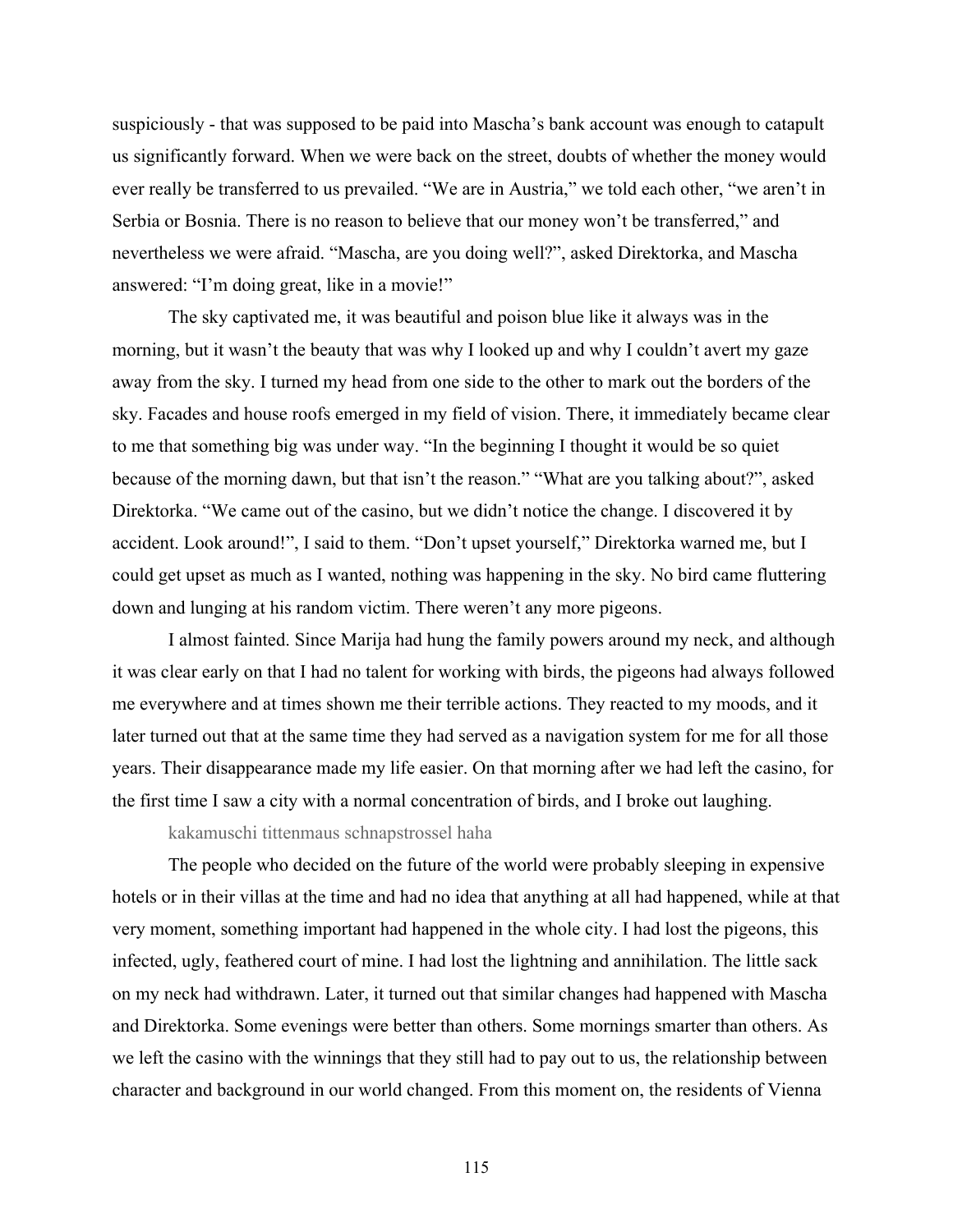had surrendered their fates, and the three of us began to get used to life without magic. The inherited burden that we had brought from our birthplaces and carried along with us for all these years fell off of us all at once.

#### **3.**

While we waited for the money to be transferred, we were already changing. Mascha slowed down. Direktorka abandoned her escape fantasies and surrendered to fate. I became softer and smiled more. The absence of the pigeons affected my sense of orientation, and I was even plagued by new fears, but at the same time got to know an inner peace that I would have never before let myself dream of when the pigeons were following me. I thought if I succeeded in writing all of it down, I could make some order in my head. We would never again think of the snotty kid, of Rabija and of Lili's son. Because something had happened that I never would have expected: Our lives weren't the same anymore. For years, we had incessantly worked on ourselves. We thought that we deserved a better life. I felt the desire to thank everyone that had supported us on this thorny path. The worst was over. A ceasefire had come. The cramp lessened. Furthermore, everything was indeed intense, but at least for a short time, nothing else had a fateful meaning. Never again would we be people of the lowest order, never again lice in the clean hair of another. Never again would we talk quietly. Never again would we have to be overqualified servers, people who provide illegal work under terrible conditions. Never again would we waste time on humility. We wouldn't worry anymore. Instead of swallowing everything, we would spit it out. We would scratch out the eyes of everyone who would try to look down on us from above. Never again would we allow someone to spontaneously trap us in a monologue. We would never be ashamed again. We wouldn't eat as readily as before. We wouldn't work for companies. We would be companies ourselves. We would do business in our own interest. We would put down roots until the walls broke apart. Never again would we waste our strength on self-criticism, we would say: Piss off! We wouldn't stand in our own way. We would go everywhere. And you wouldn't stand in our way because you would be afraid of us. Rightly, you would fear that we could bite off your head. Even if the money wouldn't be transferred.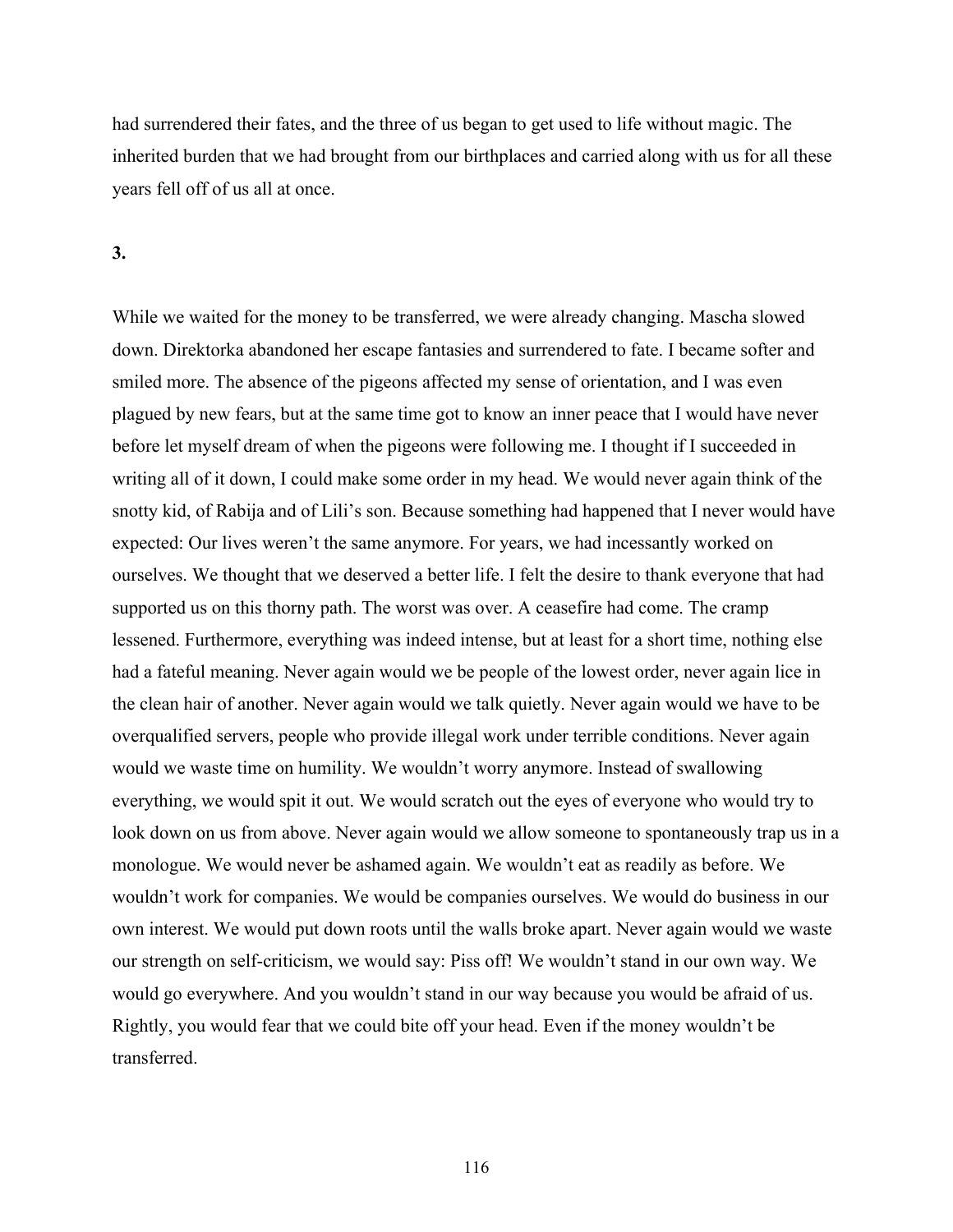### **4.**

It's summer. We're in the supermarket. It's hot and we're sweating because the store doesn't have air conditioning. Steam rises from my skin as I contemplate what I should buy. I look at Mascha and Direktorka. How they look. They have the permanent smile of a stuffed fox on their faces. Our gaze falls on a steak in the freezer and immediately we know that we have to have it. We know we have absolutely no choice and don't try once to control our desire. Direktorka comes up to me. She gained a little weight, but her hair and skin are shining. She says: "Where is the goat milk yogurt? I only buy goat milk yogurt. I buy it but don't eat it. And do you know why? Because I actually don't like it. Goat milk yogurt is healthy, and I hate it. I'll buy it now, what does it cost? Stupid goat milk yogurt. Give it to me, in the shopping basket." Direktorka looks for the yogurt. I take a look at her and notice how she moves without fear, how she works like she has all the time in the world while she looks for the yogurt. Our bodies are now neatly massaged. We stand relaxed at the checkout and insert our debit cards in the Maestro device. After the casino, Mascha started dying her hair. The new hairstyle looks good on her. She says she would also like to stop by the pharmacy. There is a product there for strengthening your nails that seemed absolutely necessary to her. It's new and traditional at the same time, and it heals your nails from the base up. That suited me wonderfully because I also have to buy more of my cream at the pharmacy, which I can't do without and don't even know how I managed previously. "The change wasn't immediate," we say with certainty to each other, "everything had led us to this point." We learned to take up our well-deserved space, to listen to our bodies and do what's good for us. We constantly do something that does us good. We do Feldenkrais<sup>34</sup>. We change in dressing rooms and look at our reflection. No doubt, our previously exhausted tendons have regenerated. Our skin now shimmers in healthy shades and is relatively smooth. Of course, everything could be even better. Later, when Mascha comes out of the dressing room, she's holding ten different sundresses in her hand. "It would be dumb of me to buy all ten," she said, "what do you guys think?" We support each other with easy decisions. "You can never have too many sundresses," I say. Again, we pay with our cards and don't worry that there could not be enough money in the account. "Recently I've been having pleasant dreams," says Direktorka

<sup>34</sup> Feldenkrais is an exercise method.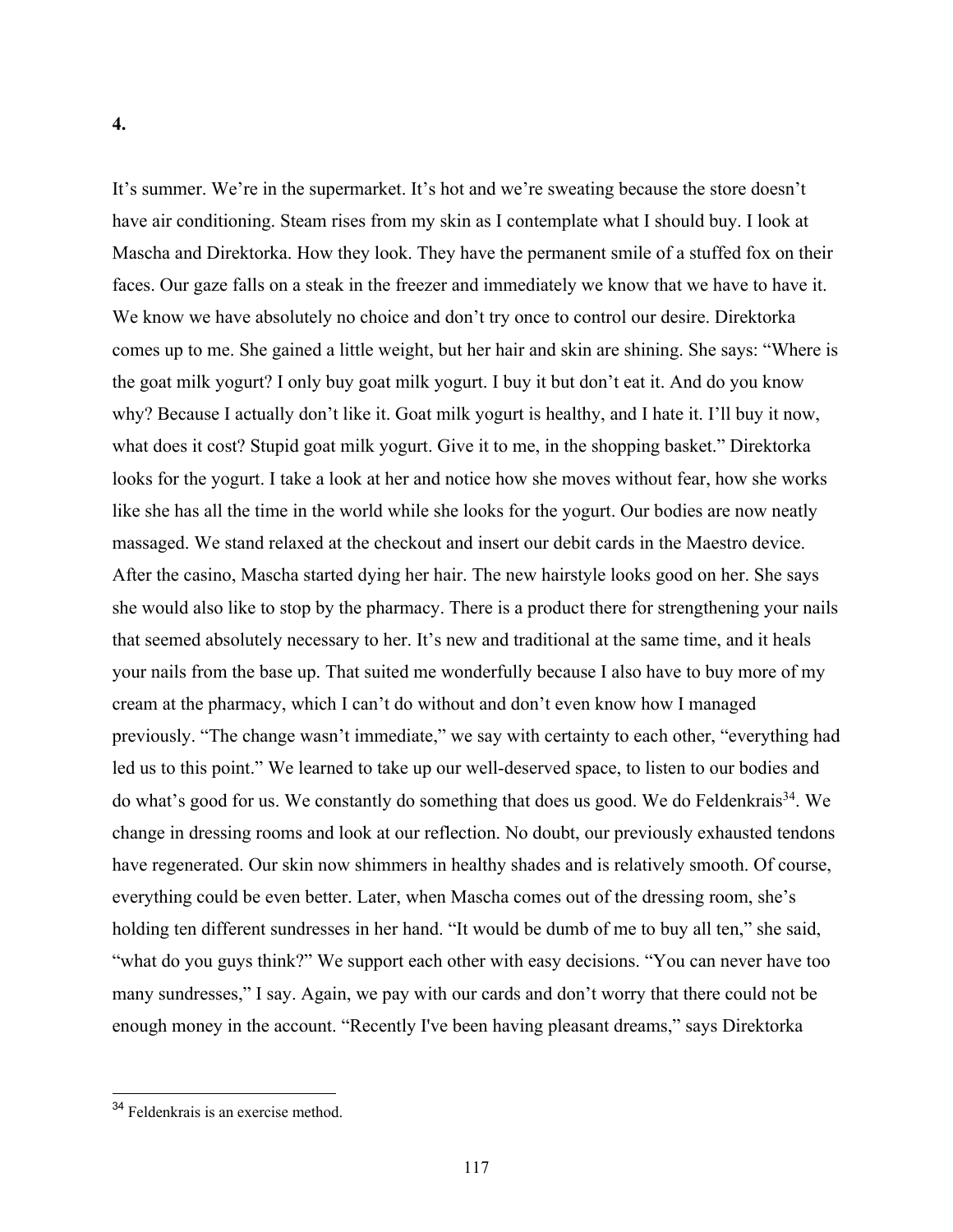while we go through Mariahilferstraße<sup>35</sup>. Even this street has changed and become tame, and it too adapted to our new life. I say: "I don't want to talk about the past again, but you guys still know how before we always had to grapple with existential questions and were in no position to be interested in anything else?" "Fortunately, those times are over," said Mascha, "now we can begin." "What should we start?", asked Direktorka, who was already going on in the direction of the ice cream parlor. "To be interested," I say. "In space, politics or garden art." That is our happy end, and we don't intend to ruin it for ourselves by digging around in eroding areas of the soul. "That is real life!", said Direktorka, overjoyed by the flavor of her ice cream sundae. Our shopping bags are heavy, but our arms are strengthened by many sports. We carry clothes, creams and cheese. We sweat. "What a wonderful day," I say. "We could even still go drink a coffee." The skin on Direktorka's shoulder flaked because she laid in the sun too long. I have the impression that one of us smells a little bit like sweat. I hope it isn't me.

<sup>35</sup> Mariahilferstraße is a major shopping street in Vienna.